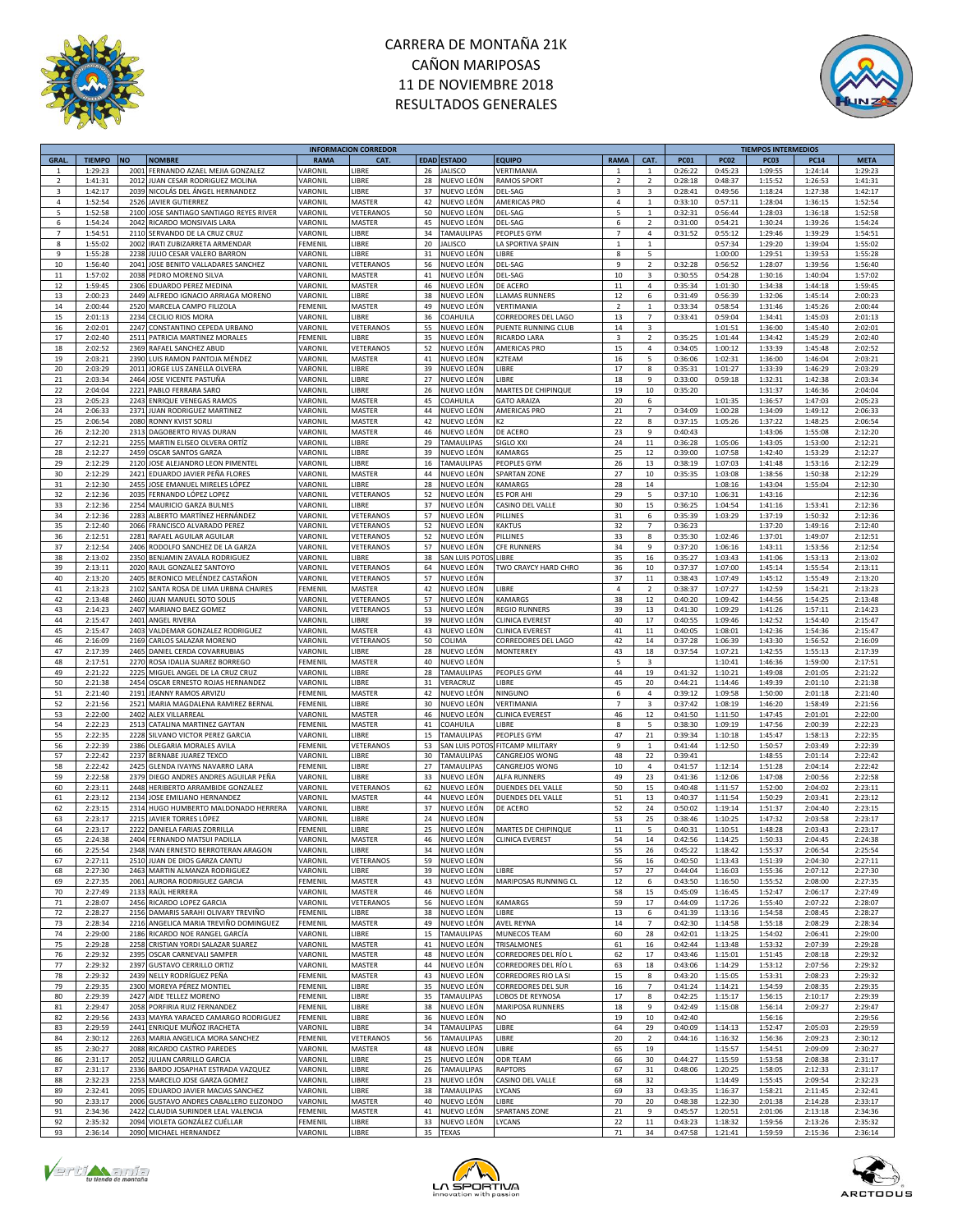



|             |               |           |                                       |                | <b>INFORMACION CORREDOR</b> |    |                    |                          |             |                |             |             | <b>TIEMPOS INTERMEDIOS</b> |             |             |
|-------------|---------------|-----------|---------------------------------------|----------------|-----------------------------|----|--------------------|--------------------------|-------------|----------------|-------------|-------------|----------------------------|-------------|-------------|
| <b>GRAL</b> | <b>TIEMPO</b> | <b>NO</b> | <b>NOMBRE</b>                         | <b>RAMA</b>    | CAT.                        |    | <b>EDAD ESTADO</b> | <b>EQUIPO</b>            | <b>RAMA</b> | CAT.           | <b>PC01</b> | <b>PC02</b> | PC <sub>03</sub>           | <b>PC14</b> | <b>META</b> |
| 94          | 2:36:52       | 2364      | ALMA AVILA SALAZAR                    | <b>EMENIL</b>  | <b>IBRE</b>                 | 31 | NUEVO LEÓN         | AMD RUNNERS              | 23          | 12             | 0:43:43     | 1:17:31     | 2:00:49                    | 2:14:32     | 2:36:52     |
| 95          | 2:37:31       | 2019      | MA TARESA SALAS MARTINEZ              | FEMENIL        | VETERANOS                   | 55 | NUEVO LEÓN         | TWO CRAYCY HARD CHRO     | 24          | 3              | 0:44:43     |             | 2:01:20                    | 2:16:11     | 2:37:31     |
|             |               |           |                                       |                |                             |    |                    |                          |             |                |             |             |                            |             |             |
| 96          | 2:38:02       | 2060      | SANJUANA MARIA MENDOZA LARA           | FEMENIL        | LIBRE                       | 37 | NUEVO LEÓN         | <b>ABEL REYNA</b>        | 25          | 13             | 0:44:39     | 1:19:57     | 2:03:29                    | 2:16:55     | 2:38:02     |
| 97          | 2:38:08       | 2076      | JOSE ROBERTO MORADO ROSALES           | VARONIL        | <b>IBRE</b>                 | 28 | TAMAULIPAS         | <b>JESS RUNNING TEAM</b> | 72          | 35             | 0:46:35     | 1:20:33     | 2:00:43                    | 2:15:43     | 2:38:08     |
| 98          | 2:38:30       | 2321      | DANIEL VEGA CARDENAS                  | VARONIL        | MASTER                      | 42 | COAHUILA           | <b>GATO ARAIZA</b>       | 73          | 21             | 0:43:41     | 1:17:54     | 1:59:11                    | 2:16:07     | 2:38:30     |
| 99          | 2:38:36       | 2301      | CARLOS ALEJANDRO URIBE GARCÍA         | VARONIL        | LIBRE                       | 25 | NUEVO LEÓN         |                          | 74          | 36             | 0:50:43     | 1:28:25     | 2:08:32                    | 2:20:17     | 2:38:36     |
| 100         | 2:38:54       | 2053      |                                       |                | <b>IBRE</b>                 | 27 | COAHUILA           | LOCAS QUE CORREN         | 26          | 14             | 0:43:00     | 1:18:27     | 2:00:12                    | 2:16:17     | 2:38:54     |
|             |               |           | ANDREA PONCE RUIZ                     | FEMENIL        |                             |    |                    |                          |             |                |             |             |                            |             |             |
| 101         | 2:39:06       | 2074      | LETICIA ZAVALA OLGUÍN                 | FEMENIL        | LIBRE                       | 39 | NUEVO LEÓN         | MARIPOSAS RUNNERS        | 27          | 15             | 0:48:41     | 1:23:40     | 2:04:39                    | 2:18:09     | 2:39:06     |
| 102         | 2:39:13       | 2241      | SERGIO IBARRA GONZALEZ                | VARONIL        | <b>IBRE</b>                 | 33 | TAMAULIPAS         | CANGREJOS WONG           | 75          | 37             | 0:44:12     | 1:20:07     | 2:03:24                    | 2:17:35     | 2:39:13     |
| 103         | 2:39:19       | 2098      | JUAN LEONARDO ARTEAGA RAMIREZ         | VARONIL        | <b>IBRE</b>                 | 37 | NUEVO LEÓN         | ATHLETIC GYM SPINNIN     | 76          | 38             | 0:50:32     | 1:24:40     | 2:05:42                    |             | 2:39:19     |
| 104         | 2:40:15       | 2135      | <b>CESAR URDIALES</b>                 | VARONIL        | MASTER                      | 46 | NUEVO LEÓN         |                          | 77          | 22             |             | 1:23:53     | 2:03:15                    | 2:18:35     | 2:40:15     |
| 105         | 2:40:41       | 2230      | <b>HUMBERTO GARZA</b>                 | VARONIL        |                             | 56 | NUEVO LEÓN         | MDECH                    | 78          | 18             |             | 1:22:51     | 2:02:46                    | 2:17:55     | 2:40:41     |
|             |               |           |                                       |                | VETERANOS                   |    |                    |                          |             |                |             |             |                            |             |             |
| 106         | 2:40:52       | 2146      | MANUEL ALEJANDRO CASTILLO REYES       | VARONIL        | <b>IBRE</b>                 | 31 | NUEVO LEÓN         | <b>CIMARRONES</b>        | 79          | 39             | 0:43:31     | 1:18:52     | 2:03:31                    | 2:18:38     | 2:40:52     |
| 107         | 2:40:53       |           | 2139 LYLIA CRYSTINA RODRIGUEZ AGUILAR | FEMENIL        | MASTER                      | 44 | NUEVO LEÓN         | CIRCULO MERCANTIL        | 28          | 10             | 0:45:26     | 1:21:14     | 2:03:16                    | 2:18:43     | 2:40:53     |
| 108         | 2:40:59       | 2323      | JOSE ANTONIO RODRIGUEZ GALLEGOS       | VARONIL        | LIBRE                       | 35 | NUEVO LEÓN         | <b>GORILAS</b>           | 80          | 40             | 0:46:17     | 1:22:12     | 2:02:22                    | 2:19:36     | 2:40:59     |
| 109         | 2:41:11       | 2358      | MIGUEL ANGEL LUNA NEVAREZ             | VARONIL        | VETERANOS                   | 56 | NUEVO LEÓN         | <b>NO</b>                | 81          | 19             | 0:46:21     | 1:22:39     | 2:05:05                    | 2:19:10     | 2:41:11     |
| 110         | 2:41:26       | 2305      | CRISTIAN YORDI GUERRERO ROMO          | VARONIL        | LIBRE                       | 36 | NUEVO LEÓN         | LIBRE                    | 82          | 41             | 0:47:52     | 1:22:00     | 2:04:34                    | 2:19:05     | 2:41:26     |
|             |               |           |                                       |                |                             |    |                    |                          |             |                |             |             |                            |             |             |
| 111         | 2:41:59       | 2081      | LORENA MARTÍNEZ CHABRAND              | FEMENIL        | MASTER                      | 43 | NUEVO LEÓN         | NO TENGO                 | 29          | $11\,$         |             | 1:21:03     | 2:01:37                    | 2:17:43     | 2:41:59     |
| 112         | 2:42:20       | 2260      | MARIO ADRIEL GUERRA ARELLANO          | VARONIL        | LIBRE                       | 39 | COAHUILA           |                          | 83          | 42             | 0:45:37     | 1:19:20     | 2:02:28                    | 2:18:55     | 2:42:20     |
| 113         | 2:42:24       | 2289      | ROCIO MONTOYA RESENDIS                | FEMENIL        | MASTER                      | 41 | NUEVO LEÓN         | DE ACERO                 | 30          | 12             | 0:43:17     | 1:19:11     | 2:01:21                    | 2:16:44     | 2:42:24     |
| 114         | 2:42:51       |           | 2014 FIDEL CAMACHO SANCHEZ            | VARONIL        | VETERANOS                   | 60 | NUEVO LEÓN         | LIBRE                    | 84          | 20             | 0:50:41     | 1:24:26     | 2:04:47                    | 2:19:21     | 2:42:51     |
| 115         | 2:43:15       |           | 2519 CHRISTIAN RODRIGUEZ              | VARONIL        | MASTER                      | 49 | NUEVO LEÓN         | CORREDORES DEL VALLE     | 85          | 23             | 0:48:10     | 1:21:56     | 2:06:22                    | 2:22:52     | 2:43:15     |
|             |               |           |                                       |                |                             |    |                    |                          |             |                |             |             |                            |             |             |
| 116         | 2:43:20       | 2453      | IMELDA SALAZAR CASTAÑEDA              | FEMENIL        | LIBRE                       | 24 | COAHUILA           |                          | 31          | 16             | 0:48:32     |             | 2:06:21                    | 2:20:27     | 2:43:20     |
| 117         | 2:43:21       | 2274      | ALBERTO RAFAEL TREJO GARCIA           | <b>ARONIL</b>  | MASTER                      | 41 | NUEVO LEÓN         | CASINO DEL VALLE         | 86          | 24             | 0:46:52     | 1:21:17     | 2:03:34                    |             | 2:43:21     |
| 118         | 2:43:29       | 2244      | <b>GUSTAVO DE LA TORRE</b>            | VARONIL        | MASTER                      | 48 | NUEVO LEÓN         | EXPERIANCIA Y AVENTU     | 87          | 25             | 0:46:10     | 1:17:33     | 1:58:14                    | 2:15:19     | 2:43:29     |
| 119         | 2:44:23       | 2173      | NOHEMÍ HERNÁNDEZ OLIVA                | FEMENIL        | <b>IBRE</b>                 | 39 | COAHUILA           | CORREDORES DEL LAGO      | 32          | 17             | 0:43:26     |             | 1:57:40                    | 2:23:26     | 2:44:23     |
| 120         | 2:44:27       | 2299      | RODOLFO HERNANDEZ VAZQUEZ             | VARONIL        | MASTER                      | 40 | TAMAULIPAS         | CANGREJOS WONG           | 88          | 26             | 0:46:48     | 1:24:44     | 2:07:23                    | 2:23:36     | 2:44:27     |
|             |               |           |                                       |                |                             |    |                    |                          |             |                |             |             |                            |             |             |
| 121         | 2:44:43       | 2399      | FRANCISCO EMMANUEL INFANTE HERNANDE   | VARONIL        | <b>IBRE</b>                 | 35 | COAHUILA           | <b>GATO ARAIZA</b>       | 89          | 43             | 0:50:45     | 1:25:55     | 2:07:37                    | 2:23:23     | 2:44:43     |
| 122         | 2:44:44       | 2345      | SONIA JUAREZ QUIJADA                  | FEMENIL        | VETERANOS                   | 50 | NUEVO LEÓN         |                          | 33          | 4              | 0:51:27     | 1:26:20     | 2:08:09                    |             | 2:44:44     |
| 123         | 2:45:07       | 2236      | MARIA MONCERRATH CORNEJO GARCIA       | FEMENIL        | MASTER                      | 44 | TAMAULIPAS         | CLUB CANGREJOS WONG      | 34          | 13             | 0:46:58     | 1:25:01     | 2:07:24                    | 2:23:41     | 2:45:07     |
| 124         | 2:45:16       | 2079      | RONALDO SÁNCHEZ                       | VARONIL        | LIBRE                       | 18 | <b>TAMAULIPAS</b>  | <b>MATAMOROS</b>         | 90          | 44             | 0:51:38     | 1:28:05     | 2:09:47                    | 2:22:31     | 2:45:16     |
| 125         | 2:45:36       | 2257      | ARTURO GONZÁLEZ CASTAÑÓN              |                | <b>IBRE</b>                 | 38 |                    | <b>GATO ARAIZA</b>       | 91          | 45             | 0:50:47     | 1:25:52     | 2:07:43                    | 2:22:48     | 2:45:36     |
|             |               |           |                                       | VARONIL        |                             |    | COAHUILA           |                          |             |                |             |             |                            |             |             |
| 126         | 2:46:17       | 2218      | ISAAC DANIEL CORDOBA RAMIRES          | VARONIL        | LIBRE                       | 30 | NUEVO LEÓN         |                          | 92          | 46             |             | 1:26:49     | 2:08:09                    | 2:23:51     | 2:46:17     |
| 127         | 2:46:22       | 2347      | EDGAR MONTELONGO MADRID               | VARONIL        | MASTER                      | 44 | NUEVO LEÓN         | <b>TUCAN</b>             | 93          | 27             | 0:50:58     | 1:26:00     | 2:08:08                    | 2:24:55     | 2:46:22     |
| 128         | 2:46:23       | 2175      | RAQUEL VARGAS TORRES                  | FEMENIL        | MASTER                      | 49 | TAMAULIPAS         | TIBURONES DEL CARIBE     | 35          | 14             | 0:46:31     | 1:24:03     | 2:08:37                    | 2:22:45     | 2:46:23     |
| 129         | 2:46:50       | 2326      | PEDRO ALVAREZ GONZALEZ                | VARONII        | MASTER                      | 48 | NUEVO LEÓN         | N <sub>O</sub>           | 94          | 28             | 0:47:06     | 1:22:20     | 2:04:49                    | 2:22:35     | 2:46:50     |
| 130         | 2:47:18       | 2354      | YOLANDA AGUILAR LUCIO                 | FEMENIL        | MASTER                      | 42 | NUEVO LEÓN         |                          | 36          | 15             | 0:49:00     | 1:25:28     | 2:07:56                    | 2:25:57     | 2:47:18     |
|             |               |           |                                       |                |                             |    |                    |                          |             |                |             |             |                            |             |             |
| 131         | 2:47:22       | 2204      | BEATRIZ INTERIAL MARTINEZ             | <b>FEMENIL</b> | LIBRE                       | 39 | COAHUILA           | <b>CHUY ROSALES</b>      | 37          | 18             | 0:50:55     | 1:27:07     | 2:08:53                    | 2:24:11     | 2:47:22     |
| 132         | 2:47:48       | 2432      | EDGAR JESUS ROMERO MORENO             | VARONIL        | LIBRE                       | 36 | MICHOACÁN          | <b>MARIO BROS</b>        | 95          | 47             | 0:46:46     | 1:25:19     | 2:08:42                    | 2:23:49     | 2:47:48     |
| 133         | 2:47:59       |           | 2330 FRANCISCO JAVIER LUNA DURAN      | VARONIL        | VETERANOS                   | 51 | COAHUILA           | <b>GATO ARAIZA</b>       | 96          | 21             | 0:49:28     | 1:25:49     | 2:08:32                    | 2:24:33     | 2:47:59     |
| 134         | 2:48:16       | 2127      | NORA ADRIANA GRACIA MUÑOZ             | FEMENIL        | MASTER                      | 47 | NUEVO LEÓN         | POBLANO                  | 38          | 16             | 0:48:23     | 1:25:42     | 2:08:53                    | 2:25:42     | 2:48:16     |
| 135         | 2:48:22       | 2353      | ALICIA COTA CASTILLO                  | <b>FEMENIL</b> | MASTER                      | 47 | NUEVO LEÓN         | INDEPENDIENTE            | 39          | 17             | 0:46:42     | 1:24:20     | 2:07:49                    | 2:23:46     | 2:48:22     |
|             |               |           |                                       |                |                             |    |                    |                          |             |                |             |             |                            |             |             |
| 136         | 2:48:38       | 2445      | ANTONIO LLAMAS GARCIA                 | VARONIL        | VETERANOS                   | 65 | NUEVO LEÓN         | <b>LLAMAS RUNNER</b>     | 97          | 22             | 0:44:31     | 1:17:17     | 1:55:50                    | 2:25:32     | 2:48:38     |
| 137         | 2:48:49       | 2057      | ROCIO BERENICE OLVERA AVILA           | FEMENIL        | LIBRE                       | 27 | COAHUILA           | <b>HAPPY RUNNERS</b>     | 40          | 19             | 0:47:45     | 1:24:11     | 2:10:06                    | 2:25:38     | 2:48:49     |
| 138         | 2:48:52       | 2359      | DALIA ANGLICA RAMÍREZ GARCÍA          | FEMENIL        | MASTER                      | 43 | NUEVO LEÓN         |                          | 41          | 18             | 0:48:34     | 1:27:03     | 2:11:01                    | 2:25:22     | 2:48:52     |
| 139         | 2:49:16       | 2085      | ERIKA MARLENE MARÍN RODRÍGUEZ         | <b>FEMENIL</b> | LIBRE                       | 36 | NUEVO LEÓN         |                          | 42          | 20             | 0:50:29     | 1:27:59     | 2:09:48                    | 2:26:01     | 2:49:16     |
| 140         | 2:49:36       |           | 2530 ELIAS MARTINEZ ROBLES            | VARONIL        | VETERANOS                   | 54 | NUEVO LEÓN         | PERROS DE GUERRA         | 98          | 23             | 0:45:05     | 1:17:44     | 1:58:15                    | 2:17:11     | 2:49:36     |
| 141         | 2:49:36       | 2531      | ELIAS ALONSO MARTINEZ WADGYMAR        | VARONIL        | LIBRE                       | 27 | NUEVO LEÓN         | <b>LA JAURIA</b>         | 99          | 48             | 0:45:03     | 1:17:40     | 1:58:14                    | 2:16:52     | 2:49:36     |
|             |               |           |                                       |                |                             |    |                    |                          |             |                |             |             |                            |             |             |
| 142         | 2:49:42       |           | 2424 RENATO REYES VERA                | VARONIL        | MASTER                      | 47 | NUEVO LEÓN         | SPARTAN ZONE             | 100         | 29             | 0:44:46     | 1:24:08     | 2:09:58                    | 2:26:11     | 2:49:42     |
| 143         | 2:50:01       | 2461      | <b>IRENE MEESTER SOLIS</b>            | FEMENIL        | VETERANOS                   | 52 | HOLANDA            | <b>KAMARGS</b>           | 43          | 5              | 0:45:45     | 1:21:31     | 2:00:10                    | 2:21:59     | 2:50:01     |
| 144         | 2:50:04       | 2217      | MANUEL ALEJANDRO VILLARREAL GONZALEZ  | VARONIL        | LIBRE                       | 33 | NUEVO LEÓN         |                          | 101         | 49             |             | 1:26:54     | 2:09:52                    | 2:27:13     | 2:50:04     |
| 145         | 2:50:10       | 2457      | RAMIRO GARZA SANCHEZ                  | VARONIL        | MASTER                      | 45 | NUEVO LEÓN         | <b>KAMARGS</b>           | 102         | 30             | 0:53:05     | 1:28:41     | 2:10:25                    | 2:27:23     | 2:50:10     |
| 146         | 2:50:49       | 2375      | ANA LAURA HERNANDEZ LOPEZ             | FEMENIL        | <b>IBRE</b>                 | 35 | NUEVO LEÓN         | HUASTECA RUNNERS TEA     | 44          | 21             | 0:48:52     | 1:25:40     | 2:11:35                    | 2:27:30     | 2:50:49     |
| 147         | 2:50:53       | 2378      | ROLANDO NATIVIDAD PACHECO MONTOYA     | VARONIL        | <b>IBRE</b>                 | 38 | NUEVO LEÓN         |                          | 103         | 50             | 0:48:45     | 1:26:46     | 2:10:25                    | 2:25:03     | 2:50:53     |
|             |               |           |                                       |                |                             |    |                    |                          |             |                |             |             |                            |             |             |
| 148         | 2:51:45       | 2363      | DANIEL TAVIZON CASILLAS               | VARONIL        | MASTER                      | 40 | NUEVO LEÓN         | <b>AMD RUNNERS</b>       | 104         | 31             | 0:47:10     | 1:25:36     | 2:11:09                    | 2:27:10     | 2:51:45     |
| 149         | 2:51:52       | 2172      | SERGIO COSTILLA                       | VARONIL        | LIBRE                       | 25 | TAMAULIPAS         | <b>OLYMPIA RUNNERS</b>   | 105         | 51             |             | 1:18:35     | 2:01:31                    |             | 2:51:52     |
| 150         | 2:52:12       | 2207      | DINORAH CANTÚ GONZÁLEZ                | FEMENIL        | LIBRE                       | 28 | NUEVO LEÓN         |                          | 45          | 22             | 0:52:36     | 1:29:06     | 2:12:15                    | 2:29:01     | 2:52:12     |
| 151         | 2:52:19       | 2093      | DIANA BARTOLO MORALES                 | EMENIL         | LIBRE                       | 31 | NUEVO LEÓN         |                          | 46          | 23             | 0:51:43     | 1:30:21     | 2:13:08                    | 2:29:20     | 2:52:19     |
| 152         | 2:52:51       | 2164      | <b>GUADALUPE GARZA CANIZALES</b>      | EMENIL         | <b>IBRE</b>                 | 39 | NUEVO LEÓN         | APODACA RUNNERS          | 47          | 24             | 0:52:19     | 1:29:43     | 2:12:10                    | 2:30:31     | 2:52:51     |
|             |               |           |                                       |                |                             |    |                    |                          |             |                |             |             |                            |             |             |
| 153         | 2:53:04       | 2159      | ROSA IDALIA BRIONES NIÑO              | FEMENIL        | MASTER                      | 45 | NUEVO LEÓN         | <b>ESCOBEDO RUNNERS</b>  | 48          | 19             | 0:53:18     | 1:32:29     | 2:16:02                    | 2:32:42     | 2:53:04     |
| 154         | 2:53:10       | 2068      | PATRICIA BERTAUD ESCOBEDO             | FEMENIL        | VETERANOS                   | 55 | NUEVO LEÓN         | LIBRE                    | 49          | 6              | 0:49:52     | 1:28:13     | 2:10:35                    | 2:28:02     | 2:53:10     |
| 155         | 2:53:28       | 2240      | ANGEL NOE REYES YAÑEZ                 | VARONIL        | <b>IBRE</b>                 | 27 | NUEVO LEÓN         | ONETME                   | 106         | 52             | 0:45:34     | 1:23:17     | 2:09:55                    | 2:27:47     | 2:53:28     |
| 156         | 2:53:34       |           | 2518 RUTH GARCÍA HUTCHINSON           | FEMENIL        | <b>IBRE</b>                 | 31 | NUEVO LEÓN         | LIBRE                    | 50          | 25             | 0:50:39     | 1:29:48     | 2:12:12                    | 2:27:20     | 2:53:34     |
| 157         | 2:53:38       | 2342      | CITLALI LEYVA RAMIREZ                 | FEMENIL        | MASTER                      | 41 | NUEVO LEÓN         |                          | 51          | 20             | 0:50:13     | 1:29:02     | 2:15:37                    | 2:31:29     | 2:53:38     |
| 158         | 2:53:40       |           | 2055 MARIA AURORA ROSALES ÁVILA       | <b>FEMENIL</b> | LIBRE                       | 30 | NUEVO LEÓN         | MARIPOSAS RUNNING CL     | 52          | 26             | 0:49:18     | 1:24:49     | 2:10:07                    | 2:28:38     | 2:53:40     |
|             |               |           |                                       |                |                             |    |                    |                          |             |                |             |             |                            |             |             |
| 159         | 2:54:39       |           | 2426 IRENE GUADALUPE CORTEZ MARTINEZ  | <b>FEMENIL</b> | LIBRE                       | 33 | NUEVO LEÓN         | LIBRE                    | 53          | 27             | 0:46:07     | 1:25:05     | 2:13:50                    | 2:31:13     | 2:54:39     |
| 160         | 2:54:54       |           | 2394 ALEJANDRA GARZA PUENTE           | FEMENIL        | <b>IBRE</b>                 | 33 | COAHUILA           |                          | 54          | 28             | 0:48:17     | 1:26:57     | 2:12:42                    | 2:28:59     | 2:54:54     |
| 161         | 2:55:09       |           | 2209 DORA ELSA GONZÁLEZ SALAS         | FEMENIL        | VETERANOS                   | 54 | NUEVO LEÓN         |                          | 55          | $\overline{7}$ | 0:49:39     | 1:26:38     | 2:10:11                    | 2:28:51     | 2:55:09     |
| 162         | 2:55:41       |           | 2450 MARIANA PÉREZ TRISTÁN            | FEMENIL        | LIBRE                       | 20 | NUEVO LEÓN         | LILI FIGUEROA            | 56          | 29             | 0:47:31     | 1:25:34     | 2:11:46                    | 2:30:59     | 2:55:41     |
| 163         | 2:56:19       | 2229      | SAMUEL SANCHEZ PEREZ                  | VARONIL        | LIBRE                       | 37 | TAMAULIPAS         | PEOPLES GYM              | 107         | 53             | 0:50:26     |             | 2:11:53                    | 2:29:55     | 2:56:19     |
| 164         | 2:56:53       | 2028      | LIDIA HERNANDEZ ALONZO                | FEMENIL        | LIBRE                       | 30 | <b>TAMAULIPAS</b>  | <b>BATMAN RUNNERS</b>    | 57          | 30             | 0:52:56     | 1:31:19     | 2:15:45                    | 2:31:40     | 2:56:53     |
|             |               |           |                                       |                |                             |    |                    |                          |             |                |             |             |                            |             |             |
| 165         | 2:57:16       | 2005      | ELEAZAR CORONADO ESCOBEDO             | VARONIL        | MASTER                      | 40 | NUEVO LEÓN         | LIBRE                    | 108         | 32             | 0:42:47     | 1:20:44     | 2:00:17                    | 2:26:35     | 2:57:16     |
| 166         | 2:57:38       | 2317      | ANTONIO GONZALEZ RIVERA               | VARONIL        | MASTER                      | 41 | NUEVO LEÓN         |                          | 109         | 33             | 0:51:59     | 1:28:08     | 2:11:38                    | 2:31:09     | 2:57:38     |
| 167         | 2:58:08       | 2047      | ILYANA SAENZ PEÑA                     | FEMENIL        | LIBRE                       | 21 | NUEVO LEÓN         | <b>KAMARGS</b>           | 58          | 31             | 0:54:15     | 1:34:55     | 2:18:27                    | 2:35:22     | 2:58:08     |
| 168         | 2:58:30       | 2373      | ELIZABETH GUZMAN COVARRUBIAS          | FEMENIL        | LIBRE                       | 35 | <b>TEXAS</b>       |                          | 59          | 32             | 0:51:20     | 1:31:49     | 2:17:10                    | 2:35:47     | 2:58:30     |
| 169         | 2:58:38       |           | 2434 FRANCISCO JAVER RAMOS SUÁREZ     | VARONIL        | VETERANOS                   | 52 | COAHUILA           | <b>GATO ARAIZA</b>       | 110         | 24             | 0:51:25     | 1:29:30     | 2:16:04                    | 2:33:24     | 2:58:38     |
| 170         | 2:58:38       |           | 2435 MIRTHALA LORENA PRADO BOCANEGRA  | FEMENIL        | MASTER                      | 40 | COAHUILA           | <b>GATO ARAIZA</b>       | 60          | 21             |             | 1:32:59     | 2:18:03                    | 2:34:33     | 2:58:38     |
|             |               |           |                                       |                |                             |    |                    |                          |             |                |             |             |                            |             |             |
| 171         | 2:58:43       | 2408      | LUIS MEDINA                           | VARONIL        | LIBRE                       | 35 | NUEVO LEÓN         | <b>REGIO RUNNERS</b>     | 111         | 54             |             | 1:26:02     | 2:12:18                    | 2:30:34     | 2:58:43     |
| 172         | 2:59:02       | 2010      | JORGE DE LA GARZA                     | VARONIL        | MASTER                      | 44 | NUEVO LEÓN         | <b>HUNZAS</b>            | 112         | 34             | 0:55:21     | 1:33:56     | 2:15:19                    | 2:33:35     | 2:59:02     |
| 173         | 2:59:04       | 2009      | MARCELA SILVA ORTZ                    | FEMENIL        | LIBRE                       | 29 | NUEVO LEÓN         | LIBRE                    | 61          | 33             | 0:58:51     | 1:37:03     | 2:20:19                    | 2:38:14     | 2:59:04     |
| 174         | 2:59:16       | 2180      | ERIKA CECILIA SERNA RÍOS              | FEMENIL        | LIBRE                       | 36 | NUEVO LEÓN         | <b>REGIO RUNNERS</b>     | 62          | 34             | 0:50:06     | 1:29:56     | 2:15:31                    | 2:33:39     | 2:59:16     |
| 175         | 2:59:54       | 2440      | CARLOS JAVIER VILLARREAL GONZALEZ     | VARONIL        | LIBRE                       | 37 | NUEVO LEÓN         | <b>KARI BAILON</b>       | 113         | 55             | 0:45:28     | 1:21:35     | 2:07:46                    | 2:30:14     | 2:59:54     |
| 176         | 3:00:07       | 2365      | LARIZA GONZALEZ HURTADO               | FEMENIL        | MASTER                      | 45 | COAHUILA           | CENTINELAS               | 63          | 22             | 0:47:27     | 1:26:25     | 2:19:31                    | 2:35:39     | 3:00:07     |
|             |               |           |                                       |                |                             |    |                    |                          |             |                |             |             |                            |             |             |
| 177         | 3:00:33       | 2202      | ALFREDO VIVAR TORRES                  | VARONIL        | MASTER                      | 41 | NUEVO LEÓN         | SNOOPY TEAM              | 114         | 35             | 0:55:44     | 1:36:41     | 2:20:18                    | 2:38:10     | 3:00:33     |
| 178         | 3:00:48       | 2291      | MANUEL VÁZQUEZ                        | VARONIL        | LIBRE                       | 29 | TAMAULIPAS         | <b>OLIMPIA RUNNERS</b>   | 115         | 56             | 0:52:22     | 1:31:45     | 2:18:29                    | 2:37:22     | 3:00:48     |
| 179         | 3:00:55       | 2227      | JARED NAVARRO RUIZ                    | VARONIL        | <b>IBRE</b>                 | 31 | TAMAULIPAS         | PEOPLES GYM              | 116         | 57             | 0:50:16     | 1:26:41     | 2:10:31                    | 2:30:19     | 3:00:55     |
| 180         | 3:00:56       | 2176      | LUISA YADIRA SANCHEZ MARTÍNEZ         | FEMENIL        | MASTER                      | 47 | COAHUILA           | LOCAS QUE CORREN         | 64          | 23             | 0:50:20     | 1:28:46     | 2:17:20                    | 2:36:18     | 3:00:56     |
| 181         | 3:00:57       |           | 2168 NIDIA AIDEE CORTES GALAVIZ       | FEMENIL        | MASTER                      | 41 | TAMAULIPAS         | EDH                      | 65          | 24             | 0:47:42     | 1:27:17     | 2:18:52                    | 2:33:42     | 3:00:57     |
| 182         | 3:01:00       |           | 2248 ELIZABETH MARTINEZ CALDERON      | FEMENIL        | MASTER                      | 45 | COAHUILA           | LOCAS QUE CORREN         | 66          | 25             |             | 1:32:50     | 2:19:04                    | 2:36:22     | 3:01:00     |
| 183         | 3:01:06       | 2004      | <b>SANDRA RUIZ</b>                    | <b>FEMENIL</b> | MASTER                      | 43 |                    | <b>TROTADORES GARCIA</b> | 67          | 26             | 0:48:49     | 1:30:09     | 2:18:09                    | 2:36:36     | 3:01:06     |
|             |               |           |                                       |                |                             |    | NUEVO LEÓN         |                          |             |                |             |             |                            |             |             |
| 184         | 3:01:44       | 2372      | MARIA ALLEYNE                         | FEMENIL        | MASTER                      | 42 | <b>TEXAS</b>       |                          | 68          | 27             | 0:51:18     | 1:31:54     | 2:18:18                    | 2:36:47     | 3:01:44     |
| 185         | 3:02:36       |           | 2043 RAMIRO QUIÑONES                  | VARONIL        | MASTER                      | 45 | NUEVO LEÓN         | LIBRE                    | 117         | 36             | 0:49:25     |             | 2:16:42                    | 2:36:05     | 3:02:36     |
| 186         | 3:02:51       |           | 2155 RAMIRO ARBIZO VERDE              | VARONIL        | MASTER                      | 45 | TAMAULIPAS         | LITTELFUSE               | 118         | 37             | 0:51:35     | 1:29:59     | 2:16:17                    | 2:34:11     | 3:02:51     |





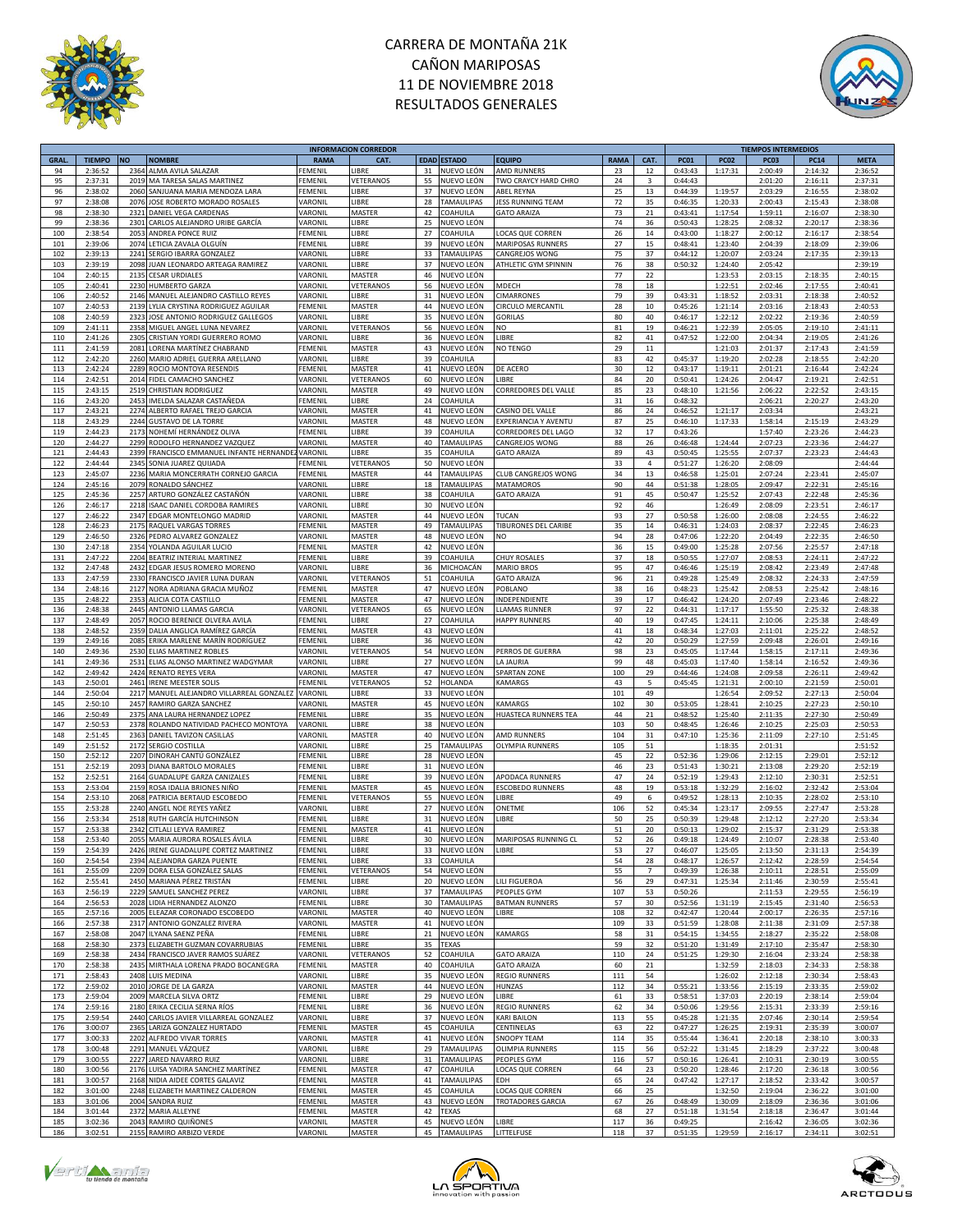



|             |               |           |                                         |                | <b>INFORMACION CORREDOR</b> |             |                   |                          |             |      |             |             | <b>TIEMPOS INTERMEDIOS</b> |             |             |
|-------------|---------------|-----------|-----------------------------------------|----------------|-----------------------------|-------------|-------------------|--------------------------|-------------|------|-------------|-------------|----------------------------|-------------|-------------|
| <b>GRAL</b> | <b>TIEMPO</b> | <b>NO</b> | <b>NOMBRE</b>                           | <b>RAMA</b>    | CAT.                        | <b>EDAD</b> | <b>ESTADO</b>     | <b>EQUIPO</b>            | <b>RAMA</b> | CAT. | <b>PC01</b> | <b>PC02</b> | <b>PC03</b>                | <b>PC14</b> | <b>META</b> |
| 187         | 3:02:55       | 2252      | DANIEL GUADIANA GONZÁLEZ                | VARONIL        | MASTER                      | 48          | NUEVO LEÓN        | MDECH                    | 119         | 38   | 0:48:19     | 1:26:31     | 2:09:01                    | 2:31:48     | 3:02:55     |
| 188         | 3:04:05       | 2312      | ELY MARTINEZ MIRELES                    | FEMENIL        | VETERANOS                   | 55          | NUEVO LEÓN        | NO                       | 69          | 8    | 0:50:36     | 1:30:04     | 2:18:13                    | 2:36:13     | 3:04:05     |
| 189         | 3:04:08       | 2147      | EDGAR DE LUNA INTERIAI                  | VARONIL        | LIBRE                       | 27          | NUEVO LEÓN        | SCHNEIDER ELECTRIC       | 120         | 58   | 0:42:52     | 1:28:37     | 2:19:28                    | 2:40:58     | 3:04:08     |
|             |               | 2203      |                                         | FEMENIL        | LIBRE                       | 29          |                   | <b>ROL MTY</b>           |             |      |             |             |                            |             | 3:04:10     |
| 190         | 3:04:10       |           | MIRIAM CATALINA GIL ROCHA               |                |                             |             | NUEVO LEÓN        |                          | 70          | 35   | 0:52:39     | 1:35:46     | 2:23:06                    | 2:42:24     |             |
| 191         | 3:04:21       | 2411      | JUAN GERARDO MARTINEZ MEZA              | VARONIL        | MASTER                      | 47          | TAMAULIPAS        | CANGREJOS WONG           | 121         | 39   |             | 1:32:55     | 2:19:32                    | 2:37:46     | 3:04:21     |
| 192         | 3:04:50       | 2360      | TERESA DE JESUS AVILA SALAZAR           | FEMENIL        | MASTER                      | 40          | NUEVO LEÓN        | <b>JH FORZA</b>          | 71          | 28   | 0:51:00     |             | 2:21:33                    | 2:39:59     | 3:04:50     |
| 193         | 3:04:50       | 2361      | EONARDO LUNA VEGA                       | VARONIL        | MASTER                      | 43          | NUEVO LEÓN        | OMAS RUNNERS             | 122         | 40   | 0:50:51     | 1:34:02     | 2:21:30                    | 2:39:55     | 3:04:50     |
| 194         | 3:05:18       | 2040      | SILVIA ALICIA PECERO HERNANDEZ          | FEMENIL        | LIBRE                       | 38          | NUEVO LEÓN        | DEL-SAG                  | 72          | 36   | 0:53:01     | 1:34:16     | 2:21:38                    | 2:41:15     | 3:05:18     |
|             |               |           |                                         |                |                             | 50          |                   | CASINO DEL VALLE         |             |      |             |             |                            |             |             |
| 195         | 3:05:48       | 2275      | ALEJANDRA GUTIÉRREZ CARRASCO            | FEMENIL        | VETERANOS                   |             | NUEVO LEÓN        |                          | 73          | 9    | 0:54:46     | 1:36:59     | 2:22:02                    | 2:40:01     | 3:05:48     |
| 196         | 3:06:13       |           | 2340 LUCIO CANTU VALLE                  | VARONIL        | MASTER                      | 48          | NUEVO LEÓN        |                          | 123         | 41   | 0:53:43     | 1:32:14     | 2:20:08                    | 2:40:05     | 3:06:13     |
| 197         | 3:06:36       | 2046      | <b>DIANA GARCIA</b>                     | FEMENIL        | LIBRE                       | 39          | COAHUILA          | <b>BESOS Y ASI</b>       | 74          | 37   | 0:50:23     | 1:30:26     | 2:18:50                    | 2:39:36     | 3:06:36     |
| 198         | 3:06:54       | 2319      | JOSE LUIS FARIAS GAYTAN                 | VARONIL        | VETERANOS                   | 50          | COAHUILA          |                          | 124         | 25   | 0:52:11     | 1:31:39     | 2:15:37                    | 2:34:38     | 3:06:54     |
| 199         | 3:06:57       | 2208      | JUANA GUADALUPE RAMIREZ MELACIO         | <b>FEMENIL</b> | LIBRE                       | 25          | COAHUILA          | <b>GATO ARAIZA</b>       | 75          | 38   | 0:54:27     | 1:37:53     | 2:22:01                    | 2:43:14     | 3:06:57     |
|             |               | 2199      |                                         |                |                             | 49          |                   |                          |             |      |             |             |                            |             | 3:07:04     |
| 200         | 3:07:04       |           | JOSEFINA POINSOT GARZA                  | FEMENIL        | MASTER                      |             | NUEVO LEÓN        | CASINO DEL VALLE         | 76          | 29   | 0:51:29     | 1:30:23     | 2:17:39                    | 2:39:33     |             |
| 201         | 3:07:15       | 2116      | YARA ESTRADA LARTIGUE                   | <b>FEMENIL</b> | LIBRE                       | 28          | NUEVO LEÓN        | <b>ODR TEAM</b>          | 77          | 39   | 0:53:40     | 1:27:12     | 2:19:33                    | 2:42:21     | 3:07:15     |
| 202         | 3:07:15       | 2117      | ERIK ALEJANDRO ESTRADA MORALES          | VARONIL        | LIBRE                       | 28          | NUEVO LEÓN        | ODR TEAM                 | 125         | 59   | 0:53:38     | 1:31:26     | 2:19:37                    | 2:42:58     | 3:07:15     |
| 203         | 3:07:22       | 2272      | ROSY SANTISTEBAN                        | <b>FEMENIL</b> | MASTER                      | 47          | NUEVO LEÓN        | CASINO DEL VALLE         | 78          | 30   | 0:53:28     | 1:35:10     | 2:20:06                    | 2:42:19     | 3:07:22     |
| 204         | 3:07:47       | 2437      | <b>KENNA KINSLOW TEEL</b>               | FEMENIL        | VETERANOS                   | 57          | COAHUILA          | CORREDORES CAT           | 79          | 10   |             | 1:34:12     | 2:20:26                    | 2:44:31     | 3:07:47     |
| 205         | 3:07:52       | 2428      |                                         |                | LIBRE                       | 39          | NUEVO LEÓN        |                          | 80          | 40   | 0:56:29     |             |                            |             | 3:07:52     |
|             |               |           | KARLA GARCIA MENDEZ                     | FEMENIL        |                             |             |                   | KARINA BAILON            |             |      |             | 1:38:30     | 2:26:41                    | 2:43:56     |             |
| 206         | 3:08:46       | 2309      | RICARDO SOLIS ORTEGA                    | VARONIL        | <b>TBRE</b>                 | 35          | NUEVO LEÓN        | DE ACERO                 | 126         | 60   | 0:56:19     | 1:35:57     | 2:20:57                    | 2:39:04     | 3:08:46     |
| 207         | 3:08:59       | 2154      | MIGUEL ANGEL LEYVA BRAVO                | VARONIL        | LIBRE                       | 39          | NUEVO LEÓN        | <b>CRAZY RUNNER</b>      | 127         | 61   | 0:56:16     | 1:36:12     | 2:25:07                    | 2:44:42     | 3:08:59     |
| 208         | 3:09:08       | 2174      | LAURA ESTHER GARZA RAMÍREZ              | FEMENIL        | MASTER                      | 42          | NUEVO LEÓN        | LIBRE                    | 81          | 31   | 0:55:17     | 1:37:11     | 2:26:50                    | 2:46:36     | 3:09:08     |
| 209         | 3:09:13       | 2211      | MAYELA VILLARREAL                       | <b>FEMENIL</b> | MASTER                      | 45          | NUEVO LEÓN        | CASINO DEL VALLE         | 82          | 32   | 0:54:41     |             | 2:19:58                    |             | 3:09:13     |
|             |               |           |                                         |                |                             |             |                   |                          |             |      |             |             |                            |             |             |
| 210         | 3:09:35       | 2376      | LINDA GOMEZCAÑA GARCIA                  | FEMENIL        | LIBRE                       | 32          | TAMAULIPAS        | SIN LIMITES              | 83          | 41   | 0:51:51     | 1:33:31     | 2:22:34                    | 2:43:36     | 3:09:35     |
| 211         | 3:09:59       | 2324      | ANA LUISA GALLEGOS ZAMORA               | FEMENIL        | LIBRE                       | 33          | NUEVO LEÓN        | CAMARGS                  | 84          | 42   | 0:51:56     | 1:34:59     | 2:23:43                    | 2:42:50     | 3:09:59     |
| 212         | 3:11:03       | 2083      | ZUINDA SUGEI SALAZAR TORRES             | FEMENIL        | MASTER                      | 42          | <b>TAMAULIPAS</b> | <b>ESS RUNNING TEAM</b>  | 85          | 33   | 0:53:16     | 1:34:36     | 2:24:04                    | 2:44:40     | 3:11:03     |
| 213         | 3:11:24       | 2092      | JORGE ALBERTO AMARO ARROYO              | VARONIL        | LIBRE                       | 33          | NUEVO LEÓN        | ATHLETIC GYM SPINNIN     | 128         | 62   | 0:56:51     | 1:38:42     | 2:25:02                    | 2:44:46     | 3:11:24     |
| 214         | 3:11:30       | 2059      | ANA LAURA DAVILA JIMENEZ                | FEMENIL        | LIBRE                       | 36          | COAHUILA          | LOCAS QUE CORREN         | 86          | 43   | 0:51:04     | 1:33:14     | 2:21:51                    | 2:43:43     | 3:11:30     |
|             |               |           |                                         |                |                             |             | NUEVO LEÓN        |                          |             |      |             |             |                            |             |             |
| 215         | 3:12:09       | 2501      | SUSAN GARZA NOTZ                        | FEMENIL        | MASTER                      | 49          |                   | NINGUNO                  | 87          | 34   | 0:52:25     | 1:35:25     | 2:24:11                    | 2:47:20     | 3:12:09     |
| 216         | 3:12:30       | 2355      | ABEL VEGA ESCALANTE                     | VARONIL        | LIBRE                       | 39          | NUEVO LEÓN        | <b>IBRE</b>              | 129         | 63   | 0:48:57     |             | 2:09:49                    | 2:39:16     | 3:12:30     |
| 217         | 3:12:44       | 2374      | REYNA GUADALUPE CÓRDOVA AVILA           | FEMENIL        | LIBRE                       | 25          | NUEVO LEÓN        |                          | 88          | 44   | 0:53:35     | 1:33:26     | 2:21:47                    |             | 3:12:44     |
| 218         | 3:12:59       | 2307      | OSCAR ALEJANDRO GUERRERO VILLARREAL     | VARONIL        | LIBRE                       | 26          | NUEVO LEÓN        | DE ACERO                 | 130         | 64   |             | 1:34:40     | 2:21:05                    | 2:47:40     | 3:12:59     |
| 219         | 3:13:18       | 2130      | EXIO BARRIOS REYES                      | VARONIL        | VETERANOS                   | 52          | NUEVO LEÓN        | <b>IBRE</b>              | 131         | 26   | 0:56:44     | 1:42:02     | 2:27:27                    | 2:46:42     | 3:13:18     |
| 220         |               | 2013      | LILIANA VERONICA HERNANDEZ GUTIERREZ    | <b>FEMENIL</b> | MASTER                      | 44          | NUEVO LEÓN        | REGIO RUNNERS            | 89          |      |             | 1:38:37     | 2:23:41                    |             | 3:13:21     |
|             | 3:13:21       |           |                                         |                |                             |             |                   |                          |             | 35   | 0:55:55     |             |                            | 2:46:22     |             |
| 221         | 3:13:28       | 2150      | ZAIRA RIOJAS RAMOS                      | FEMENIL        | LIBRE                       | 32          | TAMAULIPAS        | OLYMPIA RUNNERS          | 90          | 45   | 0:58:31     | 1:42:50     | 2:30:34                    | 2:49:07     | 3:13:28     |
| 222         | 3:13:38       | 2509      | MARIAN SALAZAR GARZA                    | VARONIL        | LIBRE                       | 36          | NUEVO LEÓN        |                          | 132         | 65   |             | 1:42:18     | 2:31:00                    | 2:48:31     | 3:13:38     |
| 223         | 3:14:08       | 2388      | <b>ROSY GARCIA PEREZ</b>                | FEMENIL        | MASTER                      | 41          | NUEVO LEÓN        | LILI FIGUEROA            | 91          | 36   | 0:53:32     | 1:37:21     | 2:28:15                    | 2:48:25     | 3:14:08     |
| 224         | 3:14:24       | 2063      | <b>ESMERALDA VALERIO FLORES</b>         | FEMENIL        | VETERANOS                   | 55          | COAHUILA          | <b>OCAS QUE CORREN</b>   | 92          | 11   |             | 1:31:57     | 2:23:10                    | 2:46:39     | 3:14:24     |
| 225         |               | 2282      |                                         |                | MASTER                      | 46          |                   |                          | 93          |      |             |             |                            |             |             |
|             | 3:14:32       |           | GRACIELA GONZÁLEZ LEAL                  | FEMENIL        |                             |             | NUEVO LEÓN        | PILLINES                 |             | 37   | 0:42:37     | 1:15:51     | 1:58:43                    | 2:26:30     | 3:14:32     |
| 226         | 3:15:37       | 2412      | <b>ERIKA NAVARRO</b>                    | FEMENIL        | LIBRE                       | 32          | NUEVO LEÓN        |                          | 94          | 46   | 0:56:05     | 1:37:14     | 2:26:36                    | 2:47:59     | 3:15:37     |
| 227         | 3:16:31       | 2529      | DINA ELIZABETH LOREDO BUENO             | FEMENIL        | LIBRE                       | 31          | TAMAULIPAS        | #TODOSOMOSUNO            | 95          | 47   |             | 1:43:44     | 2:33:42                    | 2:52:34     | 3:16:31     |
| 228         | 3:16:33       | 2341      | RAUL SALINAS GONZALEZ                   | VARONIL        | MASTER                      | 48          | NUEVO LEÓN        | PARTNERS TEAM            | 133         | 42   |             | 1:37:41     | 2:26:58                    | 2:48:10     | 3:16:33     |
| 229         | 3:17:02       | 2362      | LILIANA ALEXANDRA PÉREZ GRIJALVA        | FEMENIL        | MASTER                      | 46          | COAHUILA          | <b>GATO ARAIZA</b>       | 96          | 38   | 0:53:09     | 1:37:57     | 2:32:12                    | 2:51:22     | 3:17:02     |
| 230         | 3:17:02       | 2392      |                                         |                | LIBRE                       |             | NUEVO LEÓN        |                          | 97          |      |             | 1:33:49     |                            |             | 3:17:02     |
|             |               |           | DENISE CARPINTEIRO ESPINOSA             | <b>FEMENIL</b> |                             | 38          |                   | TRAIL RONNING SESSIO     |             | 48   |             |             | 2:20:14                    | 2:40:34     |             |
| 231         | 3:17:03       | 2451      | SILVIA VAZQUEZ REYNA                    | FEMENIL        | MASTER                      | 49          | NUEVO LEÓN        | LIBRE                    | 98          | 39   | 0:52:29     | 1:34:44     | 2:24:15                    | 2:49:29     | 3:17:03     |
| 232         | 3:17:17       | 2303      | TOMAS BRIONES MENDEZ                    | VARONIL        | VETERANOS                   | 53          | NUEVO LEÓN        | <b>ESCOBEDO RUNNERS</b>  | 134         | 27   |             | 1:35:18     | 2:23:34                    | 2:47:24     | 3:17:17     |
| 233         | 3:17:30       | 2016      | CARMEN CASTREJON                        | FEMENIL        | MASTER                      | 49          | NUEVO LEÓN        | LIBRE                    | 99          | 40   | 0:56:57     | 1:19:17     | 2:28:52                    | 2:48:04     | 3:17:30     |
| 234         | 3:17:36       | 2008      | LUIS MIGUEL SALDAÑA RAMIREZ             | VARONIL        | LIBRE                       | 34          | NUEVO LEÓN        | <b>GUSANITOS RUNNERS</b> | 135         | 66   | 0:57:17     | 1:46:37     | 2:35:11                    | 2:55:46     | 3:17:36     |
|             | 3:17:57       | 2452      |                                         |                |                             |             |                   |                          |             |      |             |             |                            |             | 3:17:57     |
| 235         |               |           | AURA SUSANA VIILLEGAS HERNANDEZ         | FEMENIL        | MASTER                      | 48          | NUEVO LEÓN        | NINGUNO                  | 100         | 41   | 0:49:34     |             | 2:24:22                    | 2:49:26     |             |
| 236         | 3:18:05       | 2103      | LOURDES PATRICIA ROBLEDO DORBECKER      | <b>FEMENIL</b> | MASTER                      | 46          | COAHUILA          | <b>GATO ARAIZA</b>       | 101         | 42   | 0:55:24     | 1:37:26     | 2:27:09                    | 2:49:35     | 3:18:05     |
| 237         | 3:18:17       | 2108      | SANDRA IVONNE GARCIA SANCHEZ            | <b>FEMENIL</b> | LIBRE                       | 35          | <b>TAMAULIPAS</b> | <b>EOPLES GYM</b>        | 102         | 49   | 0:55:41     | 1:38:03     | 2:32:15                    | 2:54:27     | 3:18:17     |
| 238         | 3:18:18       | 2351      | RODOLFO VILLARREAL DE LA GAR            | VARONIL        | VETERANOS                   | 50          | NUEVO LEÓN        | CASINO DEL VALLE         | 136         | 28   | 0:53:52     | 1:34:33     | 2:23:15                    | 2:45:20     | 3:18:18     |
| 239         | 3:18:23       | 2141      | JOSE JULIAN DELGADO VELAZQUEZ           | VARONIL        | MASTER                      | 45          | TAMAULIPAS        | PEOPLES GYM              | 137         | 43   | 0:55:38     | 1:38:23     | 2:32:17                    | 2:54:16     | 3:18:23     |
|             |               | 2356      |                                         |                | LIBRE                       | 37          |                   | LIBRE                    |             |      |             |             |                            |             |             |
| 240         | 3:18:26       |           | KARLA SELENE GONZÁLEZ GONZÁLEZ          | FEMENIL        |                             |             | NUEVO LEÓN        |                          | 103         | 50   | 0:56:55     | 1:40:08     | 2:31:19                    | 2:53:54     | 3:18:26     |
| 241         | 3:18:26       | 2357      | VICTOR HUGO SILVA PACHICANO             | VARONIL        | LIBRE                       | 39          | NUEVO LEÓN        | <b>IBRF</b>              | 138         | 67   |             | 1:40:11     | 2:31:29                    | 2:53:58     | 3:18:26     |
| 242         | 3:18:50       | 2245      | KARLA CATALINA DE LA ROSA RODRIGUEZ     | FEMENIL        | LIBRE                       | 37          | COAHUILA          | <b>BESOS Y ASI</b>       | 104         | 51   |             | 1:41:05     | 2:31:07                    | 2:53:47     | 3:18:50     |
| 243         | 3:18:53       | 2246      | LAURA GABRIELA RAMOS VALDES             | FEMENIL        | MASTER                      | 40          | COAHUILA          | <b>BESOS Y ASI</b>       | 105         | 43   |             | 1:41:15     | 2:31:06                    | 2:53:50     | 3:18:53     |
| 244         | 3:18:58       | 2443      | JOSE LUIS BERRONES CORTES               | VARONIL        | VETERANOS                   | 51          | COAHUILA          | <b>GATO ARAIZA</b>       | 139         | 29   | 0:54:58     | 1:36:30     | 2:30:24                    | 2:50:21     | 3:18:58     |
|             |               |           |                                         |                |                             |             |                   |                          |             |      |             |             |                            |             |             |
| 245         | 3:19:13       | 2278      | CARLOS FELICITOS FERNANDEZ SEPULVEDA    | VARONIL        | VETERANOS                   | 65          | NUEVO LEÓN        | DE ACERO                 | 140         | 30   | 0:55:01     | 1:38:18     | 2:26:31                    | 2:49:42     | 3:19:13     |
| 246         | 3:19:45       | 2089      | ELISA ELENA ORTIZ TORRES                | FEMENIL        | MASTER                      | 41          | TAMAULIPAS        | LIBRE                    | 106         | 44   | 0:55:13     | 1:35:51     | 2:27:02                    | 2:50:01     | 3:19:45     |
| 247         | 3:20:09       | 2114      | VICTOR MANUEL GARCIA MARTINEZ           | VARONIL        | VETERANOS                   | 63          | <b>TAMAULIPAS</b> | PEOPLES GYM              | 141         | 31   | 0:55:43     | 1:38:00     | 2:32:14                    | 2:54:29     | 3:20:09     |
| 248         | 3:20:09       | 223       | <b>MYRIAM FLORES BUSTOS</b>             | FEMENIL        | MASTER                      | 40          | TAMAULIPAS        | PEOPLES GYM              | 107         | 45   | 0:55:47     | 1:38:26     | 2:32:28                    | 2:54:31     | 3:20:09     |
| 249         | 3:20:24       | 2409      | MARTHA GUADALUPE HURTADO VALENZUEL      | <b>FEMENIL</b> | MASTER                      | 43          | NUEVO LEÓN        | PEDAL XTREME             | 108         | 46   |             | 1:47:26     | 2:37:26                    | 2:59:15     | 3:20:24     |
| 250         | 3:20:27       | 2265      | MARTHA OFELIA CANTU HERNANDEZ           | FEMENIL        | VETERANOS                   | 58          | NUEVO LEÓN        |                          | 109         | 12   | 0:58:09     | 1:42:26     | 2:32:16                    | 2:51:38     | 3:20:27     |
| 251         | 3:20:29       |           | 2367 HELEN ALEJANDRA SIERRA KU          | <b>FEMENIL</b> | LIBRE                       | 35          | NUEVO LEÓN        | <b>IBRE</b>              | 110         | 52   | 0:59:31     | 1:41:54     | 2:30:19                    | 2:54:56     | 3:20:29     |
|             |               |           |                                         |                |                             |             |                   |                          |             |      |             |             |                            |             |             |
| 252         | 3:20:35       |           | 2325 ELMIRA MAYELA GONZALEZ MARTINEZ    | <b>FEMENIL</b> | LIBRE                       | 26          | NUEVO LEÓN        | LIBRE                    | 111         | 53   | 1:00:51     | 1:43:50     | 2:32:33                    | 2:54:23     | 3:20:35     |
| 253         | 3:20:35       |           | 2396 MARISOL ARAMBULA TORRES            | <b>FEMENIL</b> | LIBRE                       | 39          | NUEVO LEÓN        | ELITE RUNNING CLUB       | 112         | 54   | 0:56:07     | 1:44:08     | 2:34:21                    | 2:55:03     | 3:20:35     |
| 254         | 3:21:23       |           | 2163 MARIA DE JESUS GARZA GOMEZ         | FEMENIL        | MASTER                      | 44          | TAMAULIPAS        | MUNECOS TEAM             | 113         | 47   | 0:57:54     | 1:38:34     | 2:28:05                    | 2:52:54     | 3:21:23     |
| 255         | 3:21:32       |           | 2210 ARTURO ARECHAVALETA                | VARONIL        | VETERANOS                   | 52          | NUEVO LEÓN        | CASINO DEL VALLE         | 142         | 32   | 0:54:55     | 1:41:40     | 2:26:09                    | 2:49:47     | 3:21:32     |
| 256         | 3:21:32       | 2271      | MAURICIO CORNISH GONZALEZ               | VARONIL        | VETERANOS                   | 54          | NUEVO LEÓN        | CASINO DEL VALLE         | 143         | 33   | 0:54:39     | 1:41:31     | 2:26:45                    | 2:49:37     | 3:21:32     |
|             |               |           |                                         |                |                             |             | <b>TAMAULIPAS</b> |                          |             |      |             |             |                            |             |             |
| 257         | 3:21:33       | 2075      | CLAUDIA ANGELICA GARCIA VIVEROS         | <b>FEMENIL</b> | MASTER                      | 46          |                   | JESS RUNNING TEAM        | 114         | 48   | 0:59:18     |             | 2:35:11                    | 2:53:37     | 3:21:33     |
| 258         | 3:21:50       | 2382      | MONICA VANESSA IPIÑA MEDRANO            | FEMENIL        | LIBRE                       | 25          | NUEVO LEÓN        | LYCANS                   | 115         | 55   | 0:57:03     | 1:40:54     | 2:33:06                    | 2:51:27     | 3:21:50     |
| 259         | 3:22:12       | 2296      | BENJAMIN ZAVALA RODRIGUEZ               | VARONIL        | LIBRE                       | 37          | NUEVO LEÓN        | <b>IBRE</b>              | 144         | 68   | 0:56:14     | 1:40:58     | 2:32:05                    | 2:54:35     | 3:22:12     |
| 260         | 3:22:21       | 2414      | SUSANA PALACIOS GONZALEZ                | FEMENIL        | VETERANOS                   | 51          | COAHUILA          | LOCASQUECORREN           | 116         | 13   |             | 1:40:15     | 2:33:01                    | 2:53:02     | 3:22:21     |
| 261         | 3:22:23       | 2423      | <b>JOSE ARTURO</b>                      | VARONIL        | VETERANOS                   | 52          | NUEVO LEÓN        |                          | 145         | 34   | 0:57:21     | 1:15:47     | 2:33:05                    | 2:52:58     | 3:22:23     |
|             |               |           |                                         |                |                             |             |                   |                          |             |      |             |             |                            |             |             |
| 262         | 3:23:16       |           | 2430 SANJUANA GUADALUPE RAMIREZ NAVARRO | FEMENIL        | MASTER                      | 41          | NUEVO LEÓN        | PEDALXTREME              | 117         | 49   | 0:59:13     | 1:47:23     | 2:37:27                    | 2:59:39     | 3:23:16     |
| 263         | 3:23:52       |           | 2366 YADIRA BEATRIZ PARTIDA MONTALVO    | <b>FEMENIL</b> | MASTER                      | 46          | TAMAULIPAS        | TIBURONES DEL CARIBE     | 118         | 50   | 0:53:48     | 1:38:54     | 2:34:37                    | 2:55:41     | 3:23:52     |
| 264         | 3:24:16       | 2417      | DIANA CAROLINA GARCÍA ARMENDÁRIZ        | FEMENIL        | MASTER                      | 46          | NUEVO LEÓN        | SPARTANS ZONE            | 119         | 51   | 1:01:51     | 1:45:13     | 2:33:30                    | 2:55:06     | 3:24:16     |
| 265         | 3:24:35       | 2294      | MÓNICA PEDRÓ GASCÓ                      | <b>FEMENIL</b> | MASTER                      | 47          | NUEVO LEÓN        | CASINO DEL VALLE         | 120         | 52   |             | 1:41:36     | 2:30:03                    | 2:53:44     | 3:24:35     |
| 266         | 3:25:55       | 2056      | DINORAH GRISELDA CORREA FLORES          | FEMENIL        | MASTER                      | 47          | COAHUILA          | LOCAS QUE CORREN         | 121         | 53   | 0:58:11     |             | 2:37:57                    | 2:59:11     | 3:25:55     |
|             |               |           |                                         |                |                             |             |                   |                          |             |      |             |             |                            |             |             |
| 267         | 3:26:11       | 2368      | EVERALDO HERNANDEZ                      | VARONIL        | MASTER                      | 48          | NUEVO LEÓN        | AMD                      | 146         | 44   |             | 1:43:41     | 2:33:38                    | 2:57:02     | 3:26:11     |
| 268         | 3:27:03       | 2027      | XOCHITL GONZALEZ                        | FEMENIL        | MASTER                      | 48          | <b>TAMAULIPAS</b> | TORTUGAS                 | 122         | 54   |             | 1:40:46     | 2:36:01                    | 3:02:07     | 3:27:03     |
| 269         | 3:27:07       | 2332      | JORGE GARZA                             | VARONIL        | VETERANOS                   | 52          | NUEVO LEÓN        | NINGUNO                  | 147         | 35   | 0:57:58     | 1:44:45     | 2:32:55                    | 2:56:56     | 3:27:07     |
| 270         | 3:27:08       | 2331      | <b>BLANCA MEDINA</b>                    | FEMENIL        | MASTER                      | 49          | NUEVO LEÓN        | ACENTUREROS EXTREMOS     | 123         | 55   | 0:58:00     | 1:44:19     | 2:32:55                    | 2:56:50     | 3:27:08     |
| 271         | 3:27:16       | 2190      | NORMA LETICIA NAVARRETE ULLOA           | <b>FEMENIL</b> | MASTER                      | 49          | TAMAULIPAS        | JABALI                   | 124         | 56   | 1:04:19     | 1:50:21     | 2:40:15                    | 3:02:46     | 3:27:16     |
|             |               |           |                                         |                |                             |             |                   |                          |             |      |             |             |                            |             |             |
| 272         | 3:27:20       | 2132      | ENRIQUE PÉREZ                           | VARONIL        | MASTER                      | 46          | NUEVO LEÓN        |                          | 148         | 45   | 1:02:27     | 1:48:54     | 2:41:15                    | 3:04:20     | 3:27:20     |
| 273         | 3:27:47       | 2212      | JESUS GUADALUPE FLORES PÉREZ            | VARONIL        | LIBRE                       | 34          | COAHUILA          |                          | 149         | 69   | 0:57:15     | 1:43:07     | 2:34:06                    | 2:57:40     | 3:27:47     |
| 274         | 3:28:04       | 2032      | DEYSI MONTOYA RIOS                      | FEMENIL        | LIBRE                       | 32          | TAMAULIPAS        | <b>IBRE</b>              | 125         | 56   | 0:59:21     | 1:45:00     | 2:35:57                    |             | 3:28:04     |
| 275         | 3:28:10       | 2182      | CLAUDIA INES ALMEIDA FLORES             | <b>FEMENIL</b> | MASTER                      | 45          | NUEVO LEÓN        | CRAZY RUNNERS            | 126         | 57   | 0:58:29     | 1:49:28     | 2:44:29                    | 3:04:44     | 3:28:10     |
| 276         | 3:28:27       | 2151      | MARIA TERESA DE JESU CANELA CÁRDENAS    | <b>FEMENIL</b> | LIBRE                       | 38          | NUEVO LEÓN        | <b>IBRE</b>              | 127         | 57   | 1:01:39     | 1:46:13     | 2:36:37                    | 2:59:00     | 3:28:27     |
|             |               |           |                                         |                |                             |             |                   |                          |             |      |             |             |                            |             |             |
| 277         | 3:28:28       | 2527      | ROSA AURORA SAUCEDO MARTÍNEZ            | FEMENIL        | MASTER                      | 44          | NUEVO LEÓN        | ATENAS                   | 128         | 58   | 1:01:07     | 1:46:02     | 2:38:17                    | 3:00:06     | 3:28:28     |
| 278         | 3:28:39       |           | 2251 PAOLA SOFIA TEJEDA RODRIGUEZ       | <b>FEMENIL</b> | LIBRE                       | 35          | COAHUILA          |                          | 129         | 58   | 0:53:24     | 1:35:07     | 2:24:03                    | 2:54:19     | 3:28:39     |
| 279         | 3:29:23       |           | 2264 IRMA DELIA DE LA CRUZ FLORES       | <b>FEMENIL</b> | VETERANOS                   |             | 64 TAMAULIPAS     | LIBRE                    | 130         | 14   |             | 1:45:48     | 2:41:32                    | 3:02:22     | 3:29:23     |





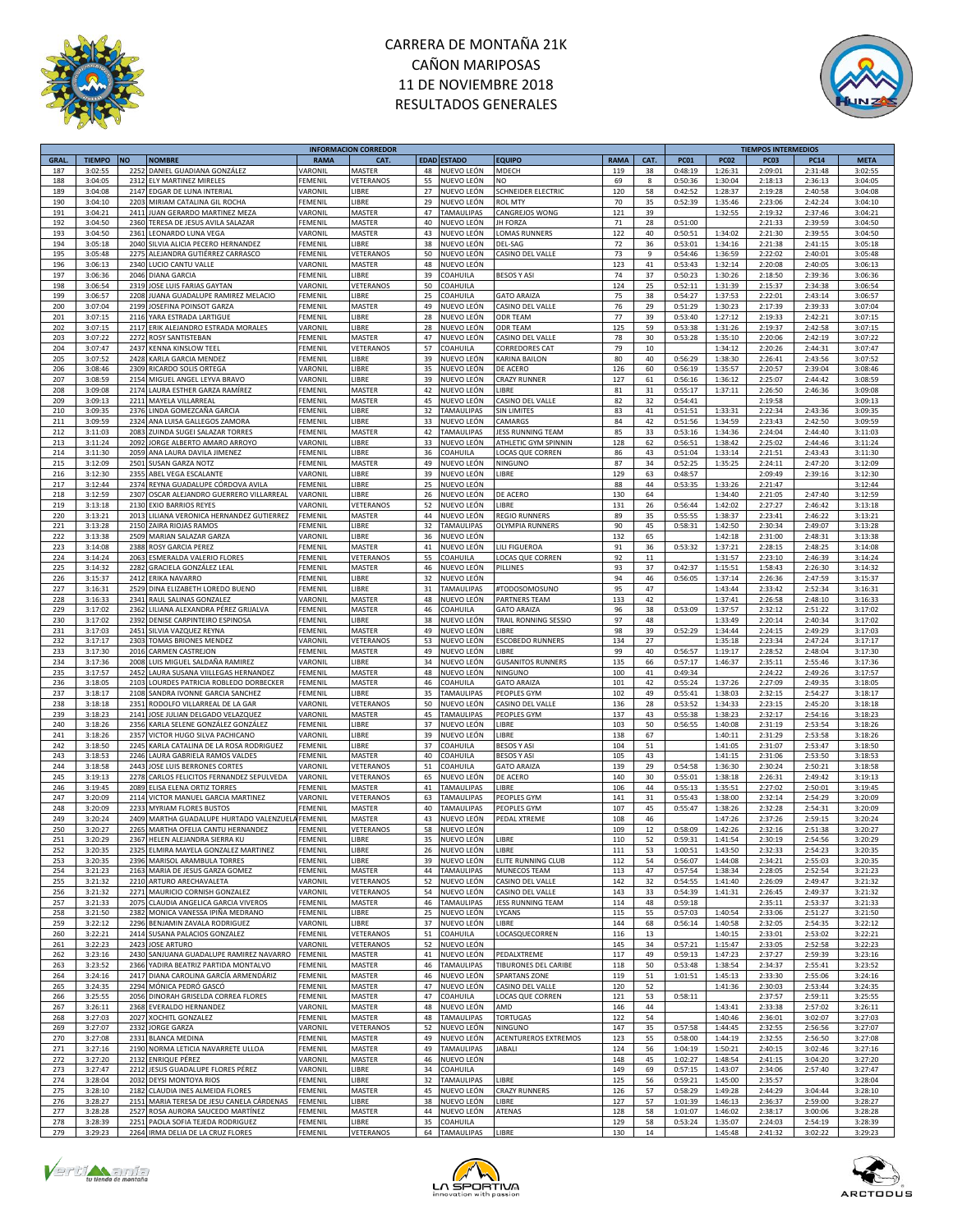



|             |               |           |                                           |                | <b>INFORMACION CORREDOR</b> |    |                    |                              |             |      |             |             | <b>TIEMPOS INTERMEDIOS</b> |             |             |
|-------------|---------------|-----------|-------------------------------------------|----------------|-----------------------------|----|--------------------|------------------------------|-------------|------|-------------|-------------|----------------------------|-------------|-------------|
| <b>GRAL</b> | <b>TIEMPO</b> | <b>NO</b> | <b>NOMBRE</b>                             | <b>RAMA</b>    | CAT.                        |    | <b>EDAD ESTADO</b> | <b>EQUIPO</b>                | <b>RAMA</b> | CAT. | <b>PC01</b> | <b>PC02</b> | PC <sub>03</sub>           | <b>PC14</b> | <b>META</b> |
| 280         | 3:29:30       | 2166      | PATRICIA GARCIA LAREDO                    | <b>EMENIL</b>  | MASTER                      | 41 | NUEVO LEÓN         | <b>CKB</b>                   | 131         | 59   | 0:58:06     | 1:46:31     | 2:40:48                    | 3:01:18     | 3:29:30     |
| 281         | 3:29:38       | 2036      | JOSE OBED VILLARREAL VILLANUEV            | VARONIL        | MASTER                      | 43 | <b>TAMAULIPAS</b>  | INCANSABLES                  | 150         | 46   |             | 1:38:58     | 2:35:20                    | 3:01:32     | 3:29:38     |
| 282         | 3:29:39       | 2030      | ALMA LIDIA IPIÑA MARTINEZ                 | FEMENIL        | VETERANOS                   | 51 | TAMAULIPAS         | <b>BATMAN RUNNERS TEAM</b>   | 132         | 15   |             | 1:39:02     | 2:35:20                    | 3:01:28     | 3:29:39     |
| 283         | 3:30:00       | 212       | MARICELA GONZALEZ GONZALEZ                | FEMENIL        | MASTER                      | 42 | NUEVO LEÓN         | ATRAPASUENOS                 | 133         | 60   |             |             | 2:34:53                    |             | 3:30:00     |
|             |               |           |                                           |                |                             |    |                    |                              |             |      |             |             |                            |             |             |
| 284         | 3:30:34       | 2115      | ROCÍO AGUILAR ZAMARRIPA                   | FEMENIL        | VETERANOS                   | 53 | NUEVO LEÓN         | ATRAPASUENOS                 | 134         | 16   | 1:01:17     | 1:43:54     | 2:35:02                    | 3:02:19     | 3:30:34     |
| 285         | 3:31:24       | 2393      | JAVIER SOLIS LLORENTE                     | VARONIL        | VETERANOS                   | 54 | TAMAULIPAS         | COYOTES TRAIL RUNNER         | 151         | 36   | 1:04:43     | 1:51:26     | 2:45:18                    | 3:04:03     | 3:31:24     |
| 286         | 3:31:25       | 2514      | LORENA LOPEZ                              | FEMENIL        | LIBRE                       | 38 | NUEVO LEÓN         | <b>RON DOORS RUNNERS</b>     | 135         | 59   | 1:06:10     |             | 2:45:33                    | 3:04:50     | 3:31:25     |
| 287         | 3:31:34       | 2157      | HILDA LETICIA PRADO GUARDIOLA             | FEMENIL        | VETERANOS                   | 56 | TAMAULIPAS         | CORREDORES DE LOS 2          | 136         | 17   | 1:04:32     | 1:50:15     | 2:41:27                    | 3:04:10     | 3:31:34     |
| 288         | 3:31:56       | 2349      | LORENA EDITH SANTOS VALLE                 | FEMENIL        | VETERANOS                   | 52 | TAMAULIPAS         |                              | 137         | 18   |             | 1:45:23     | 2:39:54                    | 3:02:12     | 3:31:56     |
|             |               |           |                                           |                |                             |    |                    |                              |             |      |             |             |                            |             |             |
| 289         | 3:32:01       | 2517      | ANTONIO RODRIGUEZ MARTINEZ                | VARONIL        | VETERANOS                   | 52 | TAMAULIPAS         | INDEPENDIENTE                | 152         | 37   |             | 1:45:37     | 2:39:58                    | 3:02:31     | 3:32:01     |
| 290         | 3:32:21       | 2126      | MARIA ALEJANDRA GONZÁLEZ DEL BOSQUE       | FEMENIL        | MASTER                      | 49 | NUEVO LEÓN         |                              | 138         | 61   | 0:56:03     | 1:44:12     | 2:36:11                    | 3:01:35     | 3:32:21     |
| 291         | 3:32:23       | 2231      | HUGO AGUILERA GARCIA                      | VARONIL        | LIBRE                       | 20 | NUEVO LEÓN         | TRISALMON                    | 153         | 70   | 1:06:29     |             | 2:46:46                    | 3:08:46     | 3:32:23     |
| 292         | 3:32:28       | 2438      | DAVID ZAPATA GARCÍA                       | VARONIL        | VETERANOS                   | 52 | NUEVO LEÓN         | <b>ROLMTY</b>                | 154         | 38   | 1:04:52     | 1:50:47     | 2:41:11                    |             | 3:32:28     |
| 293         | 3:32:34       | 2031      | DAYNA EDITH MACÍAS MARTÍNEZ               | FEMENIL        | LIBRE                       | 33 | <b>TAMAULIPAS</b>  | LIBRE                        | 139         | 60   |             | 1:45:43     | 2:41:42                    | 3:04:47     | 3:32:34     |
|             |               |           |                                           |                |                             |    | <b>TAMAULIPAS</b>  |                              |             |      |             |             |                            |             |             |
| 294         | 3:32:46       | 2125      | MARIA JOSE BONILLA                        | FEMENIL        | LIBRE                       | 23 |                    | RUNAHOLIC                    | 140         | 61   | 1:02:01     | 1:48:30     | 2:40:39                    | 3:02:50     | 3:32:46     |
| 295         | 3:32:58       |           | 2119 MARIA DE LOS ANGELES PIMENTEL CASTRO | FEMENIL        | LIBRE                       | 34 | TAMAULIPAS         | PEOPLES GYM                  | 141         | 62   | 0:58:26     | 1:44:05     | 2:39:56                    | 3:07:18     | 3:32:58     |
| 296         | 3:33:18       | 2398      | GUILLERMO MARTÍNEZ MEDINA                 | VARONIL        | MASTER                      | 43 | COAHUILA           | <b>GATO ARAIZA</b>           | 155         | 47   | 1:05:44     |             | 2:47:05                    | 3:09:26     | 3:33:18     |
| 297         | 3:33:51       | 2181      | MARIA GONZALEZ MOYA                       | FEMENIL        | MASTER                      | 41 | NUEVO LEÓN         | <b>CRAZY RUNNERS</b>         | 142         | 62   | 0:58:48     | 1:49:35     | 2:44:31                    | 3:08:54     | 3:33:51     |
| 298         | 3:33:55       |           | 2170 BERENICE PACHECO TREVIÑO             | FEMENIL        | MASTER                      | 42 | NUEVO LEÓN         | SPARTANS                     | 143         | 63   | 1:03:07     | 1:49:54     | 2:42:19                    | 3:05:12     | 3:33:55     |
|             |               |           |                                           |                |                             |    |                    |                              |             |      |             |             |                            |             |             |
| 299         | 3:34:28       | 2267      | <b>GILBERTO LEAL FLORES</b>               | VARONIL        | VETERANOS                   | 51 | NUEVO LEÓN         | K2 TEAM                      | 156         | 39   |             | 1:44:29     | 2:33:27                    | 2:57:24     | 3:34:28     |
| 300         | 3:34:36       | 2023      | JOSE M RODRIGUEZ MALDONADO                | VARONIL        | MASTER                      | 48 | TAMAULIPAS         | LIBRE                        | 157         | 48   | 0:59:37     | 1:47:09     | 2:42:27                    | 3:05:53     | 3:34:36     |
| 301         | 3:34:39       | 2087      | DORIS STEPHANIE PEREZ DE LA O             | FEMENIL        | LIBRE                       | 23 | <b>TAMAULIPAS</b>  | JESS RUNNING TEAM            | 144         | 63   | 1:01:02     | 1:25:47     | 2:36:41                    | 3:02:02     | 3:34:39     |
| 302         | 3:34:54       | 2024      | <b>NORA FAJARDO</b>                       | FEMENIL        | VETERANOS                   | 50 | <b>TAMAULIPAS</b>  | LIBRE                        | 145         | 19   | 0:59:40     | 1:47:14     | 2:42:27                    | 3:06:00     | 3:34:54     |
| 303         | 3:34:56       | 2346      | AURELIA MACÍAS VÁZQUEZ                    | FEMENIL        | VETERANOS                   | 59 | TAMAULIPAS         | WILDFOX                      | 146         | 20   |             | 1:41:26     | 2:36:31                    | 3:02:17     | 3:34:56     |
|             |               |           |                                           |                |                             |    |                    |                              |             |      |             |             |                            |             |             |
| 304         | 3:35:05       | 2099      | JOSE ANGEL GAYTAN GUILLEN                 | VARONIL        | MASTER                      | 43 | COAHUILA           | <b>HAPPY RUNNERS</b>         | 158         | 49   | 0:51:07     |             | 2:35:34                    | 3:03:22     | 3:35:05     |
| 305         | 3:35:05       | 2276      | LETICIA ALEJANDRA ORTEGA HERNANDEZ        | FEMENIL        | <b>IBRE</b>                 | 38 | COAHUILA           | LOCAS QUE CORREN             | 147         | 64   | 0:51:13     | 1:34:29     | 2:34:26                    | 3:03:19     | 3:35:05     |
| 306         | 3:35:06       | 2105      | ANA CAPISTRAN GONZALEZ                    | FEMENIL        | <b>IBRE</b>                 | 24 | COAHUILA           | <b>LOCAS QUE CORREN</b>      | 148         | 65   | 0:52:33     | 1:34:18     | 2:35:26                    | 3:03:26     | 3:35:06     |
| 307         | 3:35:07       | 2385      | ROBERTO ISRAEL SALAZAR CANTU              | VARONIL        | MASTER                      | 42 | NUEVO LEÓN         |                              | 159         | 50   | 0:56:11     | 1:43:29     | 2:37:34                    | 3:06:38     | 3:35:07     |
| 308         | 3:35:08       | 2383      | LOURDES GODINES MURILLO                   | FEMENIL        | <b>IBRE</b>                 | 30 | NUEVO LEÓN         |                              | 149         | 66   | 0:56:01     | 1:42:32     | 2:37:47                    | 3:05:16     | 3:35:08     |
|             |               |           |                                           |                |                             |    |                    |                              |             |      |             |             |                            |             |             |
| 309         | 3:35:19       | 2104      | MARIA GUADALUPE CONTRERAS GUZMAN          | FEMENIL        | <b>IBRE</b>                 | 37 | NUEVO LEÓN         | TRISALMONES                  | 150         | 67   | 1:06:54     |             | 2:47:02                    | 3:08:43     | 3:35:19     |
| 310         | 3:35:43       | 2256      | CINTHYA MARAVICIE GARCÍA LÓPEZ            | FEMENIL        | LIBRE                       | 38 | TAMAULIPAS         | SIGLO XXI                    | 151         | 68   | 1:01:35     | 1:51:22     | 2:47:36                    | 3:08:34     | 3:35:43     |
| 311         | 3:35:52       | 2297      | GRISELDA SUÁREZ DE LEAL                   | FEMENIL        | <b>IBRE</b>                 | 36 | COAHUILA           | <b>GATO ARAIZA</b>           | 152         | 69   | 1:05:51     |             | 2:47:27                    | 3:09:42     | 3:35:52     |
| 312         | 3:35:54       | 2129      | SANDRA LUCIA FLORES ZAVALA                | FEMENIL        | MASTER                      | 48 | <b>TAMAULIPAS</b>  | LIBRE                        | 153         | 64   | 0:57:35     | 1:42:56     | 2:36:27                    | 3:03:55     | 3:35:54     |
| 313         | 3:36:01       | 2458      | ROSA ISELA SANCHEZ NAJERA                 | FEMENIL        | MASTER                      | 44 | NUEVO LEÓN         | KAMARGS                      | 154         | 65   | 1:02:04     | 1:47:38     | 2:38:24                    | 3:06:31     | 3:36:01     |
|             |               |           |                                           |                |                             |    |                    |                              |             |      |             |             |                            |             |             |
| 314         | 3:36:47       | 2184      | BRENDA BARBOSA MACIAS                     | FEMENIL        | <b>IBRE</b>                 | 33 | NUEVO LEÓN         | <b>CRAZY RUNNERS</b>         | 155         | 70   | 0:58:17     | 1:49:41     | 2:44:31                    | 3:08:51     | 3:36:47     |
| 315         | 3:36:50       | 2226      | KARLA IVETTE LUNA SALAZAR                 | FEMENI         | <b>IBRE</b>                 | 28 | <b>TAMAULIPAS</b>  | PEOPLES GYM                  | 156         | 71   | 0:58:23     | 1:44:34     | 2:40:06                    | 3:07:22     | 3:36:50     |
| 316         | 3:37:12       | 2183      | ANA LILIA DELGADO GRANADOS                | FEMENI         | MASTER                      | 42 | NUEVO LEÓN         | <b>CRAZY RUNNERS</b>         | 157         | 66   | 0:58:44     | 1:49:45     | 2:44:35                    | 3:09:02     | 3:37:12     |
| 317         | 3:37:21       | 2505      | YESENIA PEÑA MALDONADO                    | <b>FEMENIL</b> | LIBRE                       | 30 | NUEVO LEÓN         | <b>HIPFR</b>                 | 158         | 72   | 1:02:53     | 1:50:28     | 2:44:10                    | 3:09:56     | 3:37:21     |
| 318         | 3:37:42       | 2022      | MARTHA SUSANA VIDAURRI PUENTE             | FEMENIL        | LIBRE                       | 34 | TAMAULIPAS         | <b>BATMAN RUNNERS</b>        | 159         | 73   | 0:59:08     | 1:45:05     | 2:43:49                    | 3:06:21     | 3:37:42     |
|             |               |           |                                           |                |                             |    |                    |                              |             |      |             |             |                            |             |             |
| 319         | 3:37:51       | 2178      | DORA MARIA CALZONCIT REYES                | FEMENIL        | VETERANOS                   | 57 | COAHUILA           | <b>BREWERS</b>               | 160         | 21   | 1:00:37     | 1:47:51     | 2:41:38                    | 3:05:43     | 3:37:51     |
| 320         | 3:38:00       | 2188      | JUANITA ELIZABETH SILVA HERRADA           | FEMENIL        | LIBRE                       | 37 | NUEVO LEÓN         | HUASTECA RUNNERS             | 161         | 74   | 0:58:03     | 1:44:47     | 2:36:44                    | 3:03:51     | 3:38:00     |
| 321         | 3:38:16       | 2384      | MARCO HERRERA ARGUETA                     | VARONIL        | <b>IBRE</b>                 | 36 | NUEVO LEÓN         |                              | 160         | 71   | 0:56:09     | 1:43:35     | 2:37:48                    | 3:06:44     | 3:38:16     |
| 322         | 3:38:18       | 2380      | LORENA RODRÍGUEZ AGUILAR                  | FEMENIL        | MASTER                      | 40 | NUEVO LEÓN         | N                            | 162         | 67   | 1:01:46     | 1:50:02     | 2:43:08                    | 3:07:59     | 3:38:18     |
| 323         | 3:38:18       | 2381      | <b>HÉCTOR CUELLAR</b>                     | VARONIL        | VETERANOS                   | 50 | NUEVO LEÓN         | N                            | 161         | 40   | 1:01:49     | 1:50:08     | 2:43:28                    | 3:08:14     | 3:38:18     |
|             |               |           |                                           |                |                             |    |                    |                              |             |      |             |             |                            |             |             |
| 324         | 3:38:23       | 2335      | FRANCISCO FERNANDO LOPEZ PEYRO            | VARONIL        | VETERANOS                   | 67 | NUEVO LEÓN         | <b>TUCAN</b>                 | 162         | 41   | 0:58:34     | 1:44:16     | 2:33:36                    | 3:02:56     | 3:38:23     |
| 325         | 3:38:25       | 2160      | MARÍA DE LOS ÁNGELES RAMÍREZ RICO         | <b>FEMENIL</b> | MASTER                      | 48 | NUEVO LEÓN         | <b>TYL</b>                   | 163         | 68   | 1:11:54     |             | 2:48:26                    |             | 3:38:25     |
| 326         | 3:38:30       | 2054      | <b>JUANY ROCCA</b>                        | FEMENIL        | MASTER                      | 46 | COAHUILA           | LOCAS QUE CORREN             | 164         | 69   | 0:58:13     | 1:45:32     | 2:41:41                    | 3:08:40     | 3:38:30     |
| 327         | 3:38:48       | 2045      | GÉNESIS NATALY SÁNCHEZ CORONADO           | <b>FEMENIL</b> | LIBRE                       | 25 | <b>TAMAULIPAS</b>  | <b>TORTUGAS</b>              | 165         | 75   | 1:04:28     | 1:49:57     | 2:42:56                    | 3:08:02     | 3:38:48     |
| 328         | 3:39:56       | 2266      | UAN VALDÉS GARZA                          | <b>ARONIL</b>  | VETERANOS                   | 59 | NUEVO LEÓN         |                              | 163         | 42   | 0:58:20     | 1:44:25     | 2:41:25                    | 3:09:20     | 3:39:56     |
| 329         | 3:39:58       | 2220      | ISAAC TIRADO CASTAÑEDA                    | VARONIL        | LIBRE                       | 26 | NUEVO LEÓN         | TLALOC                       | 164         | 72   | 1:04:45     | 1:53:16     | 2:46:06                    | 3:19:32     | 3:39:58     |
|             |               |           |                                           |                |                             |    |                    |                              |             |      |             |             |                            |             |             |
| 330         | 3:40:05       |           | 2400 LORENA MALDONADO                     | FEMENIL        | MASTER                      | 49 | TAMAULIPAS         | COYOTES TRAIL RUNNERS        | 166         | 70   |             | 1:50:41     | 2:46:14                    | 3:09:59     | 3:40:05     |
| 331         | 3:40:25       | 2415      | ANA LAURA DAMIAN SERNA                    | FEMENIL        | <b>IBRE</b>                 | 28 | TAMAULIPAS         | <b>RAPTORS RUNNERS</b>       | 167         | 76   | 1:05:16     |             | 2:52:30                    | 3:14:42     | 3:40:25     |
| 332         | 3:40:46       | 2017      | MARIO ORLANDO RAMIREZ LANDVERDE           | VARONIL        | <b>IBRE</b>                 | 22 | NUEVO LEÓN         |                              | 165         | 73   | 1:12:24     |             | 2:51:05                    | 3:14:05     | 3:40:46     |
| 333         | 3:40:53       | 2177      | YUVISELA PADILLA LUNA                     | FEMENIL        | VETERANOS                   | 54 | COAHUILA           | <b>LOCAS QUE CORREN</b>      | 168         | 22   |             | 1:47:48     | 2:43:48                    | 3:09:17     | 3:40:53     |
| 334         | 3:40:54       | 2124      | RENATA JIMÉNEZ ORDAZ                      | EMENIL         | <b>IBRE</b>                 | 34 | NUEVO LEÓN         | NEGROCONGO                   | 169         | 77   | 0:58:42     | 1:48:14     | 2:39:09                    | 3:03:05     | 3:40:54     |
|             |               |           |                                           |                |                             |    |                    |                              |             |      |             |             |                            |             |             |
| 335         | 3:41:06       | 2138      | LUCERO ELIZABETH PRADO GUARDIOLA          | FEMENIL        | LIBRE                       | 39 | NUEVO LEÓN         | APODACA RUNNERS              | 170         | 78   | 1:03:52     | 1:49:18     | 2:44:09                    | 3:09:46     | 3:41:06     |
| 336         | 3:41:13       | 2196      | SILVIA IRENE FLORES GARCIA                | FEMENIL        | LIBRE                       | 38 | NUEVO LEÓN         | LILI FIGUEROA                | 171         | 79   | 1:12:27     |             | 2:51:15                    | 3:14:08     | 3:41:13     |
| 337         | 3:41:51       | 2070      | GENOVEVA CORNEJO LIMA                     | FEMENIL        | VETERANOS                   | 54 | NUEVO LEÓN         | KAKTUS                       | 172         | 23   |             | 1:46:48     | 2:41:03                    | 3:09:53     | 3:41:51     |
| 338         | 3:41:53       | 2121      | HILDA LETICIA VILLARREAL RIVAS            | <b>EMENIL</b>  | MASTER                      | 49 | NUEVO LEÓN         | CIRCULO                      | 173         | 71   | 0:58:57     | 1:47:16     | 2:43:20                    | 3:08:07     | 3:41:53     |
| 339         | 3:41:55       | 2193      | ROSALBA LARA MEDINA                       | FEMENIL        | MASTER                      | 44 | <b>TAMAULIPAS</b>  | WILDFOX                      | 174         | 72   | 1:01:32     | 1:51:36     | 2:47:35                    |             | 3:41:55     |
|             |               | 2223      |                                           |                |                             |    |                    |                              |             | 74   |             |             |                            |             |             |
| 340         | 3:42:44       |           | ERIK CARBAJAL TAGARA                      | VARONIL        | <b>IBRE</b>                 | 25 | <b>TAMAULIPAS</b>  | PEOPLE'S GYM                 | 166         |      | 0:35:19     | 1:53:11     | 2:49:54                    | 3:14:47     | 3:42:44     |
| 341         | 3:42:56       | 2410      | CAROLINA FUENTES SALAS                    | FEMENIL        | <b>IBRE</b>                 | 29 | NUEVO LEÓN         |                              | 175         | 80   | 1:08:15     |             | 2:51:40                    | 3:15:10     | 3:42:56     |
| 342         | 3:43:05       | 2416      | LIZETTE EUGENIA HERNÁNDEZ ARIZPE          | <b>FEMENIL</b> | MASTER                      | 47 | NUEVO LEÓN         | <b>SPARTANS ZONE</b>         | 176         | 73   | 1:06:44     |             | 2:56:01                    | 3:21:17     | 3:43:05     |
| 343         | 3:43:16       | 2507      | <b>JESUS ALFREDO</b>                      | VARONIL        | MASTER                      | 48 | COAHUILA           | <b>GATO ARAIZA</b>           | 167         | 51   | 1:04:54     |             | 2:48:07                    | 3:12:24     | 3:43:16     |
| 344         | 3:43:37       |           | 2344 ISIDRO ZAMORA ORTIZ                  | VARONIL        | VETERANOS                   | 53 | <b>TAMAULIPAS</b>  | <b>WILDFOX</b>               | 168         | 43   |             | 1:48:27     | 2:47:08                    | 3:14:00     | 3:43:37     |
| 345         | 3:44:09       |           | 2343 EDNA GUADALUPE ROJAS ZUÑIGA          | <b>FEMENIL</b> | MASTER                      | 48 | <b>TAMAULIPAS</b>  | <b>WILDFOX</b>               | 177         | 74   | 0:55:29     | 1:48:37     | 2:47:28                    | 3:14:13     | 3:44:09     |
| 346         | 3:44:25       |           | 2148 LUIS ROBERTO LUNA PINTOR             | VARONIL        | MASTER                      | 46 | NUEVO LEÓN         |                              | 169         | 52   | 1:06:19     |             | 2:52:26                    | 3:14:34     | 3:44:25     |
|             |               |           |                                           |                |                             |    |                    |                              |             |      |             |             |                            |             |             |
| 347         | 3:44:29       |           | 2259 MIROSLAVA HERRERA MENDOZA            | FEMENIL        | LIBRE                       | 21 | NUEVO LEÓN         | <b>GUSANITO RUNNERS</b>      | 178         | 81   | 1:02:08     | 1:53:54     | 2:49:58                    |             | 3:44:29     |
| 348         | 3:44:38       | 2261      | OLIVIA DEL CARMEN MENDOZA CADENA          | FEMENIL        | VETERANOS                   | 55 | NUEVO LEÓN         | <b>GUSANITO RUNNERS</b>      | 179         | 24   | 1:02:58     | 1:53:56     | 2:49:40                    | 3:16:17     | 3:44:38     |
| 349         | 3:44:56       |           | 2500 EMILIA MARÍA LÓPEZ GARCÍA            | FEMENIL        | LIBRE                       | 37 | NUEVO LEÓN         | <b>SMT</b>                   | 180         | 82   | 1:03:11     | 1:54:49     | 2:51:23                    | 3:17:00     | 3:44:56     |
| 350         | 3:45:11       | 2262      | RODOLFO MARTINEZ BALLESTEROS              | VARONIL        | VETERANOS                   | 56 | NUEVO LEÓN         | <b>GUSANITO RUNNERS</b>      | 170         | 44   | 1:02:13     | 1:46:05     | 2:34:11                    | 3:09:06     | 3:45:11     |
| 351         | 3:46:04       | 2131      | BALTAZAR BURCIAGA SAUCEDO                 | VARONIL        | VETERANOS                   | 65 | COAHUILA           | <b>BESOS Y ASÍ</b>           | 171         | 45   | 0:55:58     | 1:41:10     | 2:31:53                    | 3:07:25     | 3:46:04     |
|             |               |           |                                           |                |                             |    |                    |                              |             |      |             |             |                            |             |             |
| 352         | 3:46:43       | 2082      | ANA LAURA RODRÍGUEZ ALVAREZ               | FEMENIL        | VETERANOS                   | 54 | COAHUILA           | <b>LOCAS QUE CORREN</b>      | 181         | 25   | 0:52:52     | 1:45:17     | 2:40:48                    | 3:13:00     | 3:46:43     |
| 353         | 3:46:45       | 2179      | JUAN GOMEZ CALZONCIT                      | VARONIL        | LIBRE                       | 33 | COAHUILA           | <b>BREWERS</b>               | 172         | 75   | 1:00:55     | 1:50:43     | 2:44:57                    |             | 3:46:45     |
| 354         | 3:46:57       |           | 2033 RUBÉN ALEJANDRO MARTÍNEZ GOVEA       | VARONIL        | LIBRE                       | 38 | <b>TAMAULIPAS</b>  | <b>BATMAN RUNNERS</b>        | 173         | 76   | 1:04:34     |             | 2:50:33                    | 3:17:28     | 3:46:57     |
| 355         | 3:47:05       |           | 2352 EDITH SEGURA LÓPEZ                   | FEMENIL        | LIBRE                       | 38 | NUEVO LEÓN         | LIBRE                        | 182         | 83   | 1:07:55     |             |                            | 3:16:23     | 3:47:05     |
| 356         | 3:47:13       | 2391      | JOSÉ MIGUEL ROMERO CORTÉS                 | VARONIL        | MASTER                      | 46 | TAMAULIPAS         | <b>COYOTES TRAIL RUNNERS</b> | 174         | 53   | 1:08:20     |             | 2:48:38                    | 3:15:06     | 3:47:13     |
| 357         | 3:47:52       | 2118      | LUCY LONGORIA CORTINAS                    | FEMENIL        | LIBRE                       | 34 | TAMAULIPAS         | PEOPLES GYM                  | 183         | 84   |             | 1:54:45     | 2:48:21                    |             | 3:47:52     |
|             |               |           |                                           |                |                             |    |                    |                              |             |      | 1:03:04     |             |                            | 3:19:39     |             |
| 358         | 3:49:07       | 2158      | NORA ISABEL JAUREGUI NIÑO                 | FEMENIL        | MASTER                      | 44 | NUEVO LEÓN         | <b>ESCOBEDO RUNNERS</b>      | 184         | 75   | 1:06:39     |             | 2:51:52                    | 3:17:42     | 3:49:07     |
| 359         | 3:51:56       | 2304      | OTONIEL TREVIÑO GARCIA                    | VARONIL        | LIBRE                       | 20 | NUEVO LEÓN         | DE ACERO                     | 175         | 77   | 1:06:07     | 1:54:25     | 2:54:16                    | 3:20:57     | 3:51:56     |
| 360         | 3:52:01       | 2143      | LUIS FERNANDO CRUZ CASTILLO               | VARONIL        | LIBRE                       | 28 | TAMAULIPAS         | PEOPLES GYM                  | 176         | 78   | 1:04:01     | 1:53:13     | 2:49:56                    | 3:18:56     | 3:52:01     |
| 361         | 3:52:16       | 2161      | ARGELIA VALLECILLO JUAREZ                 | FEMENIL        | MASTER                      | 40 | NUEVO LEÓN         | LIBRE                        | 185         | 76   | 0:57:09     |             | 2:37:29                    | 3:03:49     | 3:52:16     |
|             |               |           |                                           |                |                             |    | <b>TAMAULIPAS</b>  |                              |             |      |             |             |                            |             |             |
| 362         | 3:52:20       | 2101      | MARÍA ELENA ROSAS GUTIÉRREZ               | FEMENIL        | LIBRE                       | 34 |                    | INDEPENDIENTE                | 186         | 85   | 1:04:16     | 1:51:45     | 2:48:07                    | 3:17:03     | 3:52:20     |
| 363         | 3:53:07       |           | 2050 LYDIA PATRICIA                       | EMENIL         | VETERANOS                   | 54 | NUEVO LEÓN         | <b>GUSANITOS RUNNERS</b>     | 187         | 26   | 1:05:05     | 1:54:38     | 2:52:02                    | 3:22:42     | 3:53:07     |
| 364         | 3:53:13       | 2269      | PAULA LOPEZ HIDROGO                       | FEMENIL        | MASTER                      | 44 | NUEVO LEÓN         | <b>GUSANITOS RUNNERS</b>     | 188         | 77   | 1:04:59     | 1:28:19     | 2:52:07                    | 3:22:04     | 3:53:13     |
| 365         | 3:53:39       | 2338      | ANGÉLICA FLORES AGUAYO                    | FEMENIL        | MASTER                      | 47 | NUEVO LEÓN         | NINGUNO                      | 189         | 78   |             | 1:54:33     | 2:51:59                    | 3:22:24     | 3:53:39     |
| 366         | 3:53:49       | 2310      | JORGE ALBERTO CANALES CABALLERO           | VARONIL        | LIBRE                       | 37 | NUEVO LEÓN         | DE ACERO                     | 177         | 79   | 1:03:38     | 1:52:32     | 2:53:16                    | 3:21:49     | 3:53:49     |
|             |               | 2007      | ANA MARIA RODRGUEZ CHAVARRIA              | FEMENIL        | <b>IBRE</b>                 |    |                    |                              |             | 86   |             |             |                            |             |             |
| 367         | 3:54:10       |           |                                           |                |                             | 37 | NUEVO LEÓN         |                              | 190         |      | 1:02:50     | 1:54:53     | 2:52:24                    | 3:20:50     | 3:54:10     |
| 368         | 3:55:25       |           | 2106 MARCIEL GUERRERO MORON               | VARONIL        | MASTER                      | 43 | TAMAULIPAS         | <b>RUN FAMILY RUN</b>        | 178         | 54   |             | 1:46:53     | 2:46:21                    | 3:19:55     | 3:55:25     |
| 369         | 3:55:25       | 2107      | ANA KARINA PEREZ LONGORIA                 | <b>FEMENIL</b> | MASTER                      | 45 | <b>TAMAULIPAS</b>  | <b>RUN FAMILY RUN</b>        | 191         | 79   | 0:59:06     | 1:09:51     | 2:46:23                    | 3:19:59     | 3:55:25     |
| 370         | 3:55:47       | 2044      | <b>NORA MIRIAM</b>                        | FEMENIL        | LIBRE                       | 39 | COAHUILA           | <b>GATO ARAIZA</b>           | 192         | 87   | 1:05:59     |             | 2:57:44                    | 3:26:03     | 3:55:47     |
| 371         | 3:55:47       | 2097      | DIANA RAMOS ZAPATA                        | FEMENIL        | <b>IBRE</b>                 | 33 | NUEVO LEÓN         | ATHLETIC GYM SPINNING        | 193         | 88   | 1:05:13     |             | 2:57:26                    | 3:26:08     | 3:55:47     |
|             |               |           |                                           |                |                             |    |                    |                              |             |      |             |             |                            |             |             |
| 372         | 3:56:02       |           | 2025 TERESA ORTIZ GARZA                   | FEMENIL        | MASTER                      |    | 43 NUEVO LEÓN      | <b>GUSANITO RUNNERS</b>      | 194         | 80   | 1:13:40     |             | 3:02:35                    | 3:26:10     | 3:56:02     |





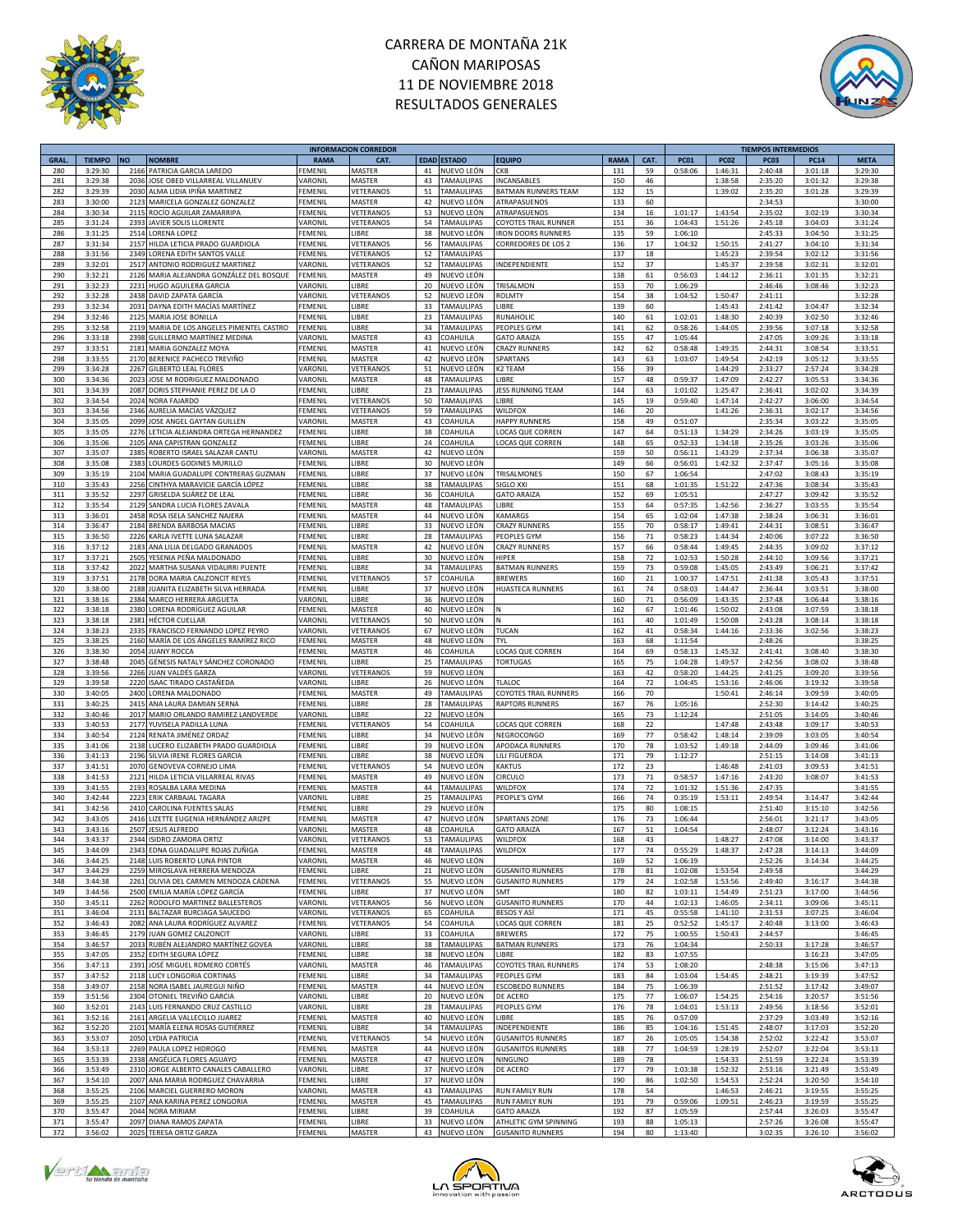



|             |               |           |                                        |                | <b>INFORMACION CORREDOR</b> |             |                   |                           |             |      |             |             | <b>TIEMPOS INTERMEDIOS</b> |             |             |
|-------------|---------------|-----------|----------------------------------------|----------------|-----------------------------|-------------|-------------------|---------------------------|-------------|------|-------------|-------------|----------------------------|-------------|-------------|
| <b>GRAL</b> | <b>TIEMPO</b> | <b>NO</b> | <b>NOMBRE</b>                          | <b>RAMA</b>    | CAT.                        | <b>EDAD</b> | <b>ESTADO</b>     | <b>EQUIPO</b>             | <b>RAMA</b> | CAT. | <b>PC01</b> | <b>PC02</b> | PC <sub>03</sub>           | <b>PC14</b> | <b>META</b> |
| 373         | 3:56:30       | 2239      | MAURO MANUEL SEGURA CHÁVEZ             | VARONIL        | <b>IBRE</b>                 | 39          | NUEVO LEÓN        |                           | 179         | 80   |             |             | 2:47:08                    | 3:19:03     | 3:56:30     |
| 374         | 3:56:47       | 2018      | WALTER DANIEL VILLANUEVA VALDOVINO     | VARONIL        | LIBRE                       | 15          | NUEVO LEÓN        |                           | 180         | 81   | 1:09:03     |             | 2:57:32                    | 3:24:54     | 3:56:47     |
| 375         | 3:57:05       | 2192      | MA. ANGÉLICA VÁZQUEZ GARCÍA            | FEMENII        | MASTER                      | 49          | COAHUILA          | LOCAS QUE CORREN          | 195         | 81   | 0:57:32     | 1:49:51     | 2:48:41                    | 3:15:50     | 3:57:05     |
| 376         | 3:57:05       | 2219      | FRANCISCA LUCIO MORENO                 | FEMENIL        | VETERANOS                   | 57          | <b>COAHUILA</b>   | OCAS QUE CORREN           | 196         | 27   | 0:56:39     | 1:49:48     | 2:48:45                    | 3:15:43     | 3:57:05     |
| 377         | 3:58:05       | 2145      | OLGA LIDIA GARCIA VALLE                | FEMENIL        | MASTER                      | 46          | TAMAULIPAS        | MUÑECOS TEAM              | 197         | 82   | 1:03:56     | 1:55:06     | 2:58:55                    |             | 3:58:05     |
| 378         | 3:58:43       | 2295      | OSCAR GARZAGUERRA                      | VARONIL        | MASTER                      | 47          | NUEVO LEÓN        |                           | 181         | 55   | 1:02:30     | 1:51:13     | 2:50:07                    | 3:27:42     | 3:58:43     |
|             |               |           |                                        |                |                             | 47          |                   |                           |             |      |             |             |                            |             |             |
| 379         | 3:58:44       | 2194      | <b>FABRICE SERFATI</b>                 | VARONIL        | MASTER                      |             | NUEVO LEÓN        | CASINO DEL VALLE          | 182         | 56   | 1:02:21     | 1:51:18     | 2:49:48                    | 3:27:35     | 3:58:44     |
| 380         | 3:59:17       | 2287      | ALVARO CONTRERAS                       | VARONIL        | MASTER                      | 41          | NUEVO LEÓN        | DE ACERO                  | 183         | 57   | 0:57:24     | 1:46:28     | 2:40:26                    | 3:16:54     | 3:59:17     |
| 381         | 3:59:38       | 2153      | LAURA OLIVIA HERNÁNDEZ SOSA            | FEMENIL        | MASTER                      | 48          | COAHUILA          | LOCAS QUE CORREN          | 198         | 83   | 0:56:42     | 1:23:32     | 2:51:31                    | 3:26:20     | 3:59:38     |
| 382         | 4:00:05       | 2029      | LUISA NARCEDALIA ENRÍQUEZ HERNANDEZ    | FEMENIL        | MASTER                      | 41          | NUEVO LEÓN        | ODR TEAM                  | 199         | 84   | 1:07:20     | 1:55:10     | 2:51:26                    | 3:26:50     | 4:00:05     |
| 383         | 4:00:26       | 2418      | VERONICA DOLORES GARCÍA PEÑA           | FEMENIL        | MASTER                      | 46          | NUEVO LEÓN        | <b>SPARTANS ZONE</b>      | 200         | 85   | 1:06:51     |             | 2:58:16                    | 3:26:14     | 4:00:26     |
| 384         | 4:00:32       | 2284      | CARLOS MANUEL ALVAREZ DEL VALLE        | VARONIL        | MASTER                      | 46          | NUEVO LEÓN        | LILI FIGUEROA             | 184         | 58   | 1:04:37     | 1:51:53     | 2:57:04                    | 3:27:25     | 4:00:32     |
| 385         | 4:00:32       | 2285      | EUGENIA SANCHEZ                        | FEMENIL        | MASTER                      | 40          | NUEVO LEÓN        | LILI FIGUEROA             | 201         | 86   | 1:04:39     | 1:51:50     | 2:57:04                    | 3:27:28     | 4:00:32     |
| 386         | 4:00:55       | 2064      | MARIA EUSTOLIA ZUÑIGA RODRIGUEZ        | FEMENIL        | MASTER                      | 47          | SAN LUIS POTO     |                           | 202         | 87   | 1:03:31     | 1:54:58     | 2:57:46                    | 3:27:45     | 4:00:55     |
| 387         | 4:00:55       | 2320      | <b>GABRIELA RECIO FLORES</b>           | FEMENIL        | MASTER                      | 41          | COAHUILA          | <b>GATO ARAIZA</b>        | 203         | 88   | 1:03:28     | 1:55:01     | 2:57:30                    | 3:27:53     | 4:00:55     |
| 388         | 4:00:57       | 2333      | VERUSCHKA ELIZABETH OLIVARES ESCALANTE | FEMENIL        | MASTER                      | 47          | NUEVO LEÓN        | LLAMAS RUNNERS            | 204         | 89   | 1:07:46     |             | 2:57:41                    | 3:27:21     | 4:00:57     |
|             |               |           |                                        |                |                             |             |                   |                           |             |      |             |             |                            |             |             |
| 389         | 4:00:58       | 2334      | LYDIA MARTINEZ VILLANUEVA              | FEMENIL        | VETERANOS                   | 53          | NUEVO LEÓN        | LLAMAS RUNERS             | 205         | 28   | 1:07:58     |             | 2:57:42                    | 3:27:31     | 4:00:58     |
| 390         | 4:01:01       | 2140      | MIRNA BURGOS RDZ.                      | FEMENIL        | LIBRE                       | 36          | <b>TAMAULIPAS</b> | <b>TORTUGAS</b>           | 206         | 89   | 1:07:31     |             | 3:01:17                    | 3:30:05     | 4:01:01     |
| 391         | 4:01:13       | 2502      | YURIDIA ELENA ROMAN GARZA              | FEMENIL        | LIBRE                       | 31          | NUEVO LEÓN        | RIBERAS RUNNERS           | 207         | 90   | 1:11:09     |             | 3:01:24                    | 3:32:40     | 4:01:13     |
| 392         | 4:01:24       | 2387      | ROSALIA MARTÍNEZ ROSALES               | FEMENI         | <b>IBRE</b>                 | 35          | NUEVO LEÓN        |                           | 208         | 91   | 1:01:56     | 1:49:38     | 2:47:53                    | 3:23:26     | 4:01:24     |
| 393         | 4:01:43       | 2200      | CLAUDIA ELENA CUEVAS MARTINEZ          | FEMENIL        | VETERANOS                   | 52          | COAHUILA          |                           | 209         | 29   | 1:09:17     |             | 3:02:06                    | 3:32:36     | 4:01:43     |
| 394         | 4:01:50       | 2206      | SARAI SOLEDAD GUTIERREZ VADIERIO       | FEMENIL        | LIBRE                       | 36          | COAHUILA          | <b>STEEL RUNNERS</b>      | 210         | 92   | 1:03:17     | 1:37:46     | 2:55:02                    | 3:27:17     | 4:01:50     |
| 395         | 4:02:46       | 2112      | PATRICIA VELAZQUEZ GARCIA              | FEMENIL        | LIBRE                       | 34          | NUEVO LEÓN        | APODACA RUNNERS           | 211         | 93   | 1:16:55     |             | 3:03:43                    | 3:32:11     | 4:02:46     |
| 396         | 4:03:32       | 2069      | MARGARITA PERÉZ MENDOZA                | FEMENIL        | MASTER                      | 41          | TAMAULIPAS        | <b>RUN FAMILY RUN</b>     | 212         | 90   | 1:06:04     |             | 3:07:53                    | 3:32:49     | 4:03:32     |
| 397         | 4:03:38       | 2201      | MIGUEL MARCOS MONTAÑEZ DE LEÓN         | VARONIL        | VETERANOS                   | 53          | COAHUILA          |                           | 185         | 46   | 1:09:32     |             | 3:04:13                    | 3:32:27     | 4:03:38     |
|             |               |           |                                        |                |                             |             |                   |                           |             |      |             |             |                            |             |             |
| 398         | 4:03:47       | 2137      | FELICIANO JOSE RODRIGUEZ SAUCEDA       | VARONIL        | <b>IBRE</b>                 | 35          | NUEVO LEÓN        | N/A                       | 186         | 82   | 1:16:59     |             | 3:03:53                    | 3:32:43     | 4:03:47     |
| 399         | 4:04:19       | 2389      | ALEJANDRO RODRÍGUEZ LARA               | VARONIL        | MASTER                      | 44          | NUEVO LEÓN        | TLALOC                    | 187         | 59   | 1:04:11     |             | 2:56:36                    |             | 4:04:19     |
| 400         | 4:04:24       | 2419      | MARÍA LOURDES PÉREZ GÓMEZ              | FEMENIL        | LIBRE                       | 35          | COAHUILA          |                           | 213         | 94   | 1:04:14     |             | 2:56:39                    | 3:27:59     | 4:04:24     |
| 401         | 4:05:30       | 2431      | ELIZABETH PEREZ GARCIA                 | FEMENIL        | MASTER                      | 43          | NUEVO LEÓN        | <b>HOPE RUNNERS</b>       | 214         | 91   | 1:07:13     |             | 3:00:54                    | 3:34:36     | 4:05:30     |
| 402         | 4:05:30       | 2504      | BERTHA MARIA MARTINEZ RODRIGUEZ        | FEMENIL        | VETERANOS                   | 63          | NUEVO LEÓN        | <b>ESCOBEDO RUNNERS</b>   | 215         | 30   | 1:07:07     |             | 3:00:59                    | 3:34:40     | 4:05:30     |
| 403         | 4:06:04       | 2205      | OSCAR SANTIAGO MARTINEZ                | VARONIL        | LIBRE                       | 26          | NUEVO LEÓN        | ODRTEAM                   | 188         | 83   |             | 1:55:03     | 2:47:20                    | 3:36:30     | 4:06:04     |
| 404         | 4:07:30       | 2096      | ALEJANDRA DAVALOS                      | FEMENIL        | MASTER                      | 44          | NUEVO LEÓN        |                           | 216         | 92   | 1:08:24     |             | 3:04:28                    | 3:34:04     | 4:07:30     |
| 405         | 4:07:37       | 2077      | SANDRA ITZAMAR GALICIA RODRIGUEZ       | FEMENIL        | LIBRE                       | 24          | TAMAULIPAS        | <b>IESS RUNNING TEAM</b>  | 217         | 95   | 1:07:01     |             | 3:06:12                    | 3:35:10     | 4:07:37     |
|             |               |           |                                        | VARONIL        | <b>IBRE</b>                 |             |                   |                           |             |      |             |             |                            |             |             |
| 406         | 4:07:37       | 2078      | ABEL ROCHA AGUIRRE                     |                |                             | 25          | <b>TAMAULIPAS</b> | JESS RUNNING TEAM         | 189         | 84   | 1:06:59     |             | 3:06:15                    | 3:35:13     | 4:07:37     |
| 407         | 4:07:56       | 2021      | SANDRA ELIZONDO VILLARREAL             | FEMENIL        | MASTER                      | 43          | NUEVO LEÓN        | MARIPOSAS RUNNERS         | 218         | 93   | 1:08:34     |             | 3:03:43                    | 3:34:11     | 4:07:56     |
| 408         | 4:09:38       | 2339      | EDI MORALES TOVAR                      | VARONI         | MASTER                      | 45          | NUEVO LEÓN        | <b>IARRUN</b>             | 190         | 60   | 1:01:28     | 1:50:59     | 2:56:01                    | 3:28:37     | 4:09:38     |
| 409         | 4:09:42       | 2015      | CECILIA GOMEZ MALDONADO                | FEMENIL        | MASTER                      | 47          | NUEVO LEÓN        |                           | 219         | 94   | 1:12:18     |             | 3:07:05                    | 3:35:02     | 4:09:42     |
| 410         | 4:09:42       | 2436      | MANUELA LLANAS SILVA                   | FEMENIL        | VETERANOS                   | 50          | NUEVO LEÓN        |                           | 220         | 31   | 1:12:12     |             | 3:07:02                    | 3:34:56     | 4:09:42     |
| 411         | 4:09:42       | 2442      | ANA ALICIA ARANDA MONTES               | FEMENIL        | VETERANOS                   | 51          | NUEVO LEÓN        |                           | 221         | 32   | 1:12:23     |             | 3:06:49                    |             | 4:09:42     |
| 412         | 4:09:54       | 2062      | ISMENIA VERONICA RAMOS MORALES         | FEMENIL        | LIBRE                       | 38          | COAHUILA          | LOCAS QUE CORREN          | 222         | 96   | 1:06:15     |             | 2:57:46                    | 3:32:59     | 4:09:54     |
| 413         | 4:10:11       | 2037      | MARIA GUADALUPE SAUCEDO CHAIRES        | FEMENIL        | LIBRE                       | 36          | <b>TAMAULIPAS</b> | <b>BATMAN RUNNERS</b>     | 223         | 97   | 1:10:20     |             | 3:09:20                    | 3:35:37     | 4:10:11     |
| 414         | 4:10:59       |           |                                        | FEMENIL        | MASTER                      | 45          | <b>TAMAULIPAS</b> | <b>BÁJATE GORDO</b>       | 224         | 95   |             |             | 3:05:55                    | 3:40:20     | 4:10:59     |
|             |               | 2515      | BLANCA ISABEL FAISAL SIERRA            |                |                             |             |                   |                           |             |      | 1:10:07     |             |                            |             |             |
| 415         | 4:11:55       | 2302      | MELISSA CASTANEDA                      | FEMENIL        | LIBRE                       | 35          | NUEVO LEÓN        | ODR TEAM                  | 225         | 98   | 1:07:18     | 1:55:14     | 2:52:40                    | 3:37:15     | 4:11:55     |
| 416         | 4:11:56       | 2293      | BEATRÍZ AGUIRRE HERNANDEZ              | FEMENIL        | VETERANOS                   | 52          | COAHUILA          | LOCAS QUE CORREN          | 226         | 33   | 1:08:08     |             | 3:04:17                    | 3:38:38     | 4:11:56     |
| 417         | 4:13:51       | 2109      | MARCO ANTONIO YEE CHAN                 | VARONIL        | MASTER                      | 48          | <b>TAMAULIPAS</b> | PEOPLES GYM               | 191         | 61   | 1:05:02     | 1:51:47     | 2:47:42                    | 3:34:44     | 4:13:51     |
| 418         | 4:14:04       | 2232      | SERGIO RENE SALCIDO ZUÑIGA             | VARONIL        | MASTER                      | 44          | NUEVO LEÓN        | <b>SCHNEIDER ELECTRIC</b> | 192         | 62   | 1:09:12     |             | 3:02:43                    | 3:36:43     | 4:14:04     |
| 419         | 4:14:05       | 2051      | MARIBEL RAMIREZ NIETO                  | FEMENIL        | MASTER                      | 41          | NUEVO LEÓN        | <b>SCHNEIDER ELECTRIC</b> | 227         | 96   | 1:09:09     |             | 3:03:59                    | 3:36:39     | 4:14:05     |
| 420         | 4:14:44       | 2516      | SANDRA ROCIO ARGUELLES NAVARRO         | FEMENIL        | MASTER                      | 41          | <b>TAMAULIPAS</b> | <b>BAJATE GORDO</b>       | 228         | 97   | 1:10:03     |             | 3:05:54                    | 3:40:23     | 4:14:44     |
| 421         | 4:15:18       | 2523      | DIANA MARILU MEDINA GARCÍA             | FEMENI         | LIBRE                       | 28          | <b>TAMAULIPAS</b> | LIBRE                     | 229         | 99   | 1:06:23     |             | 3:09:58                    | 3:39:59     | 4:15:18     |
| 422         | 4:15:30       |           |                                        | FEMENIL        | <b>IBRE</b>                 | 26          | NUEVO LEÓN        | HD                        | 230         |      |             |             |                            |             | 4:15:30     |
|             |               | 2067      | BELINDA LUCERO BENITEZ DIAZ            |                |                             |             |                   |                           |             | 100  | 1:08:40     |             | 3:08:11                    | 3:38:25     |             |
| 423         | 4:15:32       | 2152      | MAURA ELIZABETH PONCE MARTINEZ         | FEMENIL        | LIBRE                       | 35          | TAMAULIPAS        | LIBRE                     | 231         | 101  | 1:08:43     |             | 3:08:33                    | 3:38:29     | 4:15:32     |
| 424         | 4:15:53       | 2290      | MARÍA GUADALUPE RIVERA VÁZQUEZ         | FEMENI         | VETERANOS                   | 54          | NUEVO LEÓN        | <b>ODR TEAM</b>           | 232         | 34   | 1:03:21     | 1:51:38     | 3:01:40                    | 3:43:52     | 4:15:53     |
| 425         | 4:16:09       | 2337      | EYDA LARISSA ELIGIO DAMASCO            | FEMENII        | LIBRE                       | 26          | <b>TAMAULIPAS</b> | <b>RAPTORS</b>            | 233         | 102  | 1:11:38     | 1:11:03     | 3:08:17                    | 3:39:43     | 4:16:09     |
| 426         | 4:18:31       | 2292      | HERLINDA ISABEL JUÁREZ DE LA ROSA      | FEMENIL        | <b>/ETERANOS</b>            | 53          | COAHUILA          | OCAS QUE CORREN           | 234         | 35   | 1:08:10     |             | 3:05:36                    | 3:40:16     | 4:18:31     |
| 427         | 4:18:46       | 2113      | ARACELY CARRANZA SOTO                  | FEMENIL        | MASTER                      | 42          | NUEVO LEÓN        | APODACA RUNNERS           | 235         | 98   | 1:01:10     |             | 3:13:55                    | 3:01:23     | 4:18:46     |
| 428         | 4:19:43       | 2420      | FRANCISCO JAVIER PEÑA ZAVALA           | VARONIL        | VETERANOS                   | 51          | <b>TAMAULIPAS</b> |                           | 193         | 47   | 1:07:24     |             | 3:04:39                    | 3:40:58     | 4:19:43     |
| 429         | 4:24:02       | 2144      | ADRIANA NAYELI RESENDIZ PRADO          | FEMENIL        | LIBRE                       | 34          | NUEVO LEÓN        | LYCANS                    | 236         | 103  | 1:10:58     |             | 3:13:39                    | 3:45:28     | 4:24:02     |
| 430         | 4:26:39       | 2149      | CHRISTIAN HUMBERTO GARZA REYES         | VARONIL        | LIBRE                       | 33          | TAMAULIPAS        |                           | 194         | 85   | 1:07:28     |             | 3:13:35                    | 3:49:37     | 4:26:39     |
| 431         |               | 2444      |                                        | FEMENIL        | <b>IBRE</b>                 | 37          | COAHUILA          | LIBRE                     | 237         | 104  |             |             |                            |             | 4:26:46     |
|             | 4:26:46       |           | DANIELA RODRIGUEZ RODRIGUEZ            |                |                             |             |                   |                           |             |      | 1:11:00     |             | 3:14:18                    | 3:48:02     |             |
| 432         | 4:28:52       | 2528      | GERARDO FRANCISCO SEPÚLVEDA TREVIÑO    | VARONIL        | MASTER                      | 42          | <b>TAMAULIPAS</b> | #TODOSSOMOSUNO            | 195         | 63   | 1:09:38     |             | 3:09:09                    | 3:49:58     | 4:28:52     |
| 433         | 4:39:49       | 2072      | ADRIANA LISET CEPEDA GARONA            | FEMENI         | MASTER                      | 45          | NUEVO LEÓN        |                           | 238         | 99   | 1:11:13     |             | 3:23:01                    | 3:55:39     | 4:39:49     |
| 434         | 4:39:51       | 2073      | MARIA JUAREZ VERASTEGUI                | FEMENIL        | MASTER                      | 40          | NUEVO LEÓN        |                           | 239         | 100  | 1:11:18     |             | 3:18:58                    | 3:56:16     | 4:39:51     |
| 435         | 4:42:24       | 2377      | ROLANDO PACHECO MONTOYA                | VARONIL        | LIBRE                       | 38          | NUEVO LEÓN        |                           | 196         | 86   | 1:18:41     |             | 3:43:54                    | 4:09:45     | 4:42:24     |
| 436         | 4:45:47       | 2198      | DANIELLA M PEREZ                       | FEMENIL        | LIBRE                       | 32          | TAMAULIPAS        | OLYMPIA RUNNERS           | 240         | 105  |             |             | 3:34:22                    | 4:07:37     | 4:45:47     |
| 437         | 4:47:24       |           | 2091 CHRISTIAN CRUZ CRUZ               | VARONIL        | LIBRE                       | 29          | <b>TAMAULIPAS</b> | LIBRE                     | 197         | 87   |             |             | 3:43:27                    | 4:11:50     | 4:47:24     |
| 438         | 4:49:15       |           | 2128 SONNY RODRIGUEZ GARZA             | <b>FEMENIL</b> | VETERANOS                   | 50          | COAHUILA          | LOCAS QUE CORREN          | 241         | 36   | 1:18:52     |             | 3:43:49                    | 4:12:03     | 4:49:15     |
| 439         | 4:55:13       |           | 2318 RICARDO TORRES LOZOYA             | VARONIL        | VETERANOS                   | 59          | COAHUILA          | HIJOS DEL CERRO.          | 198         | 48   |             |             | 3:43:06                    | 4:18:22     | 4:55:13     |
| 440         | 4:58:50       |           | 2250 JOSE EVERARDO CASTAÑEDA AGUIRRE   | VARONIL        | MASTER                      | 47          | QUERÉTARO         | NEGROCONGO                | 199         | 64   | 1:10:24     | 1:09:22     | 3:32:20                    | 4:13:22     | 4:58:50     |
| 441         | 4:59:09       | 2197      | MARIA DEL ROSARIO MURAIRA AGUILAR      | FEMENIL        | LIBRE                       | 23          | <b>TAMAULIPAS</b> | <b>OLYMPIA RUNNERS</b>    | 242         | 106  | 1:08:32     |             | 3:31:31                    | 4:19:10     | 4:59:09     |
| 442         | 5:05:26       | 2034      | GRISELDA JUÁREZ CASTILLO               | FEMENIL        | MASTER                      | 40          | TAMAULIPAS        | <b>BATMAN RUNNERS</b>     | 243         | 101  | 1:07:50     |             | 3:32:13                    | 4:21:47     | 5:05:26     |
| 443         | 5:20:05       |           | BRENDA ALEJANDRA VACA CAMPUZANO        | FEMENIL        | MASTER                      |             | <b>TAMAULIPAS</b> | XOLOS RUNNING CLUB        | 244         |      |             |             |                            |             |             |
|             |               | 2086      |                                        |                |                             | 45          |                   |                           |             | 102  | 1:12:51     |             | 3:31:15                    | 4:21:04     | 5:20:05     |
| 444         | DNF           |           | 2214 LUZ EDITH VEGA GUTIERREZ          | FEMENIL        | LIBRE                       | 24          | TAMAULIPAS        | JESS RUNNING TEAM         | 245         | 107  |             |             |                            | 2:19:00     |             |
| 445         | <b>DNF</b>    | 2524      | CHARLES WALL                           | VARONIL        | LIBRE                       | 25          | COAHUILA          |                           | 200         | 88   | 0:48:27     | 1:23:44     |                            | 2:22:04     |             |
| 446         | <b>DNF</b>    | 2503      | MARTHA RAQUEL CARRANCO GARCIA          | FEMENIL        | MASTER                      | 46          | NUEVO LEÓN        | <b>SPARTANS ZONE</b>      | 246         | 103  | 0:26:54     | 1:09:24     |                            | 3:50:53     |             |
| 447         | <b>DNS</b>    | 2003      | FERNANDO DAVALOS GONZALEZ              | VARONIL        | MASTER                      | 44          | NUEVO LEÓN        | <b>CLINICA EVEREST</b>    | 201         | 65   |             |             |                            |             |             |
| 448         | <b>DNS</b>    | 2026      | MARÍA GUADALUPE RÍOS CORREA            | FEMENIL        | LIBRE                       | 35          | TAMAULIPAS        | JESS RUNNING TEAM         | 247         | 108  |             |             |                            |             |             |
| 449         | DNS           | 2048      | RAUL MARIO GARCIA CORPUS               | VARONIL        | VETERANOS                   | 61          | NUEVO LEÓN        | LIBRE                     | 202         | 49   |             |             |                            |             |             |
| 450         | <b>DNS</b>    | 2049      | RAUL MARIO GARCIA PARAMO               | VARONIL        | LIBRE                       | 36          | NUEVO LEÓN        | LIBRE                     | 203         | 89   |             |             |                            |             |             |
| 451         | <b>DNS</b>    | 2065      | IVETTE HERNÁNDEZ MARTÍNEZ              | FEMENIL        | MASTER                      | 46          | NUEVO LEÓN        | <b>KATUS</b>              | 248         | 104  |             |             |                            |             |             |
| 452         | <b>DNS</b>    | 2071      | MARTHA GARZA GARCIA                    | FEMENIL        | VETERANOS                   | 53          | NUEVO LEÓN        | <b>KAKTUS</b>             | 249         | 37   |             |             |                            |             |             |
|             |               |           |                                        |                |                             |             |                   |                           |             |      |             |             |                            |             |             |
| 453         | <b>DNS</b>    | 2084      | OLGA RUTH MENDOZA ALFARO               | FEMENIL        | MASTER                      | 47          | NUEVO LEÓN        | <b>GUSANITO RUNNERS</b>   | 250         | 105  |             |             |                            |             |             |
| 454         | <b>DNS</b>    | 2111      | ARTURO OLVERA CERVANTES                | VARONIL        | VETERANOS                   | 54          | TAMAULIPAS        | PEOPLES GYM               | 204         | 50   |             |             |                            |             |             |
| 455         | <b>DNS</b>    | 2122      | TERESA VERDUZCO                        | FEMENIL        | MASTER                      | 41          | NUEVO LEÓN        | IRUN4UTM                  | 251         | 106  |             |             |                            |             |             |
| 456         | <b>DNS</b>    | 2136      | <b>GERARDO URDIALES</b>                | VARONIL        | MASTER                      | 46          | NUEVO LEÓN        |                           | 205         | 66   |             |             |                            |             |             |
| 457         | <b>DNS</b>    | 2142      | MARIA DEL CARMEN GARCIA GARCIA         | FEMENIL        | MASTER                      | 42          | TAMAULIPAS        | LIBRE                     | 252         | 107  |             |             |                            |             |             |
| 458         | <b>DNS</b>    | 2162      | CLAUDIA PATRICIA CAVAZOS CRUZ          | FEMENIL        | LIBRE                       | 29          | NUEVO LEÓN        |                           | 253         | 109  |             |             |                            |             |             |
| 459         | <b>DNS</b>    | 2165      | JAZMÍN LIZETTE LÓPEZ                   | FEMENIL        | MASTER                      | 42          | NUEVO LEÓN        |                           | 254         | 108  |             |             |                            |             |             |
| 460         | <b>DNS</b>    | 2167      | SELENE FLORES SAENZ                    | FEMENIL        | LIBRE                       | 29          | <b>TAMAULIPAS</b> | LIBRE                     | 255         | 110  |             |             |                            |             |             |
| 461         | <b>DNS</b>    | 2171      | CHANTAL CONSTANTE JAUREGUI             | FEMENIL        | MASTER                      | 40          | NUEVO LEÓN        |                           | 256         | 109  |             |             |                            |             |             |
|             |               |           | ALAN GUTIÉRREZ LLERENAS                | VARONIL        |                             | 42          | NUEVO LEÓN        |                           | 206         |      |             |             |                            |             |             |
| 462         | <b>DNS</b>    | 2185      |                                        |                | MASTER                      |             |                   | LIBRE                     |             | 67   |             |             |                            |             |             |
| 463         | <b>DNS</b>    | 2187      | SALVADOR DE LA MORA                    | VARONIL        | LIBRE                       | 39          | COAHUILA          | TRX TEAM SALTILLO         | 207         | 90   |             |             |                            |             |             |
| 464         | <b>DNS</b>    | 2189      | RAUL VELEZ VIZCARRA                    | VARONIL        | MASTER                      | 44          | NUEVO LEÓN        | RAUL TEAM                 | 208         | 68   |             |             |                            |             |             |
| 465         | <b>DNS</b>    |           | 2195 FRANCISCO MONTALVO GOMEZ          | VARONIL        | MASTER                      |             | 47 NUEVO LEÓN     | TRAINER                   | 209         | 69   |             |             |                            |             |             |





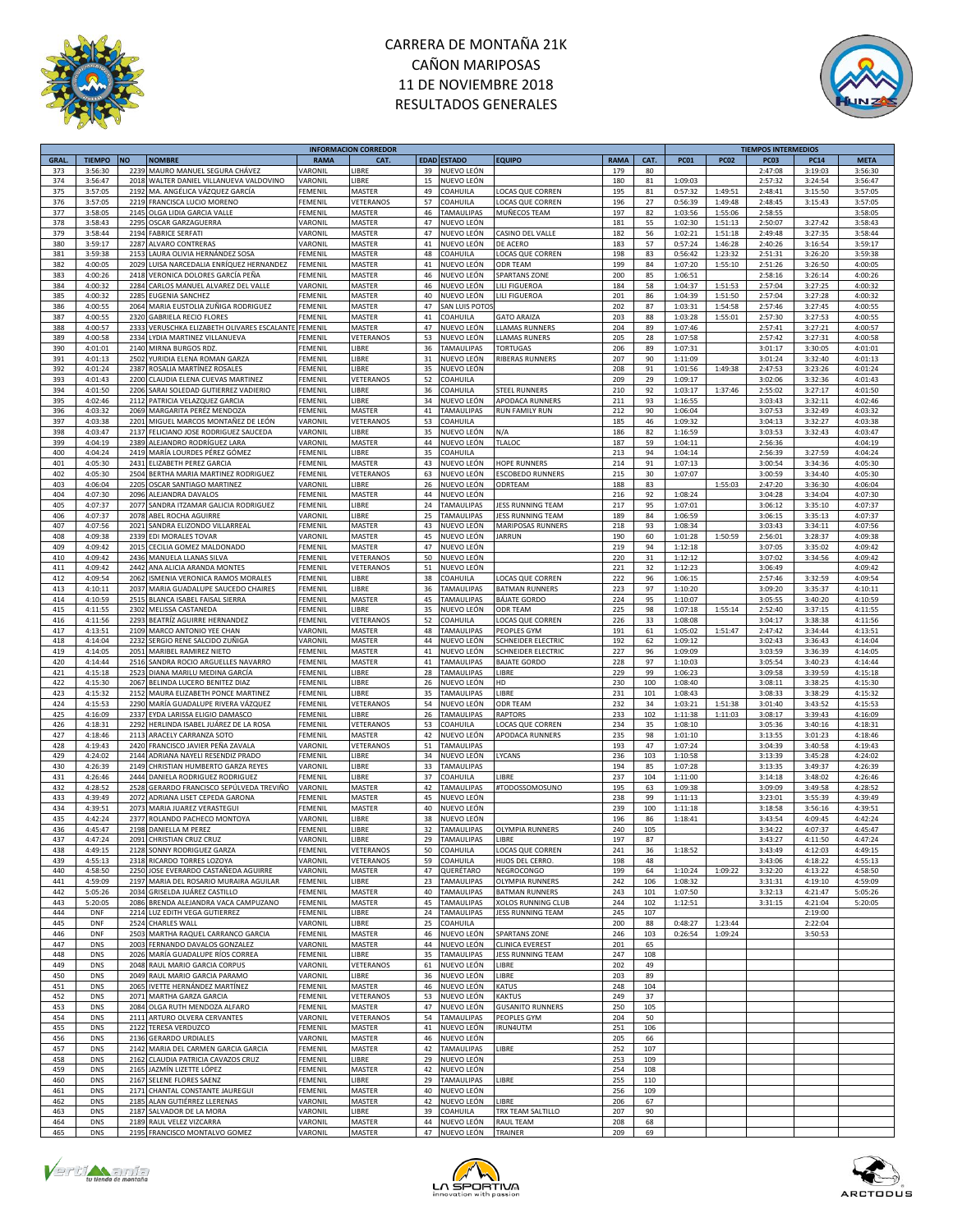



|             |               |           |                                           |                | <b>INFORMACION CORREDOR</b> |            |                           |                             |             |      |             |             | <b>TIEMPOS INTERMEDIOS</b> |             |             |
|-------------|---------------|-----------|-------------------------------------------|----------------|-----------------------------|------------|---------------------------|-----------------------------|-------------|------|-------------|-------------|----------------------------|-------------|-------------|
| <b>GRAL</b> | <b>TIEMPO</b> | <b>NO</b> | <b>NOMBRE</b>                             | <b>RAMA</b>    | CAT.                        |            | <b>EDAD ESTADO</b>        | <b>EQUIPO</b>               | <b>RAMA</b> | CAT. | <b>PC01</b> | <b>PC02</b> | <b>PC03</b>                | <b>PC14</b> | <b>META</b> |
| 466         | <b>DNS</b>    |           | 2213 DANIELA ASTRID CAMPOS GUEVARA        | <b>FEMENIL</b> | LIBRE                       | 24         | <b>TAMAULIPAS</b>         | JESS RUNNING TEAM           | 257         | 111  |             |             |                            |             |             |
| 467         | <b>DNS</b>    |           | 2224 JOSE MANUEL CARRERA SOBREVILLA       | VARONIL        | LIBRE                       | 28         | <b>TAMAULIPAS</b>         | PEOPLE'S GYM                | 210         | 91   |             |             |                            |             |             |
| 468         | <b>DNS</b>    |           | 2235 MARIA DEL ROSARIO GALLEGOS MONSIVAIS | <b>FEMENIL</b> | <b>VETERANOS</b>            | 60         | COAHUILA                  | <b>SAN ISIDRO</b>           | 258         | 38   |             |             |                            |             |             |
| 469         | <b>DNS</b>    |           | 2242 TETÉ DE LA GARZA                     | <b>FEMENIL</b> | <b>MASTER</b>               | $\Delta$ 7 | NUEVO LEÓN                | CASINO DEL VALLE            | 259         | 110  |             |             |                            |             |             |
| 470         | <b>DNS</b>    |           | 2249 CARLOS MARTINEZ HERMIDA              | VARONIL        | <b>VETERANOS</b>            | 53         | NUEVO LEÓN                | CASINO DEL VALLE            | 211         | 51   |             |             |                            |             |             |
| 471         | <b>DNS</b>    |           | 2268 ALBERTO CASTRO MOLINA                | VARONIL        | LIBRE                       | 32         | <b>TAMAULIPAS</b>         | <b>UNBROKEN REYNOSA</b>     | 212         | 92   |             |             |                            |             |             |
| 472         | <b>DNS</b>    |           | 2273 ADOLFO ALANIS CANALES                | VARONIL        | LIBRE                       | 34         | NUEVO LEÓN                | CASINO DEL VALLE            | 213         | 93   |             |             |                            |             |             |
| 473         | <b>DNS</b>    |           | 2277 OSCAR SANTOS GUERRA                  | VARONIL        | <b>VETERANOS</b>            | 59         | NUEVO LEÓN                | CASINO DEL VALLE            | 214         | 52   |             |             |                            |             |             |
| 474         | <b>DNS</b>    |           | 2279 JORGE FERNANDO GONZALEZ GONZALEZ     | VARONIL        | <b>MASTER</b>               | 46         | NUEVO LEÓN                | <b>BANDA CERROS MTY</b>     | 215         | 70   |             |             |                            |             |             |
| 475         | <b>DNS</b>    |           | 2280 MAXIMINO REYES RENTERÍA              | VARONIL        | <b>VETERANOS</b>            | 71         | NUEVO LEÓN                | <b>PILLINES</b>             | 216         | 53   |             |             |                            |             |             |
| 476         | <b>DNS</b>    | 2286      | CARLOS ARMANDO FERNANDEZ TUEME            | VARONIL        | LIBRE                       | 26         | NUEVO LEÓN                | DE ACERO                    | 217         | 94   |             |             |                            |             |             |
| 477         | <b>DNS</b>    |           | 2288 ROBERTA SEGURA                       | FEMENIL        | LIBRE                       | 25         | NUEVO LEÓN                | DE ACERO                    | 260         | 112  |             |             |                            |             |             |
| 478         | <b>DNS</b>    |           | 2298 KATIA NUÑEZ                          | <b>FEMENIL</b> | LIBRE                       | 28         | NUEVO LEÓN                |                             | 261         | 113  |             |             |                            |             |             |
| 479         | <b>DNS</b>    |           | 2308 CESAR ARMANDO OCEJO MARTINEZ         | VARONIL        | LIBRE                       | 20         | NUEVO LEÓN                | DE ACERO                    | 218         | 95   |             |             |                            |             |             |
| 480         | <b>DNS</b>    |           | 2315 LEON ALEJANDRO FLORES ALVARADO       | VARONIL        | LIBRE                       | 33         | NUEVO LEÓN                |                             | 219         | 96   |             |             |                            |             |             |
| 481         | <b>DNS</b>    |           | 2316 FRANCISCO CARDONA REYES              | VARONIL        | LIBRE                       | 28         | NUEVO LEÓN                | <b>CIMARRONES DE GARCIA</b> | 220         | 97   |             |             |                            |             |             |
| 482         | <b>DNS</b>    |           | 2322 PETER GOLINSKY                       | VARONIL        | <b>VETERANOS</b>            | 50         | CANADA                    |                             | 221         | 54   |             |             |                            |             |             |
| 483         | <b>DNS</b>    |           | 2327 ANTONIO DE JESÚS GUEVARA TORRES      | VARONIL        | LIBRE                       | 24         | NUEVO LEÓN                | <b>NINGUNO</b>              | 222         | 98   |             |             |                            |             |             |
| 484         | <b>DNS</b>    | 2328      | <b>GERARDO F VALDEZ IRIGOYEN</b>          | VARONIL        | <b>VETERANOS</b>            | 50         | NUEVO LEÓN                | <b>NINGUNO</b>              | 223         | 55   |             |             |                            |             |             |
| 485         | <b>DNS</b>    |           | 2329 NATALIA GONZALEZ RODRIGUEZ           | <b>FEMENIL</b> | LIBRE                       | 22         | <b>TAMAULIPAS</b>         | <b>GYM ACUATIC</b>          | 262         | 114  |             |             |                            |             |             |
| 486         | <b>DNS</b>    |           | 2370 ALEJANDRO ALDAPE CRUZ                | VARONIL        | <b>MASTER</b>               | 42         | <b>TAMAULIPAS</b>         | <b>TORTUGAS</b>             | 224         | 71   |             |             |                            |             |             |
| 487         | <b>DNS</b>    |           | 2413 FABIAN SANCHEZ                       | VARONIL        | LIBRE                       | 30         | DISTRITO FEDER XOCHIMILCO |                             | 225         | 99   |             |             |                            |             |             |
| 488         | <b>DNS</b>    |           | 2429 DIANA ITZEL DOMINGUEZ PEREZ          | <b>FEMENIL</b> | LIBRE                       | 37         | NUEVO LEÓN                | <b>TREPACERROS</b>          | 263         | 115  |             |             |                            |             |             |
| 489         | <b>DNS</b>    |           | 2446 CARLOS NUÑEZ ENRIQUEZ                | VARONIL        | LIBRE                       | 11         | <b>TAMAULIPAS</b>         | <b>PERROS</b>               | 226         | 100  |             |             |                            |             |             |
| 490         | <b>DNS</b>    |           | 2447 RUTH RENTERIA SOSA                   | <b>FEMENIL</b> | LIBRE                       | 39         | <b>TAMAULIPAS</b>         | <b>PERROS</b>               | 264         | 116  |             |             |                            |             |             |
| 491         | <b>DNS</b>    |           | 2462 CLAUDIA LIZETH SALAZAR ORTEGA        | <b>FEMENIL</b> | LIBRE                       | 32         | NUEVO LEÓN                | <b>KAMARGS</b>              | 265         | 117  |             |             |                            |             |             |
| 492         | <b>DNS</b>    |           | 2506 PAULA ADRIANA ALVARADO CHAVEZ        | <b>FEMENIL</b> | LIBRE                       | 29         | NUEVO LEÓN                | <b>HIPER</b>                | 266         | 118  |             |             |                            |             |             |
| 493         | <b>DNS</b>    |           | 2508 RICARDO ESPINOSA ALVAREZ             | VARONIL        | <b>VETERANOS</b>            | 58         | NUEVO LEÓN                |                             | 227         | 56   |             |             |                            |             |             |
| 494         | <b>DNS</b>    |           | 2512 J TIRSO MIRANDA LOZORIA              | VARONIL        | <b>VETERANOS</b>            | 66         | SONORA                    | MILLEROS RUNAOLICS          | 228         | 57   |             |             |                            |             |             |
| 495         | <b>DNS</b>    |           | 2522 IVONNE GONZALEZ                      | <b>FEMENIL</b> | LIBRE                       | 31         | <b>TAMAULIPAS</b>         | <b>GACELAS</b>              | 267         | 119  |             |             |                            |             |             |
| 496         | <b>DNS</b>    |           | 2525 CLAUDIA ALEMAN                       | <b>FEMENIL</b> | LIBRE                       | 32         | NUEVO LEÓN                |                             | 268         | 120  |             |             |                            |             |             |
| 497         | <b>DNS</b>    |           | 2311 JAVIER PADILLA HIGUERRA              | VARONIL        | <b>MASTER</b>               | 43         | NUEVO LEÓN                | DE ACERO                    | 229         | 72   |             |             |                            |             |             |





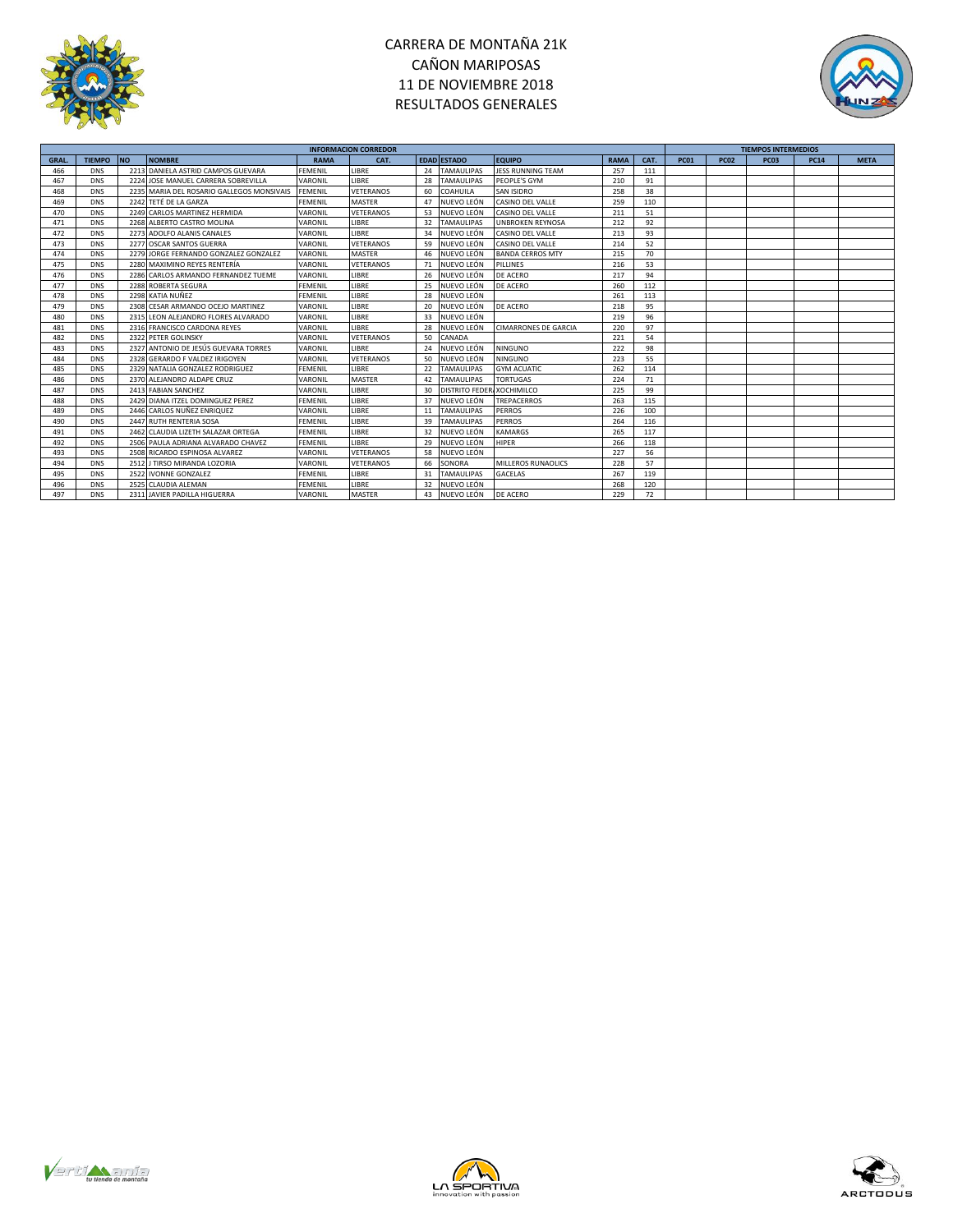



|             |               |           |                                                                       |                | <b>INFORMACION CORREDOR</b> |             |                   |                            |                |                         |                    |             | <b>TIEMPOS INTERMEDIOS</b> |             |             |
|-------------|---------------|-----------|-----------------------------------------------------------------------|----------------|-----------------------------|-------------|-------------------|----------------------------|----------------|-------------------------|--------------------|-------------|----------------------------|-------------|-------------|
| <b>GRAL</b> | <b>TIEMPO</b> | <b>NO</b> | <b>NOMBRE</b>                                                         | <b>RAMA</b>    | CAT.                        | <b>EDAD</b> | <b>ESTADO</b>     | <b>EQUIPO</b>              | <b>RAMA</b>    | CAT.                    | <b>PC01</b>        | <b>PC02</b> | PC03                       | <b>PC14</b> | <b>META</b> |
| 8           | 1:55:02       | 2002      | IRATI ZUBIZARRETA ARMENDAR                                            | FEMENIL        | <b>IBRE</b>                 | 20          | <b>IALISCO</b>    | LA SPORTIVA SPAIN          | $\mathbf{1}$   | 1                       |                    | 0:57:34     | 1:29:20                    | 1:39:04     | 1:55:02     |
| 14          | 2:00:44       | 2520      | MARCELA CAMPO FILIZOLA                                                | FEMENIL        | MASTER                      | 49          | NUEVO LEÓN        | VERTIMANIA                 | $\overline{2}$ | $\mathbf{1}$            | 0:33:34            | 0:58:54     | 1:31:46                    | 1:45:26     | 2:00:44     |
| 17          | 2:02:40       | 251       | PATRICIA MARTINEZ MORALES                                             | FEMENIL        | LIBRE                       | 35          | NUEVO LEÓN        | RICARDO LARA               | 3              | $\overline{2}$          | 0:35:25            | 1:01:44     | 1:34:42                    | 1:45:29     | 2:02:40     |
| 41          | 2:13:23       | 2102      | SANTA ROSA DE LIMA URBNA CHAIRES                                      | FEMENIL        | MASTER                      | 42          | NUEVO LEÓN        | LIBRE                      | $\overline{4}$ | $\overline{2}$          | 0:38:37            | 1:07:27     | 1:42:59                    | 1:54:21     | 2:13:23     |
| 48          | 2:17:51       | 2270      |                                                                       | FEMENIL        | MASTER                      | 40          | NUEVO LEÓN        |                            | 5              | $\overline{\mathbf{3}}$ |                    | 1:10:41     | 1:46:36                    | 1:59:00     | 2:17:51     |
|             |               |           | ROSA IDALIA SUAREZ BORREGO                                            |                |                             |             |                   |                            |                |                         |                    |             |                            |             |             |
| 51          | 2:21:40       | 2191      | JEANNY RAMOS ARVIZU                                                   | FEMENIL        | MASTER                      | 42          | NUEVO LEÓN        | NINGUNO                    | 6              | 4                       | 0:39:12            | 1:09:58     | 1:50:00                    | 2:01:18     | 2:21:40     |
| 52          | 2:21:56       | 2521      | MARIA MAGDALENA RAMIREZ BERNAL                                        | FEMENIL        | LIBRE                       | 30          | NUEVO LEÓN        | VERTIMANIA                 | $\overline{7}$ | $\overline{\mathbf{3}}$ | 0:37:42            | 1:08:19     | 1:46:20                    | 1:58:49     | 2:21:56     |
| 54          | 2:22:23       | 2513      | CATALINA MARTINEZ GAYTAN                                              | FEMENIL        | MASTER                      | 41          | COAHUILA          | LIBRE                      | 8              | 5                       | 0:38:30            | 1:09:19     | 1:47:56                    | 2:00:39     | 2:22:23     |
| 56          | 2:22:39       | 2386      | OLEGARIA MORALES AVILA                                                | FEMENIL        | VETERANOS                   | 53          | SAN LUIS POTO     | FITCAMP MILITARY           | 9              | $\mathbf{1}$            | 0:41:44            | 1:12:50     | 1:50:57                    | 2:03:49     | 2:22:39     |
| 58          | 2:22:42       | 242       | GLENDA IVAYNS NAVARRO LARA                                            | FEMENIL        | LIBRE                       | 27          | <b>TAMAULIPAS</b> | CANGREJOS WONG             | 10             | $\overline{4}$          | 0:41:57            | 1:12:14     | 1:51:28                    | 2:04:14     | 2:22:42     |
| 64          | 2:23:17       | 2222      | DANIELA FARIAS ZORRILLA                                               | FEMENIL        | LIBRE                       | 25          | NUEVO LEÓN        | MARTES DE CHIPINQUE        | 11             | 5                       | 0:40:31            | 1:10:51     | 1:48:28                    | 2:03:43     | 2:23:17     |
| 69          | 2:27:35       | 2061      | AURORA RODRIGUEZ GARCIA                                               | FEMENIL        | MASTER                      | 43          | NUEVO LEÓN        | MARIPOSAS RUNNING CL       | 12             | 6                       | 0:43:50            | 1:16:50     | 1:55:52                    | 2:08:00     | 2:27:35     |
| 72          | 2:28:27       | 2156      | DAMARIS SARAHI OLIVARY TREVIÑO                                        | FEMENIL        | LIBRE                       | 38          | NUEVO LEÓN        | LIBRE                      | 13             | 6                       | 0:41:39            | 1:13:16     | 1:54:58                    | 2:08:45     | 2:28:27     |
| 73          | 2:28:34       | 2216      | ANGELICA MARIA TREVIÑO DOMINGUEZ                                      | FEMENIL        | MASTER                      | 49          | NUEVO LEÓN        | AVEL REYNA                 | 14             | $\overline{7}$          | 0:42:30            | 1:14:58     | 1:55:18                    | 2:08:29     | 2:28:34     |
| 78          | 2:29:32       | 2439      | NELLY RODRÍGUEZ PEÑA                                                  | FEMENIL        | MASTER                      | 43          | NUEVO LEÓN        | CORREDORES RIO LA SI       | 15             | 8                       | 0:43:20            | 1:15:05     | 1:53:31                    | 2:08:23     | 2:29:32     |
| 79          | 2:29:35       | 2300      | MOREYA PÉREZ MONTIEL                                                  | FEMENIL        | LIBRE                       | 35          | NUEVO LEÓN        | CORREDORES DEL SUR         | 16             | $\overline{7}$          | 0:41:24            | 1:14:21     | 1:54:59                    | 2:08:35     | 2:29:35     |
| 80          | 2:29:39       |           | AIDE TELLEZ MORENO                                                    | FEMENIL        | LIBRE                       | 35          | <b>TAMAULIPAS</b> |                            | 17             | 8                       | 0:42:25            | 1:15:17     | 1:56:15                    |             | 2:29:39     |
|             |               | 2427      |                                                                       |                |                             |             |                   | OBOS DE REYNOSA            |                |                         |                    |             |                            | 2:10:17     |             |
| 81          | 2:29:47       | 2058      | PORFIRIA RUIZ FERNANDEZ                                               | FEMENIL        | LIBRE                       | 38          | NUEVO LEÓN        | MARIPOSA RUNNERS           | 18             | 9                       | 0:42:49            | 1:15:08     | 1:56:14                    | 2:09:27     | 2:29:47     |
| 82          | 2:29:56       | 2433      | MAYRA YARACED CAMARGO RODRIGUEZ                                       | FEMENIL        | LIBRE                       | 36          | NUEVO LEÓN        | NO                         | 19             | 10                      | 0:42:40            |             | 1:56:16                    |             | 2:29:56     |
| 84          | 2:30:12       | 2263      | MARIA ANGELICA MORA SANCHEZ                                           | FEMENIL        | VETERANOS                   | 56          | TAMAULIPAS        | LIBRE                      | 20             | $\overline{2}$          | 0:44:16            | 1:16:32     | 1:56:36                    | 2:09:23     | 2:30:12     |
| 91          | 2:34:36       | 2422      | CLAUDIA SURINDER LEAL VALENCIA                                        | FEMENIL        | MASTER                      | 41          | NUEVO LEÓN        | <b>SPARTANS ZONE</b>       | 21             | 9                       | 0:45:57            | 1:20:51     | 2:01:06                    | 2:13:18     | 2:34:36     |
| 92          | 2:35:32       | 2094      | VIOLETA GONZÁLEZ CUÉLLAR                                              | FEMENIL        | LIBRE                       | 33          | NUEVO LEÓN        | LYCANS                     | 22             | $11\,$                  | 0:43:23            | 1:18:32     | 1:59:56                    | 2:13:26     | 2:35:32     |
| 94          | 2:36:52       | 2364      | ALMA AVILA SALAZAR                                                    | FEMENIL        | LIBRE                       | 31          | NUEVO LEÓN        | AMD RUNNERS                | 23             | 12                      | 0:43:43            | 1:17:31     | 2:00:49                    | 2:14:32     | 2:36:52     |
| 95          | 2:37:31       | 2019      | MA TARESA SALAS MARTINEZ                                              | FEMENIL        | VETERANOS                   | 55          | NUEVO LEÓN        | TWO CRAYCY HARD CHRO       | 24             | $\mathsf 3$             | 0:44:43            |             | 2:01:20                    | 2:16:11     | 2:37:31     |
| 96          | 2:38:02       | 2060      | SANJUANA MARIA MENDOZA LARA                                           | FEMENIL        | LIBRE                       | 37          | NUEVO LEÓN        | ABEL REYNA                 | 25             | 13                      | 0:44:39            | 1:19:57     | 2:03:29                    | 2:16:55     | 2:38:02     |
| 100         | 2:38:54       | 2053      | ANDREA PONCE RUIZ                                                     | FEMENIL        | <b>IBRE</b>                 | 27          | COAHUILA          | LOCAS QUE CORREN           | 26             | 14                      | 0:43:00            | 1:18:27     | 2:00:12                    | 2:16:17     | 2:38:54     |
| 101         | 2:39:06       | 2074      | LETICIA ZAVALA OLGUÍN                                                 | FEMENIL        | LIBRE                       | 39          | NUEVO LEÓN        | MARIPOSAS RUNNERS          | 27             | 15                      | 0:48:41            | 1:23:40     | 2:04:39                    | 2:18:09     | 2:39:06     |
| 107         | 2:40:53       | 2139      | LYLIA CRYSTINA RODRIGUEZ AGUILAR                                      | FEMENIL        | MASTER                      | 44          | NUEVO LEÓN        | CIRCULO MERCANTII          | 28             | 10                      | 0:45:26            | 1:21:14     | 2:03:16                    | 2:18:43     | 2:40:53     |
| 111         | 2:41:59       | 2081      | LORENA MARTÍNEZ CHABRAND                                              | FEMENIL        | MASTER                      | 43          | NUEVO LEÓN        | NO TENGO                   | 29             | $11\,$                  |                    | 1:21:03     | 2:01:37                    | 2:17:43     | 2:41:59     |
| 113         | 2:42:24       | 2289      | ROCIO MONTOYA RESENDIS                                                | FEMENIL        | MASTER                      | 41          | NUEVO LEÓN        | DE ACERO                   | 30             | 12                      | 0:43:17            | 1:19:11     | 2:01:21                    | 2:16:44     | 2:42:24     |
|             |               |           | IMELDA SALAZAR CASTAÑEDA                                              | FEMENIL        | LIBRE                       | 24          | COAHUILA          |                            |                |                         |                    |             |                            |             |             |
| 116         | 2:43:20       | 2453      |                                                                       |                |                             |             |                   |                            | 31             | 16                      | 0:48:32            |             | 2:06:21                    | 2:20:27     | 2:43:20     |
| 119         | 2:44:23       | 2173      | NOHEMÍ HERNÁNDEZ OLIVA                                                | FEMENIL        | LIBRE                       | 39          | COAHUILA          | CORREDORES DEL LAGO        | 32             | 17                      | 0:43:26            |             | 1:57:40                    | 2:23:26     | 2:44:23     |
| 122         | 2:44:44       | 2345      | SONIA JUAREZ QUIJADA                                                  | FEMENIL        | VETERANOS                   | 50          | NUEVO LEÓN        |                            | 33             | 4                       | 0:51:27            | 1:26:20     | 2:08:09                    |             | 2:44:44     |
| 123         | 2:45:07       | 2236      | MARIA MONCERRATH CORNEJO GARCIA                                       | FEMENIL        | MASTER                      | 44          | <b>TAMAULIPAS</b> | <b>CLUB CANGREJOS WONG</b> | 34             | 13                      | 0:46:58            | 1:25:01     | 2:07:24                    | 2:23:41     | 2:45:07     |
| 128         | 2:46:23       | 2175      | RAQUEL VARGAS TORRES                                                  | FEMENIL        | MASTER                      | 49          | <b>TAMAULIPAS</b> | TIBURONES DEL CARIBE       | 35             | 14                      | 0:46:31            | 1:24:03     | 2:08:37                    | 2:22:45     | 2:46:23     |
| 130         | 2:47:18       | 2354      | YOLANDA AGUILAR LUCIO                                                 | FEMENIL        | MASTER                      | 42          | NUEVO LEÓN        |                            | 36             | 15                      | 0:49:00            | 1:25:28     | 2:07:56                    | 2:25:57     | 2:47:18     |
| 131         | 2:47:22       | 2204      | BEATRIZ INTERIAL MARTINEZ                                             | FEMENIL        | <b>IBRE</b>                 | 39          | COAHUILA          | <b>CHUY ROSALES</b>        | 37             | 18                      | 0:50:55            | 1:27:07     | 2:08:53                    | 2:24:11     | 2:47:22     |
| 134         | 2:48:16       | 2127      | NORA ADRIANA GRACIA MUÑOZ                                             | <b>FEMENIL</b> | MASTER                      | 47          | NUEVO LEÓN        | POBLANO                    | 38             | 16                      | 0:48:23            | 1:25:42     | 2:08:53                    | 2:25:42     | 2:48:16     |
| 135         | 2:48:22       | 2353      | ALICIA COTA CASTILLO                                                  | FEMENIL        | MASTER                      | 47          | NUEVO LEÓN        | INDEPENDIENTE              | 39             | 17                      | 0:46:42            | 1:24:20     | 2:07:49                    | 2:23:46     | 2:48:22     |
| 137         | 2:48:49       | 2057      | ROCIO BERENICE OLVERA AVILA                                           | FEMENIL        | LIBRE                       | 27          | COAHUILA          | <b>HAPPY RUNNERS</b>       | 40             | 19                      | 0:47:45            | 1:24:11     | 2:10:06                    | 2:25:38     | 2:48:49     |
| 138         | 2:48:52       | 2359      | DALIA ANGLICA RAMÍREZ GARCÍA                                          | FEMENIL        | MASTER                      | 43          | NUEVO LEÓN        |                            | 41             | 18                      | 0:48:34            | 1:27:03     | 2:11:01                    | 2:25:22     | 2:48:52     |
| 139         | 2:49:16       | 2085      | ERIKA MARLENE MARÍN RODRÍGUEZ                                         | FEMENIL        | LIBRE                       | 36          | NUEVO LEÓN        |                            | 42             | 20                      | 0:50:29            | 1:27:59     | 2:09:48                    | 2:26:01     | 2:49:16     |
| 143         | 2:50:01       | 2461      | IRENE MEESTER SOLIS                                                   | FEMENIL        | VETERANOS                   | 52          | HOLANDA           | KAMARGS                    | 43             | 5                       | 0:45:45            | 1:21:31     | 2:00:10                    | 2:21:59     | 2:50:01     |
| 146         | 2:50:49       | 2375      |                                                                       | FEMENIL        |                             | 35          | NUEVO LEÓN        | HUASTECA RUNNERS TEA       | 44             | 21                      | 0:48:52            | 1:25:40     |                            |             | 2:50:49     |
|             |               |           | ANA LAURA HERNANDEZ LOPEZ                                             |                | LIBRE                       |             |                   |                            |                |                         |                    |             | 2:11:35                    | 2:27:30     |             |
| 150         | 2:52:12       | 2207      | DINORAH CANTÚ GONZÁLEZ                                                | FEMENIL        | LIBRE                       | 28          | NUEVO LEÓN        |                            | 45             | 22                      | 0:52:36            | 1:29:06     | 2:12:15                    | 2:29:01     | 2:52:12     |
| 151         | 2:52:19       | 2093      | DIANA BARTOLO MORALES                                                 | FEMENIL        | LIBRE                       | 31          | NUEVO LEÓN        |                            | 46             | 23                      | 0:51:43            | 1:30:21     | 2:13:08                    | 2:29:20     | 2:52:19     |
| 152         | 2:52:51       | 2164      | <b>GUADALUPE GARZA CANIZALES</b>                                      | FEMENIL        | LIBRE                       | 39          | NUEVO LEÓN        | APODACA RUNNERS            | 47             | 24                      | 0:52:19            | 1:29:43     | 2:12:10                    | 2:30:31     | 2:52:51     |
| 153         | 2:53:04       | 2159      | ROSA IDALIA BRIONES NIÑO                                              | FEMENIL        | MASTER                      | 45          | NUEVO LEÓN        | <b>ESCOBEDO RUNNERS</b>    | 48             | 19                      | 0:53:18            | 1:32:29     | 2:16:02                    | 2:32:42     | 2:53:04     |
| 154         | 2:53:10       | 2068      | PATRICIA BERTAUD ESCOBEDO                                             | FEMENIL        | VETERANOS                   | 55          | NUEVO LEÓN        | LIBRE                      | 49             | 6                       | 0:49:52            | 1:28:13     | 2:10:35                    | 2:28:02     | 2:53:10     |
| 156         | 2:53:34       | 2518      | RUTH GARCÍA HUTCHINSON                                                | FEMENIL        | <b>IBRE</b>                 | 31          | NUEVO LEÓN        | LIBRE                      | 50             | 25                      | 0:50:39            | 1:29:48     | 2:12:12                    | 2:27:20     | 2:53:34     |
| 157         | 2:53:38       | 2342      | CITLALI LEYVA RAMIREZ                                                 | FEMENIL        | MASTER                      | 41          | NUEVO LEÓN        |                            | 51             | 20                      | 0:50:13            | 1:29:02     | 2:15:37                    | 2:31:29     | 2:53:38     |
| 158         | 2:53:40       | 2055      | MARIA AURORA ROSALES ÁVILA                                            | FEMENIL        | LIBRE                       | 30          | NUEVO LEÓN        | MARIPOSAS RUNNING CL       | 52             | 26                      | 0:49:18            | 1:24:49     | 2:10:07                    | 2:28:38     | 2:53:40     |
| 159         | 2:54:39       | 242       | RENE GUADALUPE CORTEZ MARTINEZ                                        | FEMENIL        | <b>IBRE</b>                 | 33          | NUEVO LEÓN        | LIBRE                      | 53             | 27                      | 0:46:07            | 1:25:05     | 2:13:50                    | 2:31:13     | 2:54:39     |
| 160         | 2:54:54       | 2394      | ALEJANDRA GARZA PUENTE                                                | FEMENIL        | <b>IBRE</b>                 | 33          | COAHUILA          |                            | 54             | 28                      | 0:48:17            | 1:26:57     | 2:12:42                    | 2:28:59     | 2:54:54     |
| 161         | 2:55:09       | 2209      | DORA ELSA GONZÁLEZ SALAS                                              | FEMENIL        | VETERANOS                   | 54          | NUEVO LEÓN        |                            | 55             | $\overline{7}$          | 0:49:39            | 1:26:38     | 2:10:11                    | 2:28:51     | 2:55:09     |
| 162         | 2:55:41       | 2450      | MARIANA PÉREZ TRISTÁN                                                 | FEMENIL        | LIBRE                       | 20          | NUEVO LEÓN        | LILI FIGUEROA              | 56             | 29                      | 0:47:31            | 1:25:34     | 2:11:46                    | 2:30:59     | 2:55:41     |
| 164         | 2:56:53       | 2028      | IDIA HERNANDEZ ALONZO                                                 | FEMENIL        | LIBRE                       | 30          | <b>TAMAULIPAS</b> | <b>BATMAN RUNNERS</b>      | 57             | 30                      | 0:52:56            | 1:31:19     | 2:15:45                    | 2:31:40     | 2:56:53     |
|             |               |           | ILYANA SAENZ PEÑA                                                     |                |                             |             |                   |                            |                |                         |                    |             |                            |             |             |
| 167         | 2:58:08       | 2047      |                                                                       | FEMENIL        | <b>IBRE</b>                 | 21          | NUEVO LEÓN        | KAMARGS                    | 58             | 31                      | 0:54:15            | 1:34:55     | 2:18:27                    | 2:35:22     | 2:58:08     |
| 168         | 2:58:30       | 2373      | ELIZABETH GUZMAN COVARRUBIAS                                          | FEMENIL        | <b>IBRE</b>                 | 35          | TEXAS             |                            | 59             | 32                      | 0:51:20            | 1:31:49     | 2:17:10                    | 2:35:47     | 2:58:30     |
| 170         | 2:58:38       | 2435      | MIRTHALA LORENA PRADO BOCANEGRA                                       | FEMENIL        | MASTER                      | 40          | <b>COAHUILA</b>   | <b>GATO ARAIZA</b>         | 60             | 21                      |                    | 1:32:59     | 2:18:03                    | 2:34:33     | 2:58:38     |
| 173         | 2:59:04       | 2009      | MARCELA SILVA ORTZ                                                    | FEMENIL        | LIBRE                       | 29          | NUEVO LEÓN        | LIBRE                      | 61             | 33                      | 0:58:51            | 1:37:03     | 2:20:19                    | 2:38:14     | 2:59:04     |
| 174         | 2:59:16       | 2180      | ERIKA CECILIA SERNA RÍOS                                              | FEMENIL        | <b>IBRE</b>                 | 36          | NUEVO LEÓN        | <b>REGIO RUNNERS</b>       | 62             | 34                      | 0:50:06            | 1:29:56     | 2:15:31                    | 2:33:39     | 2:59:16     |
| 176         | 3:00:07       | 2365      | LARIZA GONZALEZ HURTADO                                               | FEMENIL        | MASTER                      | 45          | COAHUILA          | CENTINELAS                 | 63             | 22                      | 0:47:27            | 1:26:25     | 2:19:31                    | 2:35:39     | 3:00:07     |
| 180         | 3:00:56       | 2176      | LUISA YADIRA SANCHEZ MARTÍNEZ                                         | FEMENIL        | MASTER                      | 47          | COAHUILA          | LOCAS QUE CORREN           | 64             | 23                      | 0:50:20            | 1:28:46     | 2:17:20                    | 2:36:18     | 3:00:56     |
| 181         | 3:00:57       |           | 2168 NIDIA AIDEE CORTES GALAVIZ                                       | FEMENIL        | MASTER                      | 41          | <b>TAMAULIPAS</b> | <b>EDH</b>                 | 65             | 24                      | 0:47:42            | 1:27:17     | 2:18:52                    | 2:33:42     | 3:00:57     |
| 182         | 3:01:00       |           | 2248 ELIZABETH MARTINEZ CALDERON                                      | <b>FEMENIL</b> | MASTER                      | 45          | COAHUILA          | LOCAS QUE CORREN           | 66             | 25                      |                    | 1:32:50     | 2:19:04                    | 2:36:22     | 3:01:00     |
| 183         | 3:01:06       | 2004      | SANDRA RUIZ                                                           | <b>FEMENIL</b> | MASTER                      | 43          | NUEVO LEÓN        | <b>TROTADORES GARCIA</b>   | 67             | 26                      | 0:48:49            | 1:30:09     | 2:18:09                    | 2:36:36     | 3:01:06     |
| 184         | 3:01:44       |           | 2372 MARIA ALLEYNE                                                    | FEMENIL        | MASTER                      | 42          | <b>TEXAS</b>      |                            | 68             | 27                      | 0:51:18            | 1:31:54     | 2:18:18                    | 2:36:47     | 3:01:44     |
| 188         | 3:04:05       | 2312      | ELY MARTINEZ MIRELES                                                  | FEMENIL        | VETERANOS                   | 55          | NUEVO LEÓN        | <b>NO</b>                  | 69             | 8                       | 0:50:36            | 1:30:04     | 2:18:13                    | 2:36:13     | 3:04:05     |
| 190         | 3:04:10       | 2203      | MIRIAM CATALINA GIL ROCHA                                             | FEMENIL        | LIBRE                       | 29          | NUEVO LEÓN        | <b>ROL MTY</b>             | 70             | 35                      | 0:52:39            | 1:35:46     | 2:23:06                    | 2:42:24     | 3:04:10     |
| 192         | 3:04:50       | 2360      | TERESA DE JESUS AVILA SALAZAR                                         | FEMENIL        | MASTER                      | 40          | NUEVO LEÓN        | <b>JH FORZA</b>            | $71\,$         | 28                      | 0:51:00            |             | 2:21:33                    | 2:39:59     | 3:04:50     |
| 194         | 3:05:18       |           | 2040 SILVIA ALICIA PECERO HERNANDEZ                                   | FEMENIL        | LIBRE                       | 38          | NUEVO LEÓN        | DEL-SAG                    | 72             | 36                      | 0:53:01            | 1:34:16     | 2:21:38                    | 2:41:15     | 3:05:18     |
| 195         | 3:05:48       | 2275      |                                                                       | FEMENIL        | VETERANOS                   | 50          | NUEVO LEÓN        | CASINO DEL VALLE           | 73             | 9                       | 0:54:46            | 1:36:59     | 2:22:02                    | 2:40:01     |             |
|             |               |           | ALEJANDRA GUTIÉRREZ CARRASCO                                          |                |                             |             |                   |                            |                |                         |                    |             |                            |             | 3:05:48     |
| 197         | 3:06:36       | 2046      | <b>DIANA GARCIA</b>                                                   | FEMENIL        | LIBRE                       | 39          | COAHUILA          | <b>BESOS Y ASI</b>         | 74             | 37                      | 0:50:23            | 1:30:26     | 2:18:50                    | 2:39:36     | 3:06:36     |
| 199         | 3:06:57       | 2208      | JUANA GUADALUPE RAMIREZ MELACIO                                       | FEMENIL        | LIBRE                       | 25          | COAHUILA          | <b>GATO ARAIZA</b>         | 75             | 38                      | 0:54:27            | 1:37:53     | 2:22:01                    | 2:43:14     | 3:06:57     |
| 200         | 3:07:04       | 2199      | JOSEFINA POINSOT GARZA                                                | FEMENIL        | MASTER                      | 49          | NUEVO LEÓN        | CASINO DEL VALLE           | 76             | 29                      | 0:51:29            | 1:30:23     | 2:17:39                    | 2:39:33     | 3:07:04     |
| 201         | 3:07:15       |           | 2116 YARA ESTRADA LARTIGUE                                            | FEMENIL        | LIBRE                       | 28          | NUEVO LEÓN        | ODR TEAM                   | 77             | 39                      | 0:53:40            | 1:27:12     | 2:19:33                    | 2:42:21     | 3:07:15     |
| 203         | 3:07:22       | 2272      | ROSY SANTISTEBAN                                                      | FEMENIL        | MASTER                      | 47          | NUEVO LEÓN        | CASINO DEL VALLE           | 78             | 30                      | 0:53:28            | 1:35:10     | 2:20:06                    | 2:42:19     | 3:07:22     |
| 204         | 3:07:47       | 2437      | KENNA KINSLOW TEEL                                                    | <b>FEMENIL</b> | VETERANOS                   | 57          | COAHUILA          | CORREDORES CAT             | 79             | 10                      |                    | 1:34:12     | 2:20:26                    | 2:44:31     | 3:07:47     |
| 205         | 3:07:52       | 2428      | KARLA GARCIA MENDEZ                                                   | FEMENIL        | <b>IBRE</b>                 | 39          | NUEVO LEÓN        | KARINA BAILON              | 80             | 40                      | 0:56:29            | 1:38:30     | 2:26:41                    | 2:43:56     | 3:07:52     |
| 208         | 3:09:08       | 2174      | LAURA ESTHER GARZA RAMÍREZ                                            | FEMENIL        | MASTER                      | 42          | NUEVO LEÓN        | LIBRE                      | 81             | 31                      | 0:55:17            | 1:37:11     | 2:26:50                    | 2:46:36     | 3:09:08     |
| 209         | 3:09:13       | 2211      | MAYELA VILLARREAL                                                     | FEMENIL        | MASTER                      | 45          | NUEVO LEÓN        | CASINO DEL VALLE           | 82             | 32                      | 0:54:41            |             | 2:19:58                    |             | 3:09:13     |
| 210         | 3:09:35       | 2376      | LINDA GOMEZCAÑA GARCIA                                                | FEMENIL        | LIBRE                       | 32          | TAMAULIPAS        | SIN LIMITES                | 83             | 41                      | 0:51:51            | 1:33:31     | 2:22:34                    | 2:43:36     | 3:09:35     |
| 211         | 3:09:59       | 2324      | ANA LUISA GALLEGOS ZAMORA                                             | FEMENIL        | <b>IBRE</b>                 | 33          | NUEVO LEÓN        | CAMARGS                    | 84             | 42                      | 0:51:56            | 1:34:59     | 2:23:43                    | 2:42:50     | 3:09:59     |
| 212         | 3:11:03       | 2083      | ZUINDA SUGEI SALAZAR TORRES                                           | FEMENIL        | MASTER                      | 42          | TAMAULIPAS        | JESS RUNNING TEAM          | 85             | 33                      | 0:53:16            | 1:34:36     | 2:24:04                    | 2:44:40     | 3:11:03     |
| 214         | 3:11:30       | 2059      | ANA LAURA DAVILA JIMENEZ                                              | FEMENIL        | LIBRE                       | 36          | COAHUILA          | LOCAS QUE CORREN           | 86             | 43                      | 0:51:04            | 1:33:14     | 2:21:51                    | 2:43:43     | 3:11:30     |
| 215         | 3:12:09       | 2501      | SUSAN GARZA NOTZ                                                      | <b>FEMENIL</b> | MASTER                      | 49          | NUEVO LEÓN        | NINGUNO                    | 87             | 34                      | 0:52:25            | 1:35:25     | 2:24:11                    | 2:47:20     | 3:12:09     |
| 217         | 3:12:44       | 2374      |                                                                       | FEMENIL        | LIBRE                       | 25          | NUEVO LEÓN        |                            | 88             | 44                      |                    | 1:33:26     | 2:21:47                    |             | 3:12:44     |
| 220         | 3:13:21       |           | REYNA GUADALUPE CÓRDOVA AVILA<br>LILIANA VERONICA HERNANDEZ GUTIERREZ | FEMENIL        | MASTER                      |             | NUEVO LEÓN        |                            | 89             | 35                      | 0:53:35<br>0:55:55 |             |                            |             |             |
|             |               | 2013      |                                                                       |                |                             | 44          |                   | <b>REGIO RUNNERS</b>       |                |                         |                    | 1:38:37     | 2:23:41                    | 2:46:22     | 3:13:21     |
| 221         | 3:13:28       | 2150      | ZAIRA RIOJAS RAMOS                                                    | FEMENIL        | LIBRE                       | 32          | <b>TAMAULIPAS</b> | <b>OLYMPIA RUNNERS</b>     | 90             | 45                      | 0:58:31            | 1:42:50     | 2:30:34                    | 2:49:07     | 3:13:28     |
| 223         | 3:14:08       | 2388      | ROSY GARCIA PEREZ                                                     | FEMENIL        | MASTER                      | 41          | NUEVO LEÓN        | LILI FIGUEROA              | 91             | 36                      | 0:53:32            | 1:37:21     | 2:28:15                    | 2:48:25     | 3:14:08     |
| 224         | 3:14:24       | 2063      | ESMERALDA VALERIO FLORES                                              | <b>FEMENIL</b> | VETERANOS                   | 55          | COAHUILA          | LOCAS QUE CORREN           | 92             | $11\,$                  |                    | 1:31:57     | 2:23:10                    | 2:46:39     | 3:14:24     |
| 225         | 3:14:32       |           | 2282 GRACIELA GONZÁLEZ LEAL                                           | FEMENIL        | MASTER                      |             | 46 NUEVO LEÓN     | PILLINES                   | 93             | 37                      | 0:42:37            | 1:15:51     | 1:58:43                    | 2:26:30     | 3:14:32     |





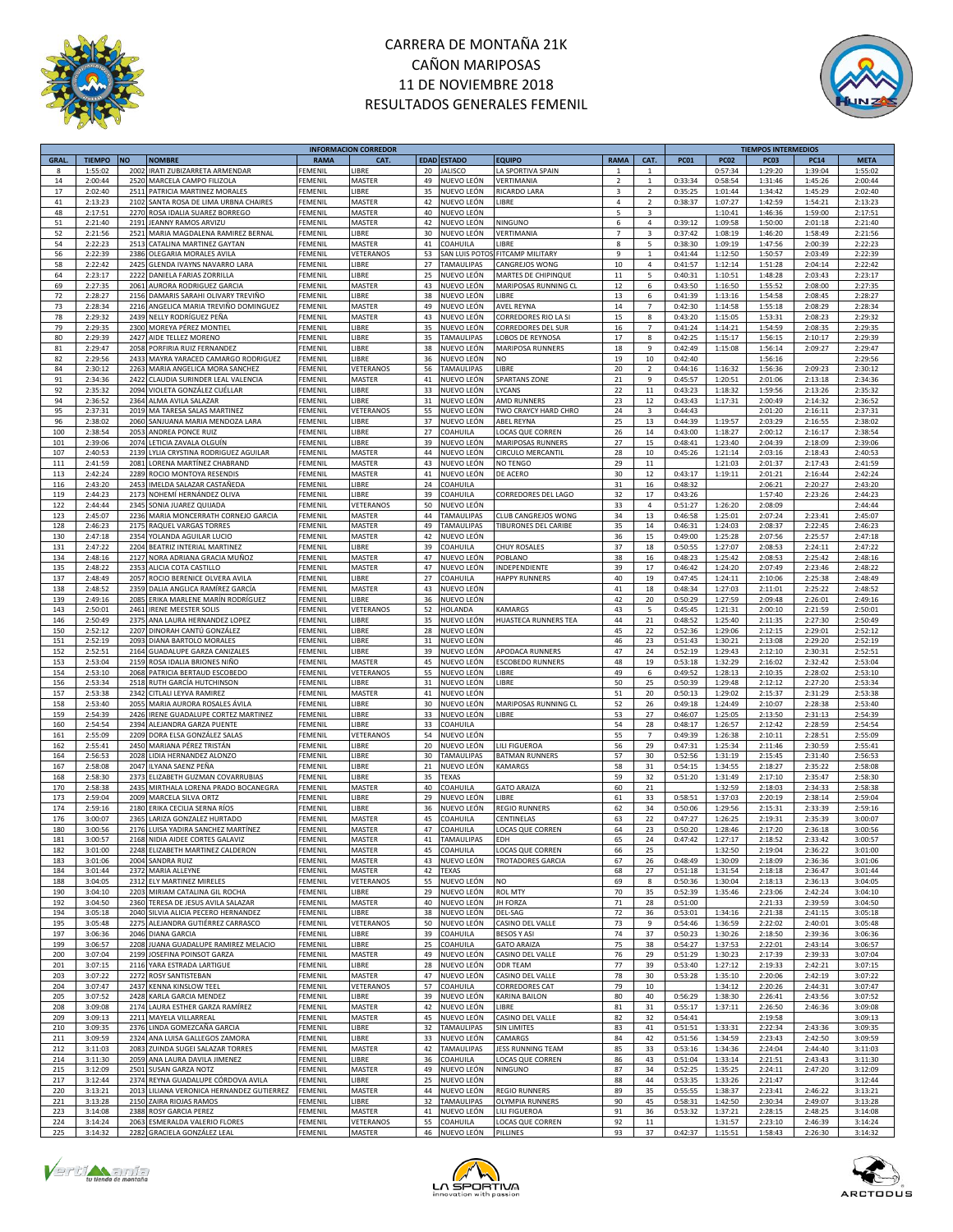



|             |               |           |                                                  |                | <b>INFORMACION CORREDOR</b> |    |                    |                              |             |        |             |             | <b>TIEMPOS INTERMEDIOS</b> |             |             |
|-------------|---------------|-----------|--------------------------------------------------|----------------|-----------------------------|----|--------------------|------------------------------|-------------|--------|-------------|-------------|----------------------------|-------------|-------------|
| <b>GRAL</b> | <b>TIEMPO</b> | <b>NO</b> | <b>NOMBRE</b>                                    | <b>RAMA</b>    | CAT.                        |    | <b>EDAD ESTADO</b> | <b>EQUIPO</b>                | <b>RAMA</b> | CAT.   | <b>PC01</b> | <b>PC02</b> | PC03                       | <b>PC14</b> | <b>META</b> |
| 226         | 3:15:37       | 2412      | <b>ERIKA NAVARRO</b>                             | FEMENIL        | LIBRE                       | 32 | NUEVO LEÓN         |                              | 94          | 46     | 0:56:05     | 1:37:14     | 2:26:36                    | 2:47:59     | 3:15:37     |
| 227         | 3:16:31       | 2529      | DINA ELIZABETH LOREDO BUENO                      | FEMENIL        | LIBRE                       | 31 | <b>TAMAULIPAS</b>  | #TODOSOMOSUNO                | 95          | 47     |             | 1:43:44     | 2:33:42                    | 2:52:34     | 3:16:31     |
| 229         | 3:17:02       | 2362      | LILIANA ALEXANDRA PÉREZ GRIJALVA                 | FEMENI         | MASTER                      | 46 | COAHUILA           | <b>GATO ARAIZA</b>           | 96          | 38     | 0:53:09     | 1:37:57     | 2:32:12                    | 2:51:22     | 3:17:02     |
|             |               |           |                                                  |                |                             |    |                    |                              |             |        |             |             |                            |             |             |
| 230         | 3:17:02       | 2392      | DENISE CARPINTEIRO ESPINOSA                      | FEMENIL        | LIBRE                       | 38 | NUEVO LEÓN         | TRAIL RONNING SESSIO         | 97          | 48     |             | 1:33:49     | 2:20:14                    | 2:40:34     | 3:17:02     |
| 231         | 3:17:03       | 2451      | SILVIA VAZQUEZ REYNA                             | FEMENIL        | MASTER                      | 49 | NUEVO LEÓN         | LIBRE                        | 98          | 39     | 0:52:29     | 1:34:44     | 2:24:15                    | 2:49:29     | 3:17:03     |
| 233         | 3:17:30       | 2016      | CARMEN CASTREJON                                 | FEMENIL        | MASTER                      | 49 | NUEVO LEÓN         | LIBRE                        | 99          | 40     | 0:56:57     | 1:19:17     | 2:28:52                    | 2:48:04     | 3:17:30     |
| 235         | 3:17:57       | 2452      | LAURA SUSANA VIILLEGAS HERNANDEZ                 | FEMENIL        | MASTER                      | 48 | NUEVO LEÓN         | NINGUNO                      | 100         | 41     | 0:49:34     |             | 2:24:22                    | 2:49:26     | 3:17:57     |
| 236         | 3:18:05       | 2103      | LOURDES PATRICIA ROBLEDO DORBECKER               | <b>FEMENIL</b> | MASTER                      | 46 | COAHUILA           | <b>GATO ARAIZA</b>           | 101         | 42     | 0:55:24     | 1:37:26     | 2:27:09                    | 2:49:35     | 3:18:05     |
|             |               |           |                                                  |                |                             |    |                    |                              |             |        |             |             |                            |             |             |
| 237         | 3:18:17       | 2108      | SANDRA IVONNE GARCIA SANCHEZ                     | FEMENIL        | LIBRE                       | 35 | TAMAULIPAS         | PEOPLES GYM                  | 102         | 49     | 0:55:41     | 1:38:03     | 2:32:15                    | 2:54:27     | 3:18:17     |
| 240         | 3:18:26       | 2356      | KARLA SELENE GONZÁLEZ GONZÁLEZ                   | FEMENIL        | LIBRE                       | 37 | NUEVO LEÓN         | LIBRE                        | 103         | 50     | 0:56:55     | 1:40:08     | 2:31:19                    | 2:53:54     | 3:18:26     |
| 242         | 3:18:50       | 2245      | KARLA CATALINA DE LA ROSA RODRIGUEZ              | FEMENI         | LIBRE                       | 37 | COAHUILA           | <b>BESOS Y ASI</b>           | 104         | 51     |             | 1:41:05     | 2:31:07                    | 2:53:47     | 3:18:50     |
| 243         | 3:18:53       | 2246      | LAURA GABRIELA RAMOS VALDES                      | FEMENI         | MASTER                      | 40 | COAHUILA           | <b>BESOS Y ASI</b>           | 105         | 43     |             | 1:41:15     | 2:31:06                    | 2:53:50     | 3:18:53     |
| 246         | 3:19:45       | 2089      | ELISA ELENA ORTIZ TORRES                         | <b>FEMENIL</b> | MASTER                      | 41 | <b>TAMAULIPAS</b>  | LIBRE                        | 106         | 44     | 0:55:13     | 1:35:51     | 2:27:02                    | 2:50:01     | 3:19:45     |
| 248         |               |           | 2233 MYRIAM FLORES BUSTOS                        | FEMENIL        |                             | 40 |                    | PEOPLES GYM                  |             | 45     |             |             |                            |             | 3:20:09     |
|             | 3:20:09       |           |                                                  |                | MASTER                      |    | TAMAULIPAS         |                              | 107         |        | 0:55:47     | 1:38:26     | 2:32:28                    | 2:54:31     |             |
| 249         | 3:20:24       |           | 2409 MARTHA GUADALUPE HURTADO VALENZUELA FEMENIL |                | MASTER                      | 43 | NUEVO LEÓN         | PEDAL XTREME                 | 108         | 46     |             | 1:47:26     | 2:37:26                    | 2:59:15     | 3:20:24     |
| 250         | 3:20:27       | 2265      | MARTHA OFELIA CANTU HERNANDEZ                    | FEMENIL        | VETERANOS                   | 58 | NUEVO LEÓN         |                              | 109         | 12     | 0:58:09     | 1:42:26     | 2:32:16                    | 2:51:38     | 3:20:27     |
| 251         | 3:20:29       |           | 2367 HELEN ALEJANDRA SIERRA KU                   | <b>FEMENIL</b> | LIBRE                       | 35 | NUEVO LEÓN         | LIBRE                        | 110         | 52     | 0:59:31     | 1:41:54     | 2:30:19                    | 2:54:56     | 3:20:29     |
| 252         | 3:20:35       | 2325      | ELMIRA MAYELA GONZALEZ MARTINEZ                  | FEMENIL        | LIBRE                       | 26 | NUEVO LEÓN         | LIBRE                        | 111         | 53     | 1:00:51     | 1:43:50     | 2:32:33                    | 2:54:23     | 3:20:35     |
| 253         | 3:20:35       |           | 2396 MARISOL ARAMBULA TORRES                     | FEMENIL        | LIBRE                       | 39 | NUEVO LEÓN         | ELITE RUNNING CLUB           | 112         | 54     | 0:56:07     | 1:44:08     | 2:34:21                    | 2:55:03     | 3:20:35     |
|             |               |           |                                                  |                |                             |    |                    |                              |             |        |             |             |                            |             |             |
| 254         | 3:21:23       | 2163      | MARIA DE JESUS GARZA GOMEZ                       | FEMENIL        | MASTER                      | 44 | TAMAULIPAS         | MUNECOS TEAM                 | 113         | 47     | 0:57:54     | 1:38:34     | 2:28:05                    | 2:52:54     | 3:21:23     |
| 257         | 3:21:33       | 2075      | CLAUDIA ANGELICA GARCIA VIVEROS                  | <b>FEMENIL</b> | MASTER                      | 46 | <b>TAMAULIPAS</b>  | JESS RUNNING TEAM            | 114         | 48     | 0:59:18     |             | 2:35:11                    | 2:53:37     | 3:21:33     |
| 258         | 3:21:50       | 2382      | MONICA VANESSA IPIÑA MEDRANO                     | <b>FEMENIL</b> | LIBRE                       | 25 | NUEVO LEÓN         | LYCANS                       | 115         | 55     | 0:57:03     | 1:40:54     | 2:33:06                    | 2:51:27     | 3:21:50     |
| 260         | 3:22:21       | 2414      | SUSANA PALACIOS GONZALEZ                         | FEMENIL        | VETERANOS                   | 51 | COAHUILA           | LOCASQUECORREN               | 116         | 13     |             | 1:40:15     | 2:33:01                    | 2:53:02     | 3:22:21     |
| 262         | 3:23:16       | 2430      | SANJUANA GUADALUPE RAMIREZ NAVARRO               | FEMENIL        | MASTER                      | 41 | NUEVO LEÓN         | PEDALXTREME                  | 117         | 49     | 0:59:13     | 1:47:23     | 2:37:27                    | 2:59:39     | 3:23:16     |
|             |               |           |                                                  |                |                             |    |                    |                              |             |        |             |             |                            |             |             |
| 263         | 3:23:52       | 2366      | YADIRA BEATRIZ PARTIDA MONTALVO                  | <b>FEMENIL</b> | MASTER                      | 46 | TAMAULIPAS         | TIBURONES DEL CARIBE         | 118         | 50     | 0:53:48     | 1:38:54     | 2:34:37                    | 2:55:41     | 3:23:52     |
| 264         | 3:24:16       |           | 2417 DIANA CAROLINA GARCÍA ARMENDÁRIZ            | FEMENIL        | MASTER                      | 46 | NUEVO LEÓN         | SPARTANS ZONE                | 119         | 51     | 1:01:51     | 1:45:13     | 2:33:30                    | 2:55:06     | 3:24:16     |
| 265         | 3:24:35       | 2294      | MÓNICA PEDRÓ GASCÓ                               | FEMENIL        | MASTER                      | 47 | NUEVO LEÓN         | CASINO DEL VALLE             | 120         | 52     |             | 1:41:36     | 2:30:03                    | 2:53:44     | 3:24:35     |
| 266         | 3:25:55       | 2056      | DINORAH GRISELDA CORREA FLORES                   | FEMENIL        | MASTER                      | 47 | COAHUILA           | LOCAS QUE CORREN             | 121         | 53     | 0:58:11     |             | 2:37:57                    | 2:59:11     | 3:25:55     |
| 268         | 3:27:03       | 2027      | XOCHITL GONZALEZ                                 | FEMENIL        | MASTER                      | 48 | <b>TAMAULIPAS</b>  | <b>TORTUGAS</b>              | 122         | 54     |             | 1:40:46     | 2:36:01                    | 3:02:07     | 3:27:03     |
|             |               |           |                                                  |                |                             |    |                    | <b>ACENTUREROS EXTREMOS</b>  |             |        |             |             |                            |             |             |
| 270         | 3:27:08       | 2331      | <b>BLANCA MEDINA</b>                             | FEMENIL        | MASTER                      | 49 | NUEVO LEÓN         |                              | 123         | 55     | 0:58:00     | 1:44:19     | 2:32:55                    | 2:56:50     | 3:27:08     |
| 271         | 3:27:16       | 2190      | NORMA LETICIA NAVARRETE ULLOA                    | FEMENIL        | MASTER                      | 49 | <b>TAMAULIPAS</b>  | <b>JABALI</b>                | 124         | 56     | 1:04:19     | 1:50:21     | 2:40:15                    | 3:02:46     | 3:27:16     |
| 274         | 3:28:04       | 2032      | DEYSI MONTOYA RIOS                               | FEMENIL        | LIBRE                       | 32 | TAMAULIPAS         | LIBRE                        | 125         | 56     | 0:59:21     | 1:45:00     | 2:35:57                    |             | 3:28:04     |
| 275         | 3:28:10       | 2182      | CLAUDIA INES ALMEIDA FLORES                      | FEMENIL        | MASTER                      | 45 | NUEVO LEÓN         | <b>CRAZY RUNNERS</b>         | 126         | 57     | 0:58:29     | 1:49:28     | 2:44:29                    | 3:04:44     | 3:28:10     |
| 276         | 3:28:27       | 2151      | MARIA TERESA DE JESU CANELA CÁRDENAS             | FEMENIL        | LIBRE                       | 38 | NUEVO LEÓN         | LIBRE                        | 127         | 57     | 1:01:39     | 1:46:13     | 2:36:37                    | 2:59:00     | 3:28:27     |
|             |               |           | ROSA AURORA SAUCEDO MARTÍNEZ                     |                |                             |    | NUEVO LEÓN         |                              |             |        |             |             |                            |             |             |
| 277         | 3:28:28       | 2527      |                                                  | FEMENI         | MASTER                      | 44 |                    | ATENAS                       | 128         | 58     | 1:01:07     | 1:46:02     | 2:38:17                    | 3:00:06     | 3:28:28     |
| 278         | 3:28:39       | 2251      | PAOLA SOFIA TEJEDA RODRIGUEZ                     | <b>FEMENI</b>  | LIBRE                       | 35 | COAHUILA           |                              | 129         | 58     | 0:53:24     | 1:35:07     | 2:24:03                    | 2:54:19     | 3:28:39     |
| 279         | 3:29:23       | 2264      | IRMA DELIA DE LA CRUZ FLORES                     | FEMENIL        | VETERANOS                   | 64 | <b>TAMAULIPAS</b>  | LIBRE                        | 130         | 14     |             | 1:45:48     | 2:41:32                    | 3:02:22     | 3:29:23     |
| 280         | 3:29:30       | 2166      | PATRICIA GARCIA LAREDO                           | FEMENIL        | MASTER                      | 41 | NUEVO LEÓN         | CKB                          | 131         | 59     | 0:58:06     | 1:46:31     | 2:40:48                    | 3:01:18     | 3:29:30     |
| 282         | 3:29:39       | 2030      | ALMA LIDIA IPIÑA MARTINEZ                        | FEMENIL        | VETERANOS                   | 51 | TAMAULIPAS         | <b>BATMAN RUNNERS TEAM</b>   | 132         | 15     |             | 1:39:02     | 2:35:20                    | 3:01:28     | 3:29:39     |
|             |               |           | 2123 MARICELA GONZALEZ GONZALEZ                  |                |                             |    |                    |                              |             |        |             |             |                            |             |             |
| 283         | 3:30:00       |           |                                                  | FEMENIL        | MASTER                      | 42 | NUEVO LEÓN         | ATRAPASUENOS                 | 133         | 60     |             |             | 2:34:53                    |             | 3:30:00     |
| 284         | 3:30:34       |           | 2115 ROCÍO AGUILAR ZAMARRIPA                     | FEMENIL        | VETERANOS                   | 53 | NUEVO LEÓN         | ATRAPASUENOS                 | 134         | 16     | 1:01:17     | 1:43:54     | 2:35:02                    | 3:02:19     | 3:30:34     |
| 286         | 3:31:25       |           | 2514 LORENA LOPEZ                                | <b>FEMENIL</b> | LIBRE                       | 38 | NUEVO LEÓN         | <b>IRON DOORS RUNNERS</b>    | 135         | 59     | 1:06:10     |             | 2:45:33                    | 3:04:50     | 3:31:25     |
| 287         | 3:31:34       |           | 2157 HILDA LETICIA PRADO GUARDIOLA               | FEMENIL        | VETERANOS                   | 56 | TAMAULIPAS         | CORREDORES DE LOS 2          | 136         | 17     | 1:04:32     | 1:50:15     | 2:41:27                    | 3:04:10     | 3:31:34     |
| 288         | 3:31:56       |           | 2349 LORENA EDITH SANTOS VALLE                   | FEMENIL        | VETERANOS                   | 52 | <b>TAMAULIPAS</b>  |                              | 137         | 18     |             | 1:45:23     | 2:39:54                    | 3:02:12     | 3:31:56     |
|             |               |           |                                                  |                |                             |    |                    |                              |             |        |             |             |                            |             |             |
| 290         | 3:32:21       | 2126      | MARIA ALEJANDRA GONZÁLEZ DEL BOSQUE              | FEMENI         | MASTER                      | 49 | NUEVO LEÓN         |                              | 138         | 61     | 0:56:03     | 1:44:12     | 2:36:11                    | 3:01:35     | 3:32:21     |
| 293         | 3:32:34       | 2031      | DAYNA EDITH MACÍAS MARTÍNEZ                      | <b>FEMENIL</b> | LIBRE                       | 33 | <b>TAMAULIPAS</b>  | LIBRE                        | 139         | 60     |             | 1:45:43     | 2:41:42                    | 3:04:47     | 3:32:34     |
| 294         | 3:32:46       |           | 2125 MARIA JOSE BONILLA                          | FEMENIL        | LIBRE                       | 23 | TAMAULIPAS         | <b>RUNAHOLIC</b>             | 140         | 61     | 1:02:01     | 1:48:30     | 2:40:39                    | 3:02:50     | 3:32:46     |
| 295         | 3:32:58       |           | 2119 MARIA DE LOS ANGELES PIMENTEL CASTRO        | FEMENIL        | LIBRE                       | 34 | <b>TAMAULIPAS</b>  | PEOPLES GYM                  | 141         | 62     | 0:58:26     | 1:44:05     | 2:39:56                    | 3:07:18     | 3:32:58     |
| 297         | 3:33:51       | 2181      | MARIA GONZALEZ MOYA                              | FEMENI         | MASTER                      | 41 | NUEVO LEÓN         | <b>CRAZY RUNNERS</b>         | 142         | 62     | 0:58:48     | 1:49:35     | 2:44:31                    | 3:08:54     | 3:33:51     |
|             |               |           |                                                  |                |                             |    |                    |                              |             |        |             |             |                            |             |             |
| 298         | 3:33:55       |           | 2170 BERENICE PACHECO TREVIÑO                    | FEMENIL        | MASTER                      | 42 | NUEVO LEÓN         | SPARTANS                     | 143         | 63     | 1:03:07     | 1:49:54     | 2:42:19                    | 3:05:12     | 3:33:55     |
| 301         | 3:34:39       | 2087      | DORIS STEPHANIE PEREZ DE LA O                    | FEMENIL        | LIBRE                       | 23 | TAMAULIPAS         | JESS RUNNING TEAM            | 144         | 63     | 1:01:02     | 1:25:47     | 2:36:41                    | 3:02:02     | 3:34:39     |
| 302         | 3:34:54       | 2024      | <b>NORA FAJARDO</b>                              | FEMENI         | VETERANOS                   | 50 | TAMAULIPAS         | LIBRE                        | 145         | 19     | 0:59:40     | 1:47:14     | 2:42:27                    | 3:06:00     | 3:34:54     |
| 303         | 3:34:56       | 2346      | AURELIA MACÍAS VÁZQUEZ                           | FEMENI         | VETERANOS                   | 59 | TAMAULIPAS         | <b>WILDFOX</b>               | 146         | 20     |             | 1:41:26     | 2:36:31                    | 3:02:17     | 3:34:56     |
| 305         | 3:35:05       | 2276      | LETICIA ALEJANDRA ORTEGA HERNANDEZ               | FEMENIL        | LIBRE                       | 38 | COAHUILA           | LOCAS QUE CORREN             | 147         | 64     | 0:51:13     | 1:34:29     | 2:34:26                    | 3:03:19     | 3:35:05     |
|             |               |           |                                                  | FEMENIL        | LIBRE                       | 24 |                    |                              |             |        |             |             |                            |             |             |
| 306         | 3:35:06       | 2105      | ANA CAPISTRAN GONZALEZ                           |                |                             |    | COAHUILA           | LOCAS QUE CORREN             | 148         | 65     | 0:52:33     | 1:34:18     | 2:35:26                    | 3:03:26     | 3:35:06     |
| 308         | 3:35:08       | 2383      | LOURDES GODINES MURILLO                          | FEMENIL        | LIBRE                       | 30 | NUEVO LEÓN         |                              | 149         | 66     | 0:56:01     | 1:42:32     | 2:37:47                    | 3:05:16     | 3:35:08     |
| 309         | 3:35:19       | 2104      | MARIA GUADALUPE CONTRERAS GUZMAN                 | FEMENIL        | LIBRE                       | 37 | NUEVO LEÓN         | TRISALMONES                  | 150         | 67     | 1:06:54     |             | 2:47:02                    | 3:08:43     | 3:35:19     |
| 310         | 3:35:43       | 2256      | CINTHYA MARAVICIE GARCÍA LÓPEZ                   | FEMENIL        | LIBRE                       | 38 | TAMAULIPAS         | SIGLO XXI                    | 151         | 68     | 1:01:35     | 1:51:22     | 2:47:36                    | 3:08:34     | 3:35:43     |
| 311         | 3:35:52       | 2297      | GRISELDA SUÁREZ DE LEAL                          | FEMENIL        | LIBRE                       | 36 | COAHUILA           | <b>GATO ARAIZA</b>           | 152         | 69     | 1:05:51     |             | 2:47:27                    | 3:09:42     | 3:35:52     |
|             |               |           |                                                  |                |                             |    |                    |                              |             |        |             |             |                            |             |             |
| 312         | 3:35:54       | 2129      | SANDRA LUCIA FLORES ZAVALA                       | FEMENI         | MASTER                      | 48 | TAMAULIPAS         | LIBRE                        | 153         | 64     | 0:57:35     | 1:42:56     | 2:36:27                    | 3:03:55     | 3:35:54     |
| 313         | 3:36:01       | 2458      | ROSA ISELA SANCHEZ NAJERA                        | FEMENI         | MASTER                      | 44 | NUEVO LEÓN         | KAMARGS                      | 154         | 65     | 1:02:04     | 1:47:38     | 2:38:24                    | 3:06:31     | 3:36:01     |
| 314         | 3:36:47       | 2184      | <b>BRENDA BARBOSA MACIAS</b>                     | FEMENIL        | LIBRE                       | 33 | NUEVO LEÓN         | <b>CRAZY RUNNERS</b>         | 155         | 70     | 0:58:17     | 1:49:41     | 2:44:31                    | 3:08:51     | 3:36:47     |
| 315         | 3:36:50       | 2226      | KARLA IVETTE LUNA SALAZAR                        | <b>FEMENIL</b> | LIBRE                       | 28 | TAMAULIPAS         | PEOPLES GYM                  | 156         | 71     | 0:58:23     | 1:44:34     | 2:40:06                    | 3:07:22     | 3:36:50     |
| 316         | 3:37:12       |           | 2183 ANA LILIA DELGADO GRANADOS                  | FEMENIL        | MASTER                      | 42 | NUEVO LEÓN         | <b>CRAZY RUNNERS</b>         | 157         | 66     | 0:58:44     | 1:49:45     | 2:44:35                    | 3:09:02     | 3:37:12     |
| 317         | 3:37:21       |           | 2505 YESENIA PEÑA MALDONADO                      | <b>FEMENIL</b> | LIBRE                       | 30 | NUEVO LEÓN         | HIPER                        | 158         | 72     | 1:02:53     | 1:50:28     | 2:44:10                    | 3:09:56     | 3:37:21     |
|             |               |           |                                                  |                |                             |    |                    |                              |             |        |             |             |                            |             |             |
| 318         | 3:37:42       |           | 2022 MARTHA SUSANA VIDAURRI PUENTE               | <b>FEMENIL</b> | LIBRE                       | 34 | <b>TAMAULIPAS</b>  | <b>BATMAN RUNNERS</b>        | 159         | 73     | 0:59:08     | 1:45:05     | 2:43:49                    | 3:06:21     | 3:37:42     |
| 319         | 3:37:51       |           | 2178 DORA MARIA CALZONCIT REYES                  | <b>FEMENIL</b> | VETERANOS                   | 57 | COAHUILA           | <b>BREWERS</b>               | 160         | 21     | 1:00:37     | 1:47:51     | 2:41:38                    | 3:05:43     | 3:37:51     |
| 320         | 3:38:00       |           | 2188 JUANITA ELIZABETH SILVA HERRADA             | <b>FEMENIL</b> | LIBRE                       | 37 | NUEVO LEÓN         | <b>HUASTECA RUNNERS</b>      | 161         | 74     | 0:58:03     | 1:44:47     | 2:36:44                    | 3:03:51     | 3:38:00     |
| 322         | 3:38:18       |           | 2380 LORENA RODRÍGUEZ AGUILAR                    | FEMENIL        | MASTER                      | 40 | NUEVO LEÓN         | ${\sf N}$                    | 162         | 67     | 1:01:46     | 1:50:02     | 2:43:08                    | 3:07:59     | 3:38:18     |
| 325         | 3:38:25       |           | 2160 MARÍA DE LOS ÁNGELES RAMÍREZ RICO           | FEMENIL        | MASTER                      | 48 | NUEVO LEÓN         | <b>TYL</b>                   | 163         | 68     | 1:11:54     |             | 2:48:26                    |             | 3:38:25     |
| 326         |               |           |                                                  | <b>FEMENIL</b> | MASTER                      |    | COAHUILA           |                              | 164         |        | 0:58:13     |             |                            |             |             |
|             | 3:38:30       | 2054      | <b>JUANY ROCCA</b>                               |                |                             | 46 |                    | LOCAS QUE CORREN             |             | 69     |             | 1:45:32     | 2:41:41                    | 3:08:40     | 3:38:30     |
| 327         | 3:38:48       | 2045      | GÉNESIS NATALY SÁNCHEZ CORONADO                  | FEMENIL        | LIBRE                       | 25 | TAMAULIPAS         | <b>TORTUGAS</b>              | 165         | 75     | 1:04:28     | 1:49:57     | 2:42:56                    | 3:08:02     | 3:38:48     |
| 330         | 3:40:05       |           | 2400 LORENA MALDONADO                            | <b>FEMENIL</b> | MASTER                      | 49 | <b>TAMAULIPAS</b>  | <b>COYOTES TRAIL RUNNERS</b> | 166         | 70     |             | 1:50:41     | 2:46:14                    | 3:09:59     | 3:40:05     |
| 331         | 3:40:25       | 2415      | ANA LAURA DAMIAN SERNA                           | <b>FEMENIL</b> | LIBRE                       | 28 | TAMAULIPAS         | <b>RAPTORS RUNNERS</b>       | 167         | 76     | 1:05:16     |             | 2:52:30                    | 3:14:42     | 3:40:25     |
| 333         | 3:40:53       | 2177      | YUVISELA PADILLA LUNA                            | <b>FEMENIL</b> | VETERANOS                   | 54 | COAHUILA           | <b>LOCAS QUE CORREN</b>      | 168         | 22     |             | 1:47:48     | 2:43:48                    | 3:09:17     | 3:40:53     |
|             |               |           |                                                  |                |                             |    |                    |                              |             |        |             |             |                            |             |             |
| 334         | 3:40:54       |           | 2124 RENATA JIMÉNEZ ORDAZ                        | FEMENIL        | LIBRE                       | 34 | NUEVO LEÓN         | NEGROCONGO                   | 169         | 77     | 0:58:42     | 1:48:14     | 2:39:09                    | 3:03:05     | 3:40:54     |
| 335         | 3:41:06       |           | 2138 LUCERO ELIZABETH PRADO GUARDIOLA            | FEMENIL        | LIBRE                       | 39 | NUEVO LEÓN         | APODACA RUNNERS              | 170         | 78     | 1:03:52     | 1:49:18     | 2:44:09                    | 3:09:46     | 3:41:06     |
| 336         | 3:41:13       | 2196      | SILVIA IRENE FLORES GARCIA                       | FEMENIL        | LIBRE                       | 38 | NUEVO LEÓN         | LILI FIGUEROA                | 171         | 79     | 1:12:27     |             | 2:51:15                    | 3:14:08     | 3:41:13     |
| 337         | 3:41:51       | 2070      | GENOVEVA CORNEJO LIMA                            | <b>FEMENIL</b> | VETERANOS                   | 54 | NUEVO LEÓN         | <b>KAKTUS</b>                | 172         | 23     |             | 1:46:48     | 2:41:03                    | 3:09:53     | 3:41:51     |
| 338         | 3:41:53       | 2121      | HILDA LETICIA VILLARREAL RIVAS                   | <b>FEMENIL</b> | MASTER                      | 49 | NUEVO LEÓN         | <b>CIRCULO</b>               | 173         | $71\,$ | 0:58:57     | 1:47:16     | 2:43:20                    | 3:08:07     | 3:41:53     |
|             |               |           |                                                  |                |                             |    |                    |                              |             |        |             |             |                            |             |             |
| 339         | 3:41:55       | 2193      | ROSALBA LARA MEDINA                              | <b>FEMENIL</b> | MASTER                      | 44 | TAMAULIPAS         | WILDFOX                      | 174         | 72     | 1:01:32     | 1:51:36     | 2:47:35                    |             | 3:41:55     |
| 341         | 3:42:56       | 2410      | CAROLINA FUENTES SALAS                           | FEMENIL        | LIBRE                       | 29 | NUEVO LEÓN         |                              | 175         | 80     | 1:08:15     |             | 2:51:40                    | 3:15:10     | 3:42:56     |
| 342         | 3:43:05       |           | 2416 LIZETTE EUGENIA HERNÁNDEZ ARIZPE            | <b>FEMENIL</b> | MASTER                      | 47 | NUEVO LEÓN         | SPARTANS ZONE                | 176         | 73     | 1:06:44     |             | 2:56:01                    | 3:21:17     | 3:43:05     |
| 345         | 3:44:09       |           | 2343 EDNA GUADALUPE ROJAS ZUÑIGA                 | FEMENIL        | MASTER                      | 48 | <b>TAMAULIPAS</b>  | <b>WILDFOX</b>               | 177         | 74     | 0:55:29     | 1:48:37     | 2:47:28                    | 3:14:13     | 3:44:09     |
| 347         | 3:44:29       |           | 2259 MIROSLAVA HERRERA MENDOZA                   | FEMENIL        | LIBRE                       | 21 | NUEVO LEÓN         | <b>GUSANITO RUNNERS</b>      | 178         | 81     | 1:02:08     | 1:53:54     | 2:49:58                    |             | 3:44:29     |
|             |               |           |                                                  |                |                             |    |                    |                              |             |        |             |             |                            |             |             |
| 348         | 3:44:38       | 2261      | OLIVIA DEL CARMEN MENDOZA CADENA                 | FEMENIL        | VETERANOS                   | 55 | NUEVO LEÓN         | <b>GUSANITO RUNNERS</b>      | 179         | 24     | 1:02:58     | 1:53:56     | 2:49:40                    | 3:16:17     | 3:44:38     |
| 349         | 3:44:56       | 2500      | EMILIA MARÍA LÓPEZ GARCÍA                        | <b>FEMENIL</b> | LIBRE                       | 37 | NUEVO LEÓN         | SMT                          | 180         | 82     | 1:03:11     | 1:54:49     | 2:51:23                    | 3:17:00     | 3:44:56     |
| 352         | 3:46:43       | 2082      | ANA LAURA RODRÍGUEZ ALVAREZ                      | <b>FEMENIL</b> | VETERANOS                   | 54 | COAHUILA           | LOCAS QUE CORREN             | 181         | 25     | 0:52:52     | 1:45:17     | 2:40:48                    | 3:13:00     | 3:46:43     |
| 355         | 3:47:05       |           | 2352 EDITH SEGURA LÓPEZ                          | <b>FEMENIL</b> | LIBRE                       | 38 | NUEVO LEÓN         | LIBRE                        | 182         | 83     | 1:07:55     |             |                            | 3:16:23     | 3:47:05     |
| 357         | 3:47:52       |           | 2118 LUCY LONGORIA CORTINAS                      | FEMENIL        | LIBRE                       | 34 | <b>TAMAULIPAS</b>  | PEOPLES GYM                  | 183         | 84     | 1:03:04     | 1:54:45     | 2:48:21                    | 3:19:39     | 3:47:52     |
|             |               |           |                                                  |                |                             |    |                    |                              |             |        |             |             |                            |             |             |
| 358         | 3:49:07       |           | 2158 NORA ISABEL JAUREGUI NIÑO                   | <b>FEMENIL</b> | MASTER                      | 44 | NUEVO LEÓN         | <b>ESCOBEDO RUNNERS</b>      | 184         | 75     | 1:06:39     |             | 2:51:52                    | 3:17:42     | 3:49:07     |
| 361         | 3:52:16       |           | 2161 ARGELIA VALLECILLO JUAREZ                   | <b>FEMENIL</b> | MASTER                      | 40 | NUEVO LEÓN         | LIBRE                        | 185         | 76     | 0:57:09     |             | 2:37:29                    | 3:03:49     | 3:52:16     |
| 362         | 3:52:20       |           | 2101 MARÍA ELENA ROSAS GUTIÉRREZ                 | <b>FEMENIL</b> | LIBRE                       |    | 34 TAMAULIPAS      | INDEPENDIENTE                | 186         | 85     | 1:04:16     | 1:51:45     | 2:48:07                    | 3:17:03     | 3:52:20     |





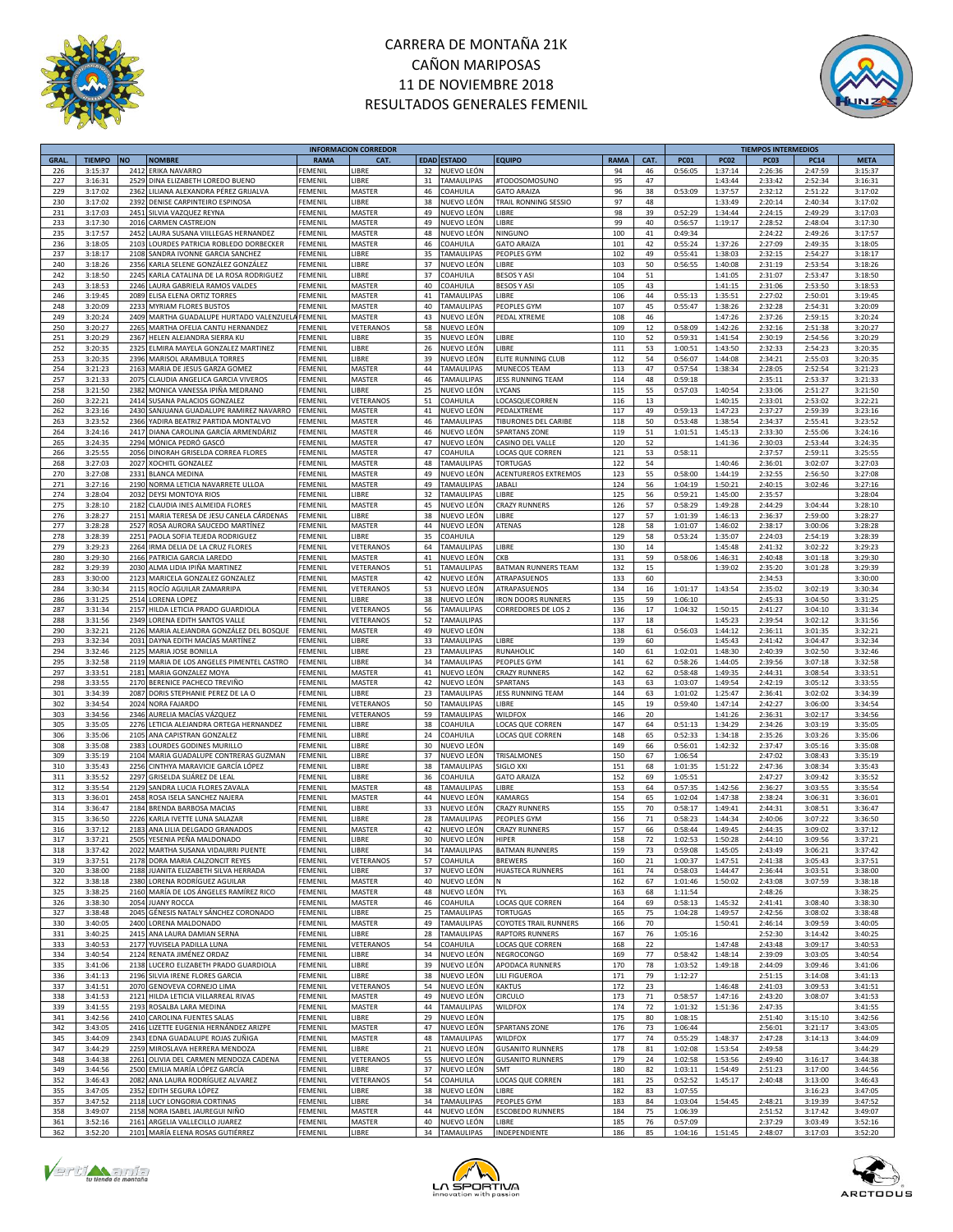



|             |               |                                                |                | <b>INFORMACION CORREDOR</b> |             |                          |                          |             |      |             |             | <b>TIEMPOS INTERMEDIOS</b> |             |             |
|-------------|---------------|------------------------------------------------|----------------|-----------------------------|-------------|--------------------------|--------------------------|-------------|------|-------------|-------------|----------------------------|-------------|-------------|
| <b>GRAL</b> | <b>TIEMPO</b> | <b>NO</b><br><b>NOMBRE</b>                     | <b>RAMA</b>    | <b>CAT</b>                  | <b>EDAD</b> | <b>ESTADO</b>            | <b>EQUIPO</b>            | <b>RAMA</b> | CAT. | <b>PC01</b> | <b>PC02</b> | <b>PC03</b>                | <b>PC14</b> | <b>META</b> |
| 363         | 3:53:07       | 2050<br>LYDIA PATRICIA                         | FEMENIL        | VETERANOS                   | 54          | NUEVO LEÓN               | <b>GUSANITOS RUNNERS</b> | 187         | 26   | 1:05:05     | 1:54:38     | 2:52:02                    | 3:22:42     | 3:53:07     |
| 364         | 3:53:13       | 2269<br>PAULA LOPEZ HIDROGO                    | FEMENI         | MASTER                      | 44          | NUEVO LEÓN               | <b>GUSANITOS RUNNERS</b> | 188         | 77   | 1:04:59     | 1:28:19     | 2:52:07                    | 3:22:04     | 3:53:13     |
| 365         | 3:53:39       | ANGÉLICA FLORES AGUAYO<br>2338                 | FEMENI         | MASTER                      | 47          | NUEVO LEÓN               | NINGUNO                  | 189         | 78   |             | 1:54:33     | 2:51:59                    | 3:22:24     | 3:53:39     |
|             |               |                                                |                |                             |             |                          |                          |             |      |             |             |                            |             |             |
| 367         | 3:54:10       | 2007<br>ANA MARIA RODRGUEZ CHAVARRIA           | FEMENIL        | LIBRE                       | 37          | NUEVO LEÓN               |                          | 190         | 86   | 1:02:50     | 1:54:53     | 2:52:24                    | 3:20:50     | 3:54:10     |
| 369         | 3:55:25       | ANA KARINA PEREZ LONGORIA<br>2107              | FEMENIL        | MASTER                      | 45          | TAMAULIPAS               | <b>RUN FAMILY RUN</b>    | 191         | 79   | 0:59:06     | 1:09:51     | 2:46:23                    | 3:19:59     | 3:55:25     |
| 370         | 3:55:47       | 2044<br>NORA MIRIAM                            | FEMENI         | LIBRE                       | 39          | COAHUILA                 | <b>GATO ARAIZA</b>       | 192         | 87   | 1:05:59     |             | 2:57:44                    | 3:26:03     | 3:55:47     |
| 371         | 3:55:47       | DIANA RAMOS ZAPATA<br>2097                     | FEMENIL        | LIBRE                       | 33          | NUEVO LEÓN               | ATHLETIC GYM SPINNING    | 193         | 88   | 1:05:13     |             | 2:57:26                    | 3:26:08     | 3:55:47     |
| 372         | 3:56:02       | 2025<br>TERESA ORTIZ GARZA                     | FEMENIL        | MASTER                      | 43          | NUEVO LEÓN               | <b>GUSANITO RUNNERS</b>  | 194         | 80   | 1:13:40     |             | 3:02:35                    | 3:26:10     | 3:56:02     |
| 375         |               | MA. ANGÉLICA VÁZQUEZ GARCÍA                    | FEMENIL        | MASTER                      | 49          |                          | LOCAS QUE CORREN         | 195         |      | 0:57:32     | 1:49:51     | 2:48:41                    | 3:15:50     |             |
|             | 3:57:05       | 2192                                           |                |                             |             | COAHUILA                 |                          |             | 81   |             |             |                            |             | 3:57:05     |
| 376         | 3:57:05       | 2219<br>FRANCISCA LUCIO MORENO                 | FEMENIL        | <b>VETERANO</b>             | 57          | COAHUILA                 | LOCAS QUE CORREN         | 196         | 27   | 0:56:39     | 1:49:48     | 2:48:45                    | 3:15:43     | 3:57:05     |
| 377         | 3:58:05       | 2145<br>OLGA LIDIA GARCIA VALLE                | FEMENIL        | MASTER                      | 46          | <b>TAMAULIPAS</b>        | MUÑECOS TEAM             | 197         | 82   | 1:03:56     | 1:55:06     | 2:58:55                    |             | 3:58:05     |
| 381         | 3:59:38       | 2153<br>LAURA OLIVIA HERNÁNDEZ SOSA            | FEMENIL        | MASTER                      | 48          | COAHUILA                 | LOCAS QUE CORREN         | 198         | 83   | 0:56:42     | 1:23:32     | 2:51:31                    | 3:26:20     | 3:59:38     |
| 382         | 4:00:05       | LUISA NARCEDALIA ENRÍQUEZ HERNANDEZ<br>2029    | FEMENIL        | MASTER                      | 41          | NUEVO LEÓN               | <b>ODR TEAM</b>          | 199         | 84   | 1:07:20     | 1:55:10     | 2:51:26                    | 3:26:50     | 4:00:05     |
| 383         | 4:00:26       | 2418<br>VERONICA DOLORES GARCÍA PEÑA           | FEMENIL        | MASTER                      | 46          | NUEVO LEÓN               | SPARTANS ZONE            | 200         | 85   | 1:06:51     |             | 2:58:16                    | 3:26:14     | 4:00:26     |
| 385         | 4:00:32       | 2285<br>EUGENIA SANCHEZ                        | FEMENIL        | MASTER                      | 40          | NUEVO LEÓN               | LILI FIGUEROA            | 201         | 86   | 1:04:39     | 1:51:50     | 2:57:04                    | 3:27:28     | 4:00:32     |
|             |               |                                                |                |                             |             |                          |                          |             |      |             |             |                            |             |             |
| 386         | 4:00:55       | 2064<br>MARIA EUSTOLIA ZUÑIGA RODRIGUEZ        | FEMENIL        | MASTER                      | 47          | SAN LUIS POTC            |                          | 202         | 87   | 1:03:31     | 1:54:58     | 2:57:46                    | 3:27:45     | 4:00:55     |
| 387         | 4:00:55       | 2320<br><b>GABRIELA RECIO FLORES</b>           | FEMENIL        | MASTER                      | 41          | COAHUILA                 | <b>GATO ARAIZA</b>       | 203         | 88   | 1:03:28     | 1:55:01     | 2:57:30                    | 3:27:53     | 4:00:55     |
| 388         | 4:00:57       | 2333<br>VERUSCHKA ELIZABETH OLIVARES ESCALANTE | FEMENIL        | MASTER                      | 47          | NUEVO LEÓN               | <b>LLAMAS RUNNERS</b>    | 204         | 89   | 1:07:46     |             | 2:57:41                    | 3:27:21     | 4:00:57     |
| 389         | 4:00:58       | 2334<br>LYDIA MARTINEZ VILLANUEVA              | FEMENIL        | VETERANOS                   | 53          | NUEVO LEÓN               | <b>LLAMAS RUNERS</b>     | 205         | 28   | 1:07:58     |             | 2:57:42                    | 3:27:31     | 4:00:58     |
| 390         | 4:01:01       | 2140<br>MIRNA BURGOS RDZ                       | FEMENIL        | LIBRE                       | 36          | <b>TAMAULIPAS</b>        | <b>TORTUGAS</b>          | 206         | 89   | 1:07:31     |             | 3:01:17                    | 3:30:05     | 4:01:01     |
| 391         | 4:01:13       | YURIDIA ELENA ROMAN GARZA<br>2502              | FEMENIL        | LIBRE                       | 31          | NUEVO LEÓN               | <b>RIBERAS RUNNERS</b>   | 207         | 90   | 1:11:09     |             | 3:01:24                    | 3:32:40     | 4:01:13     |
|             |               |                                                |                |                             |             |                          |                          |             |      |             |             |                            |             |             |
| 392         | 4:01:24       | 2387<br>ROSALIA MARTÍNEZ ROSALES               | FEMENIL        | LIBRE                       | 35          | NUEVO LEÓN               |                          | 208         | 91   | 1:01:56     | 1:49:38     | 2:47:53                    | 3:23:26     | 4:01:24     |
| 393         | 4:01:43       | 2200<br>CLAUDIA ELENA CUEVAS MARTINEZ          | FEMENIL        | VETERANOS                   | 52          | COAHUILA                 |                          | 209         | 29   | 1:09:17     |             | 3:02:06                    | 3:32:36     | 4:01:43     |
| 394         | 4:01:50       | SARAI SOLEDAD GUTIERREZ VADIERIO<br>2206       | FEMENIL        | LIBRE                       | 36          | COAHUILA                 | <b>TEEL RUNNERS</b>      | 210         | 92   | 1:03:17     | 1:37:46     | 2:55:02                    | 3:27:17     | 4:01:50     |
| 395         | 4:02:46       | 2112<br>PATRICIA VELAZQUEZ GARCIA              | FEMENIL        | LIBRE                       | 34          | NUEVO LEÓN               | APODACA RUNNERS          | 211         | 93   | 1:16:55     |             | 3:03:43                    | 3:32:11     | 4:02:46     |
| 396         | 4:03:32       | 2069<br>MARGARITA PERÉZ MENDOZA                | FEMENIL        | MASTER                      | 41          | <b>TAMAULIPAS</b>        | <b>RUN FAMILY RUN</b>    | 212         | 90   | 1:06:04     |             | 3:07:53                    | 3:32:49     | 4:03:32     |
| 400         | 4:04:24       | 2419<br>MARÍA LOURDES PÉREZ GÓMEZ              | FEMENI         | LIBRE                       | 35          | COAHUILA                 |                          | 213         | 94   | 1:04:14     |             | 2:56:39                    | 3:27:59     | 4:04:24     |
|             |               |                                                |                |                             |             |                          |                          |             |      |             |             |                            |             |             |
| 401         | 4:05:30       | 243<br>ELIZABETH PEREZ GARCIA                  | FEMENIL        | MASTER                      | 43          | NUEVO LEÓN               | <b>HOPE RUNNERS</b>      | 214         | 91   | 1:07:13     |             | 3:00:54                    | 3:34:36     | 4:05:30     |
| 402         | 4:05:30       | 2504<br>BERTHA MARIA MARTINEZ RODRIGUEZ        | FEMENIL        | VETERANOS                   | 63          | NUEVO LEÓN               | ESCOBEDO RUNNERS         | 215         | 30   | 1:07:07     |             | 3:00:59                    | 3:34:40     | 4:05:30     |
| 404         | 4:07:30       | 2096<br>ALEJANDRA DAVALOS                      | FEMENIL        | MASTER                      | 44          | NUEVO LEÓN               |                          | 216         | 92   | 1:08:24     |             | 3:04:28                    | 3:34:04     | 4:07:30     |
| 405         | 4:07:37       | 2077<br>SANDRA ITZAMAR GALICIA RODRIGUEZ       | FEMENIL        | LIBRE                       | 24          | TAMAULIPAS               | JESS RUNNING TEAM        | 217         | 95   | 1:07:01     |             | 3:06:12                    | 3:35:10     | 4:07:37     |
| 407         | 4:07:56       | 2021<br>SANDRA ELIZONDO VILLARREAL             | FEMENIL        | MASTER                      | 43          | NUEVO LEÓN               | MARIPOSAS RUNNERS        | 218         | 93   | 1:08:34     |             | 3:03:43                    | 3:34:11     | 4:07:56     |
| 409         |               | 2015                                           |                | MASTER                      | 47          |                          |                          |             |      |             |             |                            |             |             |
|             | 4:09:42       | CECILIA GOMEZ MALDONADO                        | FEMENIL        |                             |             | NUEVO LEÓN               |                          | 219         | 94   | 1:12:18     |             | 3:07:05                    | 3:35:02     | 4:09:42     |
| 410         | 4:09:42       | 2436<br>MANUELA LLANAS SILVA                   | FEMENIL        | VETERANOS                   | 50          | NUEVO LEÓN               |                          | 220         | 31   | 1:12:12     |             | 3:07:02                    | 3:34:56     | 4:09:42     |
| 411         | 4:09:42       | 2442<br>ANA ALICIA ARANDA MONTES               | FEMENIL        | VETERANOS                   | 51          | NUEVO LEÓN               |                          | 221         | 32   | 1:12:23     |             | 3:06:49                    |             | 4:09:42     |
| 412         | 4:09:54       | 2062<br>ISMENIA VERONICA RAMOS MORALES         | FEMENI         | LIBRE                       | 38          | COAHUILA                 | LOCAS QUE CORREN         | 222         | 96   | 1:06:15     |             | 2:57:46                    | 3:32:59     | 4:09:54     |
| 413         | 4:10:11       | 2037<br>MARIA GUADALUPE SAUCEDO CHAIRES        | FEMENI         | LIBRE                       | 36          | TAMAULIPAS               | <b>BATMAN RUNNERS</b>    | 223         | 97   | 1:10:20     |             | 3:09:20                    | 3:35:37     | 4:10:11     |
| 414         | 4:10:59       | 2515<br>BLANCA ISABEL FAISAL SIERRA            | FEMENIL        | MASTER                      | 45          | <b>TAMAULIPAS</b>        | <b>BÁJATE GORDO</b>      | 224         | 95   | 1:10:07     |             | 3:05:55                    | 3:40:20     | 4:10:59     |
|             |               |                                                |                |                             |             |                          |                          |             |      |             |             |                            |             |             |
| 415         | 4:11:55       | 2302<br>MELISSA CASTANEDA                      | FEMENIL        | LIBRE                       | 35          | NUEVO LEÓN               | ODR TEAM                 | 225         | 98   | 1:07:18     | 1:55:14     | 2:52:40                    | 3:37:15     | 4:11:55     |
| 416         | 4:11:56       | 2293<br>BEATRÍZ AGUIRRE HERNANDEZ              | FEMENIL        | VETERANOS                   | 52          | COAHUILA                 | LOCAS QUE CORREN         | 226         | 33   | 1:08:08     |             | 3:04:17                    | 3:38:38     | 4:11:56     |
| 419         | 4:14:05       | 2051<br>MARIBEL RAMIREZ NIETO                  | FEMENIL        | MASTER                      | 41          | NUEVO LEÓN               | SCHNEIDER ELECTRIC       | 227         | 96   | 1:09:09     |             | 3:03:59                    | 3:36:39     | 4:14:05     |
| 420         | 4:14:44       | SANDRA ROCIO ARGUELLES NAVARRO<br>2516         | FEMENIL        | MASTER                      | 41          | <b>TAMAULIPAS</b>        | <b>BAJATE GORDO</b>      | 228         | 97   | 1:10:03     |             | 3:05:54                    | 3:40:23     | 4:14:44     |
| 421         | 4:15:18       | 2523<br>DIANA MARILU MEDINA GARCÍA             | FEMENIL        | LIBRE                       | 28          | TAMAULIPAS               | LIBRE                    | 229         | 99   | 1:06:23     |             | 3:09:58                    | 3:39:59     | 4:15:18     |
| 422         | 4:15:30       | 2067<br>BELINDA LUCERO BENITEZ DIAZ            | FEMENIL        | LIBRE                       | 26          | NUEVO LEÓN               | HD                       | 230         | 100  | 1:08:40     |             | 3:08:11                    | 3:38:25     | 4:15:30     |
|             |               |                                                |                |                             |             |                          |                          |             |      |             |             |                            |             |             |
| 423         | 4:15:32       | MAURA ELIZABETH PONCE MARTINEZ<br>2152         | FEMENIL        | LIBRE                       | 35          | <b>TAMAULIPAS</b>        | LIBRE                    | 231         | 101  | 1:08:43     |             | 3:08:33                    | 3:38:29     | 4:15:32     |
| 424         | 4:15:53       | MARÍA GUADALUPE RIVERA VÁZQUEZ<br>2290         | FEMENIL        | VETERANOS                   | 54          | NUEVO LEÓN               | <b>ODR TEAM</b>          | 232         | 34   | 1:03:21     | 1:51:38     | 3:01:40                    | 3:43:52     | 4:15:53     |
| 425         | 4:16:09       | 2337<br>EYDA LARISSA ELIGIO DAMASCO            | FEMENIL        | LIBRE                       | 26          | TAMAULIPAS               | <b>RAPTORS</b>           | 233         | 102  | 1:11:38     | 1:11:03     | 3:08:17                    | 3:39:43     | 4:16:09     |
| 426         | 4:18:31       | 2292<br>HERLINDA ISABEL JUÁREZ DE LA ROSA      | FEMENIL        | VETERANOS                   | 53          | COAHUILA                 | LOCAS QUE CORREN         | 234         | 35   | 1:08:10     |             | 3:05:36                    | 3:40:16     | 4:18:31     |
| 427         | 4:18:46       | 2113<br>ARACELY CARRANZA SOTO                  | FEMENIL        | MASTER                      | 42          | NUEVO LEÓN               | APODACA RUNNERS          | 235         | 98   | 1:01:10     |             | 3:13:55                    | 3:01:23     | 4:18:46     |
|             |               |                                                |                |                             |             |                          |                          |             |      |             |             |                            |             |             |
| 429         | 4:24:02       | 2144<br>ADRIANA NAYELI RESENDIZ PRADO          | FEMENIL        | LIBRE                       | 34          | NUEVO LEÓN               | YCANS                    | 236         | 103  | 1:10:58     |             | 3:13:39                    | 3:45:28     | 4:24:02     |
| 431         | 4:26:46       | 2444<br>DANIELA RODRIGUEZ RODRIGUEZ            | FEMENIL        | LIBRE                       | 37          | COAHUILA                 | LIBRE                    | 237         | 104  | 1:11:00     |             | 3:14:18                    | 3:48:02     | 4:26:46     |
| 433         | 4:39:49       | 2072<br>ADRIANA LISET CEPEDA GARONA            | FEMENI         | MASTER                      | 45          | NUEVO LEÓN               |                          | 238         | 99   | 1:11:13     |             | 3:23:01                    | 3:55:39     | 4:39:49     |
| 434         | 4:39:51       | MARIA JUAREZ VERASTEGUI<br>2073                | FEMENIL        | MASTER                      | 40          | NUEVO LEÓN               |                          | 239         | 100  | 1:11:18     |             | 3:18:58                    | 3:56:16     | 4:39:51     |
| 436         | 4:45:47       | 2198<br>DANIELLA M PEREZ                       | FEMENIL        | LIBRE                       | 32          | TAMAULIPAS               | OLYMPIA RUNNERS          | 240         | 105  |             |             | 3:34:22                    | 4:07:37     | 4:45:47     |
| 438         | 4:49:15       | 2128<br>SONNY RODRIGUEZ GARZA                  | FEMENIL        | VETERANOS                   | 50          | COAHUILA                 | OCAS QUE CORREN          | 241         | 36   | 1:18:52     |             | 3:43:49                    | 4:12:03     | 4:49:15     |
|             |               |                                                |                |                             | 23          |                          |                          |             |      |             |             |                            |             |             |
| 441         | 4:59:09       | 2197<br>MARIA DEL ROSARIO MURAIRA AGUILAR      | FEMENIL        | LIBRE                       |             | <b><i>FAMAULIPAS</i></b> | <b>OLYMPIA RUNNERS</b>   | 242         | 106  | 1:08:32     |             | 3:31:31                    | 4:19:10     | 4:59:09     |
| 442         | 5:05:26       | GRISELDA JUÁREZ CASTILLO<br>2034               | FEMENIL        | MASTER                      | 40          | TAMAULIPAS               | <b>BATMAN RUNNERS</b>    | 243         | 101  | 1:07:50     |             | 3:32:13                    | 4:21:47     | 5:05:26     |
| 443         | 5:20:05       | 2086<br>BRENDA ALEJANDRA VACA CAMPUZANO        | FEMENIL        | MASTER                      | 45          | TAMAULIPAS               | XOLOS RUNNING CLUB       | 244         | 102  | 1:12:51     |             | 3:31:15                    | 4:21:04     | 5:20:05     |
| 444         | DNF           | 2214<br>LUZ EDITH VEGA GUTIERREZ               | FEMENIL        | LIBRE                       | 24          | TAMAULIPAS               | ESS RUNNING TEAM         | 245         | 107  |             |             |                            | 2:19:00     |             |
| 446         | <b>DNF</b>    | 2503<br>MARTHA RAQUEL CARRANCO GARCIA          | FEMENI         | MASTER                      | 46          | NUEVO LEÓN               | SPARTANS ZONE            | 246         | 103  | 0:26:54     | 1:09:24     |                            | 3:50:53     |             |
| 448         | <b>DNS</b>    | MARÍA GUADALUPE RÍOS CORREA<br>2026            | FEMENI         | LIBRE                       | 35          | TAMAULIPAS               | JESS RUNNING TEAM        | 247         | 108  |             |             |                            |             |             |
| 451         | <b>DNS</b>    | 2065<br>IVETTE HERNÁNDEZ MARTÍNEZ              | FEMENI         | MASTER                      | 46          | NUEVO LEÓN               | <b>KATUS</b>             | 248         | 104  |             |             |                            |             |             |
|             |               |                                                |                |                             |             |                          |                          |             |      |             |             |                            |             |             |
| 452         | <b>DNS</b>    | 2071<br>MARTHA GARZA GARCIA                    | FEMENIL        | VETERANOS                   | 53          | NUEVO LEÓN               | <b>KAKTUS</b>            | 249         | 37   |             |             |                            |             |             |
| 453         | <b>DNS</b>    | 2084 OLGA RUTH MENDOZA ALFARO                  | FEMENIL        | MASTER                      | 47          | NUEVO LEÓN               | <b>GUSANITO RUNNERS</b>  | 250         | 105  |             |             |                            |             |             |
| 455         | <b>DNS</b>    | 2122 TERESA VERDUZCO                           | FEMENIL        | MASTER                      | 41          | NUEVO LEÓN               | IRUN4UTM                 | 251         | 106  |             |             |                            |             |             |
| 457         | <b>DNS</b>    | 2142 MARIA DEL CARMEN GARCIA GARCIA            | <b>FEMENIL</b> | MASTER                      |             | 42 TAMAULIPAS            | LIBRE                    | 252         | 107  |             |             |                            |             |             |
| 458         | <b>DNS</b>    | 2162 CLAUDIA PATRICIA CAVAZOS CRUZ             | FEMENIL        | LIBRE                       |             | 29 NUEVO LEÓN            |                          | 253         | 109  |             |             |                            |             |             |
| 459         | DNS           | 2165 JAZMÍN LIZETTE LÓPEZ                      | FEMENIL        | MASTER                      |             | 42 NUEVO LEÓN            |                          | 254         | 108  |             |             |                            |             |             |
|             |               |                                                |                |                             |             |                          |                          |             |      |             |             |                            |             |             |
| 460         | <b>DNS</b>    | 2167 SELENE FLORES SAENZ                       | FEMENIL        | LIBRE                       |             | 29 TAMAULIPAS            | LIBRE                    | 255         | 110  |             |             |                            |             |             |
| 461         | <b>DNS</b>    | 2171 CHANTAL CONSTANTE JAUREGUI                | FEMENIL        | MASTER                      |             | 40 NUEVO LEÓN            |                          | 256         | 109  |             |             |                            |             |             |
| 466         | <b>DNS</b>    | 2213 DANIELA ASTRID CAMPOS GUEVARA             | <b>FEMENIL</b> | LIBRE                       |             | 24 TAMAULIPAS            | <b>JESS RUNNING TEAM</b> | 257         | 111  |             |             |                            |             |             |
| 468         | <b>DNS</b>    | 2235 MARIA DEL ROSARIO GALLEGOS MONSIVAIS      | <b>FEMENIL</b> | VETERANOS                   |             | 60 COAHUILA              | SAN ISIDRO               | 258         | 38   |             |             |                            |             |             |
| 469         | <b>DNS</b>    | 2242 TETÉ DE LA GARZA                          | FEMENIL        | MASTER                      | 47          | NUEVO LEÓN               | CASINO DEL VALLE         | 259         | 110  |             |             |                            |             |             |
| 477         |               |                                                |                |                             |             |                          |                          |             |      |             |             |                            |             |             |
|             | <b>DNS</b>    | 2288 ROBERTA SEGURA                            | FEMENIL        | LIBRE                       |             | 25 NUEVO LEÓN            | DE ACERO                 | 260         | 112  |             |             |                            |             |             |
| 478         | <b>DNS</b>    | 2298<br>KATIA NUÑEZ                            | <b>FEMENIL</b> | LIBRE                       |             | 28 NUEVO LEÓN            |                          | 261         | 113  |             |             |                            |             |             |
| 485         | <b>DNS</b>    | 2329 NATALIA GONZALEZ RODRIGUEZ                | FEMENIL        | LIBRE                       |             | 22 TAMAULIPAS            | <b>GYM ACUATIC</b>       | 262         | 114  |             |             |                            |             |             |
| 488         | <b>DNS</b>    | 2429 DIANA ITZEL DOMINGUEZ PEREZ               | FEMENIL        | LIBRE                       |             | 37 NUEVO LEÓN            | TREPACERROS              | 263         | 115  |             |             |                            |             |             |
| 490         | <b>DNS</b>    | 2447<br>RUTH RENTERIA SOSA                     | FEMENIL        | LIBRE                       | 39          | TAMAULIPAS               | <b>PERROS</b>            | 264         | 116  |             |             |                            |             |             |
| 491         | <b>DNS</b>    | 2462<br>CLAUDIA LIZETH SALAZAR ORTEGA          | FEMENIL        | LIBRE                       |             | 32 NUEVO LEÓN            | <b>KAMARGS</b>           | 265         | 117  |             |             |                            |             |             |
|             |               |                                                |                |                             |             |                          |                          |             |      |             |             |                            |             |             |
| 492         | <b>DNS</b>    | PAULA ADRIANA ALVARADO CHAVEZ<br>2506          | FEMENIL        | LIBRE                       | 29          | NUEVO LEÓN               | HIPER                    | 266         | 118  |             |             |                            |             |             |
| 495         | <b>DNS</b>    | 2522<br><b>IVONNE GONZALEZ</b>                 | FEMENIL        | LIBRE                       | 31          | TAMAULIPAS               | GACELAS                  | 267         | 119  |             |             |                            |             |             |
| 496         | <b>DNS</b>    | 2525 CLAUDIA ALEMAN                            | FEMENIL        | LIBRE                       |             | 32 NUEVO LEÓN            |                          | 268         | 120  |             |             |                            |             |             |
|             |               |                                                |                |                             |             |                          |                          |             |      |             |             |                            |             |             |





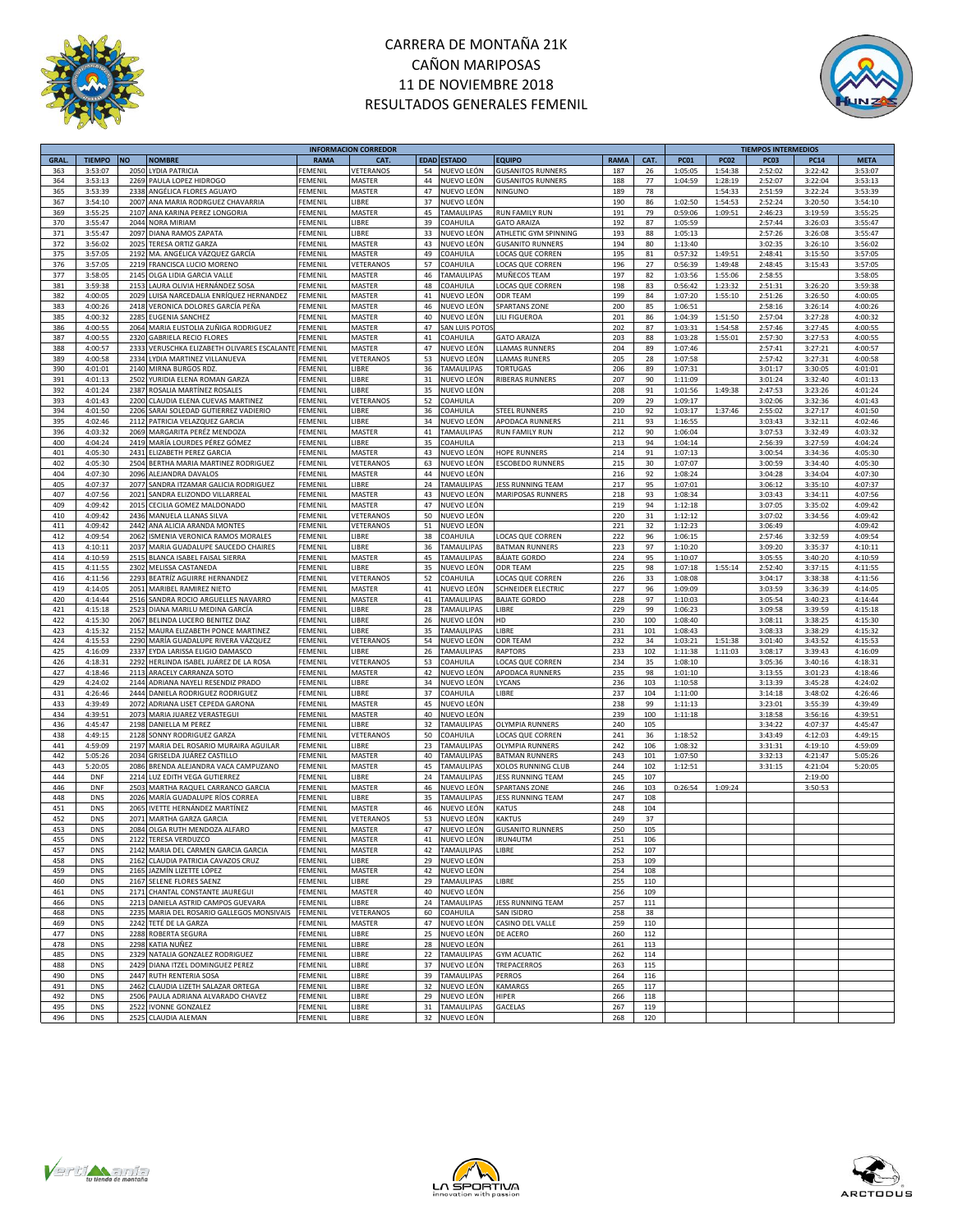



|                |               |      |                                              |             | <b>INFORMACION CORREDOR</b> |    |                    |                        |                         |                |             |             | <b>TIEMPOS INTERMEDIOS</b> |             |             |
|----------------|---------------|------|----------------------------------------------|-------------|-----------------------------|----|--------------------|------------------------|-------------------------|----------------|-------------|-------------|----------------------------|-------------|-------------|
| <b>GRAL</b>    | <b>TIEMPO</b> | NO   | <b>NOMBRE</b>                                | <b>RAMA</b> | CAT.                        |    | <b>EDAD ESTADO</b> | <b>EQUIPO</b>          | <b>RAMA</b>             | CAT.           | <b>PC01</b> | <b>PC02</b> | PC <sub>03</sub>           | <b>PC14</b> | <b>META</b> |
| -1             | 1:29:23       | 2001 | FERNANDO AZAEL MEJIA GONZALEZ                | VARONIL     | LIBRE                       | 26 | <b>JALISCO</b>     | VERTIMANIA             | $\mathbf{1}$            | 1              | 0:26:22     | 0:45:23     | 1:09:55                    | 1:24:14     | 1:29:23     |
| $\overline{2}$ | 1:41:31       | 2012 | JUAN CESAR RODRIGUEZ MOLINA                  | VARONIL     | LIBRE                       | 28 | NUEVO LEÓN         | <b>RAMOS SPORT</b>     | $\overline{2}$          | $\overline{2}$ | 0:28:18     | 0:48:37     | 1:15:52                    | 1:26:53     | 1:41:31     |
| 3              | 1:42:17       | 2039 | NICOLÁS DEL ÁNGEL HERNANDEZ                  | VARONIL     | LIBRE                       | 37 | NUEVO LEÓN         | DEL-SAG                | $\overline{\mathbf{z}}$ | 3              | 0:28:41     | 0:49:56     | 1:18:24                    | 1:27:38     | 1:42:17     |
| 4              | 1:52:54       | 2526 | JAVIER GUTIERREZ                             | VARONIL     | MASTER                      | 42 | NUEVO LEÓN         | AMERICAS PRO           | 4                       | $\mathbf{1}$   | 0:33:10     | 0:57:11     | 1:28:04                    | 1:36:15     | 1:52:54     |
| 5              | 1:52:58       | 2100 | JOSE SANTIAGO SANTIAGO REYES RIVER           | VARONIL     | VETERANOS                   | 50 | NUEVO LEÓN         |                        | 5                       | $\mathbf 1$    | 0:32:31     | 0:56:44     | 1:28:03                    |             | 1:52:58     |
|                |               |      |                                              |             |                             |    |                    | DEL-SAG                |                         |                |             |             |                            | 1:36:18     |             |
| 6              | 1:54:24       | 2042 | RICARDO MONSIVAIS LARA                       | VARONIL     | MASTER                      | 45 | NUEVO LEÓN         | DEL-SAG                | 6                       | $\overline{2}$ | 0:31:00     | 0:54:21     | 1:30:24                    | 1:39:26     | 1:54:24     |
| $\overline{7}$ | 1:54:51       | 2110 | SERVANDO DE LA CRUZ CRUZ                     | VARONIL     | LIBRE                       | 34 | TAMAULIPAS         | PEOPLES GYM            | $\overline{7}$          | $\overline{4}$ | 0:31:52     | 0:55:12     | 1:29:46                    | 1:39:29     | 1:54:51     |
| 9              | 1:55:28       | 2238 | JULIO CESAR VALERO BARRON                    | VARONIL     | LIBRE                       | 31 | NUEVO LEÓN         | LIBRE                  | 8                       | 5              |             | 1:00:00     | 1:29:51                    | 1:39:53     | 1:55:28     |
| $10\,$         | 1:56:40       | 2041 | JOSE BENITO VALLADARES SANCHEZ               | VARONIL     | VETERANOS                   | 56 | NUEVO LEÓN         | DEL-SAG                | $\overline{9}$          | $\mathbf 2$    | 0:32:28     | 0:56:52     | 1:28:07                    | 1:39:56     | 1:56:40     |
| 11             | 1:57:02       | 2038 | PEDRO MORENO SILVA                           | VARONIL     | <b>MASTER</b>               | 41 | NUEVO LEÓN         | <b>DEL-SAG</b>         | 10                      | 3              | 0:30:55     | 0:54:28     | 1:30:16                    | 1:40:04     | 1:57:02     |
| 12             | 1:59:45       | 2306 | EDUARDO PEREZ MEDINA                         | VARONIL     | MASTER                      | 46 | NUEVO LEÓN         | DE ACERO               | 11                      | $\overline{4}$ | 0:35:34     | 1:01:30     | 1:34:38                    | 1:44:18     | 1:59:45     |
| 13             | 2:00:23       | 2449 | ALFREDO IGNACIO ARRIAGA MORENO               | VARONIL     | LIBRE                       | 38 | NUEVO LEÓN         | LLAMAS RUNNERS         | 12                      | 6              | 0:31:49     | 0:56:39     | 1:32:06                    | 1:45:14     | 2:00:23     |
| 15             | 2:01:13       | 2234 | CECILIO RIOS MORA                            | VARONIL     | LIBRE                       | 36 | COAHUILA           | CORREDORES DEL LAGO    | 13                      | $\overline{7}$ | 0:33:41     | 0:59:04     | 1:34:41                    | 1:45:03     | 2:01:13     |
| 16             | 2:02:01       | 2247 | CONSTANTINO CEPEDA URBANO                    | VARONIL     | VETERANOS                   | 55 | NUEVO LEÓN         | PUENTE RUNNING CLUB    | $14\,$                  | 3              |             | 1:01:51     | 1:36:00                    | 1:45:40     | 2:02:01     |
| 18             | 2:02:52       | 2369 |                                              | VARONIL     | VETERANOS                   | 52 | NUEVO LEÓN         |                        | 15                      |                |             |             |                            | 1:45:48     | 2:02:52     |
|                |               |      | RAFAEL SANCHEZ ABUD                          |             |                             |    |                    | <b>AMERICAS PRO</b>    |                         | $\overline{4}$ | 0:34:05     | 1:00:12     | 1:33:39                    |             |             |
| 19             | 2:03:21       | 2390 | LUIS RAMON PANTOJA MÉNDEZ                    | VARONIL     | MASTER                      | 41 | NUEVO LEÓN         | K2TEAM                 | 16                      | 5              | 0:36:06     | 1:02:31     | 1:36:00                    | 1:46:04     | 2:03:21     |
| 20             | 2:03:29       | 2011 | JORGE LUS ZANELLA OLVERA                     | VARONIL     | LIBRE                       | 39 | NUEVO LEÓN         | LIBRE                  | 17                      | 8              | 0:35:31     | 1:01:27     | 1:33:39                    | 1:46:29     | 2:03:29     |
| $21\,$         | 2:03:34       | 2464 | JOSE VICENTE PASTUÑA                         | VARONIL     | LIBRE                       | 27 | NUEVO LEÓN         | LIBRE                  | 18                      | 9              | 0:33:00     | 0:59:18     | 1:32:31                    | 1:42:38     | 2:03:34     |
| 22             | 2:04:04       | 2221 | PABLO FERRARA SARO                           | VARONIL     | LIBRE                       | 26 | NUEVO LEÓN         | MARTES DE CHIPINQUE    | 19                      | 10             | 0:35:20     |             | 1:31:37                    | 1:46:36     | 2:04:04     |
| 23             | 2:05:23       | 2243 | <b>ENRIQUE VENEGAS RAMOS</b>                 | VARONIL     | MASTER                      | 45 | COAHUILA           | GATO ARAIZA            | 20                      | 6              |             | 1:01:35     | 1:36:57                    | 1:47:03     | 2:05:23     |
| 24             | 2:06:33       | 2371 | JUAN RODRIGUEZ MARTINEZ                      | VARONIL     | MASTER                      | 44 | NUEVO LEÓN         | <b>AMERICAS PRO</b>    | 21                      | $\overline{7}$ | 0:34:09     | 1:00:28     | 1:34:09                    | 1:49:12     | 2:06:33     |
| 25             | 2:06:54       | 2080 | RONNY KVIST SORLI                            | VARONIL     | MASTER                      | 42 | NUEVO LEÓN         | К2                     | 22                      | 8              | 0:37:15     | 1:05:26     | 1:37:22                    | 1:48:25     | 2:06:54     |
| 26             | 2:12:20       | 2313 | DAGOBERTO RIVAS DURAN                        | VARONIL     | MASTER                      | 46 | NUEVO LEÓN         | DE ACERO               | 23                      | 9              | 0:40:43     |             | 1:43:06                    | 1:55:08     | 2:12:20     |
| 27             |               |      |                                              |             |                             |    |                    |                        |                         |                |             |             |                            |             |             |
|                | 2:12:21       | 2255 | MARTIN ELISEO OLVERA ORTÍZ                   | VARONIL     | LIBRE                       | 29 | TAMAULIPAS         | SIGLO XXI              | 24                      | 11             | 0:36:28     | 1:05:06     | 1:43:05                    | 1:53:00     | 2:12:21     |
| 28             | 2:12:27       | 2459 | OSCAR SANTOS GARZA                           | VARONIL     | LIBRE                       | 39 | NUEVO LEÓN         | <b>KAMARGS</b>         | 25                      | 12             | 0:39:00     | 1:07:58     | 1:42:40                    | 1:53:29     | 2:12:27     |
| 29             | 2:12:29       | 2120 | JOSE ALEJANDRO LEON PIMENTEL                 | VARONIL     | LIBRE                       | 16 | TAMAULIPAS         | PEOPLES GYM            | 26                      | 13             | 0:38:19     | 1:07:03     | 1:41:48                    | 1:53:16     | 2:12:29     |
| 30             | 2:12:29       | 2421 | EDUARDO JAVIER PEÑA FLORES                   | VARONIL     | MASTER                      | 44 | NUEVO LEÓN         | <b>SPARTAN ZONE</b>    | 27                      | 10             | 0:35:35     | 1:03:08     | 1:38:56                    | 1:50:38     | 2:12:29     |
| 31             | 2:12:30       | 2455 | JOSE EMANUEL MIRELES LÓPEZ                   | VARONIL     | LIBRE                       | 28 | NUEVO LEÓN         | KAMARGS                | 28                      | 14             |             | 1:08:16     | 1:43:04                    | 1:55:04     | 2:12:30     |
| 32             | 2:12:36       | 2035 | FERNANDO LÓPEZ LOPEZ                         | VARONIL     | VETERANOS                   | 52 | NUEVO LEÓN         | <b>ES POR AHI</b>      | 29                      | 5              | 0:37:10     | 1:06:31     | 1:43:16                    |             | 2:12:36     |
| 33             | 2:12:36       | 2254 | MAURICIO GARZA BULNES                        | VARONIL     | LIBRE                       | 37 | NUEVO LEÓN         | CASINO DEL VALLE       | 30                      | 15             | 0:36:25     | 1:04:54     | 1:41:16                    | 1:53:41     | 2:12:36     |
| 34             | 2:12:36       | 2283 | ALBERTO MARTÍNEZ HERNÁNDEZ                   | VARONIL     | <b>VETERANOS</b>            | 57 | NUEVO LEÓN         | PILLINES               | 31                      | 6              | 0:35:39     | 1:03:29     | 1:37:19                    | 1:50:32     | 2:12:36     |
| 35             | 2:12:40       | 2066 | FRANCISCO ALVARADO PEREZ                     | VARONIL     | VETERANOS                   | 52 | NUEVO LEÓN         | KAKTUS                 | 32                      | $\overline{7}$ | 0:36:23     |             | 1:37:20                    | 1:49:16     | 2:12:40     |
|                |               |      |                                              |             |                             |    |                    |                        |                         |                |             |             |                            |             |             |
| 36             | 2:12:51       | 2281 | RAFAEL AGUILAR AGUILAR                       | VARONIL     | VETERANOS                   | 52 | NUEVO LEÓN         | PILLINES               | 33                      | 8<br>9         | 0:35:30     | 1:02:46     | 1:37:01                    | 1:49:07     | 2:12:51     |
| 37             | 2:12:54       | 2406 | RODOLFO SANCHEZ DE LA GARZA                  | VARONIL     | VETERANOS                   | 57 | NUEVO LEÓN         | <b>CFE RUNNERS</b>     | 34                      |                | 0:37:20     | 1:06:16     | 1:43:11                    | 1:53:56     | 2:12:54     |
| 38             | 2:13:02       | 2350 | BENJAMIN ZAVALA RODRIGUEZ                    | VARONIL     | LIBRE                       | 38 | SAN LUIS POTO      | LIBRE                  | 35                      | 16             | 0:35:27     | 1:03:43     | 1:41:06                    | 1:53:13     | 2:13:02     |
| 39             | 2:13:11       | 2020 | RAUL GONZALEZ SANTOYO                        | VARONII     | VETERANOS                   | 64 | NUEVO LEÓN         | TWO CRAYCY HARD CHRO   | 36                      | 10             | 0:37:37     | 1:07:00     | 1:45:14                    | 1:55:54     | 2:13:11     |
| 40             | 2:13:20       | 2405 | BERONICO MELÉNDEZ CASTAÑON                   | VARONI      | VETERANOS                   | 57 | NUEVO LEÓN         |                        | 37                      | 11             | 0:38:43     | 1:07:49     | 1:45:12                    | 1:55:49     | 2:13:20     |
| 42             | 2:13:48       | 2460 | JUAN MANUEL SOTO SOLIS                       | VARONIL     | VETERANOS                   | 57 | NUEVO LEÓN         | <b>KAMARGS</b>         | 38                      | 12             | 0:40:20     | 1:09:42     | 1:44:56                    | 1:54:25     | 2:13:48     |
| 43             | 2:14:23       |      | 2407 MARIANO BAEZ GOMEZ                      | VARONIL     | VETERANOS                   | 53 | NUEVO LEÓN         | <b>REGIO RUNNERS</b>   | 39                      | 13             | 0:41:30     | 1:09:29     | 1:41:26                    | 1:57:11     | 2:14:23     |
| 44             | 2:15:47       | 2401 | <b>ANGEL RIVERA</b>                          | VARONIL     | LIBRE                       | 39 | NUEVO LEÓN         | CLINICA EVEREST        | 40                      | 17             | 0:40:55     | 1:09:46     | 1:42:52                    | 1:54:40     | 2:15:47     |
| 45             | 2:15:47       | 2403 | VALDEMAR GONZALEZ RODRIGUEZ                  | VARONIL     | MASTER                      | 43 | NUEVO LEÓN         | <b>CLINICA EVEREST</b> | 41                      | 11             | 0:40:05     | 1:08:01     | 1:42:36                    | 1:54:36     | 2:15:47     |
|                |               |      |                                              |             |                             |    |                    |                        |                         |                |             |             |                            |             |             |
| 46             | 2:16:09       | 2169 | CARLOS SALAZAR MORENO                        | VARONIL     | VETERANOS                   | 50 | COLIMA             | CORREDORES DEL LAGO    | 42                      | 14             | 0:37:28     | 1:06:39     | 1:43:30                    | 1:56:52     | 2:16:09     |
| 47             | 2:17:39       | 2465 | DANIEL CERDA COVARRUBIAS                     | VARONIL     | LIBRE                       | 28 | NUEVO LEÓN         | <b>MONTERREY</b>       | 43                      | 18             | 0:37:54     | 1:07:21     | 1:42:55                    | 1:55:13     | 2:17:39     |
| 49             | 2:21:22       | 2225 | MIGUEL ANGEL DE LA CRUZ CRUZ                 | VARONIL     | LIBRE                       | 28 | <b>TAMAULIPAS</b>  | <b>PEOPLES GYM</b>     | 44                      | 19             | 0:41:32     | 1:10:21     | 1:49:08                    | 2:01:05     | 2:21:22     |
| 50             | 2:21:38       | 2454 | OSCAR ERNESTO ROJAS HERNANDEZ                | VARONIL     | LIBRE                       | 31 | VERACRUZ           | LIBRE                  | 45                      | 20             | 0:44:21     | 1:14:46     | 1:49:39                    | 2:01:10     | 2:21:38     |
| 53             | 2:22:00       | 2402 | ALEX VILLARREAL                              | VARONIL     | MASTER                      | 46 | NUEVO LEÓN         | <b>CLINICA EVEREST</b> | 46                      | 12             | 0:41:50     | 1:11:50     | 1:47:45                    | 2:01:01     | 2:22:00     |
| 55             | 2:22:35       | 2228 | SILVANO VICTOR PEREZ GARCIA                  | VARONIL     | LIBRE                       | 15 | TAMAULIPAS         | PEOPLES GYM            | 47                      | 21             | 0:39:34     | 1:10:18     | 1:45:47                    | 1:58:13     | 2:22:35     |
| 57             | 2:22:42       | 2237 | <b>BERNABE JUAREZ TEXCO</b>                  | VARONIL     | LIBRE                       | 30 | <b>TAMAULIPAS</b>  | CANGREJOS WONG         | 48                      | 22             | 0:39:41     |             | 1:48:55                    | 2:01:14     | 2:22:42     |
| 59             | 2:22:58       | 2379 | DIEGO ANDRES ANDRES AGUILAR PEÑA             | VARONIL     | LIBRE                       | 33 | NUEVO LEÓN         | <b>ALFA RUNNERS</b>    | 49                      | 23             | 0:41:36     | 1:12:06     | 1:47:08                    | 2:00:56     | 2:22:58     |
|                |               |      |                                              |             |                             |    |                    |                        |                         |                |             |             |                            |             |             |
| 60             | 2:23:11       | 2448 | HERIBERTO ARRAMBIDE GONZALEZ                 | VARONIL     | VETERANOS                   | 62 | NUEVO LEÓN         | DUENDES DEL VALLE      | 50                      | 15             | 0:40:48     | 1:11:57     | 1:52:00                    | 2:04:02     | 2:23:11     |
| 61             | 2:23:12       | 2134 | JOSE EMILIANO HERNANDEZ                      | VARONIL     | MASTER                      | 44 | NUEVO LEÓN         | DUENDES DEL VALLE      | 51                      | 13             | 0:40:37     | 1:11:54     | 1:50:29                    | 2:03:41     | 2:23:12     |
| 62             | 2:23:15       | 2314 | HUGO HUMBERTO MALDONADO HERRERA              | VARONIL     | LIBRE                       | 37 | NUEVO LEÓN         | DE ACERO               | 52                      | 24             | 0:50:02     | 1:19:14     | 1:51:37                    | 2:04:40     | 2:23:15     |
| 63             | 2:23:17       | 2215 | JAVIER TORRES LÓPEZ                          | VARONIL     | LIBRE                       | 24 | NUEVO LEÓN         |                        | 53                      | 25             | 0:38:46     | 1:10:25     | 1:47:32                    | 2:03:58     | 2:23:17     |
| 65             | 2:24:38       | 2404 | FERNANDO MATSUI PADILLA                      | VARONIL     | MASTER                      | 46 | NUEVO LEÓN         | CLINICA EVEREST        | 54                      | 14             | 0:42:56     | 1:14:25     | 1:50:33                    | 2:04:45     | 2:24:38     |
| 66             | 2:25:54       | 2348 | IVAN ERNESTO BERROTERAN ARAGON               | VARONIL     | LIBRE                       | 34 | NUEVO LEÓN         |                        | 55                      | 26             | 0:45:22     | 1:18:42     | 1:55:37                    | 2:06:54     | 2:25:54     |
| 67             | 2:27:11       | 2510 | JUAN DE DIOS GARZA CANTU                     | VARONIL     | VETERANOS                   | 59 | NUEVO LEÓN         |                        | 56                      | 16             | 0:40:50     | 1:13:43     | 1:51:39                    | 2:04:30     | 2:27:11     |
| 68             | 2:27:30       | 2463 | MARTIN ALMANZA RODRIGUEZ                     | VARONIL     | LIBRE                       | 39 | NUEVO LEÓN         | LIBRE                  | 57                      | 27             | 0:44:04     | 1:16:03     | 1:55:36                    | 2:07:12     | 2:27:30     |
| 70             | 2:27:49       | 2133 | RAÚL HERRERA                                 | VARONIL     | MASTER                      | 46 | NUEVO LEÓN         |                        | 58                      | 15             | 0:45:09     | 1:16:45     | 1:52:47                    | 2:06:17     | 2:27:49     |
|                |               |      |                                              |             |                             |    |                    |                        |                         |                |             |             |                            |             |             |
| $71\,$         | 2:28:07       | 2456 | RICARDO LOPEZ GARCIA                         | VARONIL     | VETERANOS                   | 56 | NUEVO LEÓN         | KAMARGS                | 59                      | 17             | 0:44:09     | 1:17:26     | 1:55:40                    | 2:07:22     | 2:28:07     |
| 74             | 2:29:00       | 2186 | RICARDO NOE RANGEL GARCÍA                    | VARONIL     | LIBRE                       | 15 | TAMAULIPAS         | MUNECOS TEAM           | 60                      | 28             | 0:42:01     | 1:13:25     | 1:54:02                    | 2:06:41     | 2:29:00     |
| 75             | 2:29:28       | 2258 | CRISTIAN YORDI SALAZAR SUAREZ                | VARONIL     | MASTER                      | 41 | NUEVO LEÓN         | <b>TRISALMONES</b>     | 61                      | 16             | 0:42:44     | 1:13:48     | 1:53:32                    | 2:07:39     | 2:29:28     |
| 76             | 2:29:32       | 2395 | OSCAR CARNEVALI SAMPER                       | VARONIL     | MASTER                      | 48 | NUEVO LEÓN         | CORREDORES DEL RÍO I   | 62                      | 17             | 0:43:46     | 1:15:01     | 1:51:45                    | 2:08:18     | 2:29:32     |
| 77             | 2:29:32       | 2397 | <b>GUSTAVO CERRILLO ORTIZ</b>                | VARONIL     | MASTER                      | 44 | NUEVO LEÓN         | CORREDORES DEL RÍO L   | 63                      | 18             | 0:43:06     | 1:14:29     | 1:53:12                    | 2:07:56     | 2:29:32     |
| 83             | 2:29:59       | 2441 | ENRIQUE MUÑOZ IRACHETA                       | VARONIL     | LIBRE                       | 34 | TAMAULIPAS         | LIBRE                  | 64                      | 29             | 0:40:09     | 1:14:13     | 1:52:47                    | 2:05:03     | 2:29:59     |
| 85             | 2:30:27       |      | 2088 RICARDO CASTRO PAREDES                  | VARONIL     | <b>MASTER</b>               | 48 | NUEVO LEÓN         | LIBRE                  | 65                      | 19             |             | 1:15:57     | 1:54:51                    | 2:09:09     | 2:30:27     |
| 86             | 2:31:17       |      | 2052 JULIAN CARRILLO GARCIA                  | VARONIL     | LIBRE                       | 25 | NUEVO LEÓN         | <b>ODR TEAM</b>        | 66                      | 30             | 0:44:27     | 1:15:59     | 1:53:58                    | 2:08:38     | 2:31:17     |
| 87             | 2:31:17       |      | 2336 BARDO JOSAPHAT ESTRADA VAZQUEZ          | VARONIL     | LIBRE                       | 26 | <b>TAMAULIPAS</b>  | <b>RAPTORS</b>         | 67                      | 31             | 0:48:06     | 1:20:25     | 1:58:05                    | 2:12:33     | 2:31:17     |
| 88             | 2:32:23       |      | 2253 MARCELO JOSE GARZA GOMEZ                | VARONIL     | LIBRE                       | 23 | NUEVO LEÓN         | CASINO DEL VALLE       | 68                      | 32             |             | 1:14:49     | 1:55:45                    | 2:09:54     | 2:32:23     |
| 89             | 2:32:41       | 2095 | EDUARDO JAVIER MACIAS SANCHEZ                | VARONIL     | LIBRE                       | 38 | <b>TAMAULIPAS</b>  | LYCANS                 | 69                      | 33             | 0:43:35     | 1:16:37     | 1:58:21                    | 2:11:45     | 2:32:41     |
| 90             | 2:33:17       | 2006 |                                              | VARONIL     | MASTER                      |    | NUEVO LEÓN         | LIBRE                  | $70\,$                  |                | 0:48:38     |             | 2:01:38                    |             | 2:33:17     |
|                |               |      | GUSTAVO ANDRES CABALLERO ELIZONDO            |             |                             | 40 |                    |                        |                         | 20             |             | 1:22:30     |                            | 2:14:28     |             |
| 93             | 2:36:14       | 2090 | MICHAEL HERNANDEZ                            | VARONIL     | LIBRE                       | 35 | <b>TEXAS</b>       |                        | $71\,$                  | 34             | 0:47:58     | 1:21:41     | 1:59:59                    | 2:15:36     | 2:36:14     |
| 97             | 2:38:08       |      | 2076 JOSE ROBERTO MORADO ROSALES             | VARONIL     | LIBRE                       | 28 | <b>TAMAULIPAS</b>  | JESS RUNNING TEAM      | 72                      | 35             | 0:46:35     | 1:20:33     | 2:00:43                    | 2:15:43     | 2:38:08     |
| 98             | 2:38:30       | 2321 | DANIEL VEGA CARDENAS                         | VARONIL     | MASTER                      | 42 | COAHUILA           | <b>GATO ARAIZA</b>     | 73                      | 21             | 0:43:41     | 1:17:54     | 1:59:11                    | 2:16:07     | 2:38:30     |
| 99             | 2:38:36       | 2301 | CARLOS ALEJANDRO URIBE GARCÍA                | VARONIL     | LIBRE                       | 25 | NUEVO LEÓN         |                        | 74                      | 36             | 0:50:43     | 1:28:25     | 2:08:32                    | 2:20:17     | 2:38:36     |
| 102            | 2:39:13       | 2241 | SERGIO IBARRA GONZALEZ                       | VARONIL     | LIBRE                       | 33 | <b>TAMAULIPAS</b>  | CANGREJOS WONG         | 75                      | 37             | 0:44:12     | 1:20:07     | 2:03:24                    | 2:17:35     | 2:39:13     |
| 103            | 2:39:19       | 2098 | JUAN LEONARDO ARTEAGA RAMIREZ                | VARONIL     | LIBRE                       | 37 | NUEVO LEÓN         | ATHLETIC GYM SPINNIN   | 76                      | 38             | 0:50:32     | 1:24:40     | 2:05:42                    |             | 2:39:19     |
| 104            | 2:40:15       | 2135 | <b>CESAR URDIALES</b>                        | VARONIL     | MASTER                      | 46 | NUEVO LEÓN         |                        | 77                      | 22             |             | 1:23:53     | 2:03:15                    | 2:18:35     | 2:40:15     |
| 105            | 2:40:41       | 2230 | <b>HUMBERTO GARZA</b>                        | VARONIL     | VETERANOS                   | 56 | NUEVO LEÓN         | MDECH                  | 78                      | 18             |             | 1:22:51     | 2:02:46                    | 2:17:55     | 2:40:41     |
| 106            | 2:40:52       | 2146 | MANUEL ALEJANDRO CASTILLO REYES              | VARONIL     | LIBRE                       | 31 | NUEVO LEÓN         | CIMARRONES             | 79                      | 39             | 0:43:31     | 1:18:52     | 2:03:31                    | 2:18:38     | 2:40:52     |
| 108            | 2:40:59       | 2323 | JOSE ANTONIO RODRIGUEZ GALLEGOS              | VARONIL     | LIBRE                       |    | NUEVO LEÓN         | GORILAS                | 80                      |                | 0:46:17     |             |                            | 2:19:36     | 2:40:59     |
|                |               |      |                                              |             |                             | 35 |                    |                        |                         | 40             |             | 1:22:12     | 2:02:22                    |             |             |
| 109            | 2:41:11       | 2358 | MIGUEL ANGEL LUNA NEVAREZ                    | VARONIL     | VETERANOS                   | 56 | NUEVO LEÓN         | NO                     | 81                      | 19             | 0:46:21     | 1:22:39     | 2:05:05                    | 2:19:10     | 2:41:11     |
| 110            | 2:41:26       | 2305 | CRISTIAN YORDI GUERRERO ROMO                 | VARONIL     | LIBRE                       | 36 | NUEVO LEÓN         | LIBRE                  | 82                      | 41             | 0:47:52     | 1:22:00     | 2:04:34                    | 2:19:05     | 2:41:26     |
| 112            | 2:42:20       | 2260 | MARIO ADRIEL GUERRA ARELLANO                 | VARONIL     | LIBRE                       | 39 | COAHUILA           |                        | 83                      | 42             | 0:45:37     | 1:19:20     | 2:02:28                    | 2:18:55     | 2:42:20     |
| $114\,$        | 2:42:51       | 2014 | FIDEL CAMACHO SANCHEZ                        | VARONIL     | VETERANOS                   | 60 | NUEVO LEÓN         | LIBRE                  | 84                      | 20             | 0:50:41     | 1:24:26     | 2:04:47                    | 2:19:21     | 2:42:51     |
| 115            | 2:43:15       | 2519 | CHRISTIAN RODRIGUEZ                          | VARONIL     | MASTER                      | 49 | NUEVO LEÓN         | CORREDORES DEL VALLE   | 85                      | 23             | 0:48:10     | 1:21:56     | 2:06:22                    | 2:22:52     | 2:43:15     |
| 117            | 2:43:21       | 2274 | ALBERTO RAFAEL TREJO GARCIA                  | VARONIL     | MASTER                      | 41 | NUEVO LEÓN         | CASINO DEL VALLE       | 86                      | 24             | 0:46:52     | 1:21:17     | 2:03:34                    |             | 2:43:21     |
| 118            | 2:43:29       | 2244 | <b>GUSTAVO DE LA TORRE</b>                   | VARONIL     | MASTER                      | 48 | NUEVO LEÓN         | EXPERIANCIA Y AVENTU   | 87                      | 25             | 0:46:10     | 1:17:33     | 1:58:14                    | 2:15:19     | 2:43:29     |
| 120            | 2:44:27       | 2299 | RODOLFO HERNANDEZ VAZQUEZ                    | VARONIL     | MASTER                      | 40 | TAMAULIPAS         | CANGREJOS WONG         | 88                      | 26             | 0:46:48     | 1:24:44     | 2:07:23                    | 2:23:36     | 2:44:27     |
| 121            | 2:44:43       | 2399 | FRANCISCO EMMANUEL INFANTE HERNANDEZ VARONIL |             | LIBRE                       | 35 | COAHUILA           | <b>GATO ARAIZA</b>     | 89                      | 43             | 0:50:45     | 1:25:55     | 2:07:37                    | 2:23:23     | 2:44:43     |
| 124            | 2:45:16       | 2079 |                                              |             | LIBRE                       |    |                    | <b>MATAMOROS</b>       | 90                      | 44             |             |             |                            |             |             |
|                |               |      | RONALDO SÁNCHEZ                              | VARONIL     |                             | 18 | TAMAULIPAS         |                        |                         |                | 0:51:38     | 1:28:05     | 2:09:47                    | 2:22:31     | 2:45:16     |
| 125            | 2:45:36       | 2257 | ARTURO GONZÁLEZ CASTAÑÓN                     | VARONIL     | LIBRE                       | 38 | COAHUILA           | <b>GATO ARAIZA</b>     | 91                      | 45             | 0:50:47     | 1:25:52     | 2:07:43                    | 2:22:48     | 2:45:36     |
| 126            | 2:46:17       |      | 2218 ISAAC DANIEL CORDOBA RAMIRES            | VARONIL     | LIBRE                       | 30 | NUEVO LEÓN         |                        | 92                      | 46             |             | 1:26:49     | 2:08:09                    | 2:23:51     | 2:46:17     |
| 127            | 2:46:22       |      | 2347 EDGAR MONTELONGO MADRID                 | VARONIL     | MASTER                      |    | 44 NUEVO LEÓN      | <b>TUCAN</b>           | 93                      | 27             | 0:50:58     | 1:26:00     | 2:08:08                    | 2:24:55     | 2:46:22     |





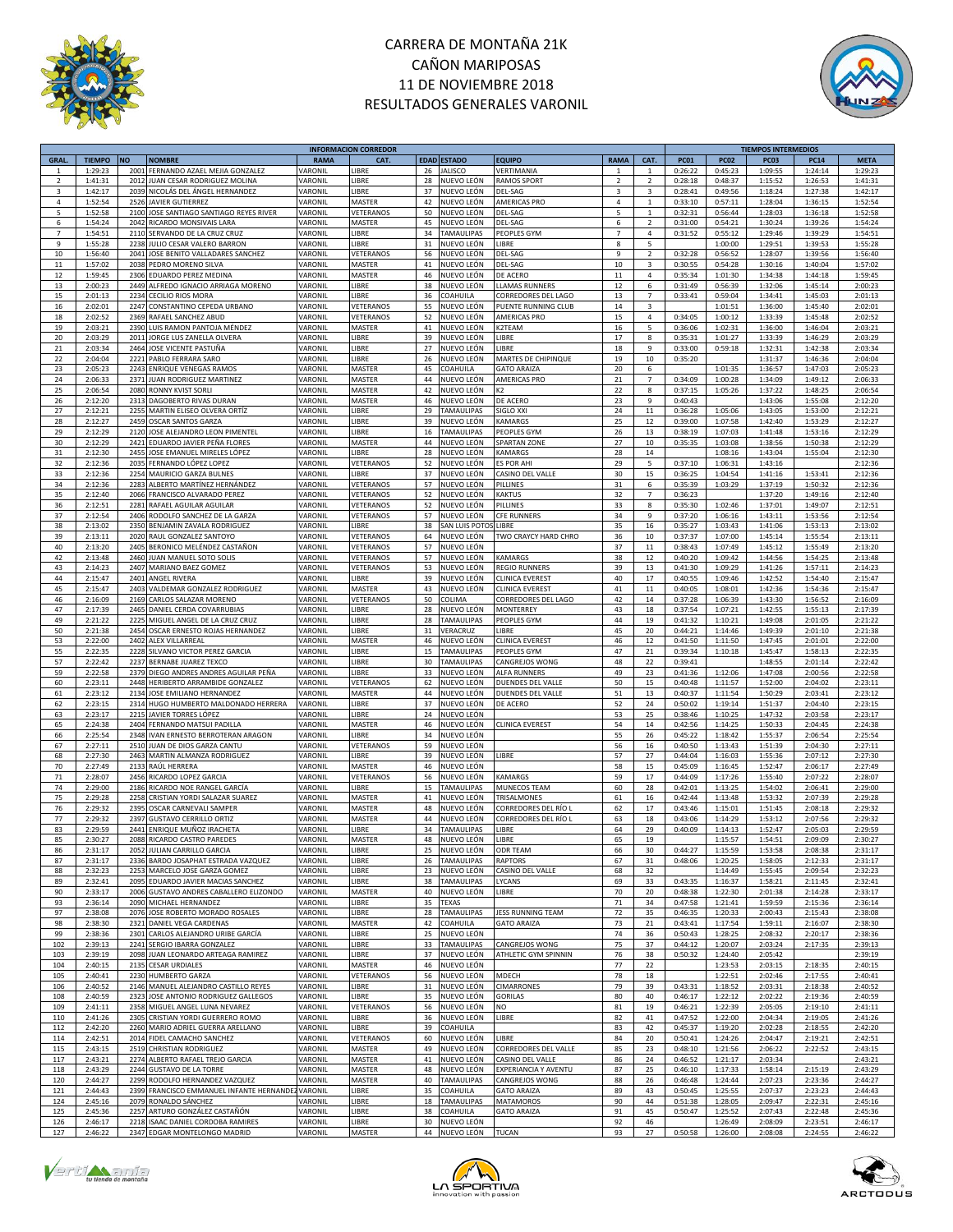



|             |               |           |                                       |             | <b>INFORMACION CORREDOR</b> |    |                    |                              |      |      |             |             | <b>TIEMPOS INTERMEDIOS</b> |             |             |
|-------------|---------------|-----------|---------------------------------------|-------------|-----------------------------|----|--------------------|------------------------------|------|------|-------------|-------------|----------------------------|-------------|-------------|
| <b>GRAL</b> | <b>TIEMPO</b> | <b>NO</b> | <b>NOMBRE</b>                         | <b>RAMA</b> | CAT.                        |    | <b>EDAD ESTADO</b> | <b>EQUIPO</b>                | RAMA | CAT. | <b>PC01</b> | <b>PC02</b> | <b>PC03</b>                | <b>PC14</b> | <b>META</b> |
| 129         | 2:46:50       |           | 2326 PEDRO ALVAREZ GONZALEZ           | VARONIL     | MASTER                      | 48 | NUEVO LEÓN         | NO                           | 94   | 28   | 0:47:06     | 1:22:20     | 2:04:49                    | 2:22:35     | 2:46:50     |
|             |               |           |                                       |             |                             |    |                    |                              |      |      |             |             |                            |             |             |
| 132         | 2:47:48       | 2432      | EDGAR JESUS ROMERO MORENO             | VARONIL     | LIBRE                       | 36 | MICHOACÁN          | <b>MARIO BROS</b>            | 95   | 47   | 0:46:46     | 1:25:19     | 2:08:42                    | 2:23:49     | 2:47:48     |
| 133         | 2:47:59       | 2330      | FRANCISCO JAVIER LUNA DURAN           | VARONIL     | VETERANOS                   | 51 | COAHUILA           | <b>GATO ARAIZA</b>           | 96   | 21   | 0:49:28     | 1:25:49     | 2:08:32                    | 2:24:33     | 2:47:59     |
| 136         | 2:48:38       | 2445      | ANTONIO LLAMAS GARCIA                 | VARONIL     | VETERANOS                   | 65 | NUEVO LEÓN         | <b>LAMAS RUNNER</b>          | 97   | 22   | 0:44:31     | 1:17:17     | 1:55:50                    | 2:25:32     | 2:48:38     |
| 140         | 2:49:36       |           | 2530 ELIAS MARTINEZ ROBLES            | VARONIL     | VETERANOS                   | 54 | NUEVO LEÓN         | PERROS DE GUERRA             | 98   | 23   | 0:45:05     | 1:17:44     | 1:58:15                    | 2:17:11     | 2:49:36     |
|             |               |           |                                       |             |                             |    |                    |                              |      |      |             |             |                            |             |             |
| 141         | 2:49:36       | 2531      | ELIAS ALONSO MARTINEZ WADGYMAR        | VARONIL     | LIBRE                       | 27 | NUEVO LEÓN         | A JAURIA                     | 99   | 48   | 0:45:03     | 1:17:40     | 1:58:14                    | 2:16:52     | 2:49:36     |
| 142         | 2:49:42       |           | 2424 RENATO REYES VERA                | VARONIL     | MASTER                      | 47 | NUEVO LEÓN         | SPARTAN ZONE                 | 100  | 29   | 0:44:46     | 1:24:08     | 2:09:58                    | 2:26:11     | 2:49:42     |
| 144         | 2:50:04       | 2217      | MANUEL ALEJANDRO VILLARREAL GONZALEZ  | VARONIL     | LIBRE                       | 33 | NUEVO LEÓN         |                              | 101  | 49   |             | 1:26:54     | 2:09:52                    | 2:27:13     | 2:50:04     |
| 145         | 2:50:10       | 2457      | RAMIRO GARZA SANCHEZ                  | VARONIL     | MASTER                      | 45 | NUEVO LEÓN         | <b>KAMARGS</b>               | 102  | 30   | 0:53:05     | 1:28:41     | 2:10:25                    | 2:27:23     | 2:50:10     |
|             |               |           |                                       |             |                             |    |                    |                              |      |      |             |             |                            |             |             |
| 147         | 2:50:53       | 2378      | ROLANDO NATIVIDAD PACHECO MONTOYA     | VARONIL     | LIBRE                       | 38 | NUEVO LEÓN         |                              | 103  | 50   | 0:48:45     | 1:26:46     | 2:10:25                    | 2:25:03     | 2:50:53     |
| 148         | 2:51:45       | 2363      | DANIEL TAVIZON CASILLAS               | VARONIL     | MASTER                      | 40 | NUEVO LEÓN         | AMD RUNNERS                  | 104  | 31   | 0:47:10     | 1:25:36     | 2:11:09                    | 2:27:10     | 2:51:45     |
| 149         | 2:51:52       | 2172      | SERGIO COSTILLA                       | VARONIL     | LIBRE                       | 25 | TAMAULIPAS         | OLYMPIA RUNNERS              | 105  | 51   |             | 1:18:35     | 2:01:31                    |             | 2:51:52     |
| 155         | 2:53:28       | 2240      | ANGEL NOE REYES YAÑEZ                 | VARONIL     | LIBRE                       | 27 | NUEVO LEÓN         | ONETME                       | 106  | 52   | 0:45:34     | 1:23:17     | 2:09:55                    | 2:27:47     | 2:53:28     |
| 163         |               | 2229      |                                       | VARONIL     | LIBRE                       | 37 | TAMAULIPAS         | PEOPLES GYM                  |      |      |             |             |                            |             |             |
|             | 2:56:19       |           | SAMUEL SANCHEZ PEREZ                  |             |                             |    |                    |                              | 107  | 53   | 0:50:26     |             | 2:11:53                    | 2:29:55     | 2:56:19     |
| 165         | 2:57:16       | 2005      | ELEAZAR CORONADO ESCOBEDO             | VARONIL     | MASTER                      | 40 | NUEVO LEÓN         | <b>IBRE</b>                  | 108  | 32   | 0:42:47     | 1:20:44     | 2:00:17                    | 2:26:35     | 2:57:16     |
| 166         | 2:57:38       | 2317      | ANTONIO GONZALEZ RIVERA               | VARONIL     | MASTER                      | 41 | NUEVO LEÓN         |                              | 109  | 33   | 0:51:59     | 1:28:08     | 2:11:38                    | 2:31:09     | 2:57:38     |
| 169         | 2:58:38       | 2434      | FRANCISCO JAVER RAMOS SUÁREZ          | VARONIL     | VETERANOS                   | 52 | COAHUILA           | <b>GATO ARAIZA</b>           | 110  | 24   | 0:51:25     | 1:29:30     | 2:16:04                    | 2:33:24     | 2:58:38     |
| 171         | 2:58:43       | 2408      | <b>LUIS MEDINA</b>                    | VARONIL     | LIBRE                       | 35 | NUEVO LEÓN         | <b>REGIO RUNNERS</b>         | 111  | 54   |             | 1:26:02     | 2:12:18                    | 2:30:34     | 2:58:43     |
|             |               |           |                                       |             |                             |    |                    |                              |      |      |             |             |                            |             |             |
| 172         | 2:59:02       | 2010      | JORGE DE LA GARZA                     | VARONIL     | MASTER                      | 44 | NUEVO LEÓN         | HUNZAS                       | 112  | 34   | 0:55:21     | 1:33:56     | 2:15:19                    | 2:33:35     | 2:59:02     |
| 175         | 2:59:54       | 2440      | CARLOS JAVIER VILLARREAL GONZALEZ     | VARONIL     | LIBRE                       | 37 | NUEVO LEÓN         | KARI BAILON                  | 113  | 55   | 0:45:28     | 1:21:35     | 2:07:46                    | 2:30:14     | 2:59:54     |
| 177         | 3:00:33       | 2202      | ALFREDO VIVAR TORRES                  | VARONIL     | MASTER                      | 41 | NUEVO LEÓN         | SNOOPY TEAM                  | 114  | 35   | 0:55:44     | 1:36:41     | 2:20:18                    | 2:38:10     | 3:00:33     |
| 178         | 3:00:48       | 2291      | MANUEL VÁZQUEZ                        | VARONIL     | LIBRE                       | 29 | TAMAULIPAS         | OLIMPIA RUNNERS              | 115  | 56   | 0:52:22     | 1:31:45     | 2:18:29                    | 2:37:22     | 3:00:48     |
|             |               |           |                                       |             | LIBRE                       |    |                    |                              |      |      |             |             |                            |             |             |
| 179         | 3:00:55       | 2227      | JARED NAVARRO RUIZ                    | VARONIL     |                             | 31 | <b>TAMAULIPAS</b>  | PEOPLES GYM                  | 116  | 57   | 0:50:16     | 1:26:41     | 2:10:31                    | 2:30:19     | 3:00:55     |
| 185         | 3:02:36       | 2043      | RAMIRO QUIÑONES                       | VARONIL     | MASTER                      | 45 | NUEVO LEÓN         | <b>IBRE</b>                  | 117  | 36   | 0:49:25     |             | 2:16:42                    | 2:36:05     | 3:02:36     |
| 186         | 3:02:51       | 2155      | RAMIRO ARBIZO VERDE                   | VARONIL     | MASTER                      | 45 | <b>TAMAULIPAS</b>  | LITTELFUSE                   | 118  | 37   | 0:51:35     | 1:29:59     | 2:16:17                    | 2:34:11     | 3:02:51     |
| 187         | 3:02:55       | 2252      | DANIEL GUADIANA GONZÁLEZ              | VARONIL     | MASTER                      | 48 | NUEVO LEÓN         | MDECH                        | 119  | 38   | 0:48:19     | 1:26:31     | 2:09:01                    | 2:31:48     | 3:02:55     |
| 189         | 3:04:08       | 2147      | EDGAR DE LUNA INTERIAL                | VARONIL     | LIBRE                       | 27 | NUEVO LEÓN         | <b>SCHNEIDER ELECTRIC</b>    | 120  | 58   | 0:42:52     | 1:28:37     | 2:19:28                    | 2:40:58     | 3:04:08     |
|             |               |           |                                       |             |                             |    |                    |                              |      |      |             |             |                            |             |             |
| 191         | 3:04:21       | 2411      | JUAN GERARDO MARTINEZ MEZA            | VARONIL     | MASTER                      | 47 | TAMAULIPAS         | CANGREJOS WONG               | 121  | 39   |             | 1:32:55     | 2:19:32                    | 2:37:46     | 3:04:21     |
| 193         | 3:04:50       | 2361      | <b>LEONARDO LUNA VEGA</b>             | VARONIL     | MASTER                      | 43 | NUEVO LEÓN         | OMAS RUNNERS                 | 122  | 40   | 0:50:51     | 1:34:02     | 2:21:30                    | 2:39:55     | 3:04:50     |
| 196         | 3:06:13       | 2340      | LUCIO CANTU VALLE                     | VARONIL     | MASTER                      | 48 | NUEVO LEÓN         |                              | 123  | 41   | 0:53:43     | 1:32:14     | 2:20:08                    | 2:40:05     | 3:06:13     |
| 198         | 3:06:54       | 2319      | JOSE LUIS FARIAS GAYTAN               | VARONIL     | VETERANOS                   | 50 | COAHUILA           |                              | 124  | 25   | 0:52:11     | 1:31:39     | 2:15:37                    | 2:34:38     | 3:06:54     |
|             |               |           |                                       |             |                             |    |                    |                              |      |      |             |             |                            |             |             |
| 202         | 3:07:15       | 2117      | ERIK ALEJANDRO ESTRADA MORALES        | VARONIL     | LIBRE                       | 28 | NUEVO LEÓN         | <b>ODR TEAM</b>              | 125  | 59   | 0:53:38     | 1:31:26     | 2:19:37                    | 2:42:58     | 3:07:15     |
| 206         | 3:08:46       |           | 2309 RICARDO SOLIS ORTEGA             | VARONIL     | LIBRE                       | 35 | NUEVO LEÓN         | DE ACERO                     | 126  | 60   | 0:56:19     | 1:35:57     | 2:20:57                    | 2:39:04     | 3:08:46     |
| 207         | 3:08:59       |           | 2154 MIGUEL ANGEL LEYVA BRAVO         | VARONIL     | LIBRE                       | 39 | NUEVO LEÓN         | CRAZY RUNNER                 | 127  | 61   | 0:56:16     | 1:36:12     | 2:25:07                    | 2:44:42     | 3:08:59     |
| 213         | 3:11:24       | 2092      | JORGE ALBERTO AMARO ARROYO            | VARONIL     | LIBRE                       | 33 | NUEVO LEÓN         | <b>ATHLETIC GYM SPINNIN</b>  | 128  | 62   | 0:56:51     | 1:38:42     | 2:25:02                    | 2:44:46     | 3:11:24     |
|             |               |           |                                       |             |                             |    |                    |                              |      |      |             |             |                            |             |             |
| 216         | 3:12:30       | 2355      | ABEL VEGA ESCALANTE                   | VARONIL     | LIBRE                       | 39 | NUEVO LEÓN         | <b>IBRE</b>                  | 129  | 63   | 0:48:57     |             | 2:09:49                    | 2:39:16     | 3:12:30     |
| 218         | 3:12:59       | 2307      | OSCAR ALEJANDRO GUERRERO VILLARREAL   | VARONIL     | LIBRE                       | 26 | NUEVO LEÓN         | DE ACERO                     | 130  | 64   |             | 1:34:40     | 2:21:05                    | 2:47:40     | 3:12:59     |
| 219         | 3:13:18       | 2130      | <b>EXIO BARRIOS REYES</b>             | VARONIL     | VETERANOS                   | 52 | NUEVO LEÓN         | LIBRE                        | 131  | 26   | 0:56:44     | 1:42:02     | 2:27:27                    | 2:46:42     | 3:13:18     |
| 222         | 3:13:38       | 2509      | MARIAN SALAZAR GARZA                  | VARONIL     | LIBRE                       | 36 | NUEVO LEÓN         |                              | 132  | 65   |             | 1:42:18     | 2:31:00                    | 2:48:31     | 3:13:38     |
|             |               |           |                                       |             |                             |    |                    |                              |      |      |             |             |                            |             |             |
| 228         | 3:16:33       | 2341      | RAUL SALINAS GONZALEZ                 | VARONIL     | MASTER                      | 48 | NUEVO LEÓN         | PARTNERS TEAM                | 133  | 42   |             | 1:37:41     | 2:26:58                    | 2:48:10     | 3:16:33     |
| 232         | 3:17:17       | 2303      | TOMAS BRIONES MENDEZ                  | VARONIL     | VETERANOS                   | 53 | NUEVO LEÓN         | <b>ESCOBEDO RUNNERS</b>      | 134  | 27   |             | 1:35:18     | 2:23:34                    | 2:47:24     | 3:17:17     |
| 234         | 3:17:36       | 2008      | LUIS MIGUEL SALDAÑA RAMIREZ           | VARONIL     | LIBRE                       | 34 | NUEVO LEÓN         | <b>GUSANITOS RUNNERS</b>     | 135  | 66   | 0:57:17     | 1:46:37     | 2:35:11                    | 2:55:46     | 3:17:36     |
| 238         | 3:18:18       | 2351      | RODOLFO VILLARREAL DE LA GAR          | VARONIL     | VETERANOS                   | 50 | NUEVO LEÓN         | CASINO DEL VALLE             | 136  | 28   | 0:53:52     | 1:34:33     | 2:23:15                    | 2:45:20     | 3:18:18     |
|             |               |           |                                       |             |                             |    |                    |                              |      |      |             |             |                            |             |             |
| 239         | 3:18:23       | 2141      | JOSE JULIAN DELGADO VELAZQUEZ         | VARONIL     | MASTER                      | 45 | TAMAULIPAS         | PEOPLES GYM                  | 137  | 43   | 0:55:38     | 1:38:23     | 2:32:17                    | 2:54:16     | 3:18:23     |
| 241         | 3:18:26       | 2357      | VICTOR HUGO SILVA PACHICANO           | VARONIL     | LIBRE                       | 39 | NUEVO LEÓN         | <b>IBRE</b>                  | 138  | 67   |             | 1:40:11     | 2:31:29                    | 2:53:58     | 3:18:26     |
| 244         | 3:18:58       | 2443      | JOSE LUIS BERRONES CORTES             | VARONIL     | VETERANOS                   | 51 | COAHUILA           | <b>GATO ARAIZA</b>           | 139  | 29   | 0:54:58     | 1:36:30     | 2:30:24                    | 2:50:21     | 3:18:58     |
| 245         | 3:19:13       | 2278      | CARLOS FELICITOS FERNANDEZ SEPULVEDA  | VARONIL     | VETERANOS                   | 65 | NUEVO LEÓN         | DE ACERO                     | 140  | 30   | 0:55:01     | 1:38:18     | 2:26:31                    | 2:49:42     | 3:19:13     |
|             |               |           |                                       |             | VETERANOS                   |    |                    | <b>EOPLES GYM</b>            |      | 31   |             | 1:38:00     | 2:32:14                    | 2:54:29     |             |
| 247         | 3:20:09       | 2114      | VICTOR MANUEL GARCIA MARTINEZ         | VARONIL     |                             | 63 | TAMAULIPAS         |                              | 141  |      | 0:55:43     |             |                            |             | 3:20:09     |
| 255         | 3:21:32       | 2210      | ARTURO ARECHAVALETA                   | VARONIL     | <b>VETERANOS</b>            | 52 | NUEVO LEÓN         | CASINO DEL VALLE             | 142  | 32   | 0:54:55     | 1:41:40     | 2:26:09                    | 2:49:47     | 3:21:32     |
| 256         | 3:21:32       | 2271      | MAURICIO CORNISH GONZALEZ             | VARONIL     | VETERANOS                   | 54 | NUEVO LEÓN         | CASINO DEL VALLE             | 143  | 33   | 0:54:39     | 1:41:31     | 2:26:45                    | 2:49:37     | 3:21:32     |
| 259         | 3:22:12       | 2296      | BENJAMIN ZAVALA RODRIGUEZ             | VARONIL     | LIBRE                       | 37 | NUEVO LEÓN         | LIBRE                        | 144  | 68   | 0:56:14     | 1:40:58     | 2:32:05                    | 2:54:35     | 3:22:12     |
| 261         | 3:22:23       | 2423      | <b>JOSE ARTURO</b>                    | VARONIL     | VETERANOS                   | 52 | NUEVO LEÓN         |                              | 145  | 34   | 0:57:21     | 1:15:47     | 2:33:05                    | 2:52:58     | 3:22:23     |
|             |               |           |                                       |             |                             |    |                    |                              |      |      |             |             |                            |             |             |
| 267         | 3:26:11       | 2368      | EVERALDO HERNANDEZ                    | VARONIL     | MASTER                      | 48 | NUEVO LEÓN         | AMD                          | 146  | 44   |             | 1:43:41     | 2:33:38                    | 2:57:02     | 3:26:11     |
| 269         | 3:27:07       | 2332      | <b>JORGE GARZA</b>                    | VARONIL     | VETERANOS                   | 52 | NUEVO LEÓN         | NINGUNO                      | 147  | 35   | 0:57:58     | 1:44:45     | 2:32:55                    | 2:56:56     | 3:27:07     |
| 272         | 3:27:20       | 2132      | <b>ENRIQUE PÉREZ</b>                  | VARONIL     | MASTER                      | 46 | NUEVO LEÓN         |                              | 148  | 45   | 1:02:27     | 1:48:54     | 2:41:15                    | 3:04:20     | 3:27:20     |
| 273         | 3:27:47       | 2212      | JESUS GUADALUPE FLORES PÉREZ          | VARONIL     | LIBRE                       | 34 | COAHUILA           |                              | 149  | 69   | 0:57:15     | 1:43:07     | 2:34:06                    | 2:57:40     | 3:27:47     |
|             |               |           |                                       |             |                             |    |                    |                              |      |      |             |             |                            |             |             |
| 281         | 3:29:38       | 2036      | JOSE OBED VILLARREAL VILLANUEV        | VARONIL     | MASTER                      | 43 | TAMAULIPAS         | INCANSABLES                  | 150  | 46   |             | 1:38:58     | 2:35:20                    | 3:01:32     | 3:29:38     |
| 285         | 3:31:24       | 2393      | JAVIER SOLIS LLORENTE                 | VARONIL     | VETERANOS                   | 54 | <b>TAMAULIPAS</b>  | COYOTES TRAIL RUNNER         | 151  | 36   | 1:04:43     | 1:51:26     | 2:45:18                    | 3:04:03     | 3:31:24     |
| 289         | 3:32:01       |           | 2517 ANTONIO RODRIGUEZ MARTINEZ       | VARONIL     | VETERANOS                   | 52 | TAMAULIPAS         | INDEPENDIENTE                | 152  | 37   |             | 1:45:37     | 2:39:58                    | 3:02:31     | 3:32:01     |
| 291         | 3:32:23       | 2231      | <b>HUGO AGUILERA GARCIA</b>           | VARONIL     | LIBRE                       | 20 | NUEVO LEÓN         | TRISALMON                    | 153  | 70   | 1:06:29     |             | 2:46:46                    | 3:08:46     | 3:32:23     |
| 292         | 3:32:28       | 2438      | DAVID ZAPATA GARCÍA                   | VARONIL     | VETERANOS                   | 52 | NUEVO LEÓN         | ROLMTY                       | 154  | 38   | 1:04:52     | 1:50:47     | 2:41:11                    |             | 3:32:28     |
|             |               |           |                                       |             |                             |    |                    |                              |      |      |             |             |                            |             |             |
| 296         | 3:33:18       | 2398      | GUILLERMO MARTÍNEZ MEDINA             | VARONIL     | MASTER                      | 43 | COAHUILA           | <b>GATO ARAIZA</b>           | 155  | 47   | 1:05:44     |             | 2:47:05                    | 3:09:26     | 3:33:18     |
| 299         | 3:34:28       | 2267      | <b>GILBERTO LEAL FLORES</b>           | VARONIL     | VETERANOS                   | 51 | NUEVO LEÓN         | <b>2 TEAM</b>                | 156  | 39   |             | 1:44:29     | 2:33:27                    | 2:57:24     | 3:34:28     |
| 300         | 3:34:36       | 2023      | JOSE M RODRIGUEZ MALDONADO            | VARONIL     | MASTER                      | 48 | <b>TAMAULIPAS</b>  | LIBRE                        | 157  | 48   | 0:59:37     | 1:47:09     | 2:42:27                    | 3:05:53     | 3:34:36     |
| 304         | 3:35:05       |           | 2099 JOSE ANGEL GAYTAN GUILLEN        | VARONIL     | MASTER                      | 43 | COAHUILA           | <b>HAPPY RUNNERS</b>         | 158  | 49   | 0:51:07     |             | 2:35:34                    | 3:03:22     | 3:35:05     |
| 307         | 3:35:07       |           | 2385 ROBERTO ISRAEL SALAZAR CANTU     | VARONIL     | MASTER                      | 42 | NUEVO LEÓN         |                              | 159  | 50   | 0:56:11     | 1:43:29     | 2:37:34                    | 3:06:38     | 3:35:07     |
|             |               |           | 2384 MARCO HERRERA ARGUETA            | VARONIL     | LIBRE                       |    |                    |                              |      |      |             |             | 2:37:48                    | 3:06:44     |             |
| 321         | 3:38:16       |           |                                       |             |                             | 36 | NUEVO LEÓN         |                              | 160  | 71   | 0:56:09     | 1:43:35     |                            |             | 3:38:16     |
| 323         | 3:38:18       | 2381      | <b>HÉCTOR CUELLAR</b>                 | VARONIL     | VETERANOS                   | 50 | NUEVO LEÓN         |                              | 161  | 40   | 1:01:49     | 1:50:08     | 2:43:28                    | 3:08:14     | 3:38:18     |
| 324         | 3:38:23       | 2335      | FRANCISCO FERNANDO LOPEZ PEYRO        | VARONIL     | VETERANOS                   | 67 | NUEVO LEÓN         | TUCAN                        | 162  | 41   | 0:58:34     | 1:44:16     | 2:33:36                    | 3:02:56     | 3:38:23     |
| 328         | 3:39:56       | 2266      | JUAN VALDÉS GARZA                     | VARONIL     | VETERANOS                   | 59 | NUEVO LEÓN         |                              | 163  | 42   | 0:58:20     | 1:44:25     | 2:41:25                    | 3:09:20     | 3:39:56     |
| 329         | 3:39:58       | 2220      | ISAAC TIRADO CASTAÑEDA                | VARONIL     | LIBRE                       | 26 | NUEVO LEÓN         | TLALOC                       | 164  | 72   | 1:04:45     | 1:53:16     | 2:46:06                    | 3:19:32     | 3:39:58     |
|             |               |           |                                       |             |                             |    |                    |                              |      |      |             |             |                            |             |             |
| 332         | 3:40:46       | 2017      | MARIO ORLANDO RAMIREZ LANDVERDE       | VARONIL     | LIBRE                       | 22 | NUEVO LEÓN         |                              | 165  | 73   | 1:12:24     |             | 2:51:05                    | 3:14:05     | 3:40:46     |
| 340         | 3:42:44       | 2223      | ERIK CARBAJAL TAGARA                  | VARONIL     | LIBRE                       | 25 | <b>TAMAULIPAS</b>  | PEOPLE'S GYM                 | 166  | 74   | 0:35:19     | 1:53:11     | 2:49:54                    | 3:14:47     | 3:42:44     |
| 343         | 3:43:16       | 2507      | <b>JESUS ALFREDO</b>                  | VARONIL     | MASTER                      | 48 | COAHUILA           | <b>GATO ARAIZA</b>           | 167  | 51   | 1:04:54     |             | 2:48:07                    | 3:12:24     | 3:43:16     |
| 344         | 3:43:37       |           | 2344 ISIDRO ZAMORA ORTIZ              | VARONIL     | VETERANOS                   | 53 | <b>TAMAULIPAS</b>  | WILDFOX                      | 168  | 43   |             | 1:48:27     | 2:47:08                    | 3:14:00     | 3:43:37     |
| 346         | 3:44:25       |           | 2148 LUIS ROBERTO LUNA PINTOR         | VARONIL     | MASTER                      | 46 | NUEVO LEÓN         |                              | 169  | 52   | 1:06:19     |             | 2:52:26                    | 3:14:34     | 3:44:25     |
|             |               |           |                                       |             |                             |    |                    |                              |      |      |             |             |                            |             |             |
| 350         | 3:45:11       |           | 2262 RODOLFO MARTINEZ BALLESTEROS     | VARONIL     | VETERANOS                   | 56 | NUEVO LEÓN         | <b>GUSANITO RUNNERS</b>      | 170  | 44   | 1:02:13     | 1:46:05     | 2:34:11                    | 3:09:06     | 3:45:11     |
| 351         | 3:46:04       | 2131      | BALTAZAR BURCIAGA SAUCEDO             | VARONIL     | VETERANOS                   | 65 | COAHUILA           | BESOS Y ASÍ                  | 171  | 45   | 0:55:58     | 1:41:10     | 2:31:53                    | 3:07:25     | 3:46:04     |
| 353         | 3:46:45       | 2179      | <b>JUAN GOMEZ CALZONCIT</b>           | VARONIL     | LIBRE                       | 33 | COAHUILA           | <b>BREWERS</b>               | 172  | 75   | 1:00:55     | 1:50:43     | 2:44:57                    |             | 3:46:45     |
| 354         | 3:46:57       |           | 2033 RUBÉN ALEJANDRO MARTÍNEZ GOVEA   | VARONIL     | LIBRE                       | 38 | TAMAULIPAS         | <b>BATMAN RUNNERS</b>        | 173  | 76   | 1:04:34     |             | 2:50:33                    | 3:17:28     | 3:46:57     |
| 356         | 3:47:13       | 2391      | JOSÉ MIGUEL ROMERO CORTÉS             | VARONIL     | MASTER                      | 46 | <b>TAMAULIPAS</b>  | <b>COYOTES TRAIL RUNNERS</b> | 174  | 53   | 1:08:20     |             | 2:48:38                    | 3:15:06     | 3:47:13     |
|             |               |           |                                       |             |                             |    |                    |                              |      |      |             |             |                            |             |             |
| 359         | 3:51:56       |           | 2304 OTONIEL TREVIÑO GARCIA           | VARONIL     | LIBRE                       | 20 | NUEVO LEÓN         | DE ACERO                     | 175  | 77   | 1:06:07     | 1:54:25     | 2:54:16                    | 3:20:57     | 3:51:56     |
| 360         | 3:52:01       |           | 2143 LUIS FERNANDO CRUZ CASTILLO      | VARONIL     | LIBRE                       | 28 | <b>TAMAULIPAS</b>  | PEOPLES GYM                  | 176  | 78   | 1:04:01     | 1:53:13     | 2:49:56                    | 3:18:56     | 3:52:01     |
| 366         | 3:53:49       |           | 2310 JORGE ALBERTO CANALES CABALLERO  | VARONIL     | LIBRE                       | 37 | NUEVO LEÓN         | DE ACERO                     | 177  | 79   | 1:03:38     | 1:52:32     | 2:53:16                    | 3:21:49     | 3:53:49     |
| 368         | 3:55:25       |           | 2106 MARCIEL GUERRERO MORON           | VARONIL     | MASTER                      | 43 | <b>TAMAULIPAS</b>  | <b>RUN FAMILY RUN</b>        | 178  | 54   |             | 1:46:53     | 2:46:21                    | 3:19:55     | 3:55:25     |
|             |               |           |                                       |             |                             |    |                    |                              |      |      |             |             |                            |             |             |
| 373         | 3:56:30       |           | 2239 MAURO MANUEL SEGURA CHÁVEZ       | VARONIL     | LIBRE                       | 39 | NUEVO LEÓN         |                              | 179  | 80   |             |             | 2:47:08                    | 3:19:03     | 3:56:30     |
| 374         | 3:56:47       | 2018      | WALTER DANIEL VILLANUEVA VALDOVINO    | VARONIL     | LIBRE                       | 15 | NUEVO LEÓN         |                              | 180  | 81   | 1:09:03     |             | 2:57:32                    | 3:24:54     | 3:56:47     |
| 378         | 3:58:43       | 2295      | OSCAR GARZAGUERRA                     | VARONIL     | MASTER                      | 47 | NUEVO LEÓN         |                              | 181  | 55   | 1:02:30     | 1:51:13     | 2:50:07                    | 3:27:42     | 3:58:43     |
| 379         | 3:58:44       |           | 2194 FABRICE SERFATI                  | VARONIL     | MASTER                      | 47 | NUEVO LEÓN         | CASINO DEL VALLE             | 182  | 56   | 1:02:21     | 1:51:18     | 2:49:48                    | 3:27:35     | 3:58:44     |
| 380         | 3:59:17       | 2287      | ALVARO CONTRERAS                      | VARONIL     | MASTER                      | 41 | NUEVO LEÓN         | DE ACERO                     | 183  | 57   | 0:57:24     | 1:46:28     | 2:40:26                    | 3:16:54     | 3:59:17     |
|             |               |           |                                       |             |                             |    |                    |                              |      |      |             |             |                            |             |             |
| 384         | 4:00:32       | 2284      | CARLOS MANUEL ALVAREZ DEL VALLE       | VARONIL     | MASTER                      | 46 | NUEVO LEÓN         | LILI FIGUEROA                | 184  | 58   | 1:04:37     | 1:51:53     | 2:57:04                    | 3:27:25     | 4:00:32     |
| 397         | 4:03:38       | 2201      | MIGUEL MARCOS MONTAÑEZ DE LEÓN        | VARONIL     | VETERANOS                   | 53 | COAHUILA           |                              | 185  | 46   | 1:09:32     |             | 3:04:13                    | 3:32:27     | 4:03:38     |
| 398         | 4:03:47       |           | 2137 FELICIANO JOSE RODRIGUEZ SAUCEDA | VARONIL     | LIBRE                       |    | 35 NUEVO LEÓN      | N/A                          | 186  | 82   | 1:16:59     |             | 3:03:53                    | 3:32:43     | 4:03:47     |
|             |               |           |                                       |             |                             |    |                    |                              |      |      |             |             |                            |             |             |





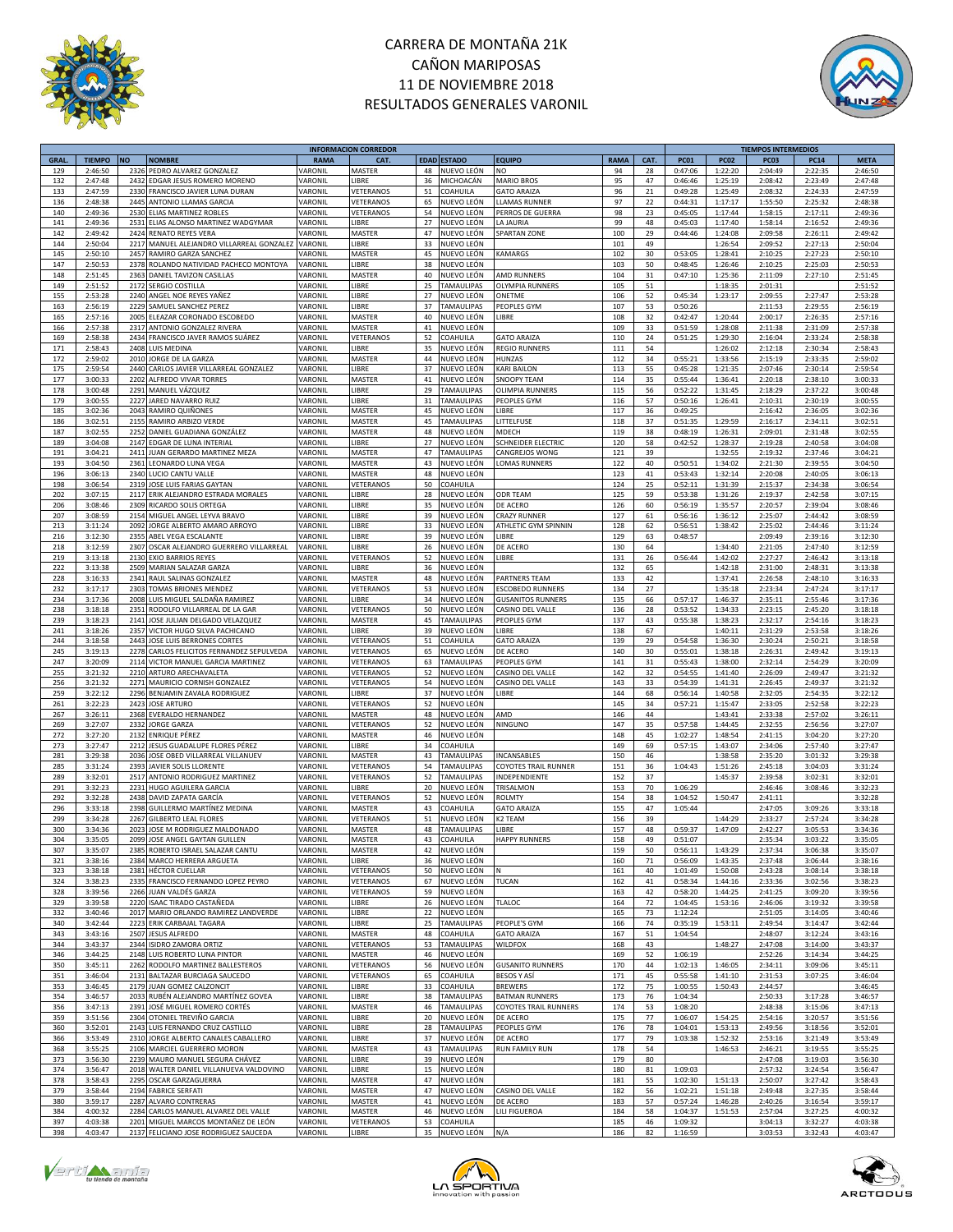



|             |               |           |                                          |                | <b>INFORMACION CORREDOR</b> |    |                       |                             |             |      |             |             | <b>TIEMPOS INTERMEDIOS</b> |             |             |
|-------------|---------------|-----------|------------------------------------------|----------------|-----------------------------|----|-----------------------|-----------------------------|-------------|------|-------------|-------------|----------------------------|-------------|-------------|
| <b>GRAL</b> | <b>TIEMPO</b> | <b>NO</b> | <b>NOMBRE</b>                            | <b>RAMA</b>    | CAT.                        |    | <b>EDAD ESTADO</b>    | <b>EQUIPO</b>               | <b>RAMA</b> | CAT. | <b>PC01</b> | <b>PC02</b> | PC <sub>03</sub>           | <b>PC14</b> | <b>META</b> |
| 399         | 4:04:19       |           | 2389 ALEJANDRO RODRÍGUEZ LARA            | VARONIL        | <b>MASTER</b>               |    | 44 NUEVO LEÓN         | <b>TLALOC</b>               | 187         | 59   | 1:04:11     |             | 2:56:36                    |             | 4:04:19     |
| 403         | 4:06:04       | 2205      | OSCAR SANTIAGO MARTINEZ                  | VARONIL        | LIBRE                       | 26 | NUEVO LEÓN            | <b>ODRTEAM</b>              | 188         | 83   |             | 1:55:03     | 2:47:20                    | 3:36:30     | 4:06:04     |
| 406         | 4:07:37       | 2078      | ABEL ROCHA AGUIRRE                       | VARONIL        | LIBRE                       | 25 | <b>TAMAULIPAS</b>     | <b>JESS RUNNING TEAM</b>    | 189         | 84   | 1:06:59     |             | 3:06:15                    | 3:35:13     | 4:07:37     |
| 408         | 4:09:38       |           | 2339 EDI MORALES TOVAR                   | VARONIL        | MASTER                      | 45 | NUEVO LEÓN            | <b>JARRUN</b>               | 190         | 60   | 1:01:28     | 1:50:59     | 2:56:01                    | 3:28:37     | 4:09:38     |
| 417         | 4:13:51       | 2109      | MARCO ANTONIO YEE CHAN                   | VARONIL        | <b>MASTER</b>               | 48 | <b>TAMAULIPAS</b>     | PEOPLES GYM                 | 191         | 61   | 1:05:02     | 1:51:47     | 2:47:42                    | 3:34:44     | 4:13:51     |
| 418         | 4:14:04       | 2232      | SERGIO RENE SALCIDO ZUÑIGA               | VARONIL        | MASTER                      | 44 | NUEVO LEÓN            | <b>SCHNEIDER ELECTRIC</b>   | 192         | 62   | 1:09:12     |             | 3:02:43                    | 3:36:43     | 4:14:04     |
| 428         | 4:19:43       | 2420      | FRANCISCO JAVIER PEÑA ZAVALA             | VARONIL        | VETERANOS                   | 51 | <b>TAMAULIPAS</b>     |                             | 193         | 47   | 1:07:24     |             | 3:04:39                    | 3:40:58     | 4:19:43     |
| 430         | 4:26:39       | 2149      | CHRISTIAN HUMBERTO GARZA REYES           | VARONIL        | LIBRE                       | 33 | <b>TAMAULIPAS</b>     |                             | 194         | 85   | 1:07:28     |             | 3:13:35                    | 3:49:37     | 4:26:39     |
| 432         | 4:28:52       |           | 2528 GERARDO FRANCISCO SEPÚLVEDA TREVIÑO | <b>VARONIL</b> | <b>MASTER</b>               | 42 | <b>TAMAULIPAS</b>     | #TODOSSOMOSUNO              | 195         | 63   | 1:09:38     |             | 3:09:09                    | 3:49:58     | 4:28:52     |
| 435         | 4:42:24       | 2377      | ROLANDO PACHECO MONTOYA                  | VARONIL        | <b>IIBRF</b>                | 38 | NUEVO LEÓN            |                             | 196         | 86   | 1:18:41     |             | 3:43:54                    | 4:09:45     | 4:42:24     |
| 437         | 4:47:24       | 2091      | CHRISTIAN CRUZ CRUZ                      | VARONIL        | LIBRE                       | 29 | <b>TAMAULIPAS</b>     | LIBRE                       | 197         | 87   |             |             | 3:43:27                    | 4:11:50     | 4:47:24     |
| 439         | 4:55:13       |           | 2318 RICARDO TORRES LOZOYA               | VARONIL        | VETERANOS                   | 59 | COAHUILA              | HIJOS DEL CERRO.            | 198         | 48   |             |             | 3:43:06                    | 4:18:22     | 4:55:13     |
| 440         | 4:58:50       | 2250      | JOSE EVERARDO CASTAÑEDA AGUIRRE          | VARONIL        | MASTER                      | 47 | QUERÉTARO             | NEGROCONGO                  | 199         | 64   | 1:10:24     | 1:09:22     | 3:32:20                    | 4:13:22     | 4:58:50     |
| 445         | <b>DNF</b>    |           | 2524 CHARLES WALL                        | VARONIL        | LIBRE                       | 25 | COAHUILA              |                             | 200         | 88   | 0:48:27     | 1:23:44     |                            | 2:22:04     |             |
| 447         | <b>DNS</b>    | 2003      | FERNANDO DAVALOS GONZALEZ                | VARONIL        | <b>MASTER</b>               | 44 | NUEVO LEÓN            | <b>CLINICA EVEREST</b>      | 201         | 65   |             |             |                            |             |             |
| 449         | <b>DNS</b>    | 2048      | RAUL MARIO GARCIA CORPUS                 | VARONIL        | VETERANOS                   | 61 | NUEVO LEÓN            | LIBRE                       | 202         | 49   |             |             |                            |             |             |
| 450         | <b>DNS</b>    |           | 2049 RAUL MARIO GARCIA PARAMO            | VARONIL        | LIBRE                       | 36 | NUEVO LEÓN            | LIBRE                       | 203         | 89   |             |             |                            |             |             |
| 454         | <b>DNS</b>    | 2111      | ARTURO OLVERA CERVANTES                  | VARONIL        | VETERANOS                   | 54 | <b>TAMAULIPAS</b>     | PEOPLES GYM                 | 204         | 50   |             |             |                            |             |             |
| 456         | <b>DNS</b>    | 2136      | <b>GERARDO URDIALES</b>                  | VARONIL        | MASTER                      | 46 | NUEVO LEÓN            |                             | 205         | 66   |             |             |                            |             |             |
| 462         | <b>DNS</b>    |           | 2185 ALAN GUTIÉRREZ LLERENAS             | VARONIL        | <b>MASTER</b>               | 42 | NUEVO LEÓN            | LIBRE                       | 206         | 67   |             |             |                            |             |             |
| 463         | <b>DNS</b>    |           | 2187 SALVADOR DE LA MORA                 | VARONIL        | LIBRE                       | 39 | COAHUILA              | TRX TEAM SALTILLO           | 207         | 90   |             |             |                            |             |             |
| 464         | <b>DNS</b>    |           | 2189 RAUL VELEZ VIZCARRA                 | VARONIL        | <b>MASTER</b>               | 44 | NUEVO LEÓN            | <b>RAUL TEAM</b>            | 208         | 68   |             |             |                            |             |             |
| 465         | <b>DNS</b>    |           | 2195 FRANCISCO MONTALVO GOMEZ            | VARONIL        | MASTER                      | 47 | NUEVO LEÓN            | <b>TRAINER</b>              | 209         | 69   |             |             |                            |             |             |
| 467         | <b>DNS</b>    | 2224      | JOSE MANUEL CARRERA SOBREVILLA           | VARONIL        | LIBRE                       | 28 | <b>TAMAULIPAS</b>     | PEOPLE'S GYM                | 210         | 91   |             |             |                            |             |             |
| 470         | <b>DNS</b>    |           | 2249 CARLOS MARTINEZ HERMIDA             | VARONIL        | VETERANOS                   | 53 | NUEVO LEÓN            | CASINO DEL VALLE            | 211         | 51   |             |             |                            |             |             |
| 471         | <b>DNS</b>    |           | 2268 ALBERTO CASTRO MOLINA               | VARONIL        | LIBRE                       | 32 | <b>TAMAULIPAS</b>     | <b>UNBROKEN REYNOSA</b>     | 212         | 92   |             |             |                            |             |             |
| 472         | <b>DNS</b>    |           | 2273 ADOLFO ALANIS CANALES               | VARONIL        | LIBRE                       | 34 | NUEVO LEÓN            | CASINO DEL VALLE            | 213         | 93   |             |             |                            |             |             |
| 473         | <b>DNS</b>    |           | 2277 OSCAR SANTOS GUERRA                 | VARONIL        | VETERANOS                   | 59 | NUEVO LEÓN            | CASINO DEL VALLE            | 214         | 52   |             |             |                            |             |             |
| 474         | <b>DNS</b>    | 2279      | JORGE FERNANDO GONZALEZ GONZALEZ         | VARONIL        | <b>MASTER</b>               | 46 | NUEVO LEÓN            | <b>BANDA CERROS MTY</b>     | 215         | 70   |             |             |                            |             |             |
| 475         | <b>DNS</b>    | 2280      | MAXIMINO REYES RENTERÍA                  | VARONIL        | VETERANOS                   | 71 | NUEVO LEÓN            | PILLINES                    | 216         | 53   |             |             |                            |             |             |
| 476         | <b>DNS</b>    |           | 2286 CARLOS ARMANDO FERNANDEZ TUEME      | VARONIL        | LIBRE                       | 26 | NUEVO LEÓN            | DE ACERO                    | 217         | 94   |             |             |                            |             |             |
| 479         | <b>DNS</b>    | 2308      | CESAR ARMANDO OCEJO MARTINEZ             | VARONIL        | LIBRE                       | 20 | NUEVO LEÓN            | DE ACERO                    | 218         | 95   |             |             |                            |             |             |
| 480         | <b>DNS</b>    | 2315      | LEON ALEJANDRO FLORES ALVARADO           | VARONIL        | LIBRE                       | 33 | NUEVO LEÓN            |                             | 219         | 96   |             |             |                            |             |             |
| 481         | <b>DNS</b>    |           | 2316 FRANCISCO CARDONA REYES             | VARONIL        | LIBRE                       | 28 | NUEVO LEÓN            | <b>CIMARRONES DE GARCIA</b> | 220         | 97   |             |             |                            |             |             |
| 482         | <b>DNS</b>    |           | 2322 PETER GOLINSKY                      | VARONIL        | VETERANOS                   | 50 | CANADA                |                             | 221         | 54   |             |             |                            |             |             |
| 483         | <b>DNS</b>    | 2327      | ANTONIO DE JESÚS GUEVARA TORRES          | VARONIL        | LIBRE                       | 24 | NUEVO LEÓN            | <b>NINGUNO</b>              | 222         | 98   |             |             |                            |             |             |
| 484         | <b>DNS</b>    |           | 2328 GERARDO F VALDEZ IRIGOYEN           | VARONIL        | VETERANOS                   | 50 | NUEVO LEÓN            | <b>NINGUNO</b>              | 223         | 55   |             |             |                            |             |             |
| 486         | <b>DNS</b>    |           | 2370 ALEJANDRO ALDAPE CRUZ               | VARONIL        | MASTER                      | 42 | <b>TAMAULIPAS</b>     | <b>TORTUGAS</b>             | 224         | 71   |             |             |                            |             |             |
| 487         | <b>DNS</b>    | 2413      | <b>FABIAN SANCHEZ</b>                    | VARONIL        | LIBRE                       | 30 | <b>DISTRITO FEDER</b> | <b>XOCHIMILCO</b>           | 225         | 99   |             |             |                            |             |             |
| 489         | <b>DNS</b>    | 2446      | CARLOS NUÑEZ ENRIQUEZ                    | VARONIL        | LIBRE                       | 11 | <b>TAMAULIPAS</b>     | <b>PERROS</b>               | 226         | 100  |             |             |                            |             |             |
| 493         | <b>DNS</b>    | 2508      | RICARDO ESPINOSA ALVAREZ                 | VARONIL        | VETERANOS                   | 58 | NUEVO LEÓN            |                             | 227         | 56   |             |             |                            |             |             |
| 494         | <b>DNS</b>    | 2512      | J TIRSO MIRANDA LOZORIA                  | VARONIL        | VETERANOS                   | 66 | SONORA                | MILLEROS RUNAOLICS          | 228         | 57   |             |             |                            |             |             |
| 497         | <b>DNS</b>    |           | 2311 JAVIER PADILLA HIGUERRA             | VARONIL        | MASTER                      | 43 | NUEVO LEÓN            | DE ACERO                    | 229         | 72   |             |             |                            |             |             |
|             |               |           |                                          |                |                             |    |                       |                             |             |      |             |             |                            |             |             |





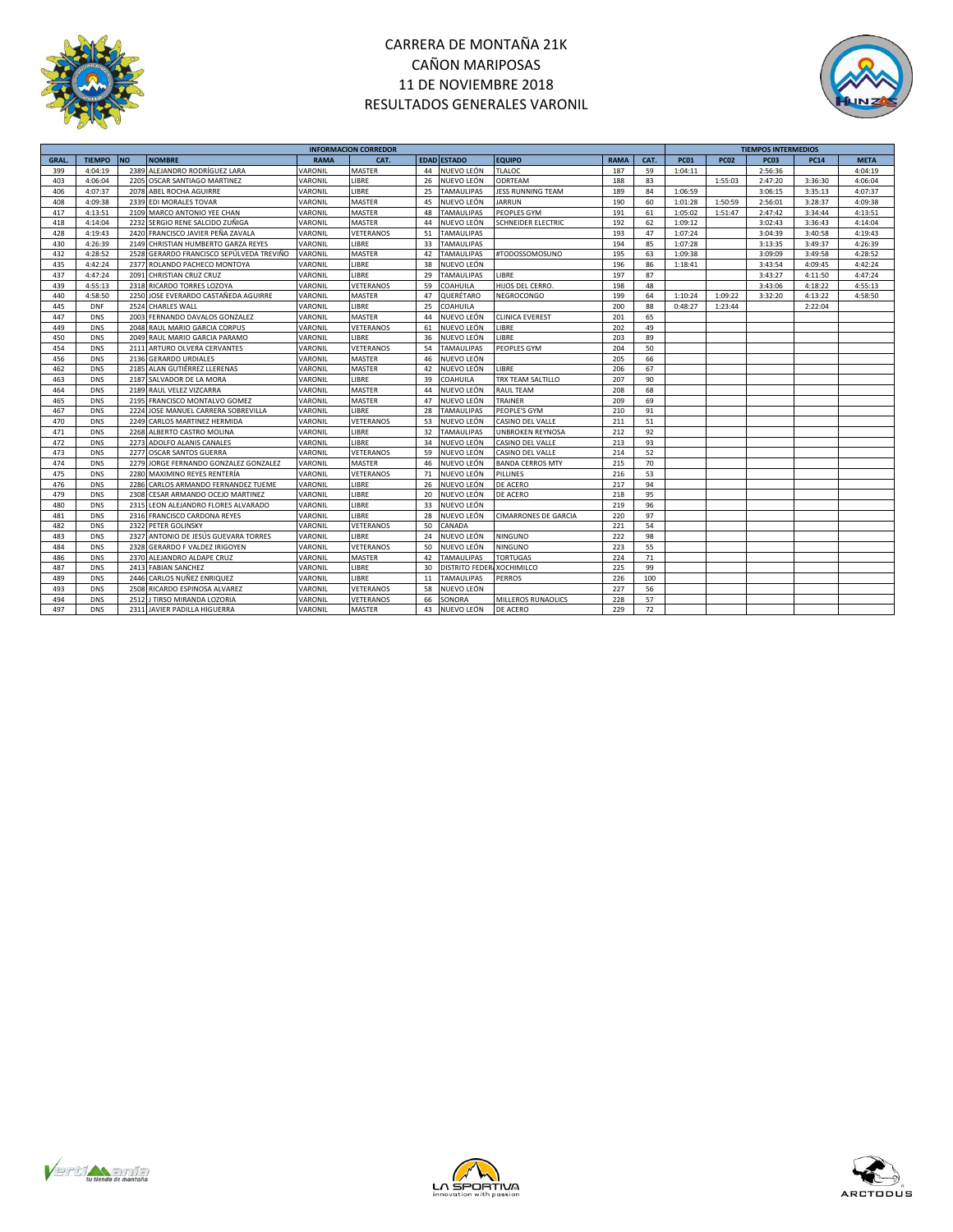



|        |               |           |                                         |                | <b>INFORMACION CORREDOR</b> |    |                    |                             |                |                         |             |             | <b>TIEMPOS INTERMEDIOS</b> |             |             |
|--------|---------------|-----------|-----------------------------------------|----------------|-----------------------------|----|--------------------|-----------------------------|----------------|-------------------------|-------------|-------------|----------------------------|-------------|-------------|
| GRAL.  | <b>TIEMPO</b> | <b>NO</b> | <b>NOMBRE</b>                           | <b>RAMA</b>    | CAT.                        |    | <b>EDAD ESTADO</b> | <b>EQUIPO</b>               | <b>RAMA</b>    | CAT.                    | <b>PC01</b> | <b>PC02</b> | PC03                       | <b>PC14</b> | <b>META</b> |
| 8      | 1:55:02       |           | 2002 IRATI ZUBIZARRETA ARMENDAR         | EMENIL         | <b>IBRE</b>                 | 20 | <b>JALISCO</b>     | LA SPORTIVA SPAIN           | $\mathbf{1}$   | 1                       |             | 0:57:34     | 1:29:20                    | 1:39:04     | 1:55:02     |
| 17     | 2:02:40       | 2511      | PATRICIA MARTINEZ MORALES               | FEMENIL        | LIBRE                       | 35 | NUEVO LEÓN         | RICARDO LARA                | 3              | $\overline{2}$          | 0:35:25     | 1:01:44     | 1:34:42                    | 1:45:29     | 2:02:40     |
| 52     | 2:21:56       | 2521      | MARIA MAGDALENA RAMIREZ BERNAL          | FEMENIL        | <b>IBRE</b>                 | 30 | NUEVO LEÓN         | VERTIMANIA                  | $\overline{7}$ | $\overline{\mathbf{3}}$ | 0:37:42     | 1:08:19     | 1:46:20                    | 1:58:49     | 2:21:56     |
| 58     | 2:22:42       | 2425      | GLENDA IVAYNS NAVARRO LARA              | FEMENIL        | <b>IBRE</b>                 | 27 | TAMAULIPAS         | CANGREJOS WONG              | 10             | 4                       | 0:41:57     | 1:12:14     | 1:51:28                    | 2:04:14     | 2:22:42     |
| 64     | 2:23:17       | 2222      |                                         | EMENIL         | <b>IBRE</b>                 | 25 | NUEVO LEÓN         | MARTES DE CHIPINQUE         | $11\,$         | 5                       | 0:40:31     | 1:10:51     | 1:48:28                    | 2:03:43     | 2:23:17     |
|        |               |           | DANIELA FARIAS ZORRILLA                 |                |                             |    |                    |                             |                |                         |             |             |                            |             |             |
| $72\,$ | 2:28:27       | 2156      | DAMARIS SARAHI OLIVARY TREVIÑO          | FEMENIL        | LIBRE                       | 38 | NUEVO LEÓN         | LIBRE                       | 13             | 6                       | 0:41:39     | 1:13:16     | 1:54:58                    | 2:08:45     | 2:28:27     |
| 79     | 2:29:35       | 2300      | MOREYA PÉREZ MONTIEL                    | FEMENIL        | <b>IBRE</b>                 | 35 | NUEVO LEÓN         | CORREDORES DEL SUR          | 16             | $\overline{7}$          | 0:41:24     | 1:14:21     | 1:54:59                    | 2:08:35     | 2:29:35     |
| 80     | 2:29:39       | 2427      | AIDE TELLEZ MORENO                      | FEMENIL        | LIBRE                       | 35 | TAMAULIPAS         | LOBOS DE REYNOSA            | 17             | 8                       | 0:42:25     | 1:15:17     | 1:56:15                    | 2:10:17     | 2:29:39     |
| 81     | 2:29:47       | 2058      | PORFIRIA RUIZ FERNANDEZ                 | FEMENIL        | <b>IBRE</b>                 | 38 | NUEVO LEÓN         | MARIPOSA RUNNERS            | 18             | 9                       | 0:42:49     | 1:15:08     | 1:56:14                    | 2:09:27     | 2:29:47     |
| 82     | 2:29:56       |           | 2433 MAYRA YARACED CAMARGO RODRIGUEZ    | FEMENIL        | <b>IBRE</b>                 | 36 | NUEVO LEÓN         | NO.                         | 19             | 10                      | 0:42:40     |             | 1:56:16                    |             | 2:29:56     |
| 92     | 2:35:32       | 2094      | VIOLETA GONZÁLEZ CUÉLLAR                | FEMENIL        | <b>IBRE</b>                 | 33 | NUEVO LEÓN         | LYCANS                      | 22             | 11                      | 0:43:23     | 1:18:32     | 1:59:56                    | 2:13:26     | 2:35:32     |
| 94     | 2:36:52       | 2364      | ALMA AVILA SALAZAR                      | FEMENIL        | <b>LIBRE</b>                | 31 | NUEVO LEÓN         | AMD RUNNERS                 | 23             | 12                      | 0:43:43     | 1:17:31     | 2:00:49                    | 2:14:32     | 2:36:52     |
| 96     | 2:38:02       | 2060      | SANJUANA MARIA MENDOZA LARA             | FEMENIL        | <b>IBRE</b>                 | 37 | NUEVO LEÓN         | <b>ABEL REYNA</b>           | 25             | 13                      | 0:44:39     | 1:19:57     | 2:03:29                    | 2:16:55     | 2:38:02     |
|        |               |           | <b>ANDREA PONCE RUIZ</b>                |                |                             |    |                    |                             |                |                         |             |             |                            |             |             |
| 100    | 2:38:54       | 2053      |                                         | FEMENIL        | LIBRE                       | 27 | COAHUILA           | LOCAS QUE CORREN            | 26             | 14                      | 0:43:00     | 1:18:27     | 2:00:12                    | 2:16:17     | 2:38:54     |
| 101    | 2:39:06       |           | 2074 LETICIA ZAVALA OLGUÍN              | FEMENIL        | LIBRE                       | 39 | NUEVO LEÓN         | <b>MARIPOSAS RUNNERS</b>    | 27             | 15                      | 0:48:41     | 1:23:40     | 2:04:39                    | 2:18:09     | 2:39:06     |
| 116    | 2:43:20       | 2453      | IMELDA SALAZAR CASTAÑEDA                | FEMENIL        | <b>LIBRE</b>                | 24 | COAHUILA           |                             | 31             | 16                      | 0:48:32     |             | 2:06:21                    | 2:20:27     | 2:43:20     |
| 119    | 2:44:23       |           | 2173 NOHEMÍ HERNÁNDEZ OLIVA             | FEMENIL        | LIBRE                       | 39 | COAHUILA           | CORREDORES DEL LAGO         | 32             | 17                      | 0:43:26     |             | 1:57:40                    | 2:23:26     | 2:44:23     |
| 131    | 2:47:22       |           | 2204 BEATRIZ INTERIAL MARTINEZ          | FEMENIL        | LIBRE                       | 39 | COAHUILA           | <b>CHUY ROSALES</b>         | 37             | 18                      | 0:50:55     | 1:27:07     | 2:08:53                    | 2:24:11     | 2:47:22     |
| 137    | 2:48:49       | 2057      | ROCIO BERENICE OLVERA AVILA             | FEMENIL        | LIBRE                       | 27 | COAHUILA           | <b>HAPPY RUNNERS</b>        | 40             | 19                      | 0:47:45     | 1:24:11     | 2:10:06                    | 2:25:38     | 2:48:49     |
| 139    | 2:49:16       | 2085      | ERIKA MARLENE MARÍN RODRÍGUEZ           | FEMENIL        | <b>LIBRE</b>                | 36 | NUEVO LEÓN         |                             | 42             | 20                      | 0:50:29     | 1:27:59     | 2:09:48                    | 2:26:01     | 2:49:16     |
| 146    | 2:50:49       | 2375      | ANA LAURA HERNANDEZ LOPEZ               | <b>FEMENIL</b> | LIBRE                       | 35 | NUEVO LEÓN         | <b>HUASTECA RUNNERS TEA</b> | 44             | 21                      | 0:48:52     | 1:25:40     | 2:11:35                    | 2:27:30     | 2:50:49     |
| 150    | 2:52:12       |           | 2207 DINORAH CANTÚ GONZÁLEZ             | FEMENIL        | LIBRE                       | 28 | NUEVO LEÓN         |                             | 45             | 22                      | 0:52:36     | 1:29:06     | 2:12:15                    | 2:29:01     | 2:52:12     |
| 151    | 2:52:19       | 2093      |                                         | FEMENIL        | LIBRE                       | 31 | NUEVO LEÓN         |                             | 46             | 23                      | 0:51:43     | 1:30:21     | 2:13:08                    | 2:29:20     | 2:52:19     |
|        |               |           | DIANA BARTOLO MORALES                   |                |                             |    |                    |                             |                |                         |             |             |                            |             |             |
| 152    | 2:52:51       | 2164      | <b>GUADALUPE GARZA CANIZALES</b>        | EMENIL         | LIBRE                       | 39 | NUEVO LEÓN         | APODACA RUNNERS             | 47             | 24                      | 0:52:19     | 1:29:43     | 2:12:10                    | 2:30:31     | 2:52:51     |
| 156    | 2:53:34       | 2518      | RUTH GARCÍA HUTCHINSON                  | FEMENIL        | LIBRE                       | 31 | NUEVO LEÓN         | LIBRE                       | 50             | 25                      | 0:50:39     | 1:29:48     | 2:12:12                    | 2:27:20     | 2:53:34     |
| 158    | 2:53:40       | 2055      | MARIA AURORA ROSALES ÁVILA              | FEMENIL        | <b>IBRE</b>                 | 30 | NUEVO LEÓN         | MARIPOSAS RUNNING CL        | 52             | 26                      | 0:49:18     | 1:24:49     | 2:10:07                    | 2:28:38     | 2:53:40     |
| 159    | 2:54:39       | 2426      | IRENE GUADALUPE CORTEZ MARTINEZ         | FEMENIL        | <b>IBRE</b>                 | 33 | NUEVO LEÓN         | LIBRE                       | 53             | 27                      | 0:46:07     | 1:25:05     | 2:13:50                    | 2:31:13     | 2:54:39     |
| 160    | 2:54:54       | 2394      | ALEJANDRA GARZA PUENTE                  | FEMENIL        | <b>IBRE</b>                 | 33 | COAHUILA           |                             | 54             | 28                      | 0:48:17     | 1:26:57     | 2:12:42                    | 2:28:59     | 2:54:54     |
| 162    | 2:55:41       | 2450      | MARIANA PÉREZ TRISTÁN                   | EMENIL         | LIBRE                       | 20 | NUEVO LEÓN         | LILI FIGUEROA               | 56             | 29                      | 0:47:31     | 1:25:34     | 2:11:46                    | 2:30:59     | 2:55:41     |
| 164    | 2:56:53       | 2028      | LIDIA HERNANDEZ ALONZO                  | EMENIL         | <b>IBRE</b>                 | 30 | TAMAULIPAS         | <b>BATMAN RUNNERS</b>       | 57             | 30                      | 0:52:56     | 1:31:19     | 2:15:45                    | 2:31:40     | 2:56:53     |
| 167    | 2:58:08       | 2047      | ILYANA SAENZ PEÑA                       | FEMENIL        | LIBRE                       | 21 | NUEVO LEÓN         | <b>KAMARGS</b>              | 58             | 31                      | 0:54:15     | 1:34:55     | 2:18:27                    | 2:35:22     | 2:58:08     |
|        |               |           |                                         |                | LIBRE                       |    | TEXAS              |                             |                | 32                      |             | 1:31:49     |                            |             |             |
| 168    | 2:58:30       | 2373      | ELIZABETH GUZMAN COVARRUBIAS            | FEMENIL        |                             | 35 |                    |                             | 59             |                         | 0:51:20     |             | 2:17:10                    | 2:35:47     | 2:58:30     |
| 173    | 2:59:04       | 2009      | MARCELA SILVA ORTZ                      | FEMENIL        | LIBRE                       | 29 | NUEVO LEÓN         | LIBRE                       | 61             | 33                      | 0:58:51     | 1:37:03     | 2:20:19                    | 2:38:14     | 2:59:04     |
| 174    | 2:59:16       | 2180      | ERIKA CECILIA SERNA RÍOS                | FEMENIL        | <b>IBRE</b>                 | 36 | NUEVO LEÓN         | <b>REGIO RUNNERS</b>        | 62             | 34                      | 0:50:06     | 1:29:56     | 2:15:31                    | 2:33:39     | 2:59:16     |
| 190    | 3:04:10       | 2203      | MIRIAM CATALINA GIL ROCHA               | FEMENIL        | <b>IBRE</b>                 | 29 | NUEVO LEÓN         | <b>ROL MTY</b>              | 70             | 35                      | 0:52:39     | 1:35:46     | 2:23:06                    | 2:42:24     | 3:04:10     |
| 194    | 3:05:18       | 2040      | SILVIA ALICIA PECERO HERNANDEZ          | FEMENI         | <b>IBRE</b>                 | 38 | NUEVO LEÓN         | DEL-SAG                     | 72             | 36                      | 0:53:01     | 1:34:16     | 2:21:38                    | 2:41:15     | 3:05:18     |
| 197    | 3:06:36       | 2046      | <b>DIANA GARCIA</b>                     | FEMENIL        | <b>IBRE</b>                 | 39 | COAHUILA           | <b>BESOS Y ASI</b>          | 74             | 37                      | 0:50:23     | 1:30:26     | 2:18:50                    | 2:39:36     | 3:06:36     |
| 199    | 3:06:57       | 2208      | JUANA GUADALUPE RAMIREZ MELACIO         | <b>FEMENIL</b> | <b>IBRE</b>                 | 25 | COAHUILA           | <b>GATO ARAIZA</b>          | 75             | 38                      | 0:54:27     | 1:37:53     | 2:22:01                    | 2:43:14     | 3:06:57     |
| 201    | 3:07:15       | 2116      | YARA ESTRADA LARTIGUE                   | FEMENIL        | LIBRE                       | 28 | NUEVO LEÓN         | <b>ODR TEAM</b>             | 77             | 39                      | 0:53:40     | 1:27:12     | 2:19:33                    | 2:42:21     | 3:07:15     |
|        |               |           |                                         |                |                             |    |                    | <b>KARINA BAILON</b>        |                |                         |             |             |                            |             |             |
| 205    | 3:07:52       |           | 2428 KARLA GARCIA MENDEZ                | FEMENIL        | LIBRE                       | 39 | NUEVO LEÓN         |                             | 80             | 40                      | 0:56:29     | 1:38:30     | 2:26:41                    | 2:43:56     | 3:07:52     |
| 210    | 3:09:35       | 2376      | LINDA GOMEZCAÑA GARCIA                  | FEMENIL        | <b>IBRE</b>                 | 32 | TAMAULIPAS         | <b>SIN LIMITES</b>          | 83             | 41                      | 0:51:51     | 1:33:31     | 2:22:34                    | 2:43:36     | 3:09:35     |
| 211    | 3:09:59       | 2324      | ANA LUISA GALLEGOS ZAMORA               | FEMENIL        | <b>IBRE</b>                 | 33 | NUEVO LEÓN         | CAMARGS                     | 84             | 42                      | 0:51:56     | 1:34:59     | 2:23:43                    | 2:42:50     | 3:09:59     |
| 214    | 3:11:30       | 2059      | ANA LAURA DAVILA JIMENEZ                | FEMENIL        | LIBRE                       | 36 | COAHUILA           | LOCAS QUE CORREN            | 86             | 43                      | 0:51:04     | 1:33:14     | 2:21:51                    | 2:43:43     | 3:11:30     |
| 217    | 3:12:44       |           | 2374 REYNA GUADALUPE CÓRDOVA AVILA      | FEMENIL        | LIBRE                       | 25 | NUEVO LEÓN         |                             | 88             | 44                      | 0:53:35     | 1:33:26     | 2:21:47                    |             | 3:12:44     |
| 221    | 3:13:28       | 2150      | ZAIRA RIOJAS RAMOS                      | FEMENIL        | <b>IBRE</b>                 | 32 | TAMAULIPAS         | <b>OLYMPIA RUNNERS</b>      | 90             | 45                      | 0:58:31     | 1:42:50     | 2:30:34                    | 2:49:07     | 3:13:28     |
| 226    | 3:15:37       |           | 2412 ERIKA NAVARRO                      | <b>FEMENIL</b> | <b>IBRE</b>                 | 32 | NUEVO LEÓN         |                             | 94             | 46                      | 0:56:05     | 1:37:14     | 2:26:36                    | 2:47:59     | 3:15:37     |
| 227    | 3:16:31       | 2529      |                                         | FEMENIL        | LIBRE                       | 31 | TAMAULIPAS         |                             | 95             | 47                      |             | 1:43:44     | 2:33:42                    | 2:52:34     | 3:16:31     |
|        |               |           | DINA ELIZABETH LOREDO BUENO             |                |                             |    |                    | #TODOSOMOSUNO               |                |                         |             |             |                            |             |             |
| 230    | 3:17:02       | 2392      | DENISE CARPINTEIRO ESPINOSA             | FEMENIL        | LIBRE                       | 38 | NUEVO LEÓN         | TRAIL RONNING SESSIO        | 97             | 48                      |             | 1:33:49     | 2:20:14                    | 2:40:34     | 3:17:02     |
| 237    | 3:18:17       | 2108      | ANDRA IVONNE GARCIA SANCHEZ             | EMENIL         | LIBRE                       | 35 | TAMAULIPAS         | PEOPLES GYM                 | 102            | 49                      | 0:55:41     | 1:38:03     | 2:32:15                    | 2:54:27     | 3:18:17     |
| 240    | 3:18:26       | 2356      | KARLA SELENE GONZÁLEZ GONZÁLEZ          | FEMENIL        | LIBRE                       | 37 | NUEVO LEÓN         | LIBRE                       | 103            | 50                      | 0:56:55     | 1:40:08     | 2:31:19                    | 2:53:54     | 3:18:26     |
| 242    | 3:18:50       | 2245      | KARLA CATALINA DE LA ROSA RODRIGUEZ     | FEMENIL        | <b>IBRE</b>                 | 37 | COAHUILA           | <b>BESOS Y ASI</b>          | 104            | 51                      |             | 1:41:05     | 2:31:07                    | 2:53:47     | 3:18:50     |
| 251    | 3:20:29       | 2367      | HELEN ALEJANDRA SIERRA KU               | FEMENIL        | <b>IBRE</b>                 | 35 | NUEVO LEÓN         | LIBRE                       | 110            | 52                      | 0:59:31     | 1:41:54     | 2:30:19                    | 2:54:56     | 3:20:29     |
| 252    | 3:20:35       | 2325      | ELMIRA MAYELA GONZALEZ MARTINEZ         | FEMENIL        | <b>IBRE</b>                 | 26 | NUEVO LEÓN         | LIBRE                       | 111            | 53                      | 1:00:51     | 1:43:50     | 2:32:33                    | 2:54:23     | 3:20:35     |
| 253    | 3:20:35       | 2396      | MARISOL ARAMBULA TORRES                 | FEMENIL        | LIBRE                       | 39 | NUEVO LEÓN         | ELITE RUNNING CLUB          | 112            | 54                      | 0:56:07     | 1:44:08     | 2:34:21                    | 2:55:03     | 3:20:35     |
| 258    | 3:21:50       | 2382      | MONICA VANESSA IPIÑA MEDRANO            | EMENIL         | <b>IBRE</b>                 | 25 | NUEVO LEÓN         | LYCANS                      | 115            | 55                      | 0:57:03     | 1:40:54     | 2:33:06                    | 2:51:27     | 3:21:50     |
|        |               |           |                                         |                |                             |    |                    |                             |                |                         |             |             |                            |             |             |
| 274    | 3:28:04       | 2032      | <b>DEYSI MONTOYA RIOS</b>               | FEMENIL        | LIBRE                       | 32 | TAMAULIPAS         | LIBRE                       | 125            | 56                      | 0:59:21     | 1:45:00     | 2:35:57                    |             | 3:28:04     |
| 276    | 3:28:27       | 2151      | MARIA TERESA DE JESU CANELA CÁRDENAS    | FEMENIL        | LIBRE                       | 38 | NUEVO LEÓN         | LIBRE                       | 127            | 57                      | 1:01:39     | 1:46:13     | 2:36:37                    | 2:59:00     | 3:28:27     |
| 278    | 3:28:39       | 2251      | PAOLA SOFIA TEJEDA RODRIGUEZ            | FEMENIL        | LIBRE                       | 35 | COAHUILA           |                             | 129            | 58                      | 0:53:24     | 1:35:07     | 2:24:03                    | 2:54:19     | 3:28:39     |
| 286    | 3:31:25       |           | 2514 LORENA LOPEZ                       | <b>EMENIL</b>  | <b>IBRE</b>                 | 38 | NUEVO LEÓN         | <b>IRON DOORS RUNNERS</b>   | 135            | 59                      | 1:06:10     |             | 2:45:33                    | 3:04:50     | 3:31:25     |
| 293    | 3:32:34       | 2031      | DAYNA EDITH MACÍAS MARTÍNEZ             | FEMENIL        | <b>IBRE</b>                 | 33 | TAMAULIPAS         | LIBRE                       | 139            | 60                      |             | 1:45:43     | 2:41:42                    | 3:04:47     | 3:32:34     |
| 294    | 3:32:46       | 2125      | MARIA JOSE BONILLA                      | FEMENIL        | <b>IBRE</b>                 | 23 | TAMAULIPAS         | RUNAHOLIC                   | 140            | 61                      | 1:02:01     | 1:48:30     | 2:40:39                    | 3:02:50     | 3:32:46     |
| 295    | 3:32:58       | 2119      | MARIA DE LOS ANGELES PIMENTEL CASTRO    | FEMENIL        | LIBRE                       | 34 | TAMAULIPAS         | <b>PEOPLES GYM</b>          | 141            | 62                      | 0:58:26     | 1:44:05     | 2:39:56                    | 3:07:18     | 3:32:58     |
| 301    | 3:34:39       | 2087      | DORIS STEPHANIE PEREZ DE LA O           | FEMENIL        | <b>IBRE</b>                 | 23 | <b>TAMAULIPAS</b>  | JESS RUNNING TEAM           | 144            | 63                      | 1:01:02     | 1:25:47     | 2:36:41                    | 3:02:02     | 3:34:39     |
| 305    | 3:35:05       |           | 2276 LETICIA ALEJANDRA ORTEGA HERNANDEZ | FEMENIL        | LIBRE                       | 38 | COAHUILA           | <b>LOCAS QUE CORREN</b>     | 147            | 64                      | 0:51:13     | 1:34:29     | 2:34:26                    | 3:03:19     | 3:35:05     |
| 306    | 3:35:06       |           | 2105 ANA CAPISTRAN GONZALEZ             | FEMENIL        | LIBRE                       | 24 | COAHUILA           | <b>LOCAS QUE CORREN</b>     | 148            | 65                      | 0:52:33     | 1:34:18     | 2:35:26                    | 3:03:26     | 3:35:06     |
|        |               |           |                                         |                |                             |    |                    |                             |                |                         |             |             |                            |             |             |
| 308    | 3:35:08       |           | 2383 LOURDES GODINES MURILLO            | <b>FEMENIL</b> | LIBRE                       | 30 | NUEVO LEÓN         |                             | 149            | 66                      | 0:56:01     | 1:42:32     | 2:37:47                    | 3:05:16     | 3:35:08     |
| 309    | 3:35:19       |           | 2104 MARIA GUADALUPE CONTRERAS GUZMAN   | <b>FEMENIL</b> | LIBRE                       | 37 | NUEVO LEÓN         | TRISALMONES                 | 150            | 67                      | 1:06:54     |             | 2:47:02                    | 3:08:43     | 3:35:19     |
| 310    | 3:35:43       |           | 2256 CINTHYA MARAVICIE GARCÍA LÓPEZ     | FEMENIL        | LIBRE                       | 38 | <b>TAMAULIPAS</b>  | SIGLO XXI                   | 151            | 68                      | 1:01:35     | 1:51:22     | 2:47:36                    | 3:08:34     | 3:35:43     |
| 311    | 3:35:52       | 2297      | <b>GRISELDA SUÁREZ DE LEAL</b>          | FEMENIL        | LIBRE                       | 36 | COAHUILA           | <b>GATO ARAIZA</b>          | 152            | 69                      | 1:05:51     |             | 2:47:27                    | 3:09:42     | 3:35:52     |
| 314    | 3:36:47       | 2184      | <b>BRENDA BARBOSA MACIAS</b>            | FEMENIL        | LIBRE                       | 33 | NUEVO LEÓN         | <b>CRAZY RUNNERS</b>        | 155            | 70                      | 0:58:17     | 1:49:41     | 2:44:31                    | 3:08:51     | 3:36:47     |
| 315    | 3:36:50       | 2226      | KARLA IVETTE LUNA SALAZAR               | FEMENIL        | LIBRE                       | 28 | <b>TAMAULIPAS</b>  | PEOPLES GYM                 | 156            | 71                      | 0:58:23     | 1:44:34     | 2:40:06                    | 3:07:22     | 3:36:50     |
| 317    | 3:37:21       | 2505      | YESENIA PEÑA MALDONADO                  | FEMENIL        | LIBRE                       | 30 | NUEVO LEÓN         | HIPER                       | 158            | 72                      | 1:02:53     | 1:50:28     | 2:44:10                    | 3:09:56     | 3:37:21     |
| 318    | 3:37:42       | 2022      | MARTHA SUSANA VIDAURRI PUENTE           | FEMENIL        | LIBRE                       | 34 | <b>TAMAULIPAS</b>  | <b>BATMAN RUNNERS</b>       | 159            | 73                      | 0:59:08     | 1:45:05     | 2:43:49                    | 3:06:21     | 3:37:42     |
| 320    | 3:38:00       | 2188      | JUANITA ELIZABETH SILVA HERRADA         | FEMENIL        | <b>IBRE</b>                 | 37 | NUEVO LEÓN         | <b>HUASTECA RUNNERS</b>     | 161            | 74                      | 0:58:03     | 1:44:47     | 2:36:44                    | 3:03:51     | 3:38:00     |
| 327    | 3:38:48       | 2045      | GÉNESIS NATALY SÁNCHEZ CORONADO         | FEMENIL        | LIBRE                       | 25 | <b>TAMAULIPAS</b>  |                             | 165            | 75                      |             | 1:49:57     |                            |             |             |
|        |               |           |                                         |                |                             |    |                    | <b>TORTUGAS</b>             |                |                         | 1:04:28     |             | 2:42:56                    | 3:08:02     | 3:38:48     |
| 331    | 3:40:25       | 2415      | ANA LAURA DAMIAN SERNA                  | FEMENIL        | LIBRE                       | 28 | <b>TAMAULIPAS</b>  | <b>RAPTORS RUNNERS</b>      | 167            | 76                      | 1:05:16     |             | 2:52:30                    | 3:14:42     | 3:40:25     |
| 334    | 3:40:54       |           | 2124 RENATA JIMÉNEZ ORDAZ               | FEMENIL        | LIBRE                       | 34 | NUEVO LEÓN         | NEGROCONGO                  | 169            | 77                      | 0:58:42     | 1:48:14     | 2:39:09                    | 3:03:05     | 3:40:54     |
| 335    | 3:41:06       | 2138      | LUCERO ELIZABETH PRADO GUARDIOLA        | FEMENIL        | LIBRE                       | 39 | NUEVO LEÓN         | APODACA RUNNERS             | 170            | 78                      | 1:03:52     | 1:49:18     | 2:44:09                    | 3:09:46     | 3:41:06     |
| 336    | 3:41:13       | 2196      | SILVIA IRENE FLORES GARCIA              | FEMENIL        | LIBRE                       | 38 | NUEVO LEÓN         | LILI FIGUEROA               | 171            | 79                      | 1:12:27     |             | 2:51:15                    | 3:14:08     | 3:41:13     |
| 341    | 3:42:56       | 2410      | CAROLINA FUENTES SALAS                  | EMENIL         | <b>IBRE</b>                 | 29 | NUEVO LEÓN         |                             | 175            | 80                      | 1:08:15     |             | 2:51:40                    | 3:15:10     | 3:42:56     |
| 347    | 3:44:29       | 2259      | MIROSLAVA HERRERA MENDOZA               | FEMENIL        | LIBRE                       | 21 | NUEVO LEÓN         | <b>GUSANITO RUNNERS</b>     | 178            | 81                      | 1:02:08     | 1:53:54     | 2:49:58                    |             | 3:44:29     |
| 349    | 3:44:56       | 2500      | EMILIA MARÍA LÓPEZ GARCÍA               | FEMENIL        | LIBRE                       | 37 | NUEVO LEÓN         | SMT                         | 180            | 82                      | 1:03:11     | 1:54:49     | 2:51:23                    | 3:17:00     | 3:44:56     |
|        |               |           |                                         |                |                             |    |                    |                             |                |                         |             |             |                            |             |             |
| 355    | 3:47:05       | 2352      | EDITH SEGURA LÓPEZ                      | FEMENIL        | LIBRE                       | 38 | NUEVO LEÓN         | LIBRE                       | 182            | 83                      | 1:07:55     |             |                            | 3:16:23     | 3:47:05     |
| 357    | 3:47:52       |           | 2118 LUCY LONGORIA CORTINAS             | EMENIL         | LIBRE                       | 34 | TAMAULIPAS         | PEOPLES GYM                 | 183            | 84                      | 1:03:04     | 1:54:45     | 2:48:21                    | 3:19:39     | 3:47:52     |
| 362    | 3:52:20       | 2101      | MARÍA ELENA ROSAS GUTIÉRREZ             | FEMENIL        | LIBRE                       | 34 | TAMAULIPAS         | INDEPENDIENTE               | 186            | 85                      | 1:04:16     | 1:51:45     | 2:48:07                    | 3:17:03     | 3:52:20     |
| 367    | 3:54:10       | 2007      | ANA MARIA RODRGUEZ CHAVARRIA            | FEMENIL        | LIBRE                       | 37 | NUEVO LEÓN         |                             | 190            | 86                      | 1:02:50     | 1:54:53     | 2:52:24                    | 3:20:50     | 3:54:10     |
| 370    | 3:55:47       | 2044      | NORA MIRIAM                             | FEMENIL        | LIBRE                       | 39 | COAHUILA           | <b>GATO ARAIZA</b>          | 192            | 87                      | 1:05:59     |             | 2:57:44                    | 3:26:03     | 3:55:47     |
| 371    | 3:55:47       | 2097      | DIANA RAMOS ZAPATA                      | FEMENIL        | <b>IBRE</b>                 | 33 | NUEVO LEÓN         | ATHLETIC GYM SPINNING       | 193            | 88                      | 1:05:13     |             | 2:57:26                    | 3:26:08     | 3:55:47     |
| 390    | 4:01:01       |           | 2140 MIRNA BURGOS RDZ.                  | FEMENIL        | LIBRE                       | 36 | TAMAULIPAS         | <b>TORTUGAS</b>             | 206            | 89                      | 1:07:31     |             | 3:01:17                    | 3:30:05     | 4:01:01     |
| 391    | 4:01:13       | 2502      | YURIDIA ELENA ROMAN GARZA               | <b>FEMENIL</b> | LIBRE                       | 31 | NUEVO LEÓN         | <b>RIBERAS RUNNERS</b>      | 207            | 90                      | 1:11:09     |             | 3:01:24                    | 3:32:40     | 4:01:13     |
| 392    | 4:01:24       | 2387      | ROSALIA MARTÍNEZ ROSALES                | FEMENIL        | LIBRE                       | 35 | NUEVO LEÓN         |                             | 208            | 91                      | 1:01:56     | 1:49:38     | 2:47:53                    | 3:23:26     | 4:01:24     |
| 394    | 4:01:50       |           | 2206 SARAI SOLEDAD GUTIERREZ VADIERIO   | <b>FEMENIL</b> | LIBRE                       | 36 | COAHUILA           | <b>STEEL RUNNERS</b>        | 210            | 92                      | 1:03:17     | 1:37:46     | 2:55:02                    | 3:27:17     | 4:01:50     |
|        |               |           |                                         |                |                             |    |                    |                             |                |                         |             |             |                            |             |             |
| 395    | 4:02:46       |           | 2112 PATRICIA VELAZQUEZ GARCIA          | FEMENIL        | LIBRE                       |    | 34 NUEVO LEÓN      | <b>APODACA RUNNERS</b>      | 211            | 93                      | 1:16:55     |             | 3:03:43                    | 3:32:11     | 4:02:46     |





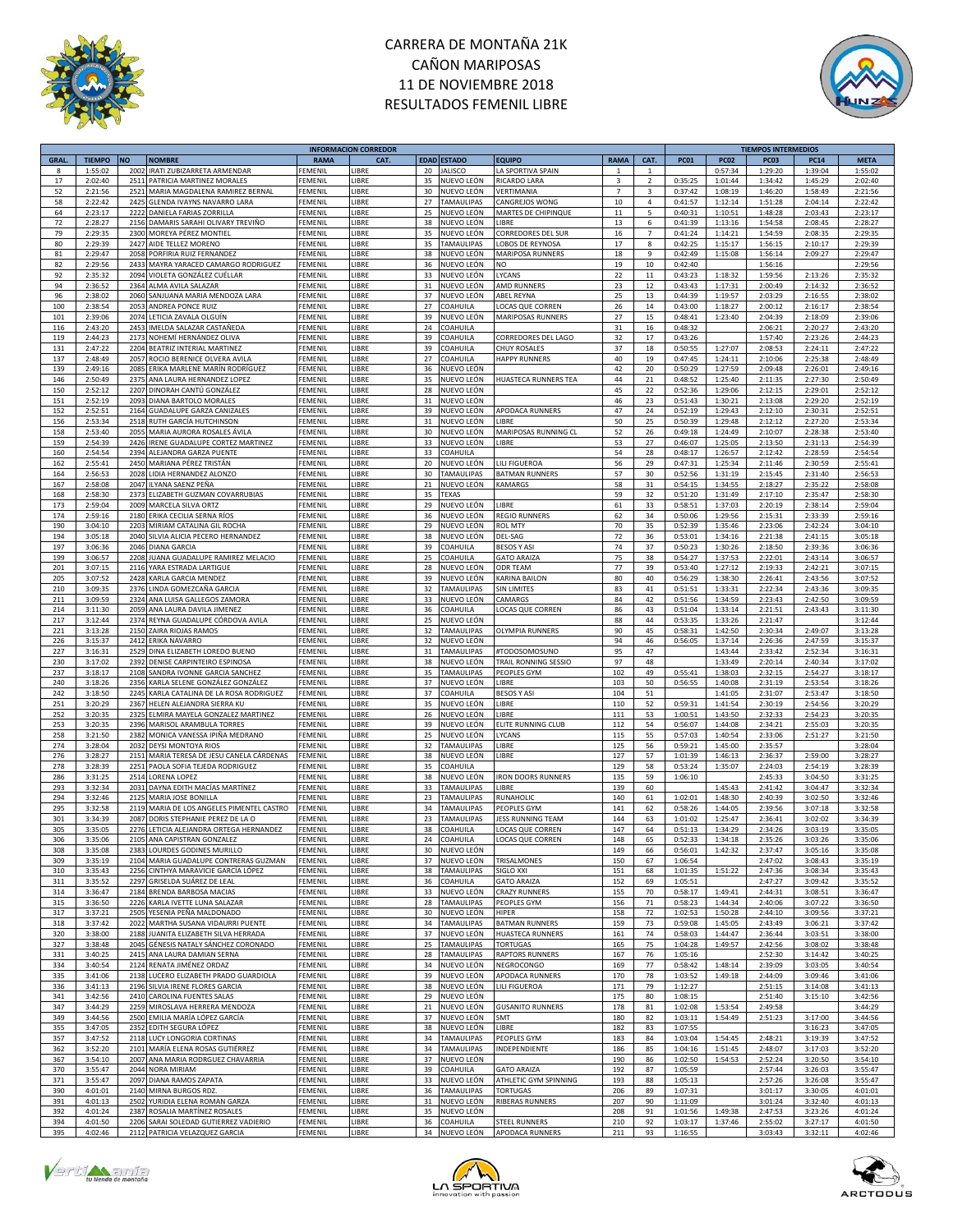



|             |               |           |                                        |                | <b>INFORMACION CORREDOR</b> |    |                    |                         |             |      | <b>TIEMPOS INTERMEDIOS</b> |             |             |             |             |  |
|-------------|---------------|-----------|----------------------------------------|----------------|-----------------------------|----|--------------------|-------------------------|-------------|------|----------------------------|-------------|-------------|-------------|-------------|--|
| <b>GRAL</b> | <b>TIEMPO</b> | <b>NO</b> | <b>NOMBRE</b>                          | <b>RAMA</b>    | CAT.                        |    | <b>EDAD ESTADO</b> | <b>EQUIPO</b>           | <b>RAMA</b> | CAT. | <b>PC01</b>                | <b>PC02</b> | <b>PC03</b> | <b>PC14</b> | <b>META</b> |  |
| 400         | 4:04:24       |           | 2419 MARÍA LOURDES PÉREZ GÓMEZ         | <b>FEMENIL</b> | LIBRE                       | 35 | COAHUILA           |                         | 213         | 94   | 1:04:14                    |             | 2:56:39     | 3:27:59     | 4:04:24     |  |
| 405         | 4:07:37       |           | 2077 SANDRA ITZAMAR GALICIA RODRIGUEZ  | <b>FEMENIL</b> | LIBRE                       | 24 | <b>TAMAULIPAS</b>  | JESS RUNNING TEAM       | 217         | 95   | 1:07:01                    |             | 3:06:12     | 3:35:10     | 4:07:37     |  |
| 412         | 4:09:54       |           | 2062 ISMENIA VERONICA RAMOS MORALES    | <b>FEMENIL</b> | LIBRE                       | 38 | COAHUILA           | <b>LOCAS QUE CORREN</b> | 222         | 96   | 1:06:15                    |             | 2:57:46     | 3:32:59     | 4:09:54     |  |
| 413         | 4:10:11       |           | 2037 MARIA GUADALUPE SAUCEDO CHAIRES   | <b>FEMENIL</b> | LIBRE                       | 36 | <b>TAMAULIPAS</b>  | <b>BATMAN RUNNERS</b>   | 223         | 97   | 1:10:20                    |             | 3:09:20     | 3:35:37     | 4:10:11     |  |
| 415         | 4:11:55       |           | 2302 MELISSA CASTANEDA                 | <b>FEMENIL</b> | LIBRE                       | 35 | NUEVO LEÓN         | <b>ODR TEAM</b>         | 225         | 98   | 1:07:18                    | 1:55:14     | 2:52:40     | 3:37:15     | 4:11:55     |  |
| 421         | 4:15:18       |           | 2523 DIANA MARILU MEDINA GARCÍA        | <b>FEMENIL</b> | LIBRE                       | 28 | <b>TAMAULIPAS</b>  | LIBRE                   | 229         | 99   | 1:06:23                    |             | 3:09:58     | 3:39:59     | 4:15:18     |  |
| 422         | 4:15:30       |           | 2067 BELINDA LUCERO BENITEZ DIAZ       | <b>FEMENIL</b> | LIBRE                       | 26 | NUEVO LEÓN         | <b>HD</b>               | 230         | 100  | 1:08:40                    |             | 3:08:11     | 3:38:25     | 4:15:30     |  |
| 423         | 4:15:32       |           | 2152 MAURA ELIZABETH PONCE MARTINEZ    | FEMENIL        | LIBRE                       | 35 | <b>TAMAULIPAS</b>  | LIBRE                   | 231         | 101  | 1:08:43                    |             | 3:08:33     | 3:38:29     | 4:15:32     |  |
| 425         | 4:16:09       |           | 2337 EYDA LARISSA ELIGIO DAMASCO       | <b>FEMENIL</b> | LIBRE                       | 26 | <b>TAMAULIPAS</b>  | <b>RAPTORS</b>          | 233         | 102  | 1:11:38                    | 1:11:03     | 3:08:17     | 3:39:43     | 4:16:09     |  |
| 429         | 4:24:02       |           | 2144 ADRIANA NAYELI RESENDIZ PRADO     | <b>FEMENIL</b> | LIBRE                       | 34 | NUEVO LEÓN         | LYCANS                  | 236         | 103  | 1:10:58                    |             | 3:13:39     | 3:45:28     | 4:24:02     |  |
| 431         | 4:26:46       |           | 2444 DANIELA RODRIGUEZ RODRIGUEZ       | FEMENIL        | LIBRE                       | 37 | COAHUILA           | LIBRE                   | 237         | 104  | 1:11:00                    |             | 3:14:18     | 3:48:02     | 4:26:46     |  |
| 436         | 4:45:47       |           | 2198 DANIELLA M PEREZ                  | <b>FEMENIL</b> | LIBRE                       | 32 | <b>TAMAULIPAS</b>  | <b>OLYMPIA RUNNERS</b>  | 240         | 105  |                            |             | 3:34:22     | 4:07:37     | 4:45:47     |  |
| 441         | 4:59:09       |           | 2197 MARIA DEL ROSARIO MURAIRA AGUILAR | <b>FEMENIL</b> | LIBRE                       | 23 | <b>TAMAULIPAS</b>  | <b>OLYMPIA RUNNERS</b>  | 242         | 106  | 1:08:32                    |             | 3:31:31     | 4:19:10     | 4:59:09     |  |
| 444         | <b>DNF</b>    |           | 2214 LUZ EDITH VEGA GUTIERREZ          | <b>FEMENIL</b> | LIBRE                       | 24 | <b>TAMAULIPAS</b>  | JESS RUNNING TEAM       | 245         | 107  |                            |             |             | 2:19:00     |             |  |
| 448         | <b>DNS</b>    |           | 2026 MARÍA GUADALUPE RÍOS CORREA       | <b>FEMENIL</b> | LIBRE                       | 35 | <b>TAMAULIPAS</b>  | JESS RUNNING TEAM       | 247         | 108  |                            |             |             |             |             |  |
| 458         | <b>DNS</b>    |           | 2162 CLAUDIA PATRICIA CAVAZOS CRUZ     | <b>FEMENIL</b> | LIBRE                       | 29 | NUEVO LEÓN         |                         | 253         | 109  |                            |             |             |             |             |  |
| 460         | <b>DNS</b>    |           | 2167 SELENE FLORES SAENZ               | <b>FEMENIL</b> | LIBRE                       | 29 | <b>TAMAULIPAS</b>  | LIBRE                   | 255         | 110  |                            |             |             |             |             |  |
| 466         | <b>DNS</b>    |           | 2213 DANIELA ASTRID CAMPOS GUEVARA     | <b>FEMENIL</b> | LIBRE                       | 24 | <b>TAMAULIPAS</b>  | JESS RUNNING TEAM       | 257         | 111  |                            |             |             |             |             |  |
| 477         | <b>DNS</b>    |           | 2288 ROBERTA SEGURA                    | <b>FEMENIL</b> | LIBRE                       | 25 | NUEVO LEÓN         | DE ACERO                | 260         | 112  |                            |             |             |             |             |  |
| 478         | <b>DNS</b>    |           | 2298 KATIA NUÑEZ                       | <b>FEMENIL</b> | LIBRE                       | 28 | NUEVO LEÓN         |                         | 261         | 113  |                            |             |             |             |             |  |
| 485         | <b>DNS</b>    |           | 2329 NATALIA GONZALEZ RODRIGUEZ        | FEMENIL        | LIBRE                       | 22 | <b>TAMAULIPAS</b>  | <b>GYM ACUATIC</b>      | 262         | 114  |                            |             |             |             |             |  |
| 488         | <b>DNS</b>    |           | 2429 DIANA ITZEL DOMINGUEZ PEREZ       | <b>FEMENIL</b> | LIBRE                       | 37 | NUEVO LEÓN         | <b>TREPACERROS</b>      | 263         | 115  |                            |             |             |             |             |  |
| 490         | <b>DNS</b>    |           | 2447 RUTH RENTERIA SOSA                | <b>FEMENIL</b> | LIBRE                       | 39 | <b>TAMAULIPAS</b>  | <b>PERROS</b>           | 264         | 116  |                            |             |             |             |             |  |
| 491         | <b>DNS</b>    |           | 2462 CLAUDIA LIZETH SALAZAR ORTEGA     | <b>FEMENIL</b> | LIBRE                       | 32 | NUEVO LEÓN         | <b>KAMARGS</b>          | 265         | 117  |                            |             |             |             |             |  |
| 492         | <b>DNS</b>    |           | 2506 PAULA ADRIANA ALVARADO CHAVEZ     | FEMENIL        | LIBRE                       | 29 | NUEVO LEÓN         | <b>HIPER</b>            | 266         | 118  |                            |             |             |             |             |  |
| 495         | <b>DNS</b>    |           | 2522 IVONNE GONZALEZ                   | <b>FEMENIL</b> | LIBRE                       | 31 | <b>TAMAULIPAS</b>  | <b>GACELAS</b>          | 267         | 119  |                            |             |             |             |             |  |
| 496         | <b>DNS</b>    |           | 2525 CLAUDIA ALEMAN                    | <b>FEMENIL</b> | LIBRE                       | 32 | NUEVO LEÓN         |                         | 268         | 120  |                            |             |             |             |             |  |





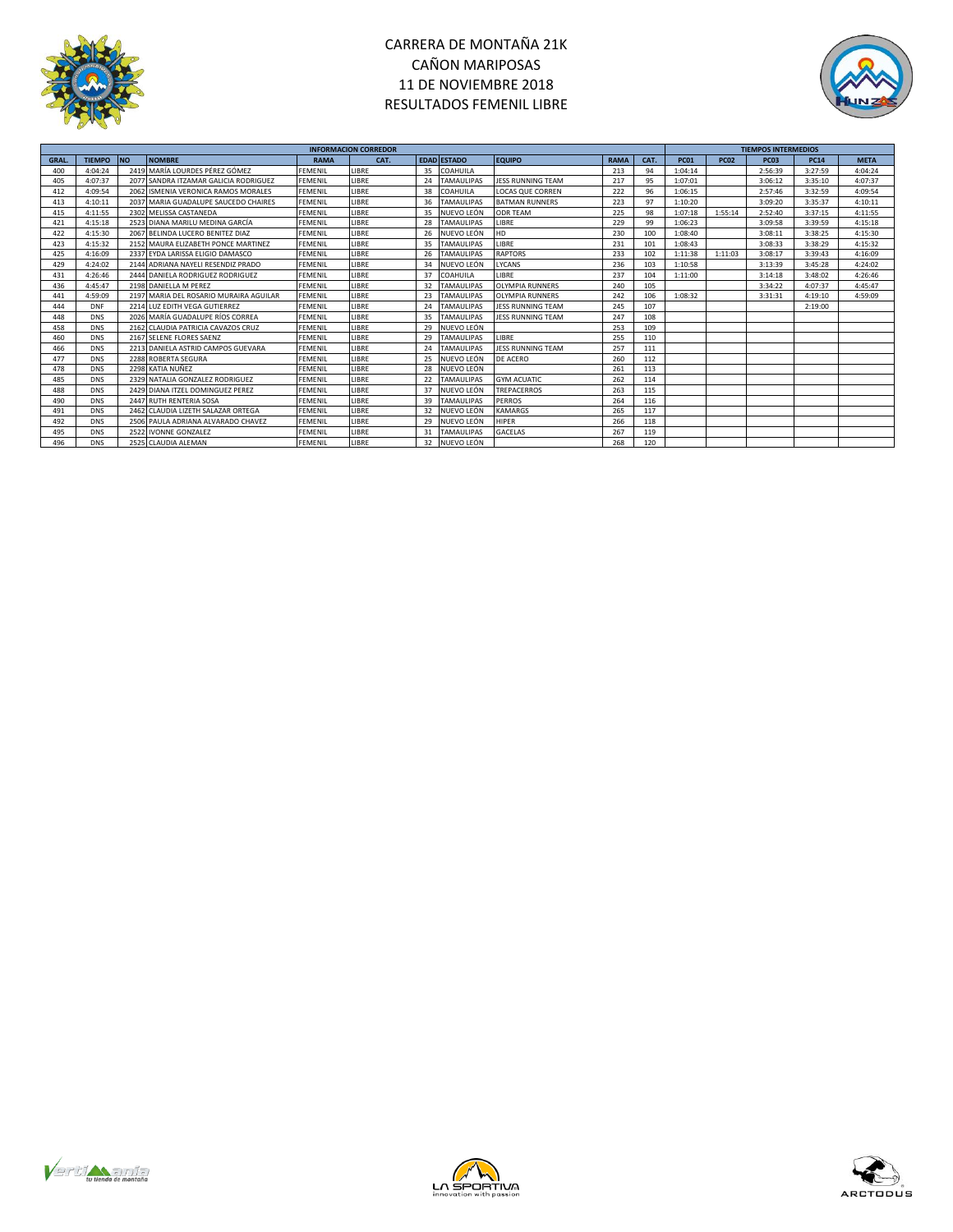



|             |               |           |                                                     |                | <b>INFORMACION CORREDOR</b> |    |                    |                              |                          |                |             |             | <b>TIEMPOS INTERMEDIOS</b> |             |             |
|-------------|---------------|-----------|-----------------------------------------------------|----------------|-----------------------------|----|--------------------|------------------------------|--------------------------|----------------|-------------|-------------|----------------------------|-------------|-------------|
| <b>GRAL</b> | <b>TIEMPO</b> | <b>NO</b> | <b>NOMBRE</b>                                       | <b>RAMA</b>    | <b>CAT</b>                  |    | <b>EDAD ESTADO</b> | <b>EQUIPO</b>                | RAMA                     | CAT.           | <b>PC01</b> | <b>PC02</b> | PC03                       | <b>PC14</b> | <b>META</b> |
| 14          | 2:00:44       | 2520      | MARCELA CAMPO FILIZOLA                              | FEMENIL        | MASTER                      | 49 | NUEVO LEÓN         | /ERTIMANIA                   | 2                        | 1              | 0:33:34     | 0:58:54     | 1:31:46                    | 1:45:26     | 2:00:44     |
| 41          | 2:13:23       | 2102      | SANTA ROSA DE LIMA URBNA CHAIRES                    | FEMENIL        | MASTER                      | 42 | NUEVO LEÓN         | LIBRE                        | $\overline{4}$           | $\overline{2}$ | 0:38:37     | 1:07:27     | 1:42:59                    | 1:54:21     | 2:13:23     |
| 48          | 2:17:51       | 2270      | ROSA IDALIA SUAREZ BORREGO                          | FEMENIL        | MASTER                      | 40 | NUEVO LEÓN         |                              | $\overline{\phantom{a}}$ | 3              |             | 1:10:41     | 1:46:36                    | 1:59:00     | 2:17:51     |
| 51          | 2:21:40       | 2191      | <b>JEANNY RAMOS ARVIZU</b>                          | FEMENIL        | MASTER                      | 42 | NUEVO LEÓN         | <b>NINGUNO</b>               | 6                        | 4              | 0:39:12     | 1:09:58     | 1:50:00                    | 2:01:18     | 2:21:40     |
| 54          | 2:22:23       | 2513      | CATALINA MARTINEZ GAYTAN                            | FEMENIL        | MASTER                      | 41 | COAHUILA           | LIBRE                        | 8                        | 5              | 0:38:30     | 1:09:19     | 1:47:56                    | 2:00:39     | 2:22:23     |
| 69          |               |           |                                                     | FEMENIL        | MASTER                      | 43 | NUEVO LEÓN         |                              |                          | 6              |             | 1:16:50     |                            |             | 2:27:35     |
|             | 2:27:35       | 2061      | AURORA RODRIGUEZ GARCIA                             |                |                             |    |                    | MARIPOSAS RUNNING CL         | 12                       | $\overline{7}$ | 0:43:50     |             | 1:55:52                    | 2:08:00     |             |
| 73          | 2:28:34       | 2216      | ANGELICA MARIA TREVIÑO DOMINGUEZ                    | FEMENIL        | MASTER                      | 49 | NUEVO LEÓN         | AVEL REYNA                   | 14                       |                | 0:42:30     | 1:14:58     | 1:55:18                    | 2:08:29     | 2:28:34     |
| 78          | 2:29:32       | 2439      | NELLY RODRÍGUEZ PEÑA                                | FEMENIL        | MASTER                      | 43 | NUEVO LEÓN         | CORREDORES RIO LA SI         | 15                       | 8              | 0:43:20     | 1:15:05     | 1:53:31                    | 2:08:23     | 2:29:32     |
| 91          | 2:34:36       | 2422      | CLAUDIA SURINDER LEAL VALENCIA                      | FEMENIL        | MASTER                      | 41 | NUEVO LEÓN         | <b>SPARTANS ZONE</b>         | 21                       | 9              | 0:45:57     | 1:20:51     | 2:01:06                    | 2:13:18     | 2:34:36     |
| 107         | 2:40:53       | 2139      | LYLIA CRYSTINA RODRIGUEZ AGUILAR                    | FEMENIL        | MASTER                      | 44 | NUEVO LEÓN         | CIRCULO MERCANTIL            | 28                       | 10             | 0:45:26     | 1:21:14     | 2:03:16                    | 2:18:43     | 2:40:53     |
| 111         | 2:41:59       | 2081      | LORENA MARTÍNEZ CHABRAND                            | FEMENI         | MASTER                      | 43 | NUEVO LEÓN         | NO TENGO                     | 29                       | 11             |             | 1:21:03     | 2:01:37                    | 2:17:43     | 2:41:59     |
| 113         | 2:42:24       | 2289      | ROCIO MONTOYA RESENDIS                              | FEMENIL        | MASTER                      | 41 | NUEVO LEÓN         | DE ACERO                     | 30                       | 12             | 0:43:17     | 1:19:11     | 2:01:21                    | 2:16:44     | 2:42:24     |
| 123         | 2:45:07       | 2236      | MARIA MONCERRATH CORNEJO GARCIA                     | <b>FEMENIL</b> | MASTER                      | 44 | <b>TAMAULIPAS</b>  | CLUB CANGREJOS WONG          | 34                       | 13             | 0:46:58     | 1:25:01     | 2:07:24                    | 2:23:41     | 2:45:07     |
| 128         | 2:46:23       | 2175      | RAQUEL VARGAS TORRES                                | <b>FEMENIL</b> | MASTER                      | 49 | TAMAULIPAS         | TIBURONES DEL CARIBE         | 35                       | 14             | 0:46:31     | 1:24:03     | 2:08:37                    | 2:22:45     | 2:46:23     |
| 130         | 2:47:18       | 2354      | YOLANDA AGUILAR LUCIO                               | FEMENIL        | MASTER                      | 42 | NUEVO LEÓN         |                              | 36                       | 15             | 0:49:00     | 1:25:28     | 2:07:56                    | 2:25:57     | 2:47:18     |
| 134         | 2:48:16       | 2127      | NORA ADRIANA GRACIA MUÑOZ                           | FEMENIL        | MASTER                      | 47 | NUEVO LEÓN         | POBLANO                      | 38                       | 16             | 0:48:23     | 1:25:42     | 2:08:53                    | 2:25:42     | 2:48:16     |
| 135         | 2:48:22       | 2353      | ALICIA COTA CASTILLO                                | <b>FEMENIL</b> | MASTER                      | 47 | NUEVO LEÓN         | INDEPENDIENTE                | 39                       | 17             | 0:46:42     | 1:24:20     | 2:07:49                    | 2:23:46     | 2:48:22     |
| 138         | 2:48:52       |           | 2359 DALIA ANGLICA RAMÍREZ GARCÍA                   | FEMENIL        | MASTER                      | 43 | NUEVO LEÓN         |                              | $41\,$                   | 18             | 0:48:34     | 1:27:03     | 2:11:01                    | 2:25:22     | 2:48:52     |
| 153         | 2:53:04       | 2159      | ROSA IDALIA BRIONES NIÑO                            | FEMENIL        | MASTER                      | 45 | NUEVO LEÓN         | <b>ESCOBEDO RUNNERS</b>      | 48                       | 19             | 0:53:18     | 1:32:29     | 2:16:02                    | 2:32:42     | 2:53:04     |
| 157         | 2:53:38       | 2342      | CITLALI LEYVA RAMIREZ                               |                |                             | 41 |                    |                              | 51                       |                |             |             |                            |             |             |
|             |               |           |                                                     | FEMENI         | MASTER                      |    | NUEVO LEÓN         |                              |                          | 20             | 0:50:13     | 1:29:02     | 2:15:37                    | 2:31:29     | 2:53:38     |
| 170         | 2:58:38       | 2435      | MIRTHALA LORENA PRADO BOCANEGRA                     | <b>FEMENIL</b> | MASTER                      | 40 | COAHUILA           | <b>GATO ARAIZA</b>           | 60                       | 21             |             | 1:32:59     | 2:18:03                    | 2:34:33     | 2:58:38     |
| 176         | 3:00:07       | 2365      | LARIZA GONZALEZ HURTADO                             | <b>FEMENIL</b> | MASTER                      | 45 | COAHUILA           | CENTINELAS                   | 63                       | 22             | 0:47:27     | 1:26:25     | 2:19:31                    | 2:35:39     | 3:00:07     |
| 180         | 3:00:56       |           | 2176 LUISA YADIRA SANCHEZ MARTÍNEZ                  | FEMENIL        | MASTER                      | 47 | COAHUILA           | <b>LOCAS QUE CORREN</b>      | 64                       | 23             | 0:50:20     | 1:28:46     | 2:17:20                    | 2:36:18     | 3:00:56     |
| 181         | 3:00:57       | 2168      | NIDIA AIDEE CORTES GALAVIZ                          | FEMENIL        | MASTER                      | 41 | TAMAULIPAS         | EDH                          | 65                       | 24             | 0:47:42     | 1:27:17     | 2:18:52                    | 2:33:42     | 3:00:57     |
| 182         | 3:01:00       | 2248      | ELIZABETH MARTINEZ CALDERON                         | <b>FEMENIL</b> | MASTER                      | 45 | COAHUILA           | LOCAS QUE CORREN             | 66                       | 25             |             | 1:32:50     | 2:19:04                    | 2:36:22     | 3:01:00     |
| 183         | 3:01:06       | 2004      | <b>SANDRA RUIZ</b>                                  | FEMENIL        | MASTER                      | 43 | NUEVO LEÓN         | TROTADORES GARCIA            | 67                       | 26             | 0:48:49     | 1:30:09     | 2:18:09                    | 2:36:36     | 3:01:06     |
| 184         | 3:01:44       | 2372      | MARIA ALLEYNE                                       | FEMENIL        | MASTER                      | 42 | <b>TEXAS</b>       |                              | 68                       | 27             | 0:51:18     | 1:31:54     | 2:18:18                    | 2:36:47     | 3:01:44     |
| 192         | 3:04:50       | 2360      | TERESA DE JESUS AVILA SALAZAR                       | FEMENI         | MASTER                      | 40 | NUEVO LEÓN         | <b>JH FORZA</b>              | 71                       | 28             | 0:51:00     |             | 2:21:33                    | 2:39:59     | 3:04:50     |
| 200         | 3:07:04       | 2199      | OSEFINA POINSOT GARZA                               | FEMENIL        | MASTER                      | 49 | NUEVO LEÓN         | CASINO DEL VALLE             | 76                       | 29             | 0:51:29     | 1:30:23     | 2:17:39                    | 2:39:33     | 3:07:04     |
| 203         | 3:07:22       | 2272      | ROSY SANTISTEBAN                                    | FEMENIL        | MASTER                      | 47 | NUEVO LEÓN         | CASINO DEL VALLE             | 78                       | 30             | 0:53:28     | 1:35:10     | 2:20:06                    | 2:42:19     | 3:07:22     |
| 208         | 3:09:08       | 2174      | LAURA ESTHER GARZA RAMÍREZ                          | FEMENIL        | MASTER                      | 42 | NUEVO LEÓN         | LIBRE                        | 81                       | 31             | 0:55:17     | 1:37:11     | 2:26:50                    | 2:46:36     | 3:09:08     |
| 209         | 3:09:13       | 2211      | MAYELA VILLARREAL                                   | FEMENIL        | MASTER                      | 45 | NUEVO LEÓN         | CASINO DEL VALLE             | 82                       | 32             | 0:54:41     |             | 2:19:58                    |             | 3:09:13     |
|             |               |           |                                                     |                |                             | 42 |                    |                              |                          |                |             | 1:34:36     |                            | 2:44:40     |             |
| 212         | 3:11:03       | 2083      | ZUINDA SUGEI SALAZAR TORRES                         | FEMENIL        | MASTER                      |    | TAMAULIPAS         | JESS RUNNING TEAM            | 85                       | 33             | 0:53:16     |             | 2:24:04                    |             | 3:11:03     |
| 215         | 3:12:09       | 2501      | SUSAN GARZA NOTZ                                    | FEMENIL        | MASTER                      | 49 | NUEVO LEÓN         | <b>NINGUNO</b>               | 87                       | 34             | 0:52:25     | 1:35:25     | 2:24:11                    | 2:47:20     | 3:12:09     |
| 220         | 3:13:21       | 2013      | LILIANA VERONICA HERNANDEZ GUTIERREZ                | FEMENII        | MASTER                      | 44 | NUEVO LEÓN         | <b>REGIO RUNNERS</b>         | 89                       | 35             | 0:55:55     | 1:38:37     | 2:23:41                    | 2:46:22     | 3:13:21     |
| 223         | 3:14:08       | 2388      | <b>ROSY GARCIA PEREZ</b>                            | <b>FEMENI</b>  | MASTER                      | 41 | NUEVO LEÓN         | LILI FIGUEROA                | 91                       | 36             | 0:53:32     | 1:37:21     | 2:28:15                    | 2:48:25     | 3:14:08     |
| 225         | 3:14:32       | 2282      | GRACIELA GONZÁLEZ LEAL                              | FEMENIL        | MASTER                      | 46 | NUEVO LEÓN         | PILLINES                     | 93                       | 37             | 0:42:37     | 1:15:51     | 1:58:43                    | 2:26:30     | 3:14:32     |
| 229         | 3:17:02       | 2362      | LILIANA ALEXANDRA PÉREZ GRIJALVA                    | FEMENIL        | MASTER                      | 46 | COAHUILA           | <b>GATO ARAIZA</b>           | 96                       | 38             | 0:53:09     | 1:37:57     | 2:32:12                    | 2:51:22     | 3:17:02     |
| 231         | 3:17:03       | 2451      | SILVIA VAZQUEZ REYNA                                | FEMENIL        | MASTER                      | 49 | NUEVO LEÓN         | LIBRE                        | 98                       | 39             | 0:52:29     | 1:34:44     | 2:24:15                    | 2:49:29     | 3:17:03     |
| 233         | 3:17:30       | 2016      | <b>CARMEN CASTREJON</b>                             | FEMENIL        | MASTER                      | 49 | NUEVO LEÓN         | LIBRE                        | 99                       | 40             | 0:56:57     | 1:19:17     | 2:28:52                    | 2:48:04     | 3:17:30     |
| 235         | 3:17:57       | 2452      | LAURA SUSANA VIILLEGAS HERNANDEZ                    | FEMENIL        | MASTER                      | 48 | NUEVO LEÓN         | NINGUNO                      | 100                      | 41             | 0:49:34     |             | 2:24:22                    | 2:49:26     | 3:17:57     |
| 236         | 3:18:05       | 2103      | LOURDES PATRICIA ROBLEDO DORBECKER                  | <b>FEMENIL</b> | MASTER                      | 46 | COAHUILA           | <b>GATO ARAIZA</b>           | 101                      | 42             | 0:55:24     | 1:37:26     | 2:27:09                    | 2:49:35     | 3:18:05     |
| 243         | 3:18:53       |           | 2246 LAURA GABRIELA RAMOS VALDES                    | FEMENIL        | MASTER                      | 40 | COAHUILA           | <b>BESOS Y ASI</b>           | 105                      | 43             |             | 1:41:15     | 2:31:06                    | 2:53:50     | 3:18:53     |
| 246         | 3:19:45       | 2089      | ELISA ELENA ORTIZ TORRES                            | FEMENIL        | MASTER                      | 41 | <b>TAMAULIPAS</b>  | LIBRE                        | 106                      | 44             | 0:55:13     | 1:35:51     | 2:27:02                    | 2:50:01     | 3:19:45     |
| 248         | 3:20:09       | 2233      | <b>MYRIAM FLORES BUSTOS</b>                         | FEMENIL        | MASTER                      | 40 | TAMAULIPAS         | PEOPLES GYM                  | 107                      | 45             | 0:55:47     | 1:38:26     | 2:32:28                    | 2:54:31     | 3:20:09     |
| 249         | 3:20:24       | 2409      | MARTHA GUADALUPE HURTADO VALENZUEL                  | FEMENIL        | MASTER                      | 43 | NUEVO LEÓN         | PEDAL XTREME                 | 108                      | 46             |             | 1:47:26     | 2:37:26                    | 2:59:15     | 3:20:24     |
| 254         |               | 2163      |                                                     | <b>FEMENIL</b> |                             | 44 |                    |                              |                          | 47             |             |             |                            |             | 3:21:23     |
|             | 3:21:23       |           | MARIA DE JESUS GARZA GOMEZ                          |                | MASTER                      |    | TAMAULIPAS         | MUNECOS TEAM                 | 113                      |                | 0:57:54     | 1:38:34     | 2:28:05                    | 2:52:54     |             |
| 257         | 3:21:33       | 2075      | CLAUDIA ANGELICA GARCIA VIVEROS                     | FEMENIL        | MASTER                      | 46 | <b>TAMAULIPAS</b>  | <b>JESS RUNNING TEAM</b>     | 114                      | 48             | 0:59:18     |             | 2:35:11                    | 2:53:37     | 3:21:33     |
| 262         | 3:23:16       | 2430      | SANJUANA GUADALUPE RAMIREZ NAVARRO                  | FEMENI         | MASTER                      | 41 | NUEVO LEÓN         | PEDALXTREME                  | 117                      | 49             | 0:59:13     | 1:47:23     | 2:37:27                    | 2:59:39     | 3:23:16     |
| 263         | 3:23:52       | 2366      | YADIRA BEATRIZ PARTIDA MONTALVO                     | FEMENIL        | MASTER                      | 46 | TAMAULIPAS         | <b>FIBURONES DEL CARIBE</b>  | 118                      | 50             | 0:53:48     | 1:38:54     | 2:34:37                    | 2:55:41     | 3:23:52     |
| 264         | 3:24:16       | 2417      | DIANA CAROLINA GARCÍA ARMENDÁRIZ                    | FEMENIL        | MASTER                      | 46 | NUEVO LEÓN         | <b>SPARTANS ZONE</b>         | 119                      | 51             | 1:01:51     | 1:45:13     | 2:33:30                    | 2:55:06     | 3:24:16     |
| 265         | 3:24:35       | 2294      | MÓNICA PEDRÓ GASCÓ                                  | FEMENIL        | MASTER                      | 47 | NUEVO LEÓN         | CASINO DEL VALLE             | 120                      | 52             |             | 1:41:36     | 2:30:03                    | 2:53:44     | 3:24:35     |
| 266         | 3:25:55       | 2056      | DINORAH GRISELDA CORREA FLORES                      | FEMENIL        | MASTER                      | 47 | COAHUILA           | LOCAS QUE CORREN             | 121                      | 53             | 0:58:11     |             | 2:37:57                    | 2:59:11     | 3:25:55     |
| 268         | 3:27:03       | 2027      | XOCHITL GONZALEZ                                    | FEMENIL        | MASTER                      | 48 | TAMAULIPAS         | <b>TORTUGAS</b>              | 122                      | 54             |             | 1:40:46     | 2:36:01                    | 3:02:07     | 3:27:03     |
| 270         | 3:27:08       | 2331      | <b>BLANCA MEDINA</b>                                | FEMENIL        | MASTER                      | 49 | NUEVO LEÓN         | <b>ACENTUREROS EXTREMOS</b>  | 123                      | 55             | 0:58:00     | 1:44:19     | 2:32:55                    | 2:56:50     | 3:27:08     |
| 271         | 3:27:16       | 2190      | NORMA LETICIA NAVARRETE ULLOA                       | FEMENIL        | MASTER                      | 49 | <b>TAMAULIPAS</b>  | JABALI                       | 124                      | 56             | 1:04:19     | 1:50:21     | 2:40:15                    | 3:02:46     | 3:27:16     |
| 275         | 3:28:10       | 2182      | CLAUDIA INES ALMEIDA FLORES                         | FEMENIL        | MASTER                      | 45 | NUEVO LEÓN         | <b>CRAZY RUNNERS</b>         | 126                      | 57             | 0:58:29     | 1:49:28     | 2:44:29                    | 3:04:44     | 3:28:10     |
| 277         | 3:28:28       | 2527      | ROSA AURORA SAUCEDO MARTÍNEZ                        | FEMENIL        | MASTER                      | 44 | NUEVO LEÓN         | ATENAS                       | 128                      | 58             | 1:01:07     | 1:46:02     | 2:38:17                    | 3:00:06     | 3:28:28     |
| 280         | 3:29:30       | 2166      | PATRICIA GARCIA LAREDO                              | FEMENIL        | MASTER                      | 41 | NUEVO LEÓN         | CKB                          | 131                      | 59             | 0:58:06     | 1:46:31     | 2:40:48                    | 3:01:18     | 3:29:30     |
|             |               | 2123      | MARICELA GONZALEZ GONZALEZ                          | FEMENIL        |                             | 42 |                    | ATRAPASUENOS                 |                          | 60             |             |             |                            |             |             |
| 283         | 3:30:00       |           |                                                     |                | MASTER                      |    | NUEVO LEÓN         |                              | 133                      |                |             |             | 2:34:53                    |             | 3:30:00     |
| 290         | 3:32:21       | 2126      | MARIA ALEJANDRA GONZÁLEZ DEL BOSQUE                 | FEMENI         | MASTER                      | 49 | NUEVO LEÓN         |                              | 138                      | 61             | 0:56:03     | 1:44:12     | 2:36:11                    | 3:01:35     | 3:32:21     |
| 297         | 3:33:51       | 2181      | MARIA GONZALEZ MOYA                                 | FEMENIL        | MASTER                      | 41 | NUEVO LEÓN         | <b>CRAZY RUNNERS</b>         | 142                      | 62             | 0:58:48     | 1:49:35     | 2:44:31                    | 3:08:54     | 3:33:51     |
| 298         | 3:33:55       | 2170      | BERENICE PACHECO TREVIÑO                            | FEMENIL        | MASTER                      | 42 | NUEVO LEÓN         | SPARTANS                     | 143                      | 63             | 1:03:07     | 1:49:54     | 2:42:19                    | 3:05:12     | 3:33:55     |
| 312         | 3:35:54       | 2129      | SANDRA LUCIA FLORES ZAVALA                          | FEMENIL        | MASTER                      | 48 | TAMAULIPAS         | LIBRE                        | 153                      | 64             | 0:57:35     | 1:42:56     | 2:36:27                    | 3:03:55     | 3:35:54     |
| 313         | 3:36:01       |           | 2458 ROSA ISELA SANCHEZ NAJERA                      | <b>FEMENIL</b> | <b>MASTER</b>               | 44 | NUEVO LEÓN         | <b>KAMARGS</b>               | 154                      | 65             | 1:02:04     | 1:47:38     | 2:38:24                    | 3:06:31     | 3:36:01     |
| 316         | 3:37:12       |           | 2183 ANA LILIA DELGADO GRANADOS                     | <b>FEMENIL</b> | MASTER                      | 42 | NUEVO LEÓN         | <b>CRAZY RUNNERS</b>         | 157                      | 66             | 0:58:44     | 1:49:45     | 2:44:35                    | 3:09:02     | 3:37:12     |
| 322         | 3:38:18       |           | 2380 LORENA RODRÍGUEZ AGUILAR                       | <b>FEMENIL</b> | MASTER                      | 40 | NUEVO LEÓN         | N                            | 162                      | 67             | 1:01:46     | 1:50:02     | 2:43:08                    | 3:07:59     | 3:38:18     |
| 325         | 3:38:25       |           | 2160 MARÍA DE LOS ÁNGELES RAMÍREZ RICO              | FEMENIL        | MASTER                      | 48 | NUEVO LEÓN         | <b>TYL</b>                   | 163                      | 68             | 1:11:54     |             | 2:48:26                    |             | 3:38:25     |
| 326         | 3:38:30       |           | 2054 JUANY ROCCA                                    | FEMENIL        | MASTER                      | 46 | COAHUILA           | <b>LOCAS QUE CORREN</b>      | 164                      | 69             | 0:58:13     | 1:45:32     | 2:41:41                    | 3:08:40     | 3:38:30     |
| 330         | 3:40:05       | 2400      | LORENA MALDONADO                                    | FEMENIL        | MASTER                      | 49 | TAMAULIPAS         | <b>COYOTES TRAIL RUNNERS</b> | 166                      | 70             |             | 1:50:41     | 2:46:14                    | 3:09:59     | 3:40:05     |
| 338         | 3:41:53       | 2121      | HILDA LETICIA VILLARREAL RIVAS                      | <b>FEMENIL</b> | MASTER                      | 49 | NUEVO LEÓN         | <b>CIRCULO</b>               | 173                      | 71             | 0:58:57     | 1:47:16     | 2:43:20                    | 3:08:07     | 3:41:53     |
| 339         | 3:41:55       |           | 2193 ROSALBA LARA MEDINA                            | FEMENIL        | MASTER                      | 44 | <b>TAMAULIPAS</b>  | WILDFOX                      | 174                      | 72             | 1:01:32     | 1:51:36     | 2:47:35                    |             | 3:41:55     |
| 342         | 3:43:05       |           | 2416 LIZETTE EUGENIA HERNÁNDEZ ARIZPE               | <b>FEMENIL</b> | MASTER                      | 47 | NUEVO LEÓN         | SPARTANS ZONE                | 176                      | 73             | 1:06:44     |             | 2:56:01                    | 3:21:17     | 3:43:05     |
| 345         | 3:44:09       | 2343      | EDNA GUADALUPE ROJAS ZUÑIGA                         | FEMENIL        | MASTER                      | 48 | TAMAULIPAS         | WILDFOX                      | 177                      | 74             | 0:55:29     | 1:48:37     | 2:47:28                    | 3:14:13     | 3:44:09     |
| 358         | 3:49:07       |           | 2158 NORA ISABEL JAUREGUI NIÑO                      | <b>FEMENIL</b> | MASTER                      | 44 | NUEVO LEÓN         | <b>ESCOBEDO RUNNERS</b>      | 184                      | 75             | 1:06:39     |             | 2:51:52                    | 3:17:42     | 3:49:07     |
|             |               |           |                                                     |                |                             |    |                    |                              |                          |                |             |             |                            |             |             |
| 361         | 3:52:16       |           | 2161 ARGELIA VALLECILLO JUAREZ                      | FEMENIL        | MASTER                      | 40 | NUEVO LEÓN         | LIBRE                        | 185                      | 76             | 0:57:09     |             | 2:37:29                    | 3:03:49     | 3:52:16     |
| 364         | 3:53:13       |           | 2269 PAULA LOPEZ HIDROGO                            | FEMENIL        | MASTER                      | 44 | NUEVO LEÓN         | <b>GUSANITOS RUNNERS</b>     | 188                      | 77             | 1:04:59     | 1:28:19     | 2:52:07                    | 3:22:04     | 3:53:13     |
| 365         | 3:53:39       | 2338      | ANGÉLICA FLORES AGUAYO                              | FEMENIL        | MASTER                      | 47 | NUEVO LEÓN         | NINGUNO                      | 189                      | 78             |             | 1:54:33     | 2:51:59                    | 3:22:24     | 3:53:39     |
| 369         | 3:55:25       | 2107      | ANA KARINA PEREZ LONGORIA                           | FEMENIL        | MASTER                      | 45 | <b>TAMAULIPAS</b>  | <b>RUN FAMILY RUN</b>        | 191                      | 79             | 0:59:06     | 1:09:51     | 2:46:23                    | 3:19:59     | 3:55:25     |
| 372         | 3:56:02       | 2025      | TERESA ORTIZ GARZA                                  | <b>FEMENIL</b> | MASTER                      | 43 | NUEVO LEÓN         | <b>GUSANITO RUNNERS</b>      | 194                      | 80             | 1:13:40     |             | 3:02:35                    | 3:26:10     | 3:56:02     |
| 375         | 3:57:05       | 2192      | MA. ANGÉLICA VÁZQUEZ GARCÍA                         | FEMENIL        | MASTER                      | 49 | COAHUILA           | LOCAS QUE CORREN             | 195                      | 81             | 0:57:32     | 1:49:51     | 2:48:41                    | 3:15:50     | 3:57:05     |
| 377         | 3:58:05       | 2145      | OLGA LIDIA GARCIA VALLE                             | FEMENIL        | MASTER                      | 46 | TAMAULIPAS         | MUÑECOS TEAM                 | 197                      | 82             | 1:03:56     | 1:55:06     | 2:58:55                    |             | 3:58:05     |
| 381         | 3:59:38       | 2153      | LAURA OLIVIA HERNÁNDEZ SOSA                         | FEMENIL        | MASTER                      | 48 | COAHUILA           | LOCAS QUE CORREN             | 198                      | 83             | 0:56:42     | 1:23:32     | 2:51:31                    | 3:26:20     | 3:59:38     |
| 382         | 4:00:05       | 2029      | LUISA NARCEDALIA ENRÍQUEZ HERNANDEZ                 | <b>FEMENIL</b> | MASTER                      | 41 | NUEVO LEÓN         | ODR TEAM                     | 199                      | 84             | 1:07:20     | 1:55:10     | 2:51:26                    | 3:26:50     | 4:00:05     |
| 383         | 4:00:26       | 2418      | VERONICA DOLORES GARCÍA PEÑA                        | FEMENIL        | MASTER                      | 46 | NUEVO LEÓN         | SPARTANS ZONE                | 200                      | 85             | 1:06:51     |             | 2:58:16                    | 3:26:14     | 4:00:26     |
| 385         | 4:00:32       | 2285      | EUGENIA SANCHEZ                                     | FEMENIL        | MASTER                      | 40 | NUEVO LEÓN         | LILI FIGUEROA                | 201                      | 86             | 1:04:39     | 1:51:50     | 2:57:04                    | 3:27:28     | 4:00:32     |
| 386         | 4:00:55       | 2064      | MARIA EUSTOLIA ZUÑIGA RODRIGUEZ                     | FEMENIL        | MASTER                      | 47 | SAN LUIS POTO      |                              | 202                      | 87             | 1:03:31     | 1:54:58     | 2:57:46                    | 3:27:45     | 4:00:55     |
| 387         | 4:00:55       | 2320      | <b>GABRIELA RECIO FLORES</b>                        | <b>FEMENIL</b> | MASTER                      | 41 | COAHUILA           | <b>GATO ARAIZA</b>           | 203                      | 88             | 1:03:28     | 1:55:01     | 2:57:30                    | 3:27:53     | 4:00:55     |
| 388         | 4:00:57       |           | 2333 VERUSCHKA ELIZABETH OLIVARES ESCALANTE FEMENIL |                | MASTER                      | 47 | NUEVO LEÓN         | <b>LLAMAS RUNNERS</b>        | 204                      | 89             | 1:07:46     |             | 2:57:41                    | 3:27:21     | 4:00:57     |
| 396         | 4:03:32       | 2069      |                                                     |                |                             | 41 | <b>TAMAULIPAS</b>  | <b>RUN FAMILY RUN</b>        | 212                      | 90             | 1:06:04     |             |                            | 3:32:49     | 4:03:32     |
|             |               |           | MARGARITA PERÉZ MENDOZA                             | FEMENIL        | MASTER                      |    |                    |                              |                          |                |             |             | 3:07:53                    |             |             |
| 401         | 4:05:30       | 2431      | ELIZABETH PEREZ GARCIA                              | FEMENIL        | MASTER                      | 43 | NUEVO LEÓN         | <b>HOPE RUNNERS</b>          | 214                      | 91             | 1:07:13     |             | 3:00:54                    | 3:34:36     | 4:05:30     |
| 404         | 4:07:30       | 2096      | ALEJANDRA DAVALOS                                   | FEMENIL        | MASTER                      | 44 | NUEVO LEÓN         |                              | 216                      | 92             | 1:08:24     |             | 3:04:28                    | 3:34:04     | 4:07:30     |
| 407         | 4:07:56       |           | 2021 SANDRA ELIZONDO VILLARREAL                     | FEMENIL        | MASTER                      |    | 43 NUEVO LEÓN      | MARIPOSAS RUNNERS            | 218                      | 93             | 1:08:34     |             | 3:03:43                    | 3:34:11     | 4:07:56     |





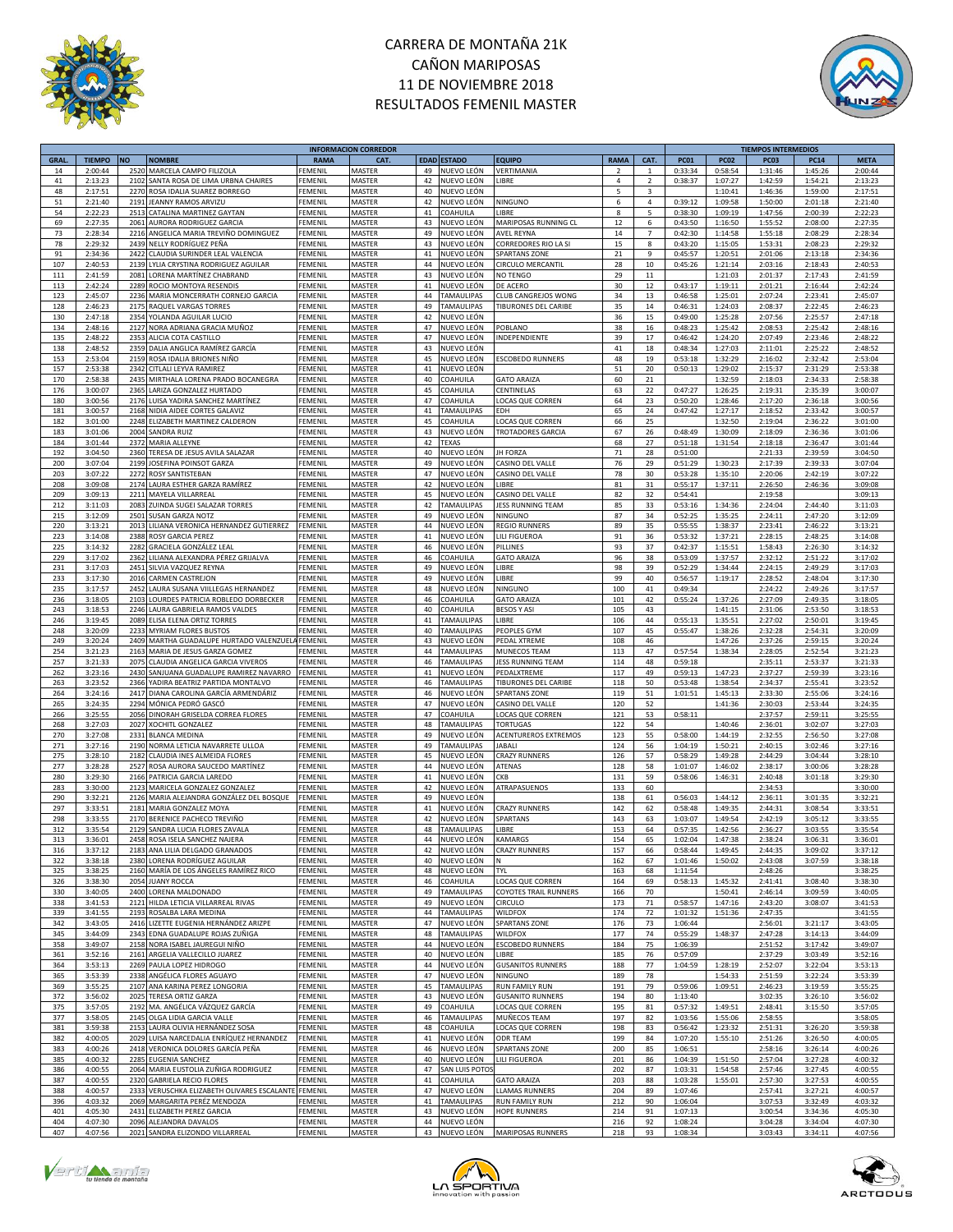



|       |            |                                      |             | <b>INFORMACION CORREDOR</b> |  |                    |                           |             |      | <b>TIEMPOS INTERMEDIOS</b> |             |                  |             |             |  |
|-------|------------|--------------------------------------|-------------|-----------------------------|--|--------------------|---------------------------|-------------|------|----------------------------|-------------|------------------|-------------|-------------|--|
| GRAL. | TIEMPO NO  | <b>NOMBRE</b>                        | <b>RAMA</b> | CAT.                        |  | <b>EDAD ESTADO</b> | <b>EQUIPO</b>             | <b>RAMA</b> | CAT. | <b>PC01</b>                | <b>PC02</b> | PC <sub>03</sub> | <b>PC14</b> | <b>META</b> |  |
| 409   | 4:09:42    | 2015 CECILIA GOMEZ MALDONADO         | FEMENIL     | <b>MASTER</b>               |  | 47 NUEVO LEÓN      |                           | 219         | 94   | 1:12:18                    |             | 3:07:05          | 3:35:02     | 4:09:42     |  |
| 414   | 4:10:59    | 2515 BLANCA ISABEL FAISAL SIERRA     | FEMENIL     | <b>MASTER</b>               |  | 45 TAMAULIPAS      | <b>BÁJATE GORDO</b>       | 224         | 95   | 1:10:07                    |             | 3:05:55          | 3:40:20     | 4:10:59     |  |
| 419   | 4:14:05    | 2051 MARIBEL RAMIREZ NIETO           | FEMENIL     | <b>MASTER</b>               |  | NUEVO LEÓN         | <b>SCHNEIDER ELECTRIC</b> | 227         | 96   | 1:09:09                    |             | 3:03:59          | 3:36:39     | 4:14:05     |  |
| 420   | 4:14:44    | 2516 SANDRA ROCIO ARGUELLES NAVARRO  | FEMENIL     | <b>MASTER</b>               |  | <b>TAMAULIPAS</b>  | <b>BAJATE GORDO</b>       | 228         | 97   | 1:10:03                    |             | 3:05:54          | 3:40:23     | 4:14:44     |  |
| 427   | 4:18:46    | 2113 ARACELY CARRANZA SOTO           | FEMENIL     | <b>MASTER</b>               |  | NUEVO LEÓN         | APODACA RUNNERS           | 235         | 98   | 1:01:10                    |             | 3:13:55          | 3:01:23     | 4:18:46     |  |
| 433   | 4:39:49    | 2072 ADRIANA LISET CEPEDA GARONA     | FEMENIL     | <b>MASTER</b>               |  | 45 NUEVO LEÓN      |                           | 238         | 99   | 1:11:13                    |             | 3:23:01          | 3:55:39     | 4:39:49     |  |
| 434   | 4:39:51    | 2073 MARIA JUAREZ VERASTEGUI         | FEMENIL     | <b>MASTER</b>               |  | NUEVO LEÓN         |                           | 239         | 100  | 1:11:18                    |             | 3:18:58          | 3:56:16     | 4:39:51     |  |
| 442   | 5:05:26    | 2034 GRISELDA JUÁREZ CASTILLO        | FEMENIL     | <b>MASTER</b>               |  | <b>TAMAULIPAS</b>  | <b>BATMAN RUNNERS</b>     | 243         | 101  | 1:07:50                    |             | 3:32:13          | 4:21:47     | 5:05:26     |  |
| 443   | 5:20:05    | 2086 BRENDA ALEJANDRA VACA CAMPUZANO | FEMENIL     | MASTER                      |  | <b>TAMAULIPAS</b>  | <b>XOLOS RUNNING CLUB</b> | 244         | 102  | 1:12:51                    |             | 3:31:15          | 4:21:04     | 5:20:05     |  |
| 446   | <b>DNF</b> | 2503 MARTHA RAQUEL CARRANCO GARCIA   | FEMENIL     | <b>MASTER</b>               |  | NUEVO LEÓN         | <b>SPARTANS ZONE</b>      | 246         | 103  | 0:26:54                    | 1:09:24     |                  | 3:50:53     |             |  |
| 451   | <b>DNS</b> | 2065 IVETTE HERNÁNDEZ MARTÍNEZ       | FEMENIL     | <b>MASTER</b>               |  | 46 NUEVO LEÓN      | <b>KATUS</b>              | 248         | 104  |                            |             |                  |             |             |  |
| 453   | <b>DNS</b> | 2084 OLGA RUTH MENDOZA ALFARO        | FEMENIL     | <b>MASTER</b>               |  | NUEVO LEÓN         | <b>GUSANITO RUNNERS</b>   | 250         | 105  |                            |             |                  |             |             |  |
| 455   | <b>DNS</b> | 2122 TERESA VERDUZCO                 | FEMENIL     | <b>MASTER</b>               |  | 41 NUEVO LEÓN      | IRUN4UTM                  | 251         | 106  |                            |             |                  |             |             |  |
| 457   | <b>DNS</b> | 2142 MARIA DEL CARMEN GARCIA GARCIA  | FEMENIL     | <b>MASTER</b>               |  | 42 TAMAULIPAS      | LIBRE                     | 252         | 107  |                            |             |                  |             |             |  |
| 459   | <b>DNS</b> | 2165 JAZMÍN LIZETTE LÓPEZ            | FEMENIL     | <b>MASTER</b>               |  | 42 NUEVO LEÓN      |                           | 254         | 108  |                            |             |                  |             |             |  |
| 461   | <b>DNS</b> | 2171 CHANTAL CONSTANTE JAUREGUI      | FEMENIL     | <b>MASTER</b>               |  | 40 NUEVO LEÓN      |                           | 256         | 109  |                            |             |                  |             |             |  |
| 469   | <b>DNS</b> | 2242 TETÉ DE LA GARZA                | FEMENIL     | <b>MASTER</b>               |  | 47 NUEVO LEÓN      | <b>CASINO DEL VALLE</b>   | 259         | 110  |                            |             |                  |             |             |  |





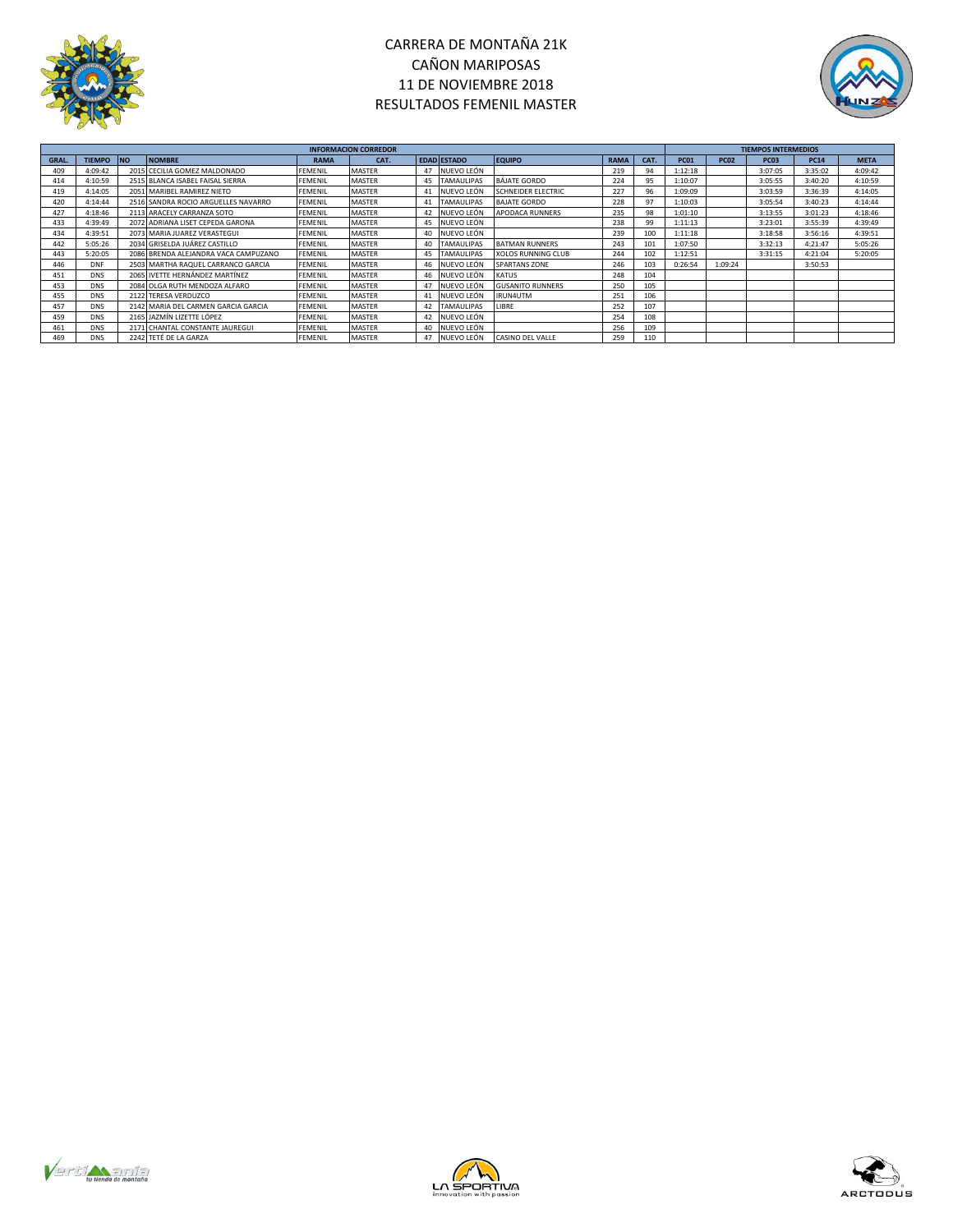



|             |               |           |                                           | <b>INFORMACION CORREDOR</b> |           |    |                    |                                 |             |                | <b>TIEMPOS INTERMEDIOS</b> |             |             |             |             |
|-------------|---------------|-----------|-------------------------------------------|-----------------------------|-----------|----|--------------------|---------------------------------|-------------|----------------|----------------------------|-------------|-------------|-------------|-------------|
| <b>GRAL</b> | <b>TIEMPO</b> | <b>NO</b> | <b>NOMBRE</b>                             | <b>RAMA</b>                 | CAT.      |    | <b>EDAD ESTADO</b> | <b>EQUIPO</b>                   | <b>RAMA</b> | CAT.           | <b>PC01</b>                | <b>PC02</b> | <b>PC03</b> | <b>PC14</b> | <b>META</b> |
| 56          | 2:22:39       | 2386      | OLEGARIA MORALES AVILA                    | <b>FEMENIL</b>              | VETERANOS | 53 |                    | SAN LUIS POTOS FITCAMP MILITARY | -9          | $\mathbf{1}$   | 0:41:44                    | 1:12:50     | 1:50:57     | 2:03:49     | 2:22:39     |
| 84          | 2:30:12       | 2263      | MARIA ANGELICA MORA SANCHEZ               | <b>FEMENIL</b>              | VETERANOS | 56 | <b>TAMAULIPAS</b>  | LIBRE                           | 20          | 2              | 0:44:16                    | 1:16:32     | 1:56:36     | 2:09:23     | 2:30:12     |
| 95          | 2:37:31       | 2019      | MA TARESA SALAS MARTINEZ                  | <b>FEMENIL</b>              | VETERANOS | 55 | NUEVO LEÓN         | TWO CRAYCY HARD CHRO            | 24          | $\mathbf{3}$   | 0:44:43                    |             | 2:01:20     | 2:16:11     | 2:37:31     |
| 122         | 2:44:44       | 2345      | SONIA JUAREZ QUIJADA                      | <b>FEMENIL</b>              | VETERANOS | 50 | NUEVO LEÓN         |                                 | 33          | $\overline{a}$ | 0:51:27                    | 1:26:20     | 2:08:09     |             | 2:44:44     |
| 143         | 2:50:01       | 2461      | <b>IRENE MEESTER SOLIS</b>                | <b>FEMENIL</b>              | VETERANOS | 52 | <b>HOLANDA</b>     | <b>KAMARGS</b>                  | 43          | -5             | 0:45:45                    | 1:21:31     | 2:00:10     | 2:21:59     | 2:50:01     |
| 154         | 2:53:10       | 2068      | PATRICIA BERTAUD ESCOBEDO                 | <b>FEMENIL</b>              | VETERANOS | 55 | NUEVO LEÓN         | LIBRE                           | 49          | 6              | 0:49:52                    | 1:28:13     | 2:10:35     | 2:28:02     | 2:53:10     |
| 161         | 2:55:09       | 2209      | DORA ELSA GONZÁLEZ SALAS                  | <b>FEMENIL</b>              | VETERANOS | 54 | NUEVO LEÓN         |                                 | 55          | $\overline{7}$ | 0:49:39                    | 1:26:38     | 2:10:11     | 2:28:51     | 2:55:09     |
| 188         | 3:04:05       | 2312      | ELY MARTINEZ MIRELES                      | <b>FEMENIL</b>              | VETERANOS | 55 | NUEVO LEÓN         | NO.                             | 69          | 8              | 0:50:36                    | 1:30:04     | 2:18:13     | 2:36:13     | 3:04:05     |
| 195         | 3:05:48       | 2275      | ALEJANDRA GUTIÉRREZ CARRASCO              | <b>FEMENIL</b>              | VETERANOS | 50 | NUEVO LEÓN         | CASINO DEL VALLE                | 73          | 9              | 0:54:46                    | 1:36:59     | 2:22:02     | 2:40:01     | 3:05:48     |
| 204         | 3:07:47       | 2437      | <b>KENNA KINSLOW TEEL</b>                 | <b>FEMENIL</b>              | VETERANOS | 57 | COAHUILA           | <b>CORREDORES CAT</b>           | 79          | 10             |                            | 1:34:12     | 2:20:26     | 2:44:31     | 3:07:47     |
| 224         | 3:14:24       | 2063      | ESMERALDA VALERIO FLORES                  | <b>FEMENIL</b>              | VETERANOS | 55 | COAHUILA           | LOCAS QUE CORREN                | 92          | 11             |                            | 1:31:57     | 2:23:10     | 2:46:39     | 3:14:24     |
| 250         | 3:20:27       | 2265      | MARTHA OFELIA CANTU HERNANDEZ             | <b>FEMENIL</b>              | VETERANOS | 58 | NUEVO LEÓN         |                                 | 109         | 12             | 0:58:09                    | 1:42:26     | 2:32:16     | 2:51:38     | 3:20:27     |
| 260         | 3:22:21       | 2414      | SUSANA PALACIOS GONZALEZ                  | <b>FEMENIL</b>              | VETERANOS | 51 | COAHUILA           | LOCASQUECORREN                  | 116         | 13             |                            | 1:40:15     | 2:33:01     | 2:53:02     | 3:22:21     |
| 279         | 3:29:23       | 2264      | IRMA DELIA DE LA CRUZ FLORES              | <b>FEMENIL</b>              | VETERANOS | 64 | <b>TAMAULIPAS</b>  | LIBRE                           | 130         | 14             |                            | 1:45:48     | 2:41:32     | 3:02:22     | 3:29:23     |
| 282         | 3:29:39       | 2030      | ALMA LIDIA IPIÑA MARTINEZ                 | <b>FEMENIL</b>              | VETERANOS | 51 | <b>TAMAULIPAS</b>  | <b>BATMAN RUNNERS TEAM</b>      | 132         | 15             |                            | 1:39:02     | 2:35:20     | 3:01:28     | 3:29:39     |
| 284         | 3:30:34       | 2115      | ROCÍO AGUILAR ZAMARRIPA                   | <b>FEMENIL</b>              | VETERANOS | 53 | NUEVO LEÓN         | ATRAPASUENOS                    | 134         | 16             | 1:01:17                    | 1:43:54     | 2:35:02     | 3:02:19     | 3:30:34     |
| 287         | 3:31:34       | 2157      | HILDA LETICIA PRADO GUARDIOLA             | <b>FEMENIL</b>              | VETERANOS | 56 | <b>TAMAULIPAS</b>  | <b>CORREDORES DE LOS 2</b>      | 136         | 17             | 1:04:32                    | 1:50:15     | 2:41:27     | 3:04:10     | 3:31:34     |
| 288         | 3:31:56       | 2349      | LORENA EDITH SANTOS VALLE                 | <b>FEMENIL</b>              | VETERANOS | 52 | TAMAULIPAS         |                                 | 137         | 18             |                            | 1:45:23     | 2:39:54     | 3:02:12     | 3:31:56     |
| 302         | 3:34:54       | 2024      | <b>NORA FAJARDO</b>                       | <b>FEMENIL</b>              | VETERANOS | 50 | <b>TAMAULIPAS</b>  | LIBRE                           | 145         | 19             | 0:59:40                    | 1:47:14     | 2:42:27     | 3:06:00     | 3:34:54     |
| 303         | 3:34:56       | 2346      | AURELIA MACÍAS VÁZQUEZ                    | <b>FEMENIL</b>              | VETERANOS | 59 | <b>TAMAULIPAS</b>  | <b>WILDFOX</b>                  | 146         | 20             |                            | 1:41:26     | 2:36:31     | 3:02:17     | 3:34:56     |
| 319         | 3:37:51       | 2178      | DORA MARIA CALZONCIT REYES                | <b>FEMENIL</b>              | VETERANOS | 57 | COAHUILA           | <b>BREWERS</b>                  | 160         | 21             | 1:00:37                    | 1:47:51     | 2:41:38     | 3:05:43     | 3:37:51     |
| 333         | 3:40:53       | 2177      | YUVISELA PADILLA LUNA                     | <b>FEMENIL</b>              | VETERANOS | 54 | COAHUILA           | <b>LOCAS QUE CORREN</b>         | 168         | 22             |                            | 1:47:48     | 2:43:48     | 3:09:17     | 3:40:53     |
| 337         | 3:41:51       | 2070      | GENOVEVA CORNEJO LIMA                     | <b>FEMENIL</b>              | VETERANOS | 54 | NUEVO LEÓN         | <b>KAKTUS</b>                   | 172         | 23             |                            | 1:46:48     | 2:41:03     | 3:09:53     | 3:41:51     |
| 348         | 3:44:38       | 2261      | OLIVIA DEL CARMEN MENDOZA CADENA          | <b>FEMENIL</b>              | VETERANOS | 55 | NUEVO LEÓN         | <b>GUSANITO RUNNERS</b>         | 179         | 24             | 1:02:58                    | 1:53:56     | 2:49:40     | 3:16:17     | 3:44:38     |
| 352         | 3:46:43       | 2082      | ANA LAURA RODRÍGUEZ ALVAREZ               | <b>FEMENIL</b>              | VETERANOS | 54 | COAHUILA           | LOCAS QUE CORREN                | 181         | 25             | 0:52:52                    | 1:45:17     | 2:40:48     | 3:13:00     | 3:46:43     |
| 363         | 3:53:07       | 2050      | <b>LYDIA PATRICIA</b>                     | <b>FEMENIL</b>              | VETERANOS | 54 | NUEVO LEÓN         | <b>GUSANITOS RUNNERS</b>        | 187         | 26             | 1:05:05                    | 1:54:38     | 2:52:02     | 3:22:42     | 3:53:07     |
| 376         | 3:57:05       | 2219      | FRANCISCA LUCIO MORENO                    | <b>FEMENIL</b>              | VETERANOS | 57 | COAHUILA           | <b>LOCAS QUE CORREN</b>         | 196         | 27             | 0:56:39                    | 1:49:48     | 2:48:45     | 3:15:43     | 3:57:05     |
| 389         | 4:00:58       | 2334      | LYDIA MARTINEZ VILLANUEVA                 | FEMENIL                     | VETERANOS | 53 | NUEVO LEÓN         | <b>LLAMAS RUNERS</b>            | 205         | 28             | 1:07:58                    |             | 2:57:42     | 3:27:31     | 4:00:58     |
| 393         | 4:01:43       | 2200      | CLAUDIA ELENA CUEVAS MARTINEZ             | <b>FEMENIL</b>              | VETERANOS | 52 | COAHUILA           |                                 | 209         | 29             | 1:09:17                    |             | 3:02:06     | 3:32:36     | 4:01:43     |
| 402         | 4:05:30       | 2504      | BERTHA MARIA MARTINEZ RODRIGUEZ           | <b>FEMENIL</b>              | VETERANOS | 63 | NUEVO LEÓN         | <b>ESCOBEDO RUNNERS</b>         | 215         | 30             | 1:07:07                    |             | 3:00:59     | 3:34:40     | 4:05:30     |
| 410         | 4:09:42       | 2436      | MANUELA LLANAS SILVA                      | <b>FEMENIL</b>              | VETERANOS | 50 | NUEVO LEÓN         |                                 | 220         | 31             | 1:12:12                    |             | 3:07:02     | 3:34:56     | 4:09:42     |
| 411         | 4:09:42       | 2442      | ANA ALICIA ARANDA MONTES                  | <b>FEMENIL</b>              | VETERANOS | 51 | NUEVO LEÓN         |                                 | 221         | 32             | 1:12:23                    |             | 3:06:49     |             | 4:09:42     |
| 416         | 4:11:56       | 2293      | BEATRÍZ AGUIRRE HERNANDEZ                 | <b>FEMENIL</b>              | VETERANOS | 52 | COAHUILA           | <b>LOCAS QUE CORREN</b>         | 226         | 33             | 1:08:08                    |             | 3:04:17     | 3:38:38     | 4:11:56     |
| 424         | 4:15:53       | 2290      | MARÍA GUADALUPE RIVERA VÁZQUEZ            | <b>FEMENIL</b>              | VETERANOS | 54 | NUEVO LEÓN         | <b>ODR TEAM</b>                 | 232         | 34             | 1:03:21                    | 1:51:38     | 3:01:40     | 3:43:52     | 4:15:53     |
| 426         | 4:18:31       | 2292      | HERLINDA ISABEL JUÁREZ DE LA ROSA         | <b>FEMENIL</b>              | VETERANOS | 53 | COAHUILA           | <b>LOCAS QUE CORREN</b>         | 234         | 35             | 1:08:10                    |             | 3:05:36     | 3:40:16     | 4:18:31     |
| 438         | 4:49:15       | 2128      | SONNY RODRIGUEZ GARZA                     | <b>FEMENIL</b>              | VETERANOS | 50 | COAHUILA           | <b>LOCAS QUE CORREN</b>         | 241         | 36             | 1:18:52                    |             | 3:43:49     | 4:12:03     | 4:49:15     |
| 452         | <b>DNS</b>    | 2071      | <b>MARTHA GARZA GARCIA</b>                | <b>FEMENIL</b>              | VETERANOS | 53 | NUEVO LEÓN         | <b>KAKTUS</b>                   | 249         | 37             |                            |             |             |             |             |
| 468         | <b>DNS</b>    |           | 2235 MARIA DEL ROSARIO GALLEGOS MONSIVAIS | <b>FEMENIL</b>              | VETERANOS | 60 | COAHUILA           | SAN ISIDRO                      | 258         | 38             |                            |             |             |             |             |





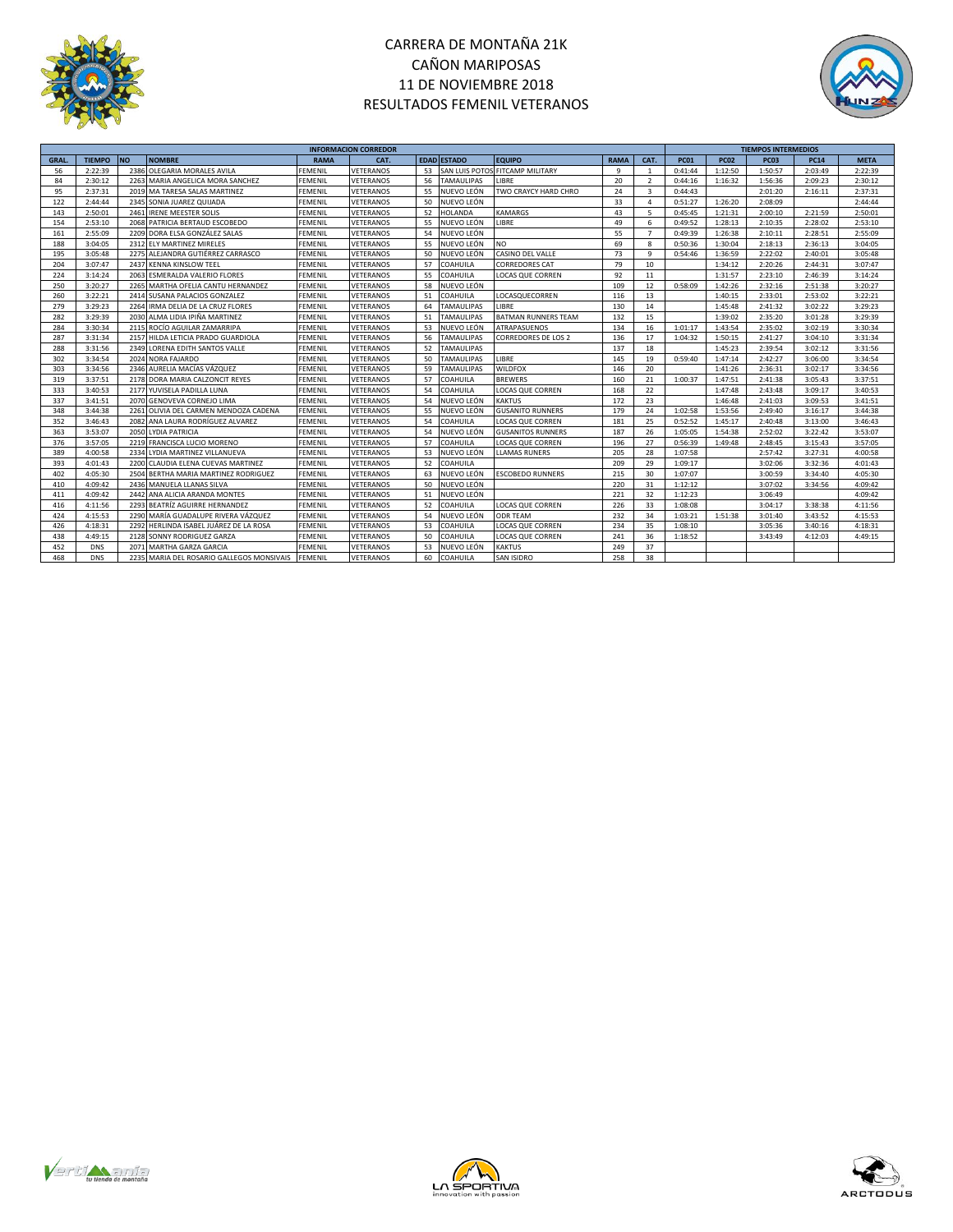

# CARRERA DE MONTAÑA 21K CAÑON MARIPOSAS 11 DE NOVIEMBRE 2018 RESULTADOS VARONIL LIBRE



|                         |               |           |                                              |                | <b>INFORMACION CORREDOR</b> |             |                          |                          |                |                         |             |             | <b>TIEMPOS INTERMEDIOS</b> |             |             |
|-------------------------|---------------|-----------|----------------------------------------------|----------------|-----------------------------|-------------|--------------------------|--------------------------|----------------|-------------------------|-------------|-------------|----------------------------|-------------|-------------|
| <b>GRAL</b>             | <b>TIEMPO</b> | <b>NO</b> | <b>NOMBRE</b>                                | <b>RAMA</b>    | CAT.                        | <b>EDAD</b> | <b>ESTADO</b>            | <b>EQUIPO</b>            | <b>RAMA</b>    | CAT.                    | <b>PC01</b> | <b>PC02</b> | <b>PC03</b>                | <b>PC14</b> | <b>META</b> |
| -1                      | 1:29:23       | 2001      | FERNANDO AZAEL MEJIA GONZALEZ                | VARONIL        | <b>IBRE</b>                 | 26          | <b>JALISCO</b>           | VERTIMANIA               | 1              | $\mathbf{1}$            | 0:26:22     | 0:45:23     | 1:09:55                    | 1:24:14     | 1:29:23     |
| $\overline{2}$          | 1:41:31       | 2012      | JUAN CESAR RODRIGUEZ MOLINA                  | VARONIL        | LIBRE                       | 28          | NUEVO LEÓN               | <b>RAMOS SPORT</b>       | $\overline{2}$ | $\overline{2}$          | 0:28:18     | 0:48:37     | 1:15:52                    | 1:26:53     | 1:41:31     |
| $\overline{\mathbf{3}}$ | 1:42:17       | 2039      | NICOLÁS DEL ÁNGEL HERNANDEZ                  | VARONII        | <b>IBRE</b>                 | 37          | NUEVO LEÓN               | DEL-SAG                  | 3              | $\overline{\mathbf{3}}$ | 0:28:41     | 0:49:56     | 1:18:24                    | 1:27:38     | 1:42:17     |
|                         |               |           |                                              |                |                             |             |                          |                          |                |                         |             |             |                            |             |             |
| $\overline{7}$          | 1:54:51       | 2110      | SERVANDO DE LA CRUZ CRUZ                     | VARONIL        | <b>IBRE</b>                 | 34          | <b>TAMAULIPAS</b>        | PEOPLES GYM              | $\overline{7}$ | 4                       | 0:31:52     | 0:55:12     | 1:29:46                    | 1:39:29     | 1:54:51     |
| 9                       | 1:55:28       | 2238      | JULIO CESAR VALERO BARRON                    | VARONIL        | <b>IBRE</b>                 | 31          | NUEVO LEÓN               | <b>IIBRF</b>             | 8              | 5                       |             | 1:00:00     | 1:29:51                    | 1:39:53     | 1:55:28     |
| 13                      | 2:00:23       | 2449      | ALFREDO IGNACIO ARRIAGA MORENO               | VARONIL        | LIBRE                       | 38          | NUEVO LEÓN               | LLAMAS RUNNERS           | 12             | 6                       | 0:31:49     | 0:56:39     | 1:32:06                    | 1:45:14     | 2:00:23     |
| 15                      | 2:01:13       | 2234      | CECILIO RIOS MORA                            | VARONIL        | LIBRE                       | 36          | COAHUILA                 | CORREDORES DEL LAGO      | 13             | $\overline{7}$          | 0:33:41     | 0:59:04     | 1:34:41                    | 1:45:03     | 2:01:13     |
| 20                      | 2:03:29       | 2011      | JORGE LUS ZANELLA OLVERA                     | VARONIL        | LIBRE                       | 39          | NUEVO LEÓN               | LIBRE                    | 17             | 8                       | 0:35:31     | 1:01:27     | 1:33:39                    | 1:46:29     | 2:03:29     |
|                         |               |           |                                              |                |                             |             |                          |                          |                |                         |             |             |                            |             |             |
| $21\,$                  | 2:03:34       | 2464      | JOSE VICENTE PASTUÑA                         | VARONIL        | LIBRE                       | 27          | NUEVO LEÓN               | LIBRE                    | 18             | 9                       | 0:33:00     | 0:59:18     | 1:32:31                    | 1:42:38     | 2:03:34     |
| 22                      | 2:04:04       | 2221      | PABLO FERRARA SARO                           | VARONIL        | LIBRE                       | 26          | NUEVO LEÓN               | MARTES DE CHIPINQUE      | 19             | 10                      | 0:35:20     |             | 1:31:37                    | 1:46:36     | 2:04:04     |
| 27                      | 2:12:21       | 2255      | MARTIN ELISEO OLVERA ORTÍZ                   | VARONII        | LIBRE                       | 29          | <b>TAMAULIPAS</b>        | SIGLO XXI                | 24             | $11\,$                  | 0:36:28     | 1:05:06     | 1:43:05                    | 1:53:00     | 2:12:21     |
| 28                      | 2:12:27       | 2459      | OSCAR SANTOS GARZA                           | VARONII        | LIBRE                       | 39          | NUEVO LEÓN               | KAMARGS                  | 25             | 12                      | 0:39:00     | 1:07:58     | 1:42:40                    | 1:53:29     | 2:12:27     |
| 29                      | 2:12:29       | 2120      | JOSE ALEJANDRO LEON PIMENTEL                 | VARONIL        | LIBRE                       | 16          | <b>TAMAULIPAS</b>        | PEOPLES GYM              | 26             | 13                      | 0:38:19     | 1:07:03     | 1:41:48                    | 1:53:16     | 2:12:29     |
|                         |               | 2455      |                                              |                |                             | 28          | NUEVO LEÓN               |                          |                |                         |             |             |                            |             | 2:12:30     |
| 31                      | 2:12:30       |           | JOSE EMANUEL MIRELES LÓPEZ                   | VARONIL        | LIBRE                       |             |                          | <b>KAMARGS</b>           | 28             | 14                      |             | 1:08:16     | 1:43:04                    | 1:55:04     |             |
| 33                      | 2:12:36       | 2254      | MAURICIO GARZA BULNES                        | VARONIL        | LIBRE                       | 37          | NUEVO LEÓN               | CASINO DEL VALLE         | 30             | 15                      | 0:36:25     | 1:04:54     | 1:41:16                    | 1:53:41     | 2:12:36     |
| 38                      | 2:13:02       | 2350      | BENJAMIN ZAVALA RODRIGUEZ                    | VARONIL        | LIBRE                       | 38          | SAN LUIS POTC            | LIBRE                    | 35             | 16                      | 0:35:27     | 1:03:43     | 1:41:06                    | 1:53:13     | 2:13:02     |
| 44                      | 2:15:47       | 2401      | ANGEL RIVERA                                 | VARONIL        | LIBRE                       | 39          | NUEVO LEÓN               | <b>CLINICA EVEREST</b>   | 40             | 17                      | 0:40:55     | 1:09:46     | 1:42:52                    | 1:54:40     | 2:15:47     |
| 47                      | 2:17:39       | 2465      | DANIEL CERDA COVARRUBIAS                     | VARONIL        | LIBRE                       | 28          | NUEVO LEÓN               | MONTERREY                | 43             | $18\,$                  | 0:37:54     | 1:07:21     | 1:42:55                    | 1:55:13     | 2:17:39     |
|                         |               |           |                                              |                |                             |             |                          |                          |                |                         |             |             |                            |             |             |
| 49                      | 2:21:22       | 2225      | MIGUEL ANGEL DE LA CRUZ CRUZ                 | VARONIL        | LIBRE                       | 28          | <b>TAMAULIPAS</b>        | PEOPLES GYM              | 44             | 19                      | 0:41:32     | 1:10:21     | 1:49:08                    | 2:01:05     | 2:21:22     |
| 50                      | 2:21:38       | 2454      | OSCAR ERNESTO ROJAS HERNANDEZ                | VARONIL        | LIBRE                       | 31          | VERACRUZ                 | LIBRE                    | 45             | 20                      | 0:44:21     | 1:14:46     | 1:49:39                    | 2:01:10     | 2:21:38     |
| 55                      | 2:22:35       | 2228      | SILVANO VICTOR PEREZ GARCIA                  | VARONIL        | LIBRE                       | 15          | <b>TAMAULIPAS</b>        | PEOPLES GYM              | 47             | 21                      | 0:39:34     | 1:10:18     | 1:45:47                    | 1:58:13     | 2:22:35     |
| 57                      | 2:22:42       |           | 2237 BERNABE JUAREZ TEXCO                    | VARONIL        | LIBRE                       | 30          | <b>TAMAULIPAS</b>        | CANGREJOS WONG           | 48             | 22                      | 0:39:41     |             | 1:48:55                    | 2:01:14     | 2:22:42     |
| 59                      | 2:22:58       | 2379      | DIEGO ANDRES ANDRES AGUILAR PEÑA             | VARONIL        | LIBRE                       | 33          | NUEVO LEÓN               | <b>ALFA RUNNERS</b>      | 49             | 23                      | 0:41:36     | 1:12:06     | 1:47:08                    | 2:00:56     | 2:22:58     |
|                         |               |           |                                              |                |                             |             |                          |                          |                |                         |             |             |                            |             |             |
| 62                      | 2:23:15       | 2314      | HUGO HUMBERTO MALDONADO HERRERA              | VARONIL        | <b>IBRE</b>                 | 37          | NUEVO LEÓN               | DE ACERO                 | 52             | 24                      | 0:50:02     | 1:19:14     | 1:51:37                    | 2:04:40     | 2:23:15     |
| 63                      | 2:23:17       | 2215      | JAVIER TORRES LÓPEZ                          | VARONIL        | LIBRE                       | 24          | NUEVO LEÓN               |                          | 53             | 25                      | 0:38:46     | 1:10:25     | 1:47:32                    | 2:03:58     | 2:23:17     |
| 66                      | 2:25:54       | 2348      | IVAN ERNESTO BERROTERAN ARAGON               | VARONIL        | <b>IBRE</b>                 | 34          | NUEVO LEÓN               |                          | 55             | 26                      | 0:45:22     | 1:18:42     | 1:55:37                    | 2:06:54     | 2:25:54     |
| 68                      | 2:27:30       | 2463      | MARTIN ALMANZA RODRIGUEZ                     | VARONIL        | LIBRE                       | 39          | NUEVO LEÓN               | LIBRE                    | 57             | 27                      | 0:44:04     | 1:16:03     | 1:55:36                    | 2:07:12     | 2:27:30     |
| 74                      | 2:29:00       | 2186      | RICARDO NOE RANGEL GARCÍA                    | VARONIL        | LIBRE                       | 15          | TAMAULIPAS               | MUNECOS TEAM             | 60             | 28                      | 0:42:01     | 1:13:25     | 1:54:02                    | 2:06:41     | 2:29:00     |
| 83                      |               | 2441      |                                              |                |                             | 34          | <b>TAMAULIPAS</b>        | LIBRE                    |                |                         |             |             |                            |             |             |
|                         | 2:29:59       |           | ENRIQUE MUÑOZ IRACHETA                       | VARONIL        | <b>IBRE</b>                 |             |                          |                          | 64             | 29                      | 0:40:09     | 1:14:13     | 1:52:47                    | 2:05:03     | 2:29:59     |
| 86                      | 2:31:17       | 2052      | JULIAN CARRILLO GARCIA                       | VARONIL        | <b>IBRE</b>                 | 25          | NUEVO LEÓN               | <b>ODR TEAM</b>          | 66             | 30                      | 0:44:27     | 1:15:59     | 1:53:58                    | 2:08:38     | 2:31:17     |
| 87                      | 2:31:17       | 2336      | BARDO JOSAPHAT ESTRADA VAZQUEZ               | VARONIL        | LIBRE                       | 26          | <b>TAMAULIPAS</b>        | <b>RAPTORS</b>           | 67             | 31                      | 0:48:06     | 1:20:25     | 1:58:05                    | 2:12:33     | 2:31:17     |
| 88                      | 2:32:23       | 2253      | MARCELO JOSE GARZA GOMEZ                     | VARONIL        | LIBRE                       | 23          | NUEVO LEÓN               | CASINO DEL VALLE         | 68             | 32                      |             | 1:14:49     | 1:55:45                    | 2:09:54     | 2:32:23     |
| 89                      | 2:32:41       | 2095      | EDUARDO JAVIER MACIAS SANCHEZ                | VARONIL        | LIBRE                       | 38          | TAMAULIPAS               | YCANS                    | 69             | 33                      | 0:43:35     | 1:16:37     | 1:58:21                    | 2:11:45     | 2:32:41     |
|                         |               | 2090      | MICHAEL HERNANDEZ                            | <b>VARONIL</b> | <b>IBRE</b>                 | 35          |                          |                          |                |                         |             |             |                            |             |             |
| 93                      | 2:36:14       |           |                                              |                |                             |             | TEXAS                    |                          | $71\,$         | 34                      | 0:47:58     | 1:21:41     | 1:59:59                    | 2:15:36     | 2:36:14     |
| 97                      | 2:38:08       | 2076      | JOSE ROBERTO MORADO ROSALES                  | VARONIL        | LIBRE                       | 28          | <b>TAMAULIPAS</b>        | JESS RUNNING TEAM        | 72             | 35                      | 0:46:35     | 1:20:33     | 2:00:43                    | 2:15:43     | 2:38:08     |
| 99                      | 2:38:36       | 2301      | CARLOS ALEJANDRO URIBE GARCÍA                | VARONII        | LIBRE                       | 25          | NUEVO LEÓN               |                          | 74             | 36                      | 0:50:43     | 1:28:25     | 2:08:32                    | 2:20:17     | 2:38:36     |
| 102                     | 2:39:13       | 2241      | SERGIO IBARRA GONZALEZ                       | VARONII        | <b>IBRE</b>                 | 33          | <b>TAMAULIPAS</b>        | CANGREJOS WONG           | 75             | 37                      | 0:44:12     | 1:20:07     | 2:03:24                    | 2:17:35     | 2:39:13     |
| 103                     | 2:39:19       | 2098      | JUAN LEONARDO ARTEAGA RAMIREZ                | VARONIL        | LIBRE                       | 37          | NUEVO LEÓN               | ATHLETIC GYM SPINNIN     | 76             | 38                      | 0:50:32     | 1:24:40     | 2:05:42                    |             | 2:39:19     |
| 106                     | 2:40:52       | 2146      | MANUEL ALEJANDRO CASTILLO REYES              | VARONIL        | LIBRE                       | 31          | NUEVO LEÓN               | CIMARRONES               | 79             | 39                      | 0:43:31     | 1:18:52     | 2:03:31                    | 2:18:38     | 2:40:52     |
|                         |               |           |                                              |                |                             |             |                          |                          |                |                         |             |             |                            |             |             |
| 108                     | 2:40:59       | 2323      | JOSE ANTONIO RODRIGUEZ GALLEGOS              | VARONIL        | LIBRE                       | 35          | NUEVO LEÓN               | GORILAS                  | 80             | 40                      | 0:46:17     | 1:22:12     | 2:02:22                    | 2:19:36     | 2:40:59     |
| 110                     | 2:41:26       | 2305      | CRISTIAN YORDI GUERRERO ROMO                 | VARONIL        | LIBRE                       | 36          | NUEVO LEÓN               | LIBRE                    | 82             | 41                      | 0:47:52     | 1:22:00     | 2:04:34                    | 2:19:05     | 2:41:26     |
| 112                     | 2:42:20       | 2260      | MARIO ADRIEL GUERRA ARELLANO                 | VARONIL        | LIBRE                       | 39          | COAHUILA                 |                          | 83             | 42                      | 0:45:37     | 1:19:20     | 2:02:28                    | 2:18:55     | 2:42:20     |
| 121                     | 2:44:43       | 2399      | FRANCISCO EMMANUEL INFANTE HERNANDEZ VARONIL |                | LIBRE                       | 35          | COAHUILA                 | <b>GATO ARAIZA</b>       | 89             | 43                      | 0:50:45     | 1:25:55     | 2:07:37                    | 2:23:23     | 2:44:43     |
| 124                     | 2:45:16       | 2079      | RONALDO SÁNCHEZ                              | VARONIL        | LIBRE                       | 18          | <b>TAMAULIPAS</b>        | <b>MATAMOROS</b>         | 90             | 44                      | 0:51:38     | 1:28:05     | 2:09:47                    | 2:22:31     | 2:45:16     |
|                         |               |           |                                              |                |                             |             |                          |                          |                |                         |             |             |                            |             |             |
| 125                     | 2:45:36       | 2257      | ARTURO GONZÁLEZ CASTAÑÓN                     | VARONIL        | LIBRE                       | 38          | COAHUILA                 | <b>GATO ARAIZA</b>       | 91             | 45                      | 0:50:47     | 1:25:52     | 2:07:43                    | 2:22:48     | 2:45:36     |
| 126                     | 2:46:17       | 2218      | ISAAC DANIEL CORDOBA RAMIRES                 | VARONIL        | LIBRE                       | 30          | NUEVO LEÓN               |                          | 92             | 46                      |             | 1:26:49     | 2:08:09                    | 2:23:51     | 2:46:17     |
| 132                     | 2:47:48       | 2432      | EDGAR JESUS ROMERO MORENO                    | VARONIL        | LIBRE                       | 36          | MICHOACÁN                | <b>MARIO BROS</b>        | 95             | 47                      | 0:46:46     | 1:25:19     | 2:08:42                    | 2:23:49     | 2:47:48     |
| 141                     | 2:49:36       | 2531      | ELIAS ALONSO MARTINEZ WADGYMAR               | VARONIL        | LIBRE                       | 27          | NUEVO LEÓN               | LA JAURIA                | 99             | 48                      | 0:45:03     | 1:17:40     | 1:58:14                    | 2:16:52     | 2:49:36     |
| 144                     | 2:50:04       | 2217      | MANUEL ALEJANDRO VILLARREAL GONZALEZ         | VARONIL        | <b>IBRE</b>                 | 33          | NUEVO LEÓN               |                          | 101            | 49                      |             | 1:26:54     | 2:09:52                    | 2:27:13     | 2:50:04     |
|                         |               |           |                                              |                |                             |             |                          |                          |                |                         |             |             |                            |             |             |
| 147                     | 2:50:53       | 2378      | ROLANDO NATIVIDAD PACHECO MONTOYA            | VARONIL        | LIBRE                       | 38          | NUEVO LEÓN               |                          | 103            | 50                      | 0:48:45     | 1:26:46     | 2:10:25                    | 2:25:03     | 2:50:53     |
| 149                     | 2:51:52       | 2172      | SERGIO COSTILLA                              | VARONIL        | LIBRE                       | 25          | TAMAULIPAS               | <b>OLYMPIA RUNNERS</b>   | 105            | 51                      |             | 1:18:35     | 2:01:31                    |             | 2:51:52     |
| 155                     | 2:53:28       | 2240      | ANGEL NOE REYES YAÑEZ                        | VARONIL        | <b>IBRE</b>                 | 27          | NUEVO LEÓN               | ONETME                   | 106            | 52                      | 0:45:34     | 1:23:17     | 2:09:55                    | 2:27:47     | 2:53:28     |
| 163                     | 2:56:19       | 2229      | SAMUEL SANCHEZ PEREZ                         | VARONIL        | LIBRE                       | 37          | <b>TAMAULIPAS</b>        | PEOPLES GYM              | 107            | 53                      | 0:50:26     |             | 2:11:53                    | 2:29:55     | 2:56:19     |
| 171                     | 2:58:43       | 2408      | LUIS MEDINA                                  | VARONIL        | <b>IBRE</b>                 | 35          | NUEVO LEÓN               | <b>REGIO RUNNERS</b>     | 111            | 54                      |             | 1:26:02     | 2:12:18                    | 2:30:34     | 2:58:43     |
|                         |               |           |                                              |                |                             |             |                          |                          |                |                         |             |             |                            |             |             |
| 175                     | 2:59:54       | 2440      | CARLOS JAVIER VILLARREAL GONZALEZ            | VARONIL        | <b>IBRE</b>                 | 37          | NUEVO LEÓN               | KARI BAILON              | 113            | 55                      | 0:45:28     | 1:21:35     | 2:07:46                    | 2:30:14     | 2:59:54     |
| 178                     | 3:00:48       | 2291      | MANUEL VÁZQUEZ                               | VARONIL        | LIBRE                       | 29          | <b>TAMAULIPAS</b>        | <b>OLIMPIA RUNNERS</b>   | 115            | 56                      | 0:52:22     | 1:31:45     | 2:18:29                    | 2:37:22     | 3:00:48     |
| 179                     | 3:00:55       | 2227      | JARED NAVARRO RUIZ                           | VARONIL        | LIBRE                       | 31          | <b><i>FAMAULIPAS</i></b> | PEOPLES GYM              | 116            | 57                      | 0:50:16     | 1:26:41     | 2:10:31                    | 2:30:19     | 3:00:55     |
| 189                     | 3:04:08       | 2147      | EDGAR DE LUNA INTERIAL                       | VARONIL        | <b>IBRE</b>                 | 27          | NUEVO LEÓN               | SCHNEIDER ELECTRIC       | 120            | 58                      | 0:42:52     | 1:28:37     | 2:19:28                    | 2:40:58     | 3:04:08     |
| 202                     | 3:07:15       | 2117      | ERIK ALEJANDRO ESTRADA MORALES               | VARONIL        | <b>IBRE</b>                 | 28          | NUEVO LEÓN               | ODR TEAM                 | 125            | 59                      | 0:53:38     | 1:31:26     | 2:19:37                    | 2:42:58     | 3:07:15     |
|                         |               |           |                                              |                |                             |             |                          |                          |                |                         |             |             |                            |             |             |
| 206                     | 3:08:46       | 2309      | RICARDO SOLIS ORTEGA                         | VARONIL        | LIBRE                       | 35          | NUEVO LEÓN               | DE ACERO                 | 126            | 60                      | 0:56:19     | 1:35:57     | 2:20:57                    | 2:39:04     | 3:08:46     |
| 207                     | 3:08:59       | 2154      | MIGUEL ANGEL LEYVA BRAVO                     | VARONII        | <b>IBRE</b>                 | 39          | NUEVO LEÓN               | <b>CRAZY RUNNER</b>      | 127            | 61                      | 0:56:16     | 1:36:12     | 2:25:07                    | 2:44:42     | 3:08:59     |
| 213                     | 3:11:24       | 2092      | JORGE ALBERTO AMARO ARROYO                   | VARONIL        | <b>IBRE</b>                 | 33          | NUEVO LEÓN               | ATHLETIC GYM SPINNIN     | 128            | 62                      | 0:56:51     | 1:38:42     | 2:25:02                    | 2:44:46     | 3:11:24     |
| 216                     | 3:12:30       | 2355      | ABEL VEGA ESCALANTE                          | VARONIL        | LIBRE                       | 39          | NUEVO LEÓN               | LIBRE                    | 129            | 63                      | 0:48:57     |             | 2:09:49                    | 2:39:16     | 3:12:30     |
| 218                     | 3:12:59       |           | 2307 OSCAR ALEJANDRO GUERRERO VILLARREAL     | VARONIL        | LIBRE                       | 26          | NUEVO LEÓN               | DE ACERO                 | 130            | 64                      |             | 1:34:40     | 2:21:05                    | 2:47:40     | 3:12:59     |
| 222                     | 3:13:38       |           | 2509 MARIAN SALAZAR GARZA                    | VARONIL        | LIBRE                       | 36          | NUEVO LEÓN               |                          | 132            | 65                      |             | 1:42:18     | 2:31:00                    | 2:48:31     | 3:13:38     |
|                         |               |           |                                              |                |                             |             |                          |                          |                |                         | 0:57:17     |             |                            |             |             |
| 234                     | 3:17:36       |           | 2008 LUIS MIGUEL SALDAÑA RAMIREZ             | VARONIL        | LIBRE                       | 34          | NUEVO LEÓN               | <b>GUSANITOS RUNNERS</b> | 135            | 66                      |             | 1:46:37     | 2:35:11                    | 2:55:46     | 3:17:36     |
| 241                     | 3:18:26       |           | 2357 VICTOR HUGO SILVA PACHICANO             | VARONIL        | LIBRE                       | 39          | NUEVO LEÓN               | LIBRE                    | 138            | 67                      |             | 1:40:11     | 2:31:29                    | 2:53:58     | 3:18:26     |
| 259                     | 3:22:12       |           | 2296 BENJAMIN ZAVALA RODRIGUEZ               | VARONIL        | LIBRE                       | 37          | NUEVO LEÓN               | LIBRE                    | 144            | 68                      | 0:56:14     | 1:40:58     | 2:32:05                    | 2:54:35     | 3:22:12     |
| 273                     | 3:27:47       | 2212      | JESUS GUADALUPE FLORES PÉREZ                 | VARONIL        | LIBRE                       | 34          | COAHUILA                 |                          | 149            | 69                      | 0:57:15     | 1:43:07     | 2:34:06                    | 2:57:40     | 3:27:47     |
| 291                     | 3:32:23       | 2231      | HUGO AGUILERA GARCIA                         | VARONIL        | LIBRE                       | 20          | NUEVO LEÓN               | TRISALMON                | 153            | 70                      | 1:06:29     |             | 2:46:46                    | 3:08:46     | 3:32:23     |
| 321                     | 3:38:16       | 2384      | MARCO HERRERA ARGUETA                        | VARONIL        | LIBRE                       | 36          | NUEVO LEÓN               |                          | 160            | $71\,$                  | 0:56:09     | 1:43:35     | 2:37:48                    | 3:06:44     | 3:38:16     |
|                         |               |           |                                              |                |                             |             |                          |                          |                |                         |             |             |                            |             |             |
| 329                     | 3:39:58       | 2220      | ISAAC TIRADO CASTAÑEDA                       | VARONIL        | LIBRE                       | 26          | NUEVO LEÓN               | TLALOC                   | 164            | $72\,$                  | 1:04:45     | 1:53:16     | 2:46:06                    | 3:19:32     | 3:39:58     |
| 332                     | 3:40:46       | 2017      | MARIO ORLANDO RAMIREZ LANDVERDE              | VARONIL        | LIBRE                       | 22          | NUEVO LEÓN               |                          | 165            | 73                      | 1:12:24     |             | 2:51:05                    | 3:14:05     | 3:40:46     |
| 340                     | 3:42:44       | 2223      | ERIK CARBAJAL TAGARA                         | VARONIL        | LIBRE                       | 25          | <b>TAMAULIPAS</b>        | PEOPLE'S GYM             | 166            | 74                      | 0:35:19     | 1:53:11     | 2:49:54                    | 3:14:47     | 3:42:44     |
| 353                     | 3:46:45       | 2179      | JUAN GOMEZ CALZONCIT                         | VARONIL        | LIBRE                       | 33          | COAHUILA                 | <b>BREWERS</b>           | 172            | 75                      | 1:00:55     | 1:50:43     | 2:44:57                    |             | 3:46:45     |
|                         | 3:46:57       |           | RUBÉN ALEJANDRO MARTÍNEZ GOVEA               | VARONIL        | <b>IBRE</b>                 |             |                          | <b>BATMAN RUNNERS</b>    |                |                         | 1:04:34     |             |                            |             | 3:46:57     |
| 354                     |               | 2033      |                                              |                |                             | 38          | TAMAULIPAS               |                          | 173            | 76                      |             |             | 2:50:33                    | 3:17:28     |             |
| 359                     | 3:51:56       | 2304      | OTONIEL TREVIÑO GARCIA                       | VARONIL        | LIBRE                       | 20          | NUEVO LEÓN               | DE ACERO                 | 175            | 77                      | 1:06:07     | 1:54:25     | 2:54:16                    | 3:20:57     | 3:51:56     |
| 360                     | 3:52:01       | 2143      | LUIS FERNANDO CRUZ CASTILLO                  | VARONIL        | LIBRE                       | 28          | TAMAULIPAS               | PEOPLES GYM              | 176            | 78                      | 1:04:01     | 1:53:13     | 2:49:56                    | 3:18:56     | 3:52:01     |
| 366                     | 3:53:49       | 2310      | JORGE ALBERTO CANALES CABALLERO              | VARONIL        | LIBRE                       | 37          | NUEVO LEÓN               | DE ACERO                 | 177            | 79                      | 1:03:38     | 1:52:32     | 2:53:16                    | 3:21:49     | 3:53:49     |
| 373                     | 3:56:30       | 2239      | MAURO MANUEL SEGURA CHÁVEZ                   | VARONIL        | LIBRE                       | 39          | NUEVO LEÓN               |                          | 179            | 80                      |             |             | 2:47:08                    | 3:19:03     | 3:56:30     |
| 374                     | 3:56:47       | 2018      | WALTER DANIEL VILLANUEVA VALDOVINO           | VARONIL        | LIBRE                       | 15          | NUEVO LEÓN               |                          | 180            | 81                      | 1:09:03     |             | 2:57:32                    | 3:24:54     | 3:56:47     |
|                         |               |           |                                              |                |                             |             |                          |                          |                |                         |             |             |                            |             |             |
| 398                     | 4:03:47       | 2137      | FELICIANO JOSE RODRIGUEZ SAUCEDA             | VARONIL        | LIBRE                       | 35          | NUEVO LEÓN               | N/A                      | 186            | 82                      | 1:16:59     |             | 3:03:53                    | 3:32:43     | 4:03:47     |
| 403                     | 4:06:04       | 2205      | OSCAR SANTIAGO MARTINEZ                      | VARONIL        | LIBRE                       | 26          | NUEVO LEÓN               | ODRTEAM                  | 188            | 83                      |             | 1:55:03     | 2:47:20                    | 3:36:30     | 4:06:04     |
| 406                     | 4:07:37       | 2078      | ABEL ROCHA AGUIRRE                           | VARONIL        | LIBRE                       | 25          | TAMAULIPAS               | JESS RUNNING TEAM        | 189            | 84                      | 1:06:59     |             | 3:06:15                    | 3:35:13     | 4:07:37     |
| 430                     | 4:26:39       | 2149      | CHRISTIAN HUMBERTO GARZA REYES               | VARONIL        | LIBRE                       | 33          | TAMAULIPAS               |                          | 194            | 85                      | 1:07:28     |             | 3:13:35                    | 3:49:37     | 4:26:39     |
| 435                     | 4:42:24       | 2377      | ROLANDO PACHECO MONTOYA                      | VARONIL        | LIBRE                       | 38          | NUEVO LEÓN               |                          | 196            | 86                      | 1:18:41     |             | 3:43:54                    | 4:09:45     | 4:42:24     |
|                         |               |           |                                              |                |                             |             |                          |                          |                |                         |             |             |                            |             |             |
| 437                     | 4:47:24       | 2091      | CHRISTIAN CRUZ CRUZ                          | VARONIL        | LIBRE                       | 29          | TAMAULIPAS               | LIBRE                    | 197            | 87                      |             |             | 3:43:27                    | 4:11:50     | 4:47:24     |
| 445                     | DNF           | 2524      | <b>CHARLES WALL</b>                          | VARONIL        | LIBRE                       | 25          | COAHUILA                 |                          | 200            | 88                      | 0:48:27     | 1:23:44     |                            | 2:22:04     |             |
| 450                     | DNS           | 2049      | RAUL MARIO GARCIA PARAMO                     | VARONIL        | LIBRE                       | 36          | NUEVO LEÓN               | LIBRE                    | 203            | 89                      |             |             |                            |             |             |
| 463                     | <b>DNS</b>    | 2187      | SALVADOR DE LA MORA                          | VARONIL        | LIBRE                       | 39          | COAHUILA                 | TRX TEAM SALTILLO        | 207            | 90                      |             |             |                            |             |             |
| 467                     | <b>DNS</b>    | 2224      | JOSE MANUEL CARRERA SOBREVILLA               | VARONIL        | LIBRE                       | 28          | TAMAULIPAS               | PEOPLE'S GYM             | 210            | 91                      |             |             |                            |             |             |
|                         |               |           |                                              |                |                             |             |                          |                          |                |                         |             |             |                            |             |             |
| 471                     | <b>DNS</b>    | 2268      | ALBERTO CASTRO MOLINA                        | VARONIL        | LIBRE                       | 32          | <b>TAMAULIPAS</b>        | UNBROKEN REYNOSA         | 212            | 92                      |             |             |                            |             |             |
| 472                     | <b>DNS</b>    |           | 2273 ADOLFO ALANIS CANALES                   | VARONIL        | LIBRE                       |             | 34 NUEVO LEÓN            | CASINO DEL VALLE         | 213            | 93                      |             |             |                            |             |             |





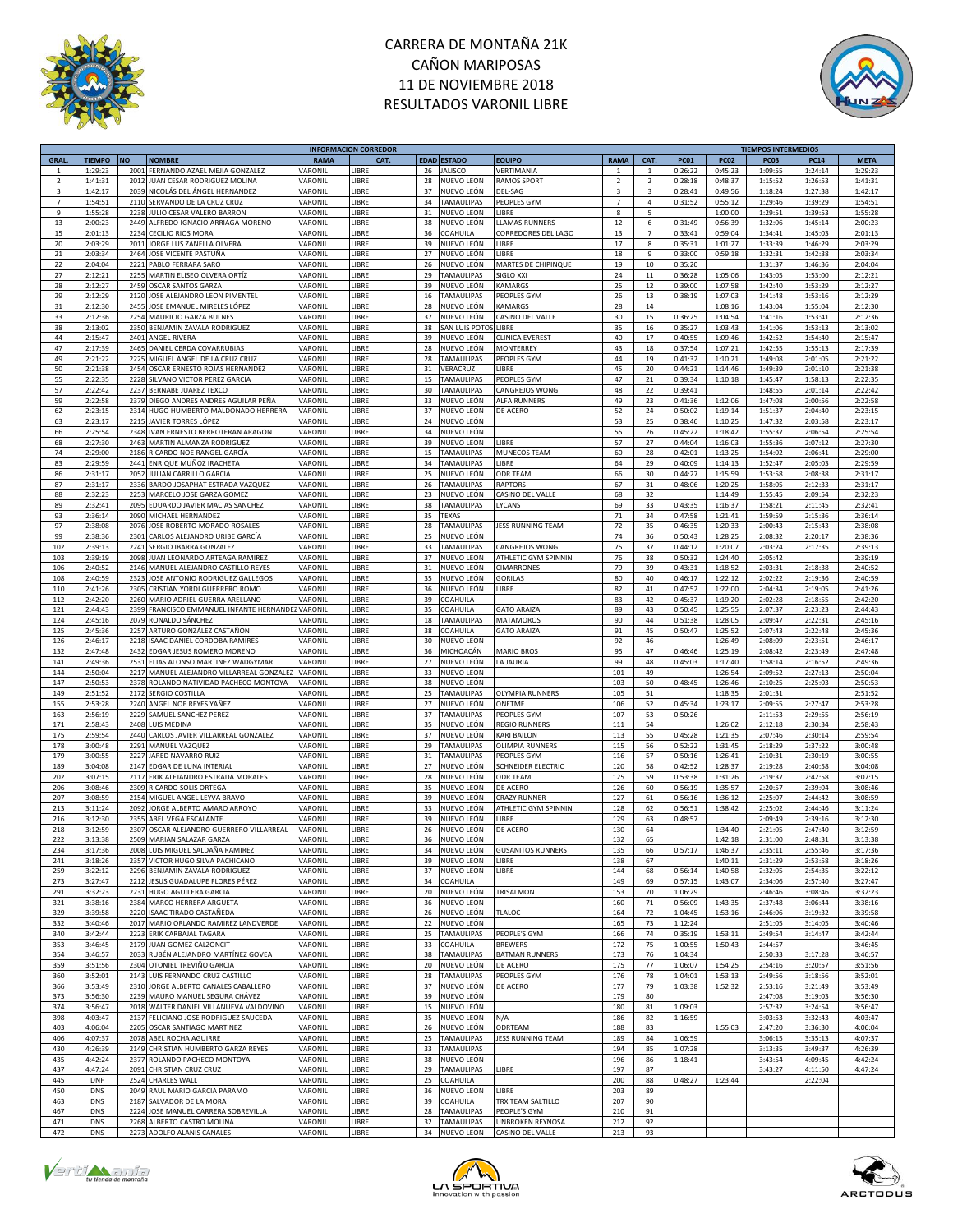

# CARRERA DE MONTAÑA 21K CAÑON MARIPOSAS 11 DE NOVIEMBRE 2018 RESULTADOS VARONIL LIBRE



|       | <b>INFORMACION CORREDOR</b> |  |                                      |             |       |  |                           |                             |             |      |             |             | <b>TIEMPOS INTERMEDIOS</b> |             |             |  |  |  |  |
|-------|-----------------------------|--|--------------------------------------|-------------|-------|--|---------------------------|-----------------------------|-------------|------|-------------|-------------|----------------------------|-------------|-------------|--|--|--|--|
| GRAL. | TIEMPO NO                   |  | <b>NOMBRE</b>                        | <b>RAMA</b> | CAT.  |  | <b>EDAD ESTADO</b>        | <b>EQUIPO</b>               | <b>RAMA</b> | CAT. | <b>PC01</b> | <b>PC02</b> | <b>PC03</b>                | <b>PC14</b> | <b>META</b> |  |  |  |  |
|       | <b>DNS</b>                  |  | 2286 CARLOS ARMANDO FERNANDEZ TUEME  | VARONIL     | LIBRE |  | 26 NUEVO LEÓN             | DE ACERO                    | 217         |      |             |             |                            |             |             |  |  |  |  |
| 479   | <b>DNS</b>                  |  | 2308 CESAR ARMANDO OCEJO MARTINEZ    | VARONIL     | LIBRE |  | NUEVO LEÓN                | DE ACERO                    | 218         |      |             |             |                            |             |             |  |  |  |  |
| 480   | <b>DNS</b>                  |  | 2315 LEON ALEJANDRO FLORES ALVARADO  | VARONIL     | LIBRE |  | NUEVO LEÓN                |                             | 219         |      |             |             |                            |             |             |  |  |  |  |
| 481   | <b>DNS</b>                  |  | 2316 FRANCISCO CARDONA REYES         | VARONIL     | LIBRE |  | NUEVO LEÓN                | <b>CIMARRONES DE GARCIA</b> | 220         |      |             |             |                            |             |             |  |  |  |  |
| 483   | <b>DNS</b>                  |  | 2327 ANTONIO DE JESÚS GUEVARA TORRES | VARONIL     | LIBRE |  | NUEVO LEÓN                | <b>NINGUNO</b>              | 222         | 98   |             |             |                            |             |             |  |  |  |  |
| 487   | <b>DNS</b>                  |  | 2413 FABIAN SANCHEZ                  | VARONIL     | LIBRE |  | DISTRITO FEDER XOCHIMILCO |                             | 225         | 99   |             |             |                            |             |             |  |  |  |  |
| 489   | <b>DNS</b>                  |  | 2446 CARLOS NUÑEZ ENRIQUEZ           | VARONIL     | LIBRE |  | <b>TAMAULIPAS</b>         | PERROS                      | 226         | 100  |             |             |                            |             |             |  |  |  |  |





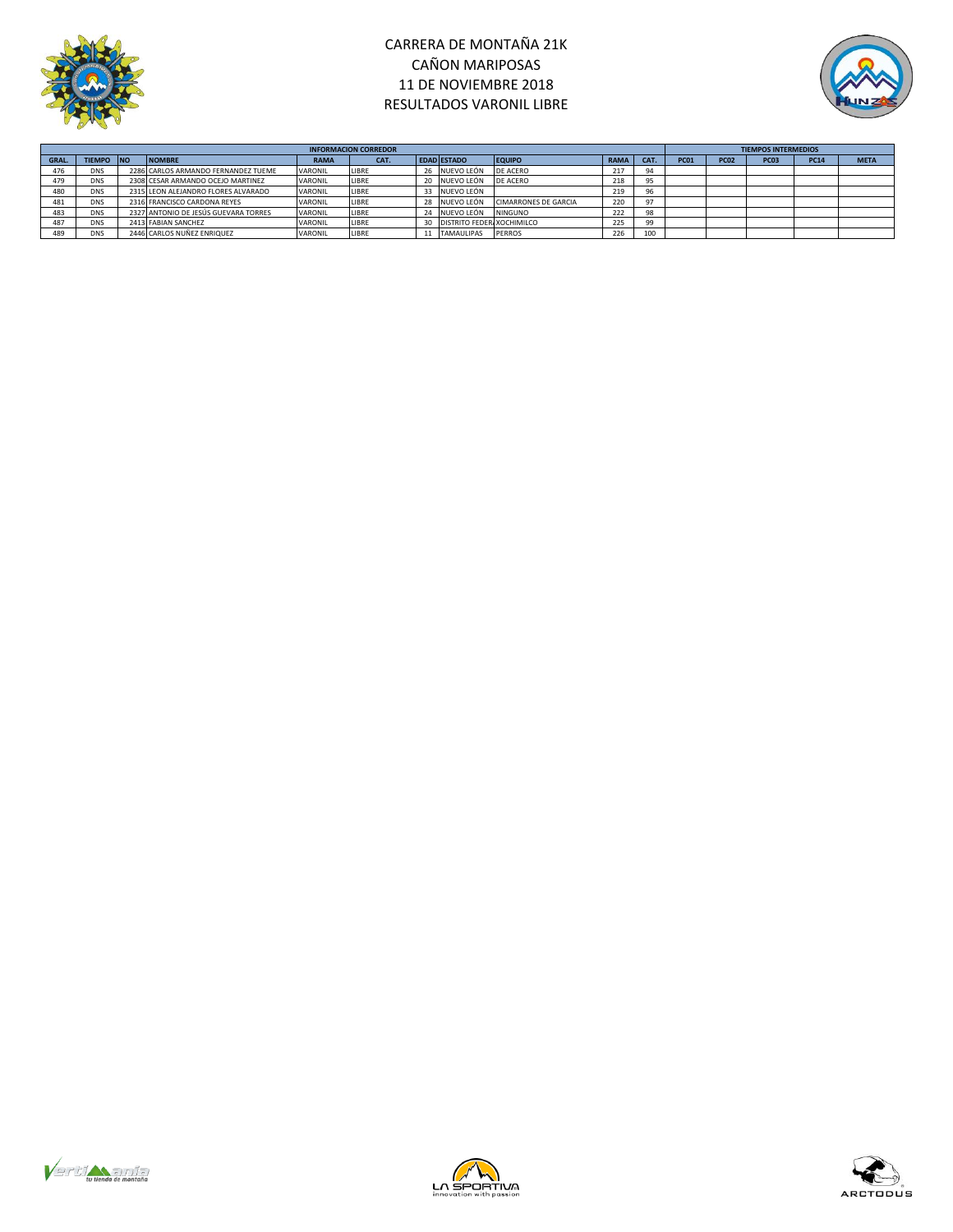

# CARRERA DE MONTAÑA 21K CAÑON MARIPOSAS 11 DE NOVIEMBRE 2018 RESULTADOS VARONIL MASTER



|             |               |                                             |             | <b>INFORMACION CORREDOR</b> |    |                   |                              |             |                |         |             | <b>TIEMPOS INTERMEDIOS</b> |             |             |
|-------------|---------------|---------------------------------------------|-------------|-----------------------------|----|-------------------|------------------------------|-------------|----------------|---------|-------------|----------------------------|-------------|-------------|
| <b>GRAL</b> | <b>TIEMPO</b> | <b>NO</b><br><b>NOMBRE</b>                  | <b>RAMA</b> | CAT                         |    | EDAD ESTADO       | <b>EQUIPO</b>                | <b>RAMA</b> | CAT.           | PC01    | <b>PC02</b> | PC03                       | <b>PC14</b> | <b>META</b> |
| 4           | 1:52:54       | 2526<br><b>JAVIER GUTIERREZ</b>             | VARONIL     | <b>MASTER</b>               | 42 | NUEVO LEÓN        | AMERICAS PRO                 | $\Delta$    | $\overline{1}$ | 0:33:10 | 0:57:11     | 1:28:04                    | 1:36:15     | 1:52:54     |
| 6           | 1:54:24       | 204<br>RICARDO MONSIVAIS LARA               | VARONIL     | MASTER                      | 45 | NUEVO LEÓN        | DEL-SAG                      | 6           | $\overline{2}$ | 0:31:00 | 0:54:21     | 1:30:24                    | 1:39:26     | 1:54:24     |
| 11          | 1:57:02       | PEDRO MORENO SILVA<br>2038                  | VARONIL     | MASTER                      | 41 | NUEVO LEÓN        | DEL-SAG                      | 10          | $\mathsf 3$    | 0:30:55 | 0:54:28     | 1:30:16                    | 1:40:04     | 1:57:02     |
| 12          | 1:59:45       | 2306                                        |             |                             |    |                   |                              |             |                |         |             |                            |             | 1:59:45     |
|             |               | EDUARDO PEREZ MEDINA                        | VARONIL     | MASTER                      | 46 | NUEVO LEÓN        | DE ACERO                     | 11          | $\sqrt{4}$     | 0:35:34 | 1:01:30     | 1:34:38                    | 1:44:18     |             |
| 19          | 2:03:21       | LUIS RAMON PANTOJA MÉNDEZ<br>2390           | VARONIL     | MASTER                      | 41 | NUEVO LEÓN        | K2TEAM                       | 16          | 5              | 0:36:06 | 1:02:31     | 1:36:00                    | 1:46:04     | 2:03:21     |
| 23          | 2:05:23       | 2243 ENRIQUE VENEGAS RAMOS                  | VARONIL     | MASTER                      | 45 | COAHUILA          | <b>GATO ARAIZA</b>           | 20          | 6              |         | 1:01:35     | 1:36:57                    | 1:47:03     | 2:05:23     |
| 24          | 2:06:33       | 2371 JUAN RODRIGUEZ MARTINEZ                | VARONIL     | MASTER                      | 44 | NUEVO LEÓN        | AMERICAS PRO                 | 21          | $\overline{7}$ | 0:34:09 | 1:00:28     | 1:34:09                    | 1:49:12     | 2:06:33     |
| 25          | 2:06:54       | 2080<br>RONNY KVIST SORLI                   | VARONIL     | <b>MASTER</b>               |    | 42 NUEVO LEÓN     | K <sub>2</sub>               | 22          | 8              | 0:37:15 | 1:05:26     | 1:37:22                    | 1:48:25     | 2:06:54     |
| 26          | 2:12:20       | DAGOBERTO RIVAS DURAN<br>2313               | VARONIL     | MASTER                      | 46 | NUEVO LEÓN        | DE ACERO                     | 23          | 9              | 0:40:43 |             | 1:43:06                    | 1:55:08     | 2:12:20     |
| 30          | 2:12:29       | 2421 EDUARDO JAVIER PEÑA FLORES             | VARONIL     | MASTER                      |    | 44 NUEVO LEÓN     | <b>SPARTAN ZONE</b>          | 27          | 10             | 0:35:35 | 1:03:08     | 1:38:56                    | 1:50:38     | 2:12:29     |
|             |               | 2403                                        |             | MASTER                      | 43 |                   |                              | 41          |                |         | 1:08:01     |                            | 1:54:36     |             |
| 45          | 2:15:47       | VALDEMAR GONZALEZ RODRIGUEZ                 | VARONIL     |                             |    | NUEVO LEÓN        | <b>CLINICA EVEREST</b>       |             | $11$           | 0:40:05 |             | 1:42:36                    |             | 2:15:47     |
| 53          | 2:22:00       | 2402<br><b>ALEX VILLARREAL</b>              | VARONIL     | MASTER                      | 46 | NUEVO LEÓN        | <b>CLINICA EVEREST</b>       | 46          | 12             | 0:41:50 | 1:11:50     | 1:47:45                    | 2:01:01     | 2:22:00     |
| 61          | 2:23:12       | 2134 JOSE EMILIANO HERNANDEZ                | VARONIL     | <b>MASTER</b>               |    | 44 NUEVO LEÓN     | DUENDES DEL VALLE            | 51          | 13             | 0:40:37 | 1:11:54     | 1:50:29                    | 2:03:41     | 2:23:12     |
| 65          | 2:24:38       | 2404<br>FERNANDO MATSUI PADILLA             | VARONIL     | MASTER                      | 46 | NUEVO LEÓN        | <b>CLINICA EVEREST</b>       | 54          | 14             | 0:42:56 | 1:14:25     | 1:50:33                    | 2:04:45     | 2:24:38     |
| 70          | 2:27:49       | 2133<br>RAÚL HERRERA                        | VARONIL     | MASTER                      | 46 | NUEVO LEÓN        |                              | 58          | 15             | 0:45:09 | 1:16:45     | 1:52:47                    | 2:06:17     | 2:27:49     |
| 75          | 2:29:28       | CRISTIAN YORDI SALAZAR SUAREZ<br>2258       | VARONIL     | <b>MASTER</b>               | 41 | NUEVO LEÓN        | TRISALMONES                  | 61          | 16             | 0:42:44 | 1:13:48     | 1:53:32                    | 2:07:39     | 2:29:28     |
| 76          | 2:29:32       | 2395<br>OSCAR CARNEVALI SAMPER              | VARONIL     | MASTER                      | 48 | NUEVO LEÓN        | CORREDORES DEL RÍO L         | 62          | 17             | 0:43:46 | 1:15:01     | 1:51:45                    | 2:08:18     | 2:29:32     |
| 77          | 2:29:32       | 2397<br><b>GUSTAVO CERRILLO ORTIZ</b>       | VARONIL     | MASTER                      | 44 | NUEVO LEÓN        | CORREDORES DEL RÍO L         | 63          | 18             | 0:43:06 | 1:14:29     | 1:53:12                    | 2:07:56     | 2:29:32     |
| 85          | 2:30:27       | 2088<br>RICARDO CASTRO PAREDES              | VARONIL     | MASTER                      | 48 | NUEVO LEÓN        | LIBRE                        | 65          | 19             |         | 1:15:57     | 1:54:51                    | 2:09:09     | 2:30:27     |
|             |               | 2006                                        | VARONIL     | <b>MASTER</b>               | 40 |                   | LIBRE                        |             |                |         |             |                            |             |             |
| 90          | 2:33:17       | GUSTAVO ANDRES CABALLERO ELIZONDO           |             |                             |    | NUEVO LEÓN        |                              | 70          | $20\,$         | 0:48:38 | 1:22:30     | 2:01:38                    | 2:14:28     | 2:33:17     |
| 98          | 2:38:30       | 2321<br>DANIEL VEGA CARDENAS                | VARONIL     | <b>MASTER</b>               | 42 | COAHUILA          | <b>GATO ARAIZA</b>           | 73          | 21             | 0:43:41 | 1:17:54     | 1:59:11                    | 2:16:07     | 2:38:30     |
| 104         | 2:40:15       | 2135<br><b>CESAR URDIALES</b>               | VARONIL     | <b>MASTER</b>               | 46 | NUEVO LEÓN        |                              | 77          | 22             |         | 1:23:53     | 2:03:15                    | 2:18:35     | 2:40:15     |
| 115         | 2:43:15       | 2519<br>CHRISTIAN RODRIGUEZ                 | VARONIL     | <b>MASTER</b>               | 49 | NUEVO LEÓN        | CORREDORES DEL VALLE         | 85          | 23             | 0:48:10 | 1:21:56     | 2:06:22                    | 2:22:52     | 2:43:15     |
| 117         | 2:43:21       | 2274 ALBERTO RAFAEL TREJO GARCIA            | VARONIL     | MASTER                      | 41 | NUEVO LEÓN        | CASINO DEL VALLE             | 86          | 24             | 0:46:52 | 1:21:17     | 2:03:34                    |             | 2:43:21     |
| 118         | 2:43:29       | 2244<br><b>GUSTAVO DE LA TORRE</b>          | VARONII     | <b>MASTER</b>               | 48 | NUEVO LEÓN        | EXPERIANCIA Y AVENTU         | 87          | 25             | 0:46:10 | 1:17:33     | 1:58:14                    | 2:15:19     | 2:43:29     |
| 120         | 2:44:27       | 2299<br>RODOLFO HERNANDEZ VAZQUEZ           | VARONIL     | MASTER                      | 40 | TAMAULIPAS        | CANGREJOS WONG               | 88          | 26             | 0:46:48 | 1:24:44     | 2:07:23                    | 2:23:36     | 2:44:27     |
| 127         | 2:46:22       | 2347<br>EDGAR MONTELONGO MADRID             | VARONIL     | MASTER                      | 44 | NUEVO LEÓN        | TUCAN                        | 93          | 27             | 0:50:58 | 1:26:00     | 2:08:08                    | 2:24:55     | 2:46:22     |
|             |               |                                             |             | MASTER                      |    |                   |                              |             |                |         |             |                            |             |             |
| 129         | 2:46:50       | 2326<br>PEDRO ALVAREZ GONZALEZ              | VARONIL     |                             | 48 | NUEVO LEÓN        | NO                           | 94          | 28             | 0:47:06 | 1:22:20     | 2:04:49                    | 2:22:35     | 2:46:50     |
| 142         | 2:49:42       | 2424<br>RENATO REYES VERA                   | VARONIL     | MASTER                      | 47 | NUEVO LEÓN        | SPARTAN ZONE                 | 100         | 29             | 0:44:46 | 1:24:08     | 2:09:58                    | 2:26:11     | 2:49:42     |
| 145         | 2:50:10       | 2457<br>RAMIRO GARZA SANCHEZ                | VARONIL     | MASTER                      | 45 | NUEVO LEÓN        | KAMARGS                      | 102         | 30             | 0:53:05 | 1:28:41     | 2:10:25                    | 2:27:23     | 2:50:10     |
| 148         | 2:51:45       | 2363<br>DANIEL TAVIZON CASILLAS             | VARONIL     | MASTER                      |    | 40 NUEVO LEÓN     | AMD RUNNERS                  | 104         | 31             | 0:47:10 | 1:25:36     | 2:11:09                    | 2:27:10     | 2:51:45     |
| 165         | 2:57:16       | 2005 ELEAZAR CORONADO ESCOBEDO              | VARONIL     | MASTER                      |    | 40 NUEVO LEÓN     | LIBRE                        | 108         | 32             | 0:42:47 | 1:20:44     | 2:00:17                    | 2:26:35     | 2:57:16     |
| 166         | 2:57:38       | 2317 ANTONIO GONZALEZ RIVERA                | VARONIL     | <b>MASTER</b>               |    | 41 NUEVO LEÓN     |                              | 109         | 33             | 0:51:59 | 1:28:08     | 2:11:38                    | 2:31:09     | 2:57:38     |
| 172         | 2:59:02       | JORGE DE LA GARZA<br>2010                   | VARONIL     | <b>MASTER</b>               |    | 44 NUEVO LEÓN     | HUNZAS                       | 112         | 34             | 0:55:21 | 1:33:56     | 2:15:19                    | 2:33:35     | 2:59:02     |
| 177         | 3:00:33       | ALFREDO VIVAR TORRES<br>2202                | VARONIL     | <b>MASTER</b>               | 41 | NUEVO LEÓN        | <b>SNOOPY TEAM</b>           | 114         | 35             | 0:55:44 | 1:36:41     | 2:20:18                    | 2:38:10     | 3:00:33     |
|             |               |                                             |             |                             |    |                   |                              |             |                |         |             |                            |             |             |
| 185         | 3:02:36       | 2043 RAMIRO QUIÑONES                        | VARONII     | MASTER                      |    | 45 NUEVO LEÓN     | <b>IIBRF</b>                 | 117         | 36             | 0:49:25 |             | 2:16:42                    | 2:36:05     | 3:02:36     |
| 186         | 3:02:51       | 2155 RAMIRO ARBIZO VERDE                    | VARONII     | <b>MASTER</b>               |    | 45 TAMAULIPAS     | <b>LITTELFUSE</b>            | 118         | 37             | 0:51:35 | 1:29:59     | 2:16:17                    | 2:34:11     | 3:02:51     |
| 187         | 3:02:55       | DANIEL GUADIANA GONZÁLEZ<br>2252            | VARONIL     | <b>MASTER</b>               |    | 48 NUEVO LEÓN     | MDECH                        | 119         | 38             | 0:48:19 | 1:26:31     | 2:09:01                    | 2:31:48     | 3:02:55     |
| 191         | 3:04:21       | JUAN GERARDO MARTINEZ MEZA<br>2411          | VARONIL     | <b>MASTER</b>               | 47 | <b>TAMAULIPAS</b> | CANGREJOS WONG               | 121         | 39             |         | 1:32:55     | 2:19:32                    | 2:37:46     | 3:04:21     |
| 193         | 3:04:50       | 2361<br>LEONARDO LUNA VEGA                  | VARONII     | MASTER                      | 43 | NUEVO LEÓN        | <b>LOMAS RUNNERS</b>         | 122         | 40             | 0:50:51 | 1:34:02     | 2:21:30                    | 2:39:55     | 3:04:50     |
| 196         | 3:06:13       | 2340<br>LUCIO CANTU VALLE                   | VARONII     | MASTER                      | 48 | NUEVO LEÓN        |                              | 123         | 41             | 0:53:43 | 1:32:14     | 2:20:08                    | 2:40:05     | 3:06:13     |
| 228         | 3:16:33       | 2341<br>RAUL SALINAS GONZALEZ               | VARONIL     | MASTER                      | 48 | NUEVO LEÓN        | <b>PARTNERS TEAM</b>         | 133         | 42             |         | 1:37:41     | 2:26:58                    | 2:48:10     | 3:16:33     |
| 239         | 3:18:23       | 2141<br>JOSE JULIAN DELGADO VELAZQUEZ       | VARONII     | MASTER                      | 45 | TAMAULIPAS        | PEOPLES GYM                  | 137         | 43             | 0:55:38 | 1:38:23     | 2:32:17                    | 2:54:16     | 3:18:23     |
|             |               |                                             |             |                             |    |                   |                              |             |                |         |             |                            |             |             |
| 267         | 3:26:11       | 2368<br>EVERALDO HERNANDEZ                  | VARONIL     | MASTER                      | 48 | NUEVO LEÓN        | AMD                          | 146         | 44             |         | 1:43:41     | 2:33:38                    | 2:57:02     | 3:26:11     |
| 272         | 3:27:20       | <b>ENRIQUE PÉREZ</b><br>2132                | VARONIL     | MASTER                      | 46 | NUEVO LEÓN        |                              | 148         | 45             | 1:02:27 | 1:48:54     | 2:41:15                    | 3:04:20     | 3:27:20     |
| 281         | 3:29:38       | JOSE OBED VILLARREAL VILLANUEV<br>2036      | VARONIL     | MASTER                      | 43 | TAMAULIPAS        | INCANSABLES                  | 150         | 46             |         | 1:38:58     | 2:35:20                    | 3:01:32     | 3:29:38     |
| 296         | 3:33:18       | 2398<br>GUILLERMO MARTÍNEZ MEDINA           | VARONIL     | MASTER                      | 43 | COAHUILA          | <b>GATO ARAIZA</b>           | 155         | 47             | 1:05:44 |             | 2:47:05                    | 3:09:26     | 3:33:18     |
| 300         | 3:34:36       | JOSE M RODRIGUEZ MALDONADO<br>2023          | VARONII     | MASTER                      | 48 | TAMAULIPAS        | LIBRE                        | 157         | 48             | 0:59:37 | 1:47:09     | 2:42:27                    | 3:05:53     | 3:34:36     |
| 304         | 3:35:05       | 2099<br>JOSE ANGEL GAYTAN GUILLEN           | VARONIL     | MASTER                      | 43 | COAHUILA          | <b>HAPPY RUNNERS</b>         | 158         | 49             | 0:51:07 |             | 2:35:34                    | 3:03:22     | 3:35:05     |
| 307         | 3:35:07       | 2385<br>ROBERTO ISRAEL SALAZAR CANTU        | VARONII     | MASTER                      | 42 | NUEVO LEÓN        |                              | 159         | 50             | 0:56:11 | 1:43:29     | 2:37:34                    | 3:06:38     | 3:35:07     |
| 343         | 3:43:16       | 2507<br><b>JESUS ALFREDO</b>                | VARONII     | MASTER                      | 48 | COAHUILA          | <b>GATO ARAIZA</b>           | 167         | 51             | 1:04:54 |             | 2:48:07                    | 3:12:24     | 3:43:16     |
| 346         | 3:44:25       |                                             | VARONIL     | MASTER                      | 46 | NUEVO LEÓN        |                              |             | 52             |         |             | 2:52:26                    | 3:14:34     | 3:44:25     |
|             |               | 2148<br>LUIS ROBERTO LUNA PINTOR            |             |                             |    |                   |                              | 169         |                | 1:06:19 |             |                            |             |             |
| 356         | 3:47:13       | 2391<br>JOSÉ MIGUEL ROMERO CORTÉS           | VARONII     | MASTER                      | 46 | TAMAULIPAS        | <b>COYOTES TRAIL RUNNERS</b> | 174         | 53             | 1:08:20 |             | 2:48:38                    | 3:15:06     | 3:47:13     |
| 368         | 3:55:25       | 2106<br>MARCIEL GUERRERO MORON              | VARONIL     | MASTER                      | 43 | TAMAULIPAS        | <b>RUN FAMILY RUN</b>        | 178         | 54             |         | 1:46:53     | 2:46:21                    | 3:19:55     | 3:55:25     |
| 378         | 3:58:43       | 2295<br>OSCAR GARZAGUERRA                   | VARONII     | MASTER                      | 47 | NUEVO LEÓN        |                              | 181         | 55             | 1:02:30 | 1:51:13     | 2:50:07                    | 3:27:42     | 3:58:43     |
| 379         | 3:58:44       | 2194<br><b>FABRICE SERFATI</b>              | VARONIL     | MASTER                      | 47 | NUEVO LEÓN        | CASINO DEL VALLE             | 182         | 56             | 1:02:21 | 1:51:18     | 2:49:48                    | 3:27:35     | 3:58:44     |
| 380         | 3:59:17       | 2287<br>ALVARO CONTRERAS                    | VARONIL     | MASTER                      | 41 | NUEVO LEÓN        | DE ACERO                     | 183         | 57             | 0:57:24 | 1:46:28     | 2:40:26                    | 3:16:54     | 3:59:17     |
| 384         | 4:00:32       | CARLOS MANUEL ALVAREZ DEL VALLE<br>2284     | VARONIL     | MASTER                      | 46 | NUEVO LEÓN        | LILI FIGUEROA                | 184         | 58             | 1:04:37 | 1:51:53     | 2:57:04                    | 3:27:25     | 4:00:32     |
| 399         | 4:04:19       | ALEJANDRO RODRÍGUEZ LARA<br>2389            | VARONIL     | MASTER                      | 44 | NUEVO LEÓN        | <b>TLALOC</b>                | 187         | 59             | 1:04:11 |             | 2:56:36                    |             | 4:04:19     |
|             | 4:09:38       | EDI MORALES TOVAR<br>2339                   | VARONIL     | MASTER                      | 45 |                   | <b>IARRUN</b>                |             |                | 1:01:28 |             | 2:56:01                    | 3:28:37     | 4:09:38     |
| 408         |               |                                             |             |                             |    | NUEVO LEÓN        |                              | 190         | 60             |         | 1:50:59     |                            |             |             |
| 417         | 4:13:51       | 2109<br>MARCO ANTONIO YEE CHAN              | VARONIL     | MASTER                      | 48 | TAMAULIPAS        | PEOPLES GYM                  | 191         | 61             | 1:05:02 | 1:51:47     | 2:47:42                    | 3:34:44     | 4:13:51     |
| 418         | 4:14:04       | 2232<br>SERGIO RENE SALCIDO ZUÑIGA          | VARONIL     | MASTER                      | 44 | NUEVO LEÓN        | SCHNEIDER ELECTRIC           | 192         | 62             | 1:09:12 |             | 3:02:43                    | 3:36:43     | 4:14:04     |
| 432         | 4:28:52       | 2528<br>GERARDO FRANCISCO SEPÚLVEDA TREVIÑO | VARONIL     | MASTER                      | 42 | <b>TAMAULIPAS</b> | #TODOSSOMOSUNO               | 195         | 63             | 1:09:38 |             | 3:09:09                    | 3:49:58     | 4:28:52     |
| 440         | 4:58:50       | JOSE EVERARDO CASTAÑEDA AGUIRRE<br>2250     | VARONII     | MASTER                      | 47 | QUERÉTARO         | NEGROCONGO                   | 199         | 64             | 1:10:24 | 1:09:22     | 3:32:20                    | 4:13:22     | 4:58:50     |
| 447         | DNS           | 2003<br>FERNANDO DAVALOS GONZALEZ           | VARONIL     | MASTER                      | 44 | NUEVO LEÓN        | CLINICA EVEREST              | 201         | 65             |         |             |                            |             |             |
| 456         | DNS           | 2136<br><b>GERARDO URDIALES</b>             | VARONIL     | MASTER                      | 46 | NUEVO LEÓN        |                              | 205         | 66             |         |             |                            |             |             |
| 462         | <b>DNS</b>    | 2185<br>ALAN GUTIÉRREZ LLERENAS             | VARONIL     | MASTER                      | 42 | NUEVO LEÓN        | LIBRE                        | 206         | 67             |         |             |                            |             |             |
| 464         | <b>DNS</b>    | 2189<br>RAUL VELEZ VIZCARRA                 | VARONIL     | MASTER                      | 44 | NUEVO LEÓN        | <b>RAUL TEAM</b>             | 208         | 68             |         |             |                            |             |             |
|             |               |                                             |             |                             |    |                   |                              |             |                |         |             |                            |             |             |
| 465         | <b>DNS</b>    | FRANCISCO MONTALVO GOMEZ<br>2195            | VARONIL     | MASTER                      | 47 | NUEVO LEÓN        | TRAINER                      | 209         | 69             |         |             |                            |             |             |
| 474         | <b>DNS</b>    | JORGE FERNANDO GONZALEZ GONZALEZ<br>2279    | VARONIL     | MASTER                      | 46 | NUEVO LEÓN        | <b>BANDA CERROS MTY</b>      | 215         | 70             |         |             |                            |             |             |
| 486         | DNS           | 2370<br>ALEJANDRO ALDAPE CRUZ               | VARONIL     | MASTER                      | 42 | TAMAULIPAS        | <b>TORTUGAS</b>              | 224         | 71             |         |             |                            |             |             |
| 497         | DNS           | 2311 JAVIER PADILLA HIGUERRA                | VARONIL     | MASTER                      |    | 43 NUEVO LEÓN     | DE ACERO                     | 229         | 72             |         |             |                            |             |             |
|             |               |                                             |             |                             |    |                   |                              |             |                |         |             |                            |             |             |